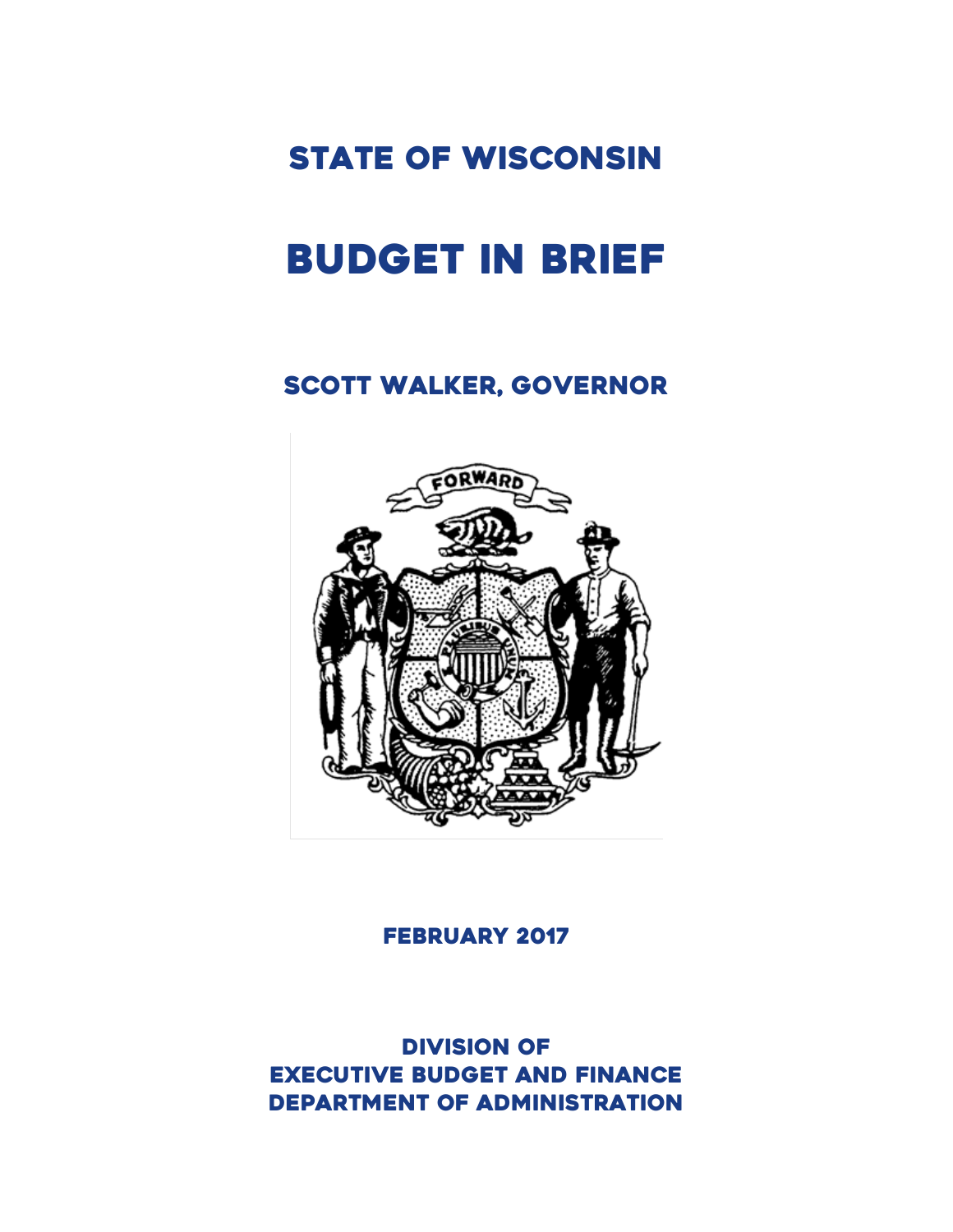

# ABOUT THE BUDGET DOCUMENTS

The Governor's recommended budget for the 2017-19 biennium is presented in its customary components. The operating budget for all agencies and their programs is submitted to the Legislature in the Budget Bill, the Executive Budget Book, and this Budget in Brief. The capital budget will be submitted as a budget amendment, after the State Building Commission has approved a recommended building program for the 2017-19 biennium.

# 2017-19 EXECUTIVE BUDGET MATERIALS AVAILABLE ON THE INTERNET

As provided in s. 16.46, Wisconsin Statutes, the Executive Budget, Budget in Brief, and Tax Exemption Devices have been posted on the Internet in an effort to reduce publications costs.

The Executive Budget, Budget in Brief, Tax Exemption Devices, and Budget Bill can be found at the following Web site: [www.doa.state.wi.us/executivebudget](http://www.doa.state.wi.us/executivebudget)

The Tax Exemption Devices can also be found at the following Web site: [www.revenue.wi.gov/report/index.html](http://www.revenue.wi.gov/report/index.html)

As provided in s. 16.46, Wisconsin Statutes, a printed copy of the documents shall be provided to a member of the Legislature upon request. Please E-mail Waylon Hurlburt at the State Budget Office at [WaylonR.Hurlburt@wisconsin.gov](mailto:WaylonR.Hurlburt@wisconsin.gov) to request a printed copy.

The Budget Bill can also be found on the Legislature's Web site[: http://legis.wisconsin.gov/](http://legis.wisconsin.gov/)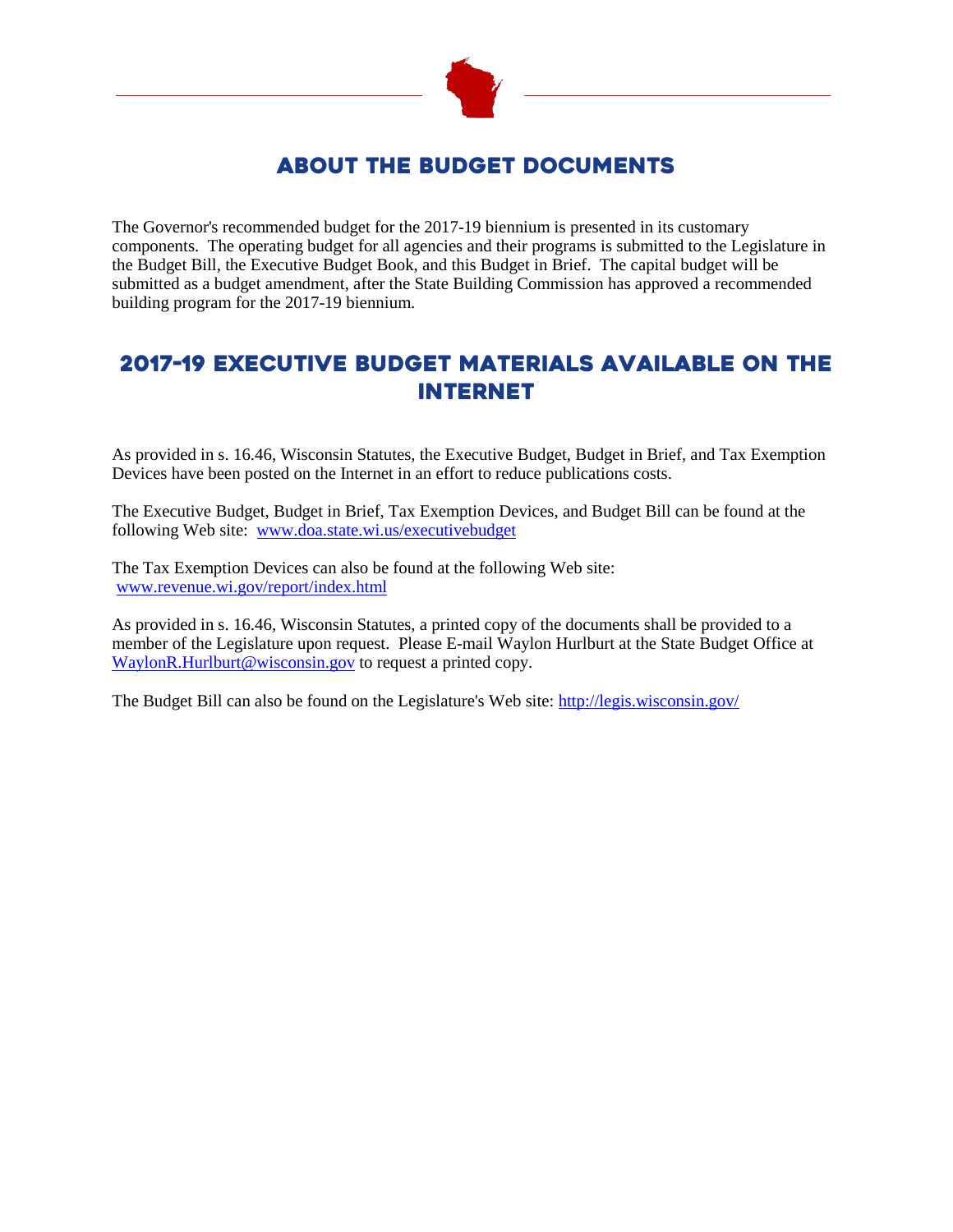

<u> 1970 - Jan Barat III, prima po</u>

# **TABLE OF CONTENTS**

| I.  |                                                          |  |
|-----|----------------------------------------------------------|--|
|     |                                                          |  |
|     | L                                                        |  |
|     |                                                          |  |
|     |                                                          |  |
| Π.  |                                                          |  |
|     |                                                          |  |
|     |                                                          |  |
|     | II. UNIVERSITY OF WISCONSIN SYSTEM AND FINANCIAL AID  11 |  |
|     |                                                          |  |
|     |                                                          |  |
|     |                                                          |  |
|     |                                                          |  |
|     |                                                          |  |
|     |                                                          |  |
|     |                                                          |  |
|     |                                                          |  |
| Ш.  |                                                          |  |
|     |                                                          |  |
|     | SUMMARY OF ALL FUNDS APPROPRIATIONS BY AGENCY  40<br>L   |  |
|     | II. SUMMARY OF GPR FUNDS APPROPRIATIONS BY AGENCY  42    |  |
|     |                                                          |  |
|     | $\mathbf{L}$                                             |  |
|     |                                                          |  |
|     |                                                          |  |
|     |                                                          |  |
|     |                                                          |  |
|     |                                                          |  |
| IV. |                                                          |  |
|     |                                                          |  |
|     |                                                          |  |
|     |                                                          |  |
|     |                                                          |  |
|     | Е.                                                       |  |
|     | F.                                                       |  |
|     |                                                          |  |
|     |                                                          |  |
|     | L.                                                       |  |
|     | J.                                                       |  |
|     |                                                          |  |
| V.  |                                                          |  |
| VI. |                                                          |  |
|     |                                                          |  |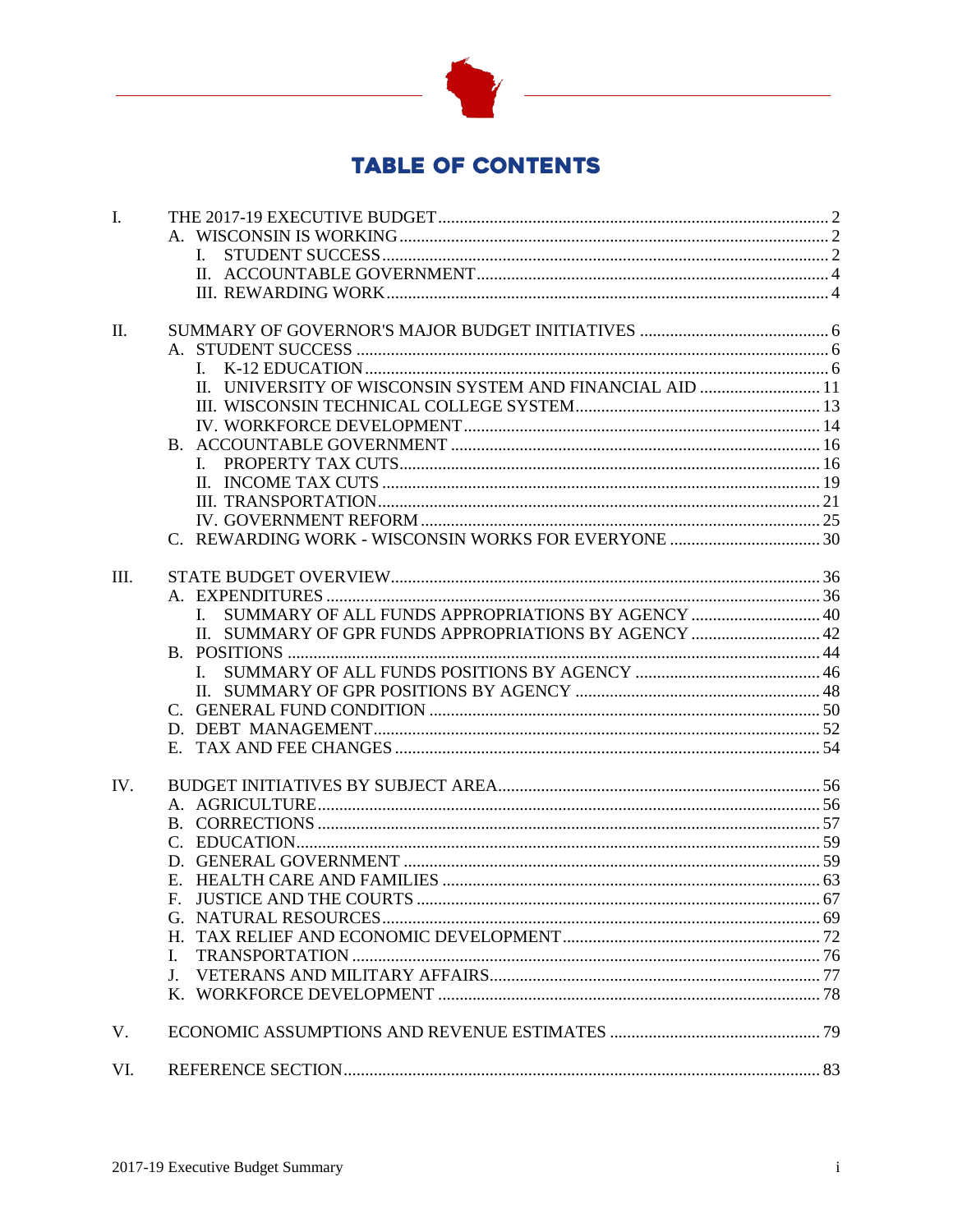

# **CHARTS**

| CHART 1:         |                                                                      |  |
|------------------|----------------------------------------------------------------------|--|
| CHART 2:         | ANNUAL FISCAL EFFECTS OF TAX RELIEF MEASURES FY12-FY19 16            |  |
| CHART 3:         | PROPERTY TAX BURDEN DECLINING AS PERCENTAGE OF PERSONAL              |  |
|                  |                                                                      |  |
| CHART 4:         |                                                                      |  |
| CHART $5$ :      | AVERAGE TAX RELIEF BY INCOME CLASS IN 2018, ALL FILERS 20            |  |
| CHART 6:         |                                                                      |  |
| CHART 7:         | INCREASING THE TRANSFERS FROM THE PETROLEUM INSPECTION FUND          |  |
|                  |                                                                      |  |
| CHART 8:         |                                                                      |  |
| CHART 9:         | PROJECTED GPR STATE HEALTH INSURANCE PREMIUM COSTS  29               |  |
| CHART $10:$      |                                                                      |  |
| CHART $11 \cdot$ |                                                                      |  |
|                  | CHART 12: FISCAL YEAR 2018-2019 GPR BUDGET ALLOCATION BY PURPOSE  39 |  |
|                  |                                                                      |  |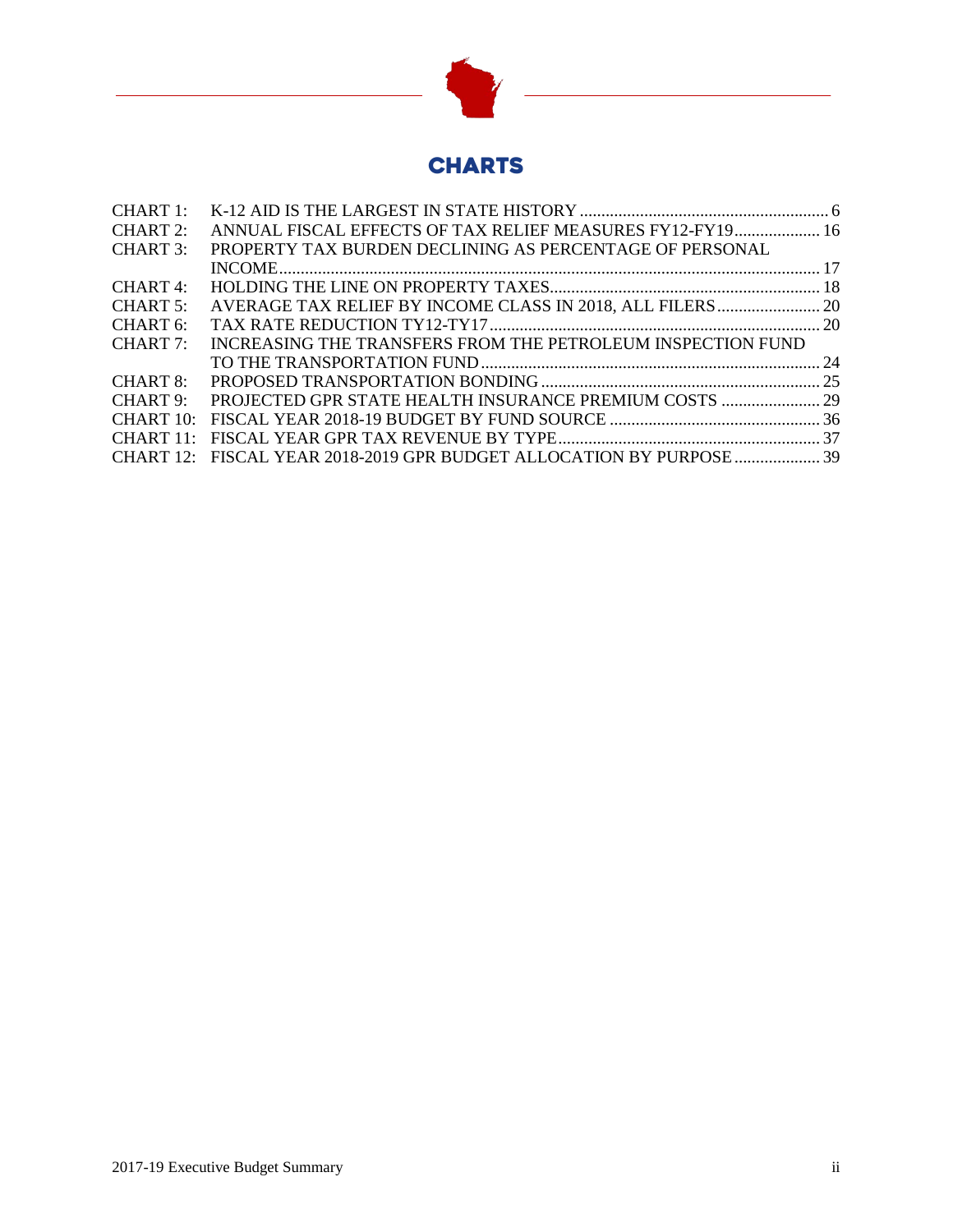

## TABLES

| TABLE 1:         |                                                           |  |
|------------------|-----------------------------------------------------------|--|
| TABLE 2:         |                                                           |  |
| TABLE 3:         |                                                           |  |
| TABLE 4:         | UW SYSTEM RESIDENT UNDERGRADUATE TUITION SAVINGS 11       |  |
| TABLE 5:         |                                                           |  |
| TABLE 6:         |                                                           |  |
| TABLE 7:         |                                                           |  |
| TABLE 8:         |                                                           |  |
| TABLE 9:         |                                                           |  |
| TARI E 10        | ACTIVE MAJOR HIGHWAY DEVELOPMENT PROJECT SCHEDULE 23      |  |
| TABLE 11:        |                                                           |  |
| TABLE 12:        |                                                           |  |
| TABLE 13:        |                                                           |  |
| TABLE 14:        |                                                           |  |
| TABLE 15:        |                                                           |  |
| TABLE 16:        | ESTIMATED GENERAL FUND CONDITION SUMMARY ACCORDING        |  |
|                  |                                                           |  |
| <b>TABLE 17:</b> |                                                           |  |
| TABLE 18:        |                                                           |  |
| TABLE 19:        |                                                           |  |
| TABLE 20:        |                                                           |  |
| TABLE 21:        |                                                           |  |
| TABLE 22:        |                                                           |  |
| TABLE 23:        |                                                           |  |
| TABLE 24:        |                                                           |  |
| TABLE 25:        | <b>GENERAL PURPOSE REVENUE ESTIMATES UNDER GOVERNOR'S</b> |  |
|                  |                                                           |  |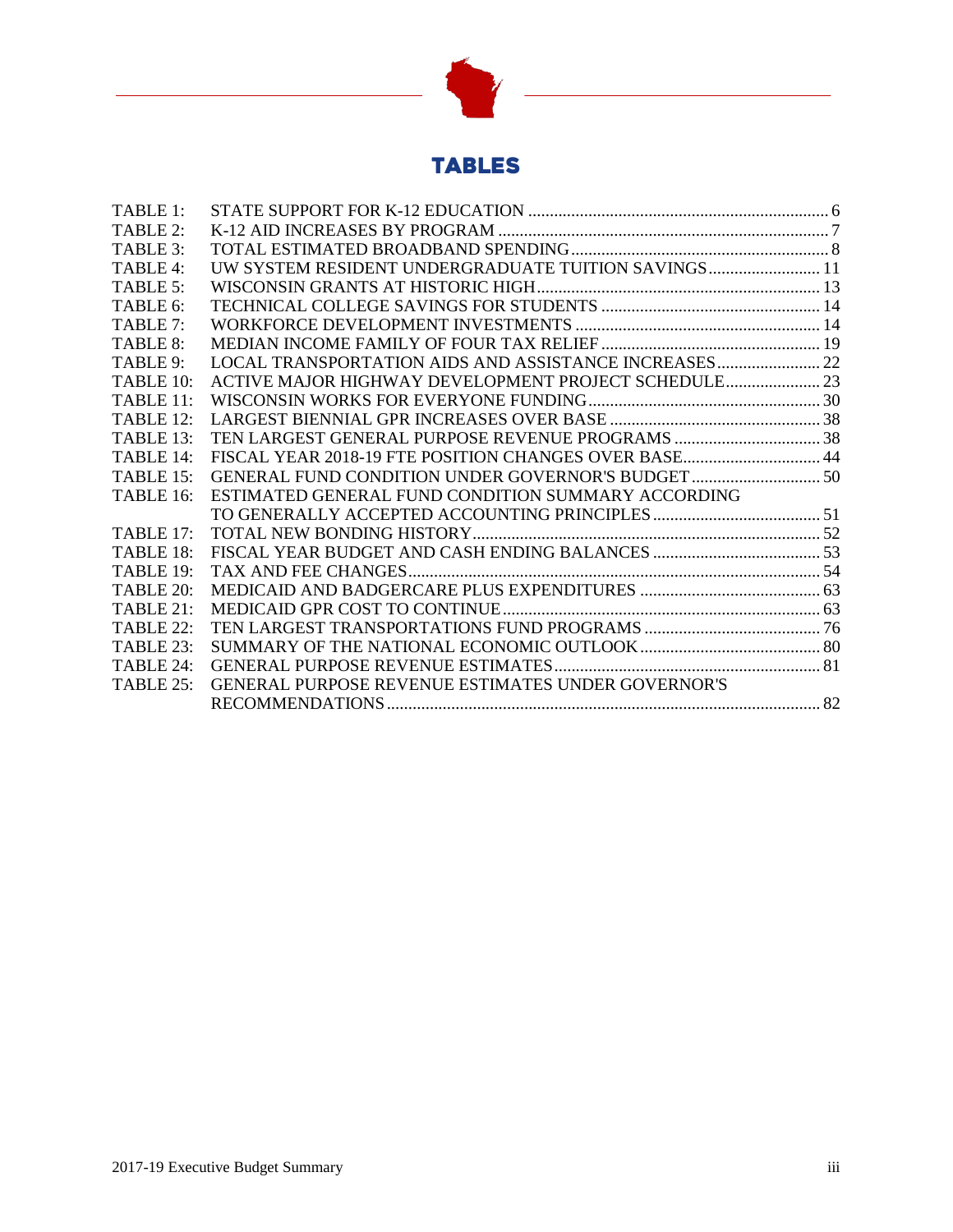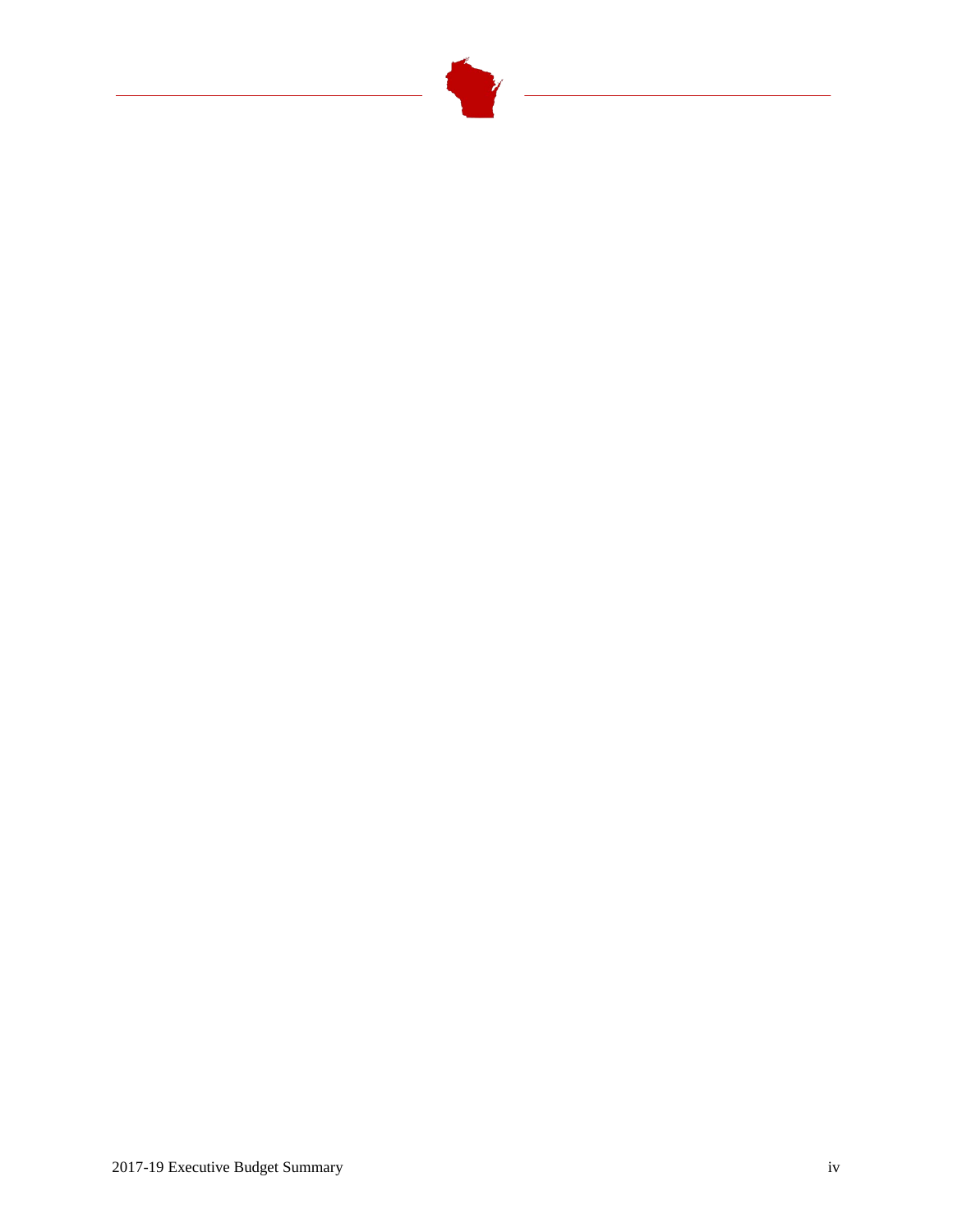

# THE 2017-19 EXECUTIVE BUDGET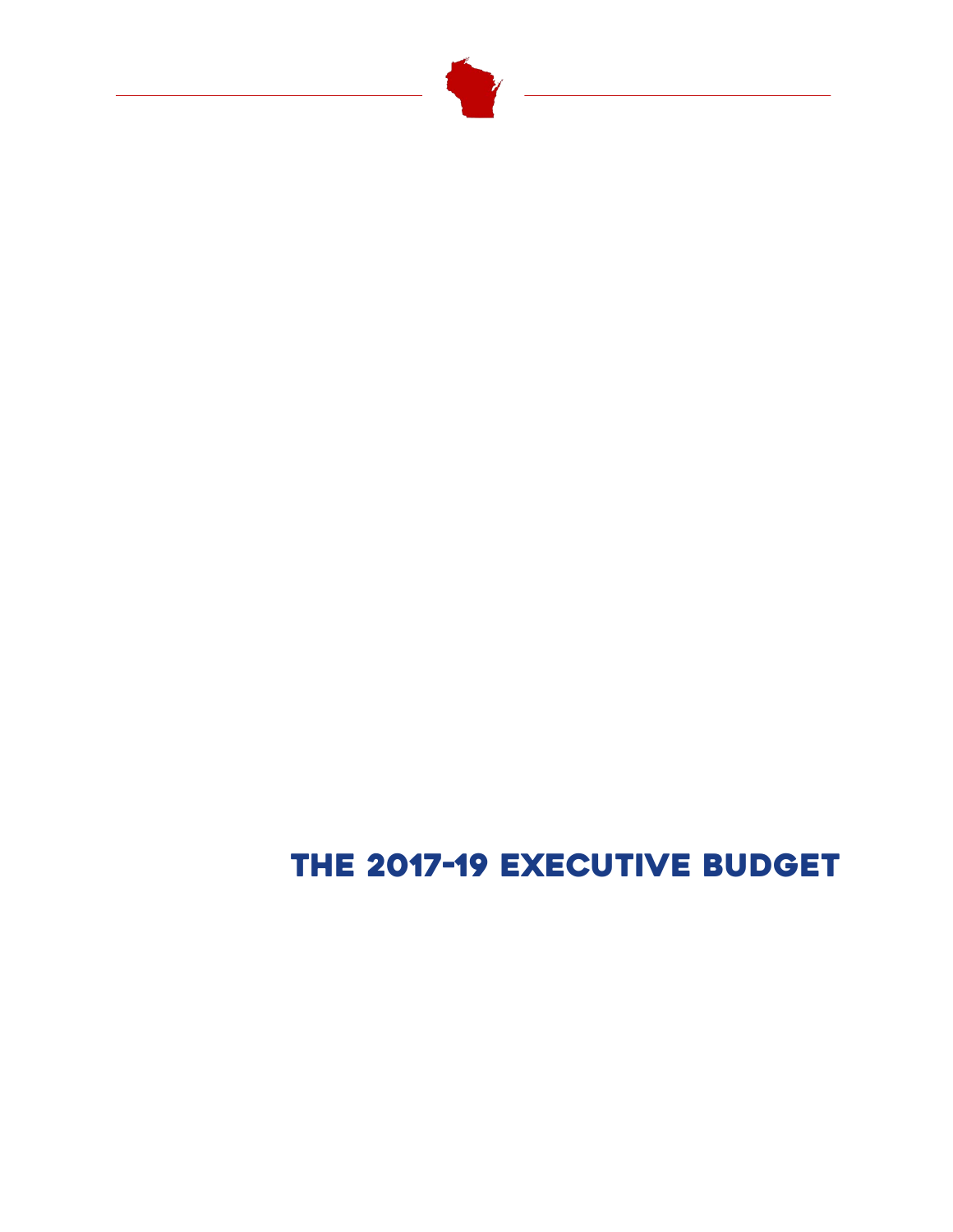

# I. THE 2017-19 EXECUTIVE BUDGET

# a. WISCONSIN IS WORKING

The 2017-19 executive state budget is organized around three main priorities: student success, accountable government, and rewarding work.

In keeping with these priorities, this budget makes significant investments into K-12 education, reduces taxes, and continues to move individuals from government dependence to the independence that comes through the dignity of work. Investments can be made in these priorities because of the dividends being reaped from hard-fought reforms. These reforms, coupled with leadership built upon the foundation of frugality and moderation have resulted in the "Reform Dividend."

These reforms have contributed to a strong and growing economy for Wisconsin families. The unemployment rate is at a 16-year low and 2016 saw the highest number of individuals employed in our state's history. Our labor force participation rate is top ten in the nation and average weekly wage growth in 2015 and 2016 were the best back-to-back years in more than a decade.

Wisconsin's finances are sound. Wisconsin has again ended the most recent fiscal year with a surplus of \$331 million. That balance is estimated to grow to \$427.2 million by the close of fiscal year 2016-17. A lower than estimated increase in Medicaid enrollment due to a growing economy and higher than previously estimated revenue growth contribute to the higher estimated ending balances.

### i. Student Success

#### K-12

This budget includes significant investments into K-12 education. On both a total state funding and on a per pupil basis, state funding for education will exceed the highest levels in state history.

In total, \$648.9 million in additional state aid is invested into K-12. This includes a \$604 per pupil categorical increase over the biennium. That is \$200 per pupil in 2017-18 school year and an additional \$204 in the 2018-19 school year for K-12 public schools. Included in that total is a per pupil payment of \$12 per pupil in the first year and \$24 in the second year of the biennium resulting from savings by moving the state to a self-insurance plan. Together, these increases meet the per pupil revenue limit request made by the Department of Public Instruction.

In addition to increases in per pupil categorical aid both Sparsity Aid and High Cost Transportation Aid will reach all-time highs. Sparsity Aid will increase from \$300 per pupil to \$400 per pupil and a second tier for schools between 746 and 1,000 pupils of \$100 per pupil will be created. Sparsity Aid funding will increase 56 percent from fiscal year 2016-17 to fiscal year 2017-18.

High Cost Transportation Aid will be fully funded. Aid will increase 69 percent to an all-time high of \$25.4 million over the biennium. This budget invests \$6.5 million to improve and expand school mental health services, fully funding the Department of Public Instruction's request.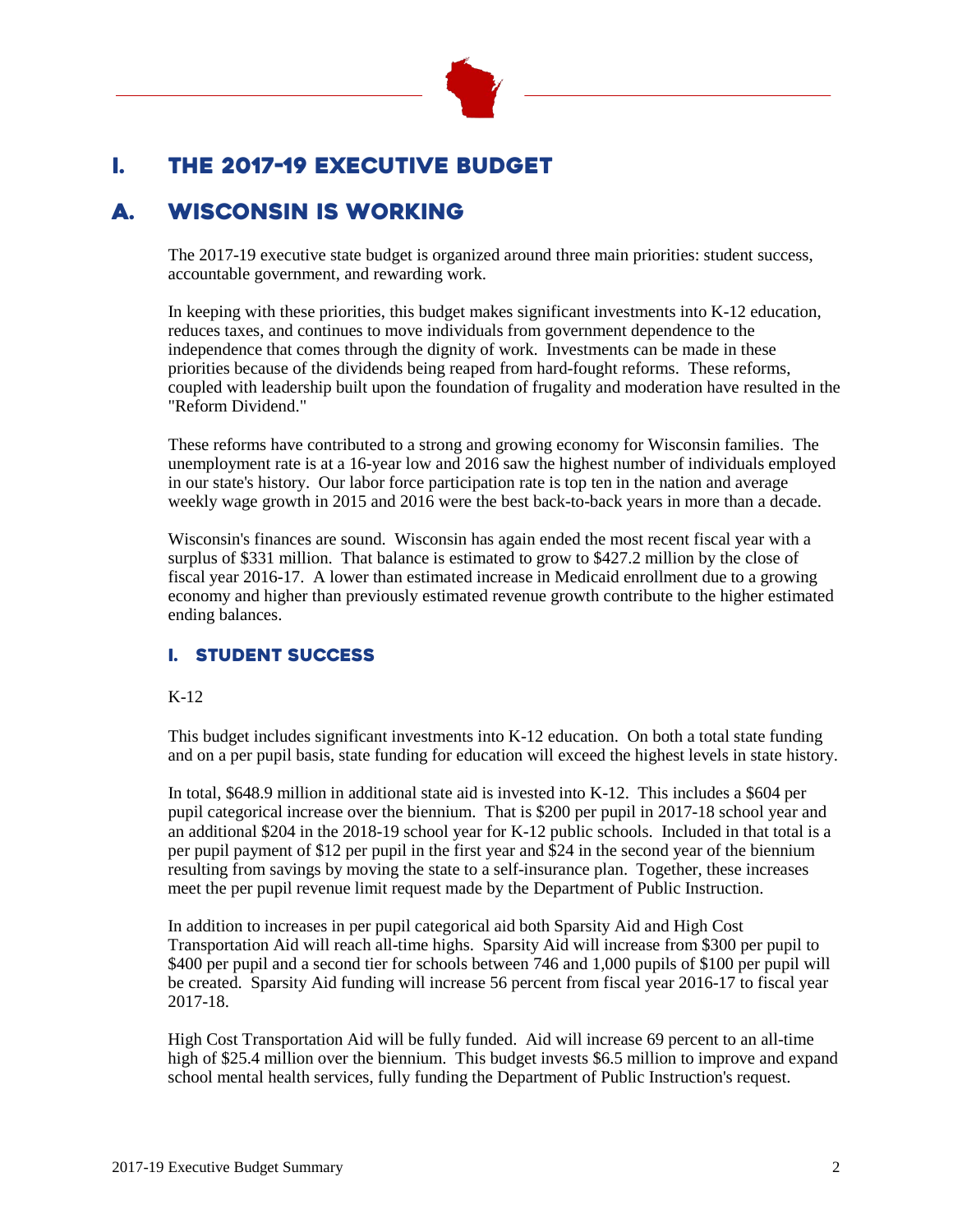

An Early College Credit Program is created, combining Youth Options and Course Options into a more simple and flexible program allowing students to gain college credit before leaving high school. The budget will provide \$2.9 million in funding to help offset the costs of the program for students, school districts, and colleges.

#### UNIVERSITY OF WISCONSIN SYSTEM

The University of Wisconsin System's operating budget reached an all-time high in the current school year of \$6.26 billion. In addition, fiscal year 2015-16 closed with \$883.3 million in unrestricted program revenue balances throughout the University of Wisconsin System.

The University of Wisconsin System will see an investment of \$105.2 million in state funds. Separate from that, the system will receive a \$35 million increase to offset a 5 percent resident undergraduate tuition reduction in fiscal year 2018-19. The average resident undergraduate savings due to the freeze and this cut for a student graduating in four years in the 2018-19 academic year is estimated at \$9,068. This is compared to the four-year trend prior to the tuition freeze in the 2012-13 academic year. This reduction in tuition ensures all resident undergraduate students see savings. Tuition had risen 118 percent in the ten-year period prior to Governor Walker instituted the tuition freeze.

In addition, targeted needs-based aid will be increased within the Wisconsin Grant program by \$10 million over the biennium. This will increase these needs-based grants to the highest ever levels in state history. This budget also provides \$700,000 in financial aid for students utilizing the Flexible Option program as well.

The budget invests \$42.5 million in performance funding to be distributed to University of Wisconsin System institutions based on state priorities, including improving college affordability and attainment, enhancing work readiness, graduates finding jobs in Wisconsin, and administrative efficiency among other weighted criteria.

Overall state support for the University of Wisconsin System will total \$2.2 billion at the end of the biennium.

#### WISCONSIN TECHNICAL COLLEGE SYSTEM

The Wisconsin Technical College System will see a \$10 million increase in aid in the budget. This will, in part offset a freeze in technical college fees saving the typical student an estimated \$279 over the next two years. Technical college districts will also be allowed to offer tuition rates at a cost lower than, but not to exceed the rates set by the Technical College Board. Needsbased Wisconsin Grants will also be increased for technical college students.

The budget will maintain the 30 percent portion of state aid distributed based on performance. The performance model for technical colleges will be modified to include weighted categories based on affordability and attainment, workforce readiness, student success in the workforce, and efficiency.

An additional \$5 million is provided for training grants to technical colleges designed to fill high need jobs. These funds will be competitive for technical college districts and distributed through the Wisconsin Fast Forward program.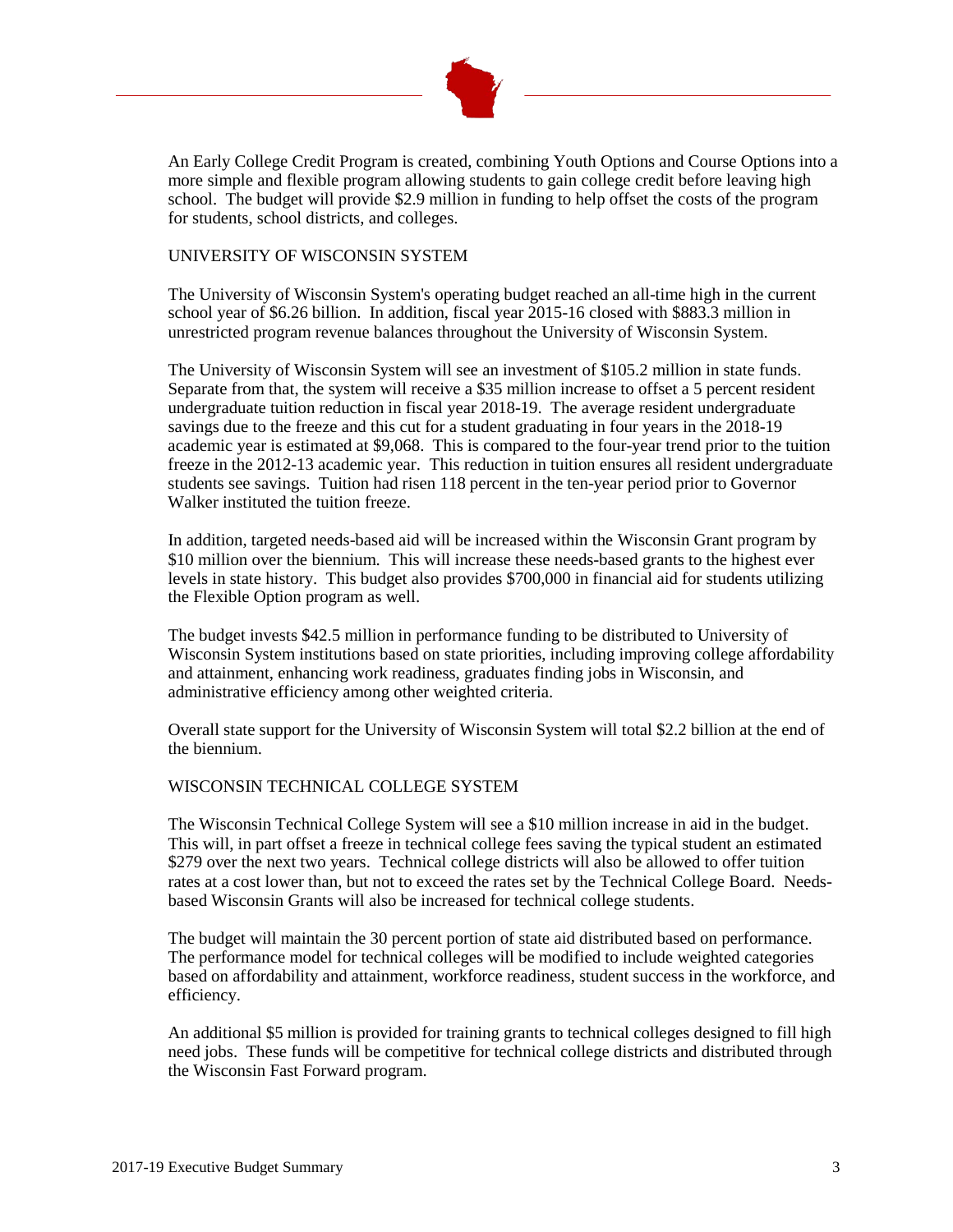

Overall state support for the Wisconsin Technical College System will total \$1 billion at the end of the biennium.

### ii. Accountable Government

This budget continues to hold property taxes on a median-valued home below their level in 2010. Property taxes, as a percentage of personal income, are the lowest they have been since the end of World War II. One of the ways this budget holds property taxes in check is by eliminating the state portion of the property tax levy. In addition, investments are made into general school aids and the School Levy Property Tax Credit to reduce property taxes on the median-valued home. Under this budget, the owners of a median-valued home will have saved a cumulative \$706 over eight years compared to where they were in 2010, or nearly \$3,000 compared to the four-year trend leading up to 2010.

In addition to property tax reductions, this budget cuts income taxes by reducing the bottom two brackets of 4.0 percent and 5.84 percent to 3.9 percent and 5.74 percent respectively. In addition, the 5.74 percent bracket will be extended by 25 percent, providing targeted relief to middle class income taxpayers by pulling more of their income into a lower tax bracket. This cut reduces income taxes on a median-income family of four by an estimated \$69 in tax year 2017 and \$70 in tax year 2018. This \$203 million income tax cut over the biennium is targeted to middle income families. With this tax cut, the cumulative savings from all individual income tax rate cuts since 2013 for the median family of four will total \$1,542 by tax year 2018.

A substantial new deposit into the Budget Stabilization Fund of \$20 million pushes the fund total over \$300 million. This means that the Budget Stabilization Fund will be 178 times larger than it was in 2010. The budget also incorporates current law growth in the statutory balance to \$75 million, an increase of 15 percent.

This budget also improves the condition of the Transportation Fund while at the same time providing significant increases in local road aids, highway safety, and maintenance. It provides funding to keep all active major highway development projects on-time according to recent cost estimates. This includes I-39/90, USH 18/151-Verona Road, STH 15, and USH 10/441.

New bonding for transportation will drop to its lowest level since the 2001-03 biennial budget. The level of bonding provides a manageable level of long-term debt service and coverage ratio. The debt service, as a percentage of revenue, will be lower under this budget than the agency submission due to transferring unencumbered balances of the Petroleum Inspection Fund to the Transportation Fund on an ongoing basis. This transfer will occur only after all existing obligations are satisfied. Outstanding bonds for the Petroleum Environmental Cleanup Fund Award program will be paid off by the close of the biennium. This coupled with surplus balances, will provide an estimated \$431 million in revenue for the Transportation Fund from fiscal year 2019-20 to fiscal year 2026-27.

### iii. Rewarding Work

This budget makes numerous changes to reward work and move individuals from government dependence to true independence. The Wisconsin Fast Forward program will see an investment of \$5 million over the base of \$27 million over the biennium. The budget provides incentives to work by increasing the Earned Income Tax Credit for individuals with one dependent child from 4 percent of the federal credit to 11 percent. This has a fiscal impact of \$20.8 million in 2018 and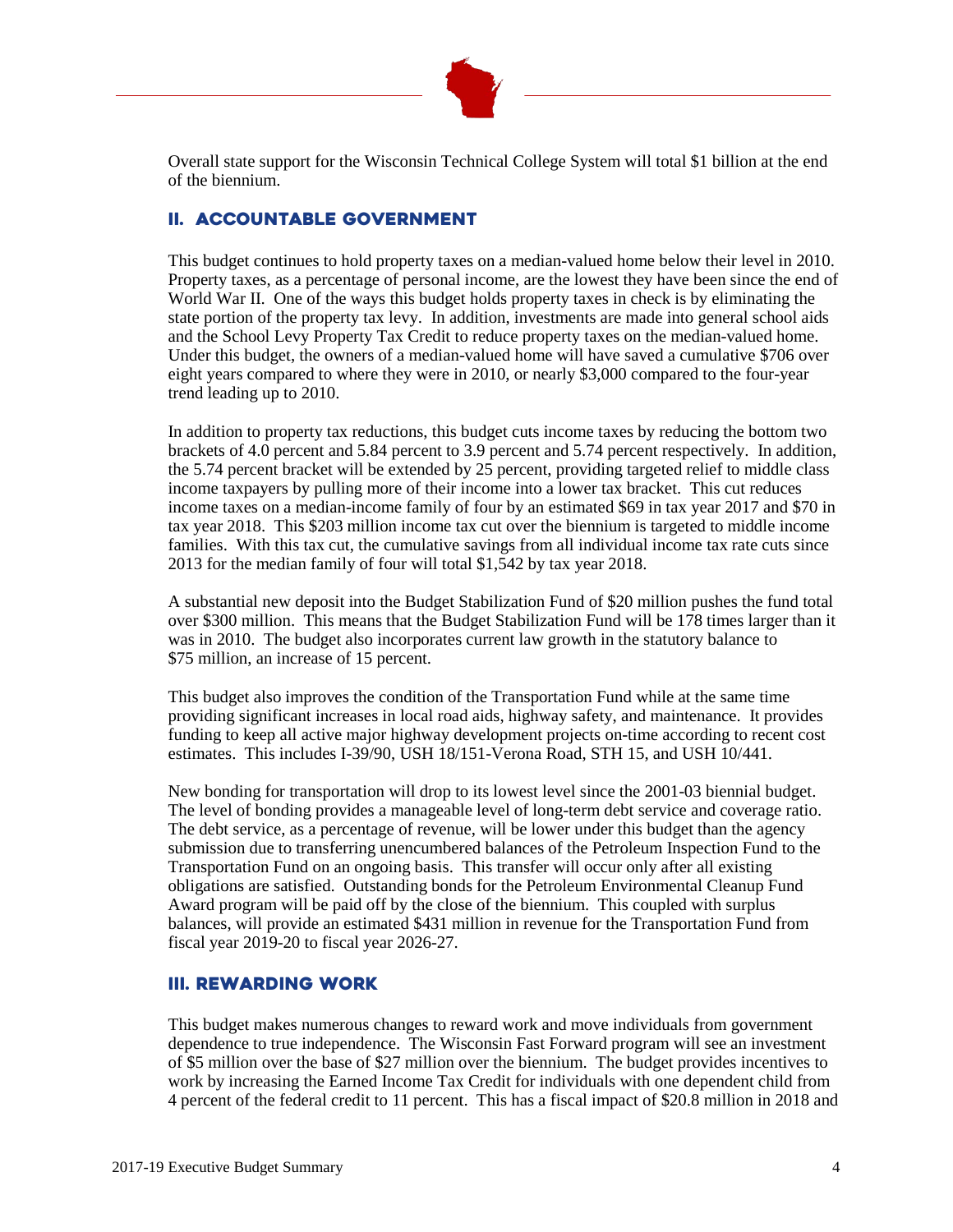

is estimated to benefit 131,000 filers. The budget reduces the marriage penalty in the Earned Income Tax Credit by creating a honeymoon period of three years for newly married couples. This is estimated to increase this benefit by roughly \$1.5 million over the biennium and benefit 8,000 filers.

The budget also extends the Earned Income Tax Credit at 7.5 percent of the federal credit for filers with one dependent child to noncustodial parents who meet their child support obligations. The budget also creates an employment assistance tax credit for young adults aging out of foster care and supplemental security income. The credit would be set at 125 percent of the federal credit for childless adults and is estimated to have a total benefit of \$725,000 in the biennium and benefit 2,000 filers.

Through this budget, Wisconsin continues the positive reforms to the state's FoodShare Employment and Training program by referring all able-bodied adults. The budget begins piloting mandatory FoodShare Employment and Training program participation for able-bodied adults with school age children. Once these changes are implemented throughout the state, it is estimated they will increase enrollment in the program by roughly 25,000 per year.

Taken together, this budget makes significant investments to improve student success, make government more accountable to taxpayers, and reward work. The investments made in this budget are a result of a "Reform Dividend." The "Reform Dividend" results from hard-fought reforms that are improving Wisconsin's economy, improving the lives of our residents, and ultimately bolstering the state's bottom line.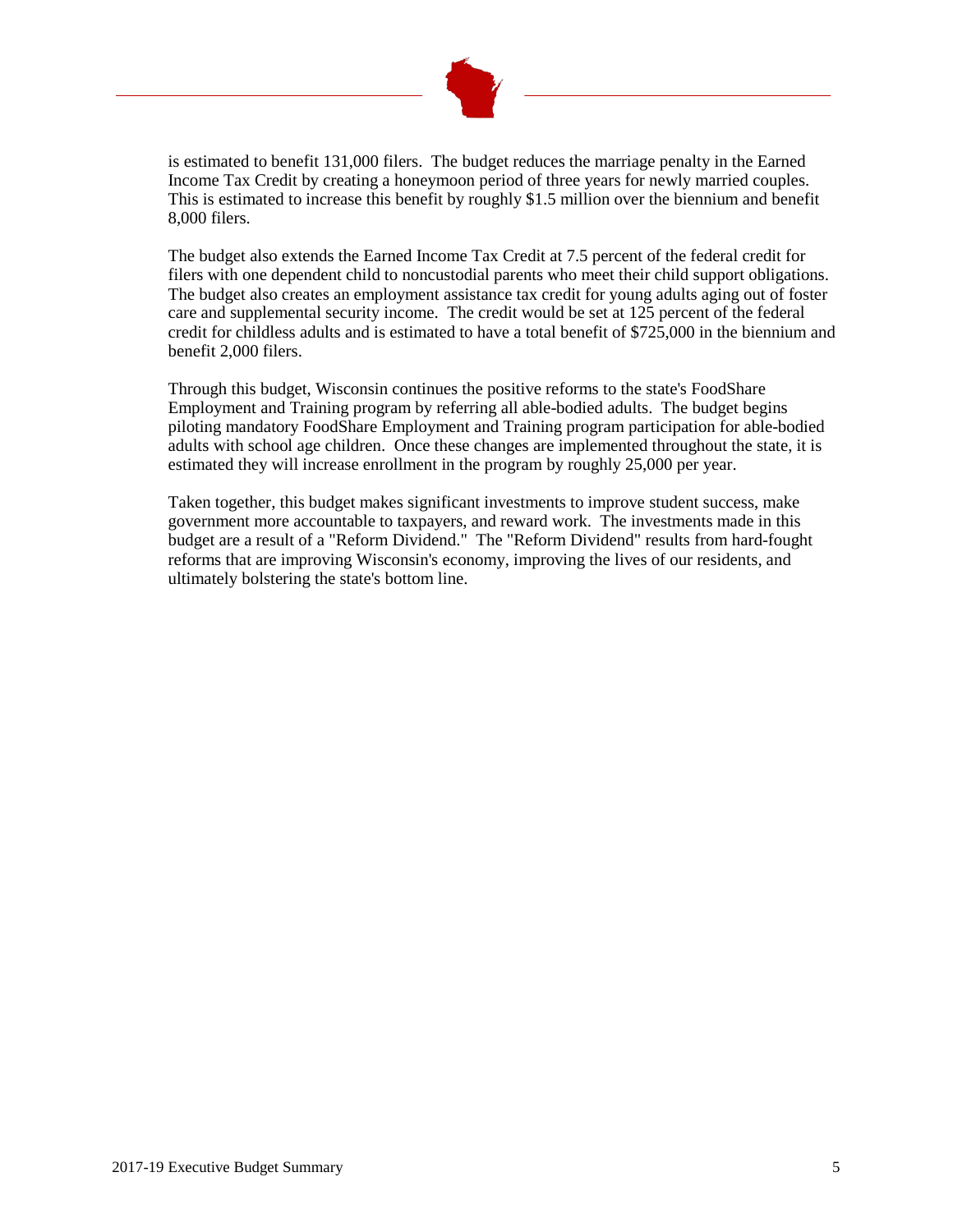

# II. SUMMARY OF GOVERNOR'S MAJOR BUDGET INITIATIVES

# a. STUDENT SUCCESS

### i. K-12 education

• Provide the largest increase in per pupil aid since the creation of the program. The state is investing an additional \$197,417,300 in fiscal year 2017-18 and \$451,474,900 in fiscal year 2018-19, or \$648,892,200 over the biennium, which includes \$10,100,000 in fiscal year 2017-18 and \$20,200,000 in fiscal year 2018-19 to be funded with savings resulting from execution of a contract to self-insure health benefits for state employees. Consequently, per pupil aid payments will increase from \$250 in fiscal year 2016-17 to \$450 in fiscal year 2017-18 and \$654 in fiscal year 2018-19. School districts must certify compliance with 2011 Wisconsin Act 10 before receiving aid, and aid must be directed to individual school buildings.



### **CHART 1: K-12 AID IS THE HIGHEST IN STATE HISTORY**

#### **TABLE 1: STATE SUPPORT FOR K-12 EDUCATION** (Millions, FY17-FY19 Estimated)

|                               | <b>FY09</b> |               | <b>FY10</b>       |    | <b>FY11</b>               |      | <b>FY12</b> |      | <b>FY13</b>       |    | <b>FY14</b>       |     | <b>FY15</b>                                 |      | <b>FY16</b> |     | <b>FY17</b> | <b>FY18</b>  | <b>FY19</b> |
|-------------------------------|-------------|---------------|-------------------|----|---------------------------|------|-------------|------|-------------------|----|-------------------|-----|---------------------------------------------|------|-------------|-----|-------------|--------------|-------------|
| <b>State Aid</b>              | \$5,462.4   |               | \$ 5.315.3        |    | \$5,325.0                 |      | \$4,893.5   |      | \$4,964.4         |    |                   |     | $$5,079.2$ $$5,241.7$                       |      | \$5,244.5   | -S  | 5.444.6     | 5,641.5      | 5,895.6     |
| School Levy Credit \$         | 747.4       | <sup>\$</sup> | 747.4             | -S | 747.4 \$                  |      | 747.4       | -S   | 747.4 \$          |    | 747.4 \$          |     | 747.4                                       | -S   | 853.0       | - S | 853.0 S     | 853.0        | 919.0       |
| <b>First Dollar Credit</b>    | 75.0        | -S            | 145.0             | -S | 150.0                     | - \$ | 150.0       | - \$ | 150.0             | -S | 150.0             | - S | 150.0                                       | - \$ | 150.0       |     | 150.0 \$    | 150.0        | 150.0       |
| <b>Residential Schools</b> \$ | 11.5        |               | 11.8 <sub>s</sub> |    | 11.8                      |      | 11.2        | S    | 11.2 <sup>5</sup> |    | 10.8 <sup>5</sup> |     | 10.8                                        |      | 11.2        |     | 11.2        | 11.2         | 11.2        |
| Total:                        | \$6,296.3   |               | \$6.219.5         |    | $$6,234.2 \quad $5,802.1$ |      |             |      |                   |    |                   |     | $$5,873.0$ $$5,987.4$ $$6,149.9$ $$6,258.7$ |      |             | S   | 6.458.8 S   | $6,655.7$ \$ | 6.975.8     |
| <b>Partial Revenues:</b>      | \$9.574.1   |               | \$9.731.9         |    | \$9.899.7                 |      | \$9,398.7   |      | \$9,493.2         |    |                   |     | \$9,658.6 \$9,872.5                         |      | \$9,975.9   | S.  | 10.140.9    | \$10,536.3   | \$10,792.0  |
| <b>State Share:</b>           | 65.8%       |               | 63.9%             |    | 63.0%                     |      | 61.7%       |      | 61.9%             |    | 62.0%             |     | 62.3%                                       |      | 62.7%       |     | 63.7%       | 63.2%        | 64.6%       |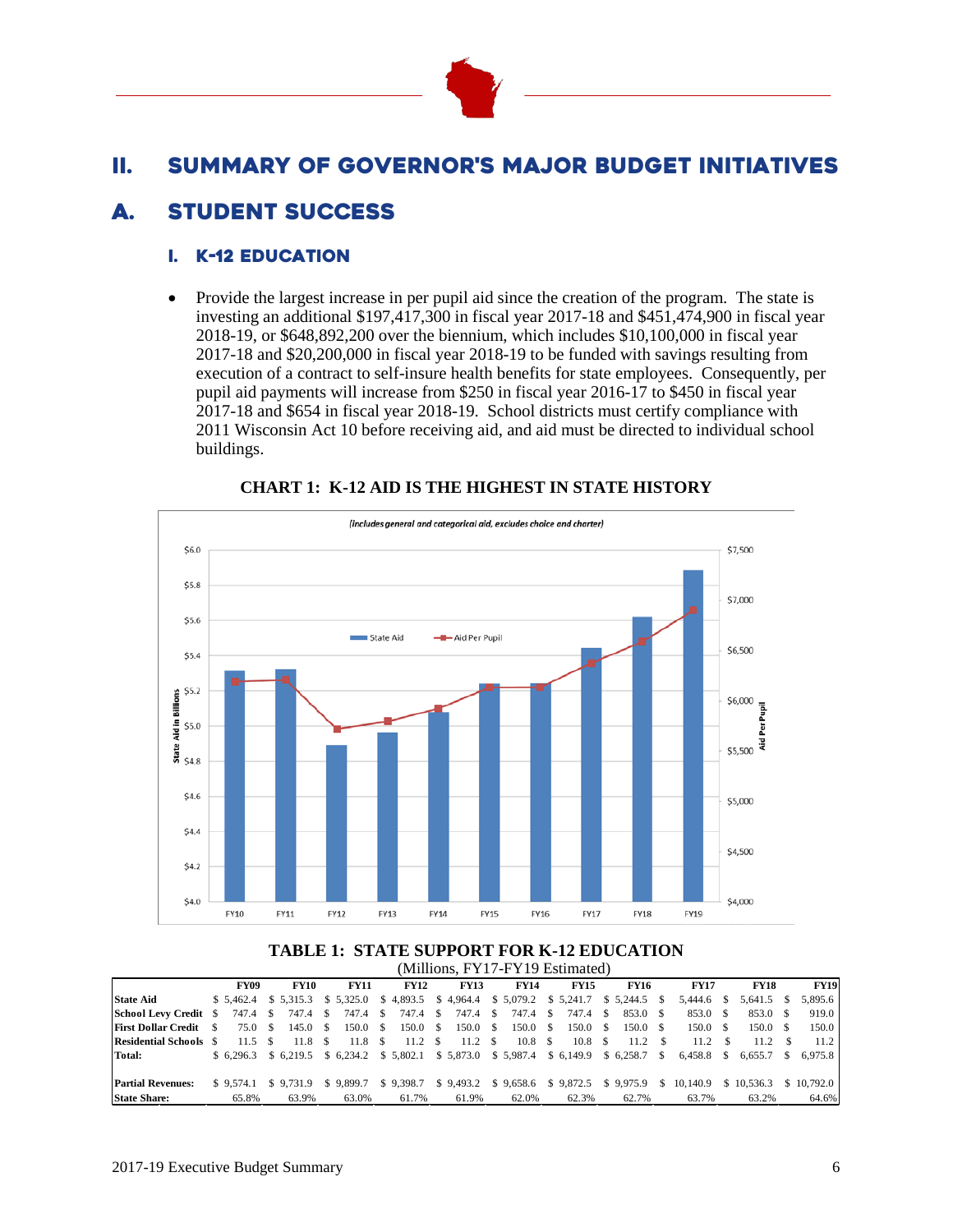

• State support for K-12 education would rise to the highest level in a decade under this budget.

| <b>TABLE 2: K-12 AID INCREASES BY PROGRAM</b>                |               |               |
|--------------------------------------------------------------|---------------|---------------|
|                                                              | <b>FY18</b>   | <b>FY19</b>   |
| K-12 Aid Changes to Modified Base Funding                    |               |               |
| All Items GPR Supported Unless Indicated                     |               |               |
| Per Pupil Aid (base modified to exclude \$126,842,300)       | \$168,106,200 | \$341,120,000 |
| <b>Equalization Aid</b>                                      |               | 72,750,000    |
| Sparsity Aid                                                 | 9,961,100     | 10,119,500    |
| Special Education Transitions incentive Grant                | 2,500,000     | 3,400,000     |
| Special Education Transitions Readiness Investment Grant     |               | 1,500,000     |
| High Cost Pupil Transportation Aid                           | 5,200,000     | 5,200,000     |
| <b>Pupil Transportation Aid</b>                              | 46,000        | 46,000        |
| School Mental Health Categorical Aid                         |               | 3,000,000     |
| Community and School Mental Health Collaborative Grants      |               | 2,500,000     |
| Milwaukee Education Performance Funding                      |               | 5,645,200     |
| Milwaukee Public Schools Summer School Grants                | 1,400,000     | 1,400,000     |
| Technology Infrastructure Bonding                            | (122,500)     | (32,300)      |
| <b>Educational Telecommunications Access (SEG-USF)</b>       | 13,379,100    | 5,879,000     |
| School Library Aid                                           | (3,000,000)   | (1,000,000)   |
| Total:                                                       | \$197,469,900 | \$451,527,400 |
| Choice/Charter Funding Changes to Base Funding               |               |               |
| Special Needs Scholarship                                    | \$4,278,000   | \$6,218,000   |
| <b>Independent Charter Schools</b>                           | (9,679,200)   | (4,525,600)   |
| Milwaukee Parental Choice Program                            | 5,750,900     | 15,422,700    |
| Racine and Statewide Parental Choice Programs                | 5,603,300     | 15,697,600    |
| Total:                                                       | \$5,953,000   | \$32,812,700  |
| Changes to Base Funding Aid to Individuals And Organizations |               |               |
| <b>Bullying Prevention Grants</b>                            | \$150,000     | \$150,000     |
| Newsline for the Blind (SEG-USF)                             | 16,900        | 35,300        |
| Library Service Contracts (SEG-USF)                          | 3,200         | 7,100         |
| Very Special Arts                                            | 11,700        | 11,700        |
| Total:                                                       | \$181,800     | \$204,100     |
| Changes to Administrative Base Funding                       |               |               |
| <b>Mental Health Training Support</b>                        | \$491,300     | \$514,100     |
| Licensure Reform (PR)                                        | (753,200)     | (1,004,100)   |
| Total:                                                       | $(\$261,900)$ | $(\$490,000)$ |
| <b>Grand Total:</b>                                          | \$203,342,800 | \$484,054,200 |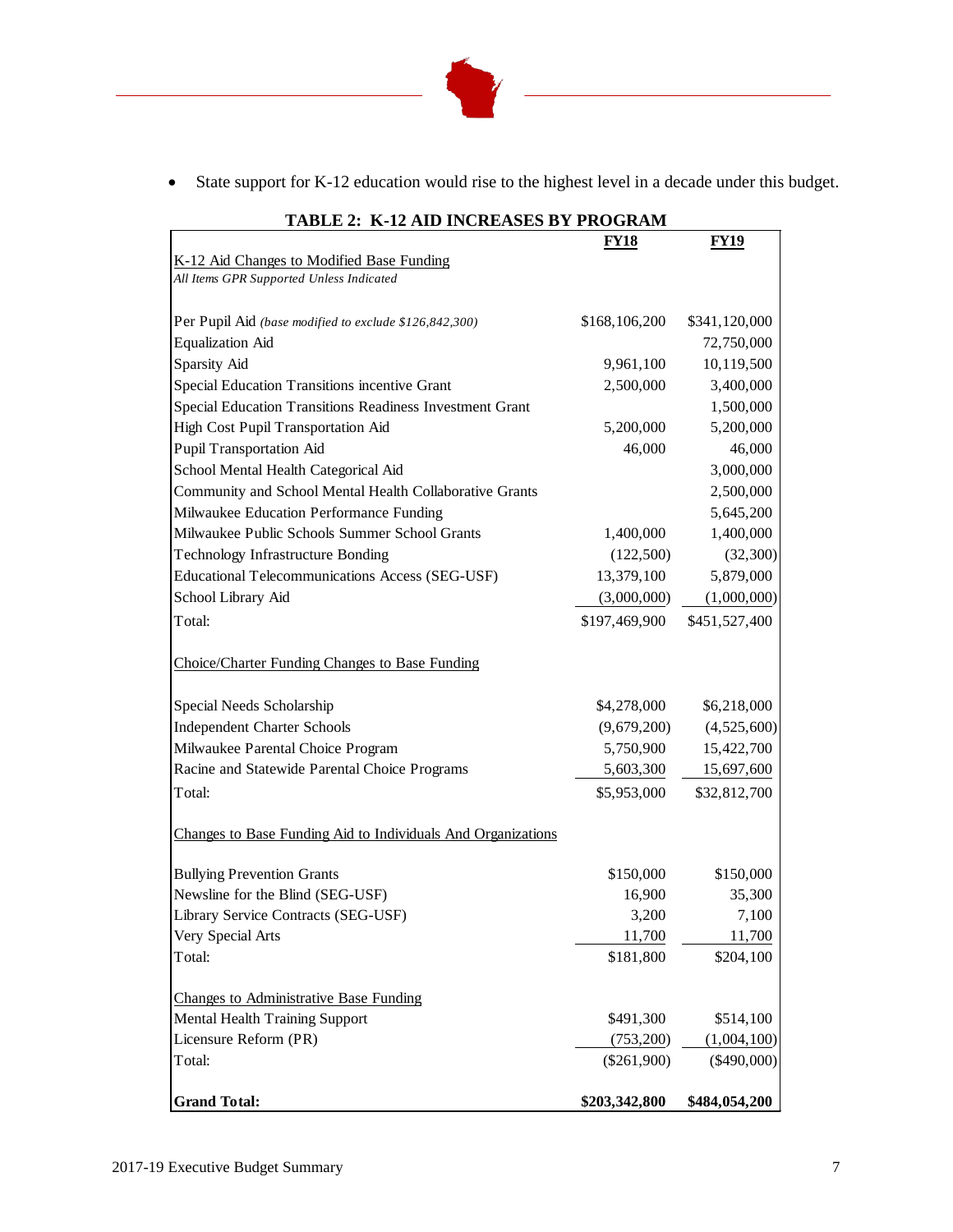

• Target aid to rural schools to help them provide a high-quality education despite declining enrollment. Investments include: \$9,961,100 in fiscal year 2017-18 and \$10,119,500 in fiscal year 2018-19 for sparsity aid (\$12,328,600 above the Department of Public Instruction's request); \$46,000 in each year plus increases in high mileage and summer school reimbursement rates for pupil transportation; and \$5,200,000 in each year to fully fund high cost transportation aid. Biennially, the budget allocates an additional \$30,572,600 for rural schools under these programs.

| <b>TABLE 3: TOTAL ESTIMATED BROADBAND SPENDING</b>                                                                          |              |              |                 |
|-----------------------------------------------------------------------------------------------------------------------------|--------------|--------------|-----------------|
| Program                                                                                                                     | <b>FY18</b>  | <b>FY19</b>  | <b>Biennium</b> |
| TEACH Infrastructure grants and Teacher                                                                                     | \$16,500,000 | \$9,000,000  | \$25,500,000    |
| Training grants for school districts                                                                                        |              |              |                 |
| PSC grants (for telecommunications)<br>utilities, political subdivisions, or for<br>profit or not for profit organizations) | \$14,000,000 | \$1,000,000  | \$15,000,000    |
| <b>ESTIMATED TOTAL</b>                                                                                                      | \$30,500,000 | \$10,000,000 | \$40,500,000    |

- Continue and expand broadband funding and access through transfers in cash balances and statutory changes to the Public Service Commission, the Department of Administration's Technology for Educational Achievement Program, the Department of Natural Resources and the Department of Transportation, for a total \$30,500,000 in fiscal year 2017-18, an estimated \$10,000,000 in fiscal year 2018-19 and an estimated \$40,500,000 for broadband programs over the biennium. This represents an increase of \$34,500,000 for broadband programs over the biennium.
	- o Department of Administration's Technology for Educational Achievement Program (TEACH)
		- Extend the TEACH infrastructure grant sunset date to July 1, 2019, and transfer \$7,500,000 from the E-rate cash balance in fiscal year 2017-18 for an additional \$22,500,000 over the biennium for improving information technology infrastructure. This is in addition to the \$1,500,000 already allocated each year for teacher training grants under current law.
		- Allow bus and mobile hot spot devices as an eligible infrastructure expense.
		- Expand the eligibility ratio from 1 to 13 to 1 to 26 in fiscal year 2017-18 to reach more school districts.
		- Consolidate TEACH appropriations to assure funds are fully utilized.
	- o Public Service Commission
		- Provide \$6,000,000 of new funding from the Universal Service Fund cash balance and \$5,000,000 from the E-rate cash balance to the Broadband Expansion Grant program in fiscal year 2017-18, and lift the \$1,500,000 annual cap, allowing for total spending of \$14,000,000 in fiscal year 2017-18.
		- Redirect unused funds from other Universal Service Fund appropriations to the Broadband Expansion Grant program and allow the grants and broadband office administration to be funded from underspending in the rate-assessed Universal Service Fund appropriation, for an estimated \$1,000,000 in fiscal year 2018-19.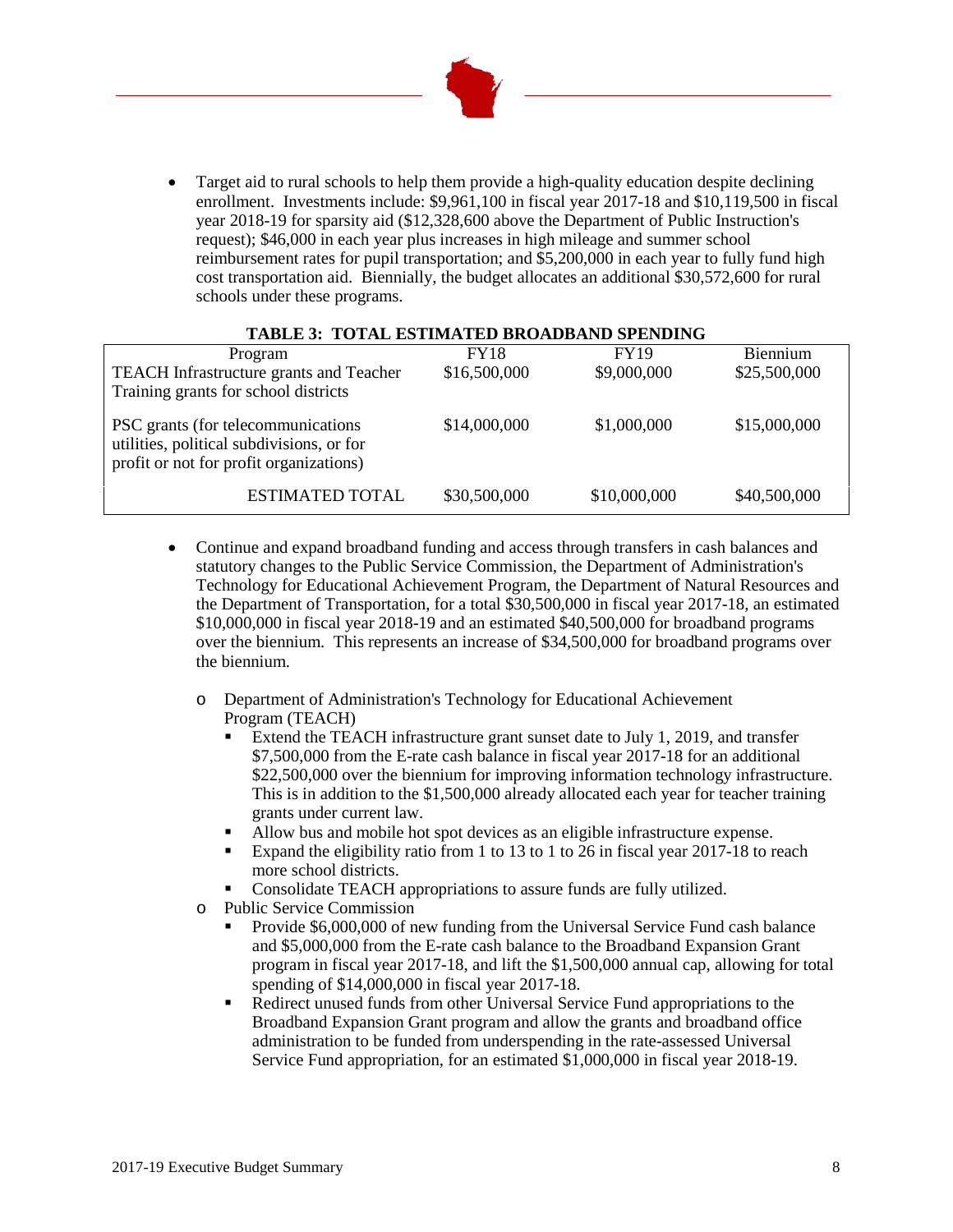

- Authorize the commission to reserve an amount of grant funds and allow an expedited grant application process for providers receiving federal funding from the Connect America Fund and Alternative Connect America Cost Model.
- o Prohibit the Department of Natural Resources from requiring an appraisal or charging a fee prior to granting an easement for the initial issuance of any permit necessary for broadband construction in underserved areas.
- o Prohibit the Department of Transportation from charging a fee for the initial issuance of any permit necessary for broadband construction in underserved areas.
- Increase general equalization aid by \$72,750,000 fiscal year 2018-19 to augment state support for schools and hold statewide property tax bills flat.
- Significantly increase the capacity of public schools to address student mental health issues, an issue identified as a critical top priority by school leaders, by providing \$6,500,000 over the biennium. The budget establishes three new programs, requested by the Department of Public Instruction, as follows: (a) \$3,000,000 in fiscal year 2018-19 to support school social work expenditures; (b) \$2,500,000 in fiscal year 2018-19 to support school and community health collaborations; and (c) \$491,300 in fiscal year 2017-18 and \$514,100 in fiscal year 2018-19, as well as 1.0 FTE position, to support training for school employees in traumainformed care.
- Address the needs of students residing in the Milwaukee Public School District, which has 42 schools (which educate almost one-third of district pupils) failing to meet expectations on the most recent school report card.
- Encourage innovation in and expansion of summer school programs in the Milwaukee Public School district by investing \$1,400,000 in each year for grants to schools with strategies to increase pupil attainment through summer school programs. Students who attend summer school have better academic achievement and graduation rates. This funding will increase the number of summer school sites throughout the district and at all grade levels. The students will receive career-based experiences and be exposed to opportunities for internships and apprenticeships among other benefits. It is estimated to help 700 students per year.
- The budget provides \$5,645,200 in fiscal year 2018-19 to incentivize improvement through a performance-based funding program, available to public, charter, and choice schools.
- Support and expand school district efforts to ensure students with disabilities gain the skills and connections needed for life after high school by including the Department of Public Instruction's suggested \$7,600,000 increase over the biennium for a two-pronged approach: \$2,600,000 in fiscal year 2017-18 and \$3,500,000 in fiscal year 2018-19 to fund awards to school districts that successfully place students with disabilities in employment; and \$1,500,000 fiscal year 2018-19 to support school district efforts to connect students with disabilities to employment.
- Fully fund expected changes in charter, choice, and special needs program participation, and provide families with a voucher that is increased by a per pupil amount of \$217 in each year, which is commensurate with increases in public school categorical aid on a per pupil basis.
- Enhance attainment and college affordability by creating the Early College Credit program, which will combine the current Youth Options and Course Options programs and serve as a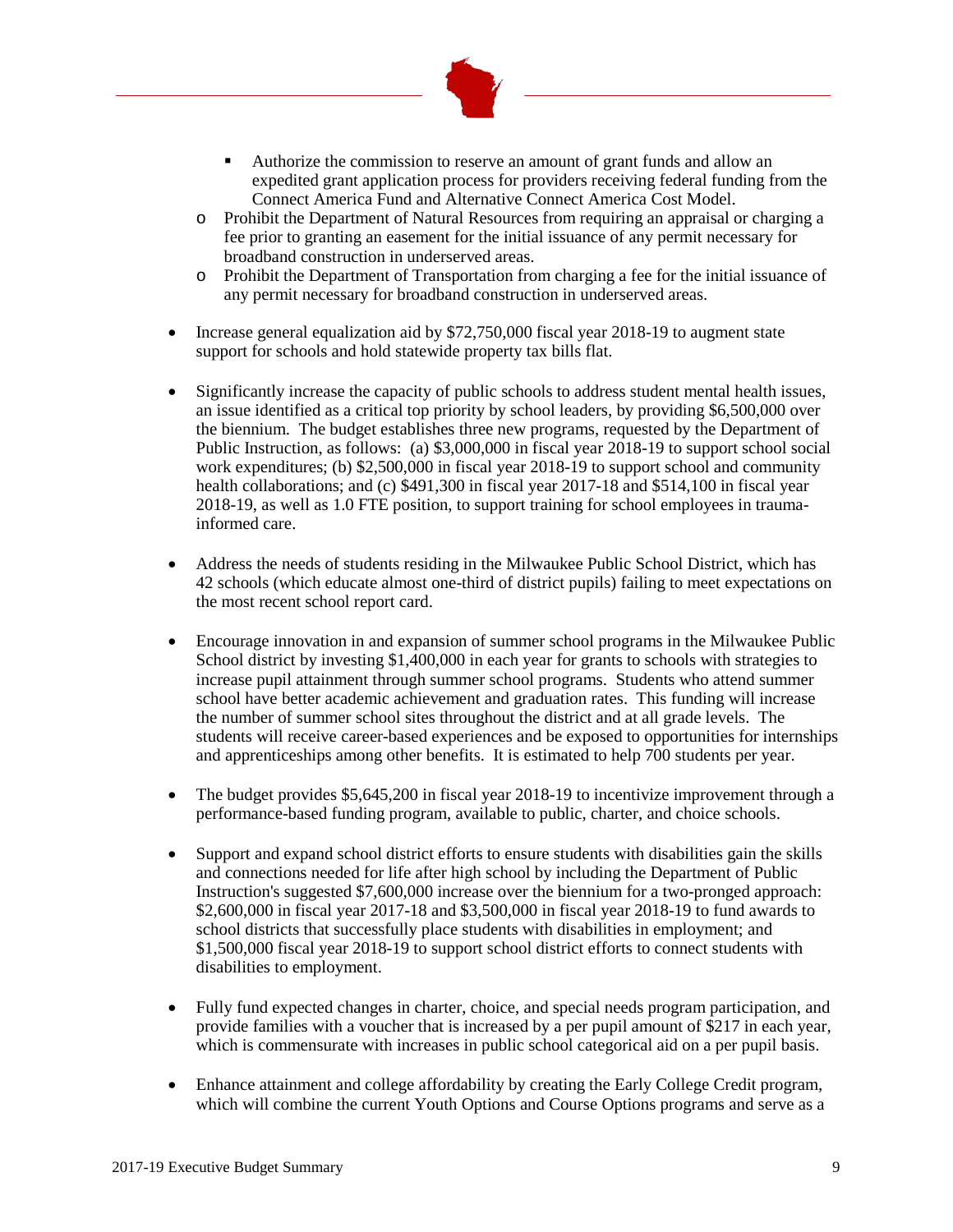

single structure under which students earn college credit while in high school. In addition, the state for the first time will provide financial support for college credit, allocating \$1,150,300 in fiscal year 2017-18 and \$1,753,500 in fiscal year 2018-19 to reduce per credit costs to schools and pupils.

- Create a new Teacher Development Program, which supports collaborations between schools of education (in particular the University of Wisconsin and its Flexible Option Program) and school districts to provide intensive curriculum and classroom training for certain school employees to earn a teaching license. Collaborating entities will be allowed to seek project funds from Wisconsin Fast Forward.
- Reform teacher licensure to reduce the cost of teaching by more than \$750 over a 30-year career and reduce the administrative burden of five-year renewal cycles for teachers and school administrators. Create a perpetual teaching license (except in cases of misconduct) and continue support for a robust educator effectiveness system that provides schools and teachers with regular performance data. In recognition of the reduced workload for the Department of Public Instruction, eliminate 10.0 FTE positions and associated funding.
- Expressly permit school districts to contract with each other or share services to fulfill certain state obligations, including: a staff reading specialist, bilingual-bicultural programs, lifesaving skills instruction, emergency nursing services, school attendance and truancy staff, guidance and counseling, technical preparation programs, and gifted and talented programs.
- Authorize the appointment of an independent fiscal agent for choice schools to enable these schools to receive funds more quickly and efficiently.
- Allocate up to an additional \$10,000,000 from Focus on Energy funds annually or up to \$20,000,000 over the biennium for elementary, secondary, and postsecondary schools in the Focus on Energy program for energy efficiency projects, and prioritize the funding to public elementary and secondary schools.
- Mitigate property tax increases by eliminating the energy efficiency exemption in revenue limits on a going-forward basis. Property tax levies associated with the exemption grew 115 percent in last three years and in calendar year 2016 alone, districts obtained authorization to spend \$327,052,400 above revenue caps. School districts will continue to have the ability to use referenda for these projects.
- Create a "back to school" sales tax holiday effective for two days in both August 2017 and August 2018 for certain school supplies, clothing, and computers. This will save Wisconsin's families an estimated \$11,000,000 in each of these two "back to school" shopping seasons.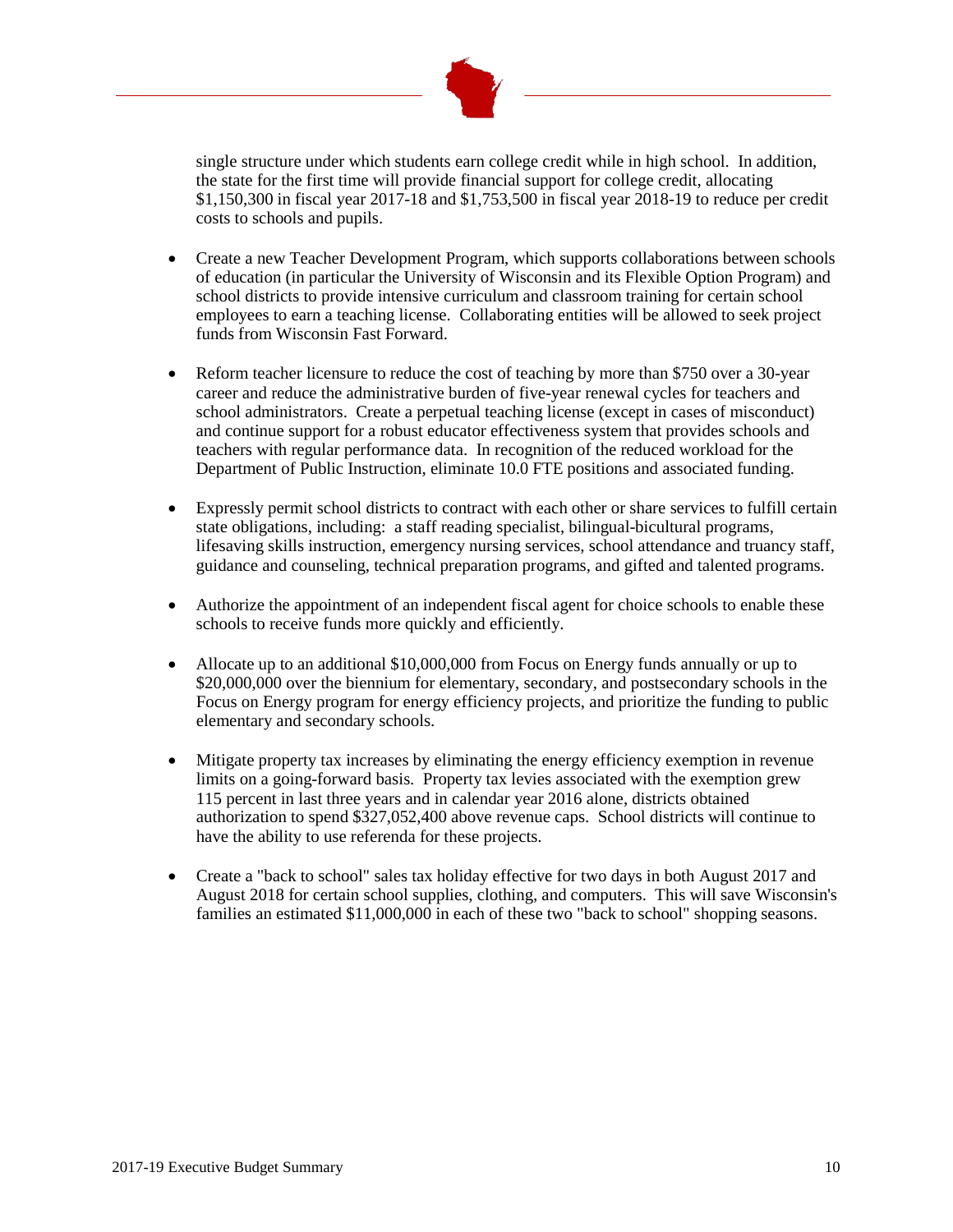

## ii. University of Wisconsin system and financial aid

• Continue the commitment to college affordability by requiring an additional year of the resident undergraduate tuition freeze in fiscal year 2017-18, and providing \$35,000,000 to reduce tuition by 5 percent in fiscal year 2018-19. This funding should be allocated among institutions in proportion to the estimated reduction in revenues as a result of the tuition decrease.

|                                                                             |          |          |                         |          | TABLE 4: UW SYSTEM UNDERGRADUATE TUITION SAVINGS |             |
|-----------------------------------------------------------------------------|----------|----------|-------------------------|----------|--------------------------------------------------|-------------|
| <b>Under Governor Walker's Reforms</b>                                      |          |          |                         |          |                                                  |             |
| Assumes freeze in 2017-18 and 5% cut in 2018-19                             |          |          |                         |          |                                                  |             |
|                                                                             | 2015-16  | 2016-17  | 2017-18                 | 2018-19  | Four-Year Cost                                   | Difference  |
| UW-Madison                                                                  | \$9,273  | \$9,273  | \$9,273                 | \$8,809  | \$36,628                                         | (\$12,105)  |
| UW-Milwaukee                                                                | \$8,091  | \$8,091  | \$8,091                 | \$7,686  | \$31,959                                         | (\$10,562)  |
| Comprehensives                                                              | \$6,723  | \$6,723  | \$6,723                 | \$6,387  | \$26,556                                         | (\$8,776)   |
| <b>UW</b> Colleges                                                          | \$4,750  | \$4,750  | \$4,750                 | \$4,513  | \$18,763                                         | $(\$6,200)$ |
| Weighted Average                                                            | \$7,143  | \$7,196  | \$7,196                 | \$6,836  | \$28,371                                         | $(\$9,068)$ |
| <b>Trend Without Freeze</b>                                                 |          |          |                         |          |                                                  |             |
| Assumes annualized rate of change from 2008-09 to 2012-13 continues at 6.2% |          |          |                         |          |                                                  |             |
|                                                                             | 2015-16  |          | 2016-17 2017-18 2018-19 |          | Four-Year Cost                                   |             |
| UW-Madison                                                                  | \$11,107 | \$11,796 | \$12,527                | \$13,304 | \$48,733                                         |             |
| UW-Milwaukee                                                                | \$9,691  | \$10,292 | \$10,930                | \$11,608 | \$42,521                                         |             |
| Comprehensives                                                              | \$8,053  | \$8,552  | \$9,082                 | \$9,645  | \$35,332                                         |             |
| <b>UW Colleges</b>                                                          | \$5,689  | \$6,042  | \$6,417                 | \$6,815  | \$24,963                                         |             |
| Weighted Average                                                            | \$8,533  | \$9,062  | \$9,624                 | \$10,220 | \$37,439                                         |             |

**TABLE 4: UW SYSTEM UNDERGRADUATE TUITION SAVINGS**

- Reward the University of Wisconsin System institutions that perform well on affordability, workforce development, and other state priorities by providing \$21,250,000 in each fiscal year, or \$42,500,000 over the biennium, to the System block grant on a performance basis. Weighted performance categories that identify state priorities, on which all institutions will be scored, include: (a) affordability and attainability, (b) work readiness, (c) student success in state workforce, (d) efficiency, (e) service, and (f) criteria specified by the Board of Regents.
- Require System and the Wisconsin Technical College System Board to ensure that not fewer than 60 core general education course credits are transferable within and between each system institution and technical college without loss of credit toward graduation or completion of a specific course of study. System will also measure the effectiveness of policies for the appropriate transfer of credits between institutions within the System and submit a report to the Legislature that describes any barriers to credit transferability between institutions within the System no later than January 1, 2018.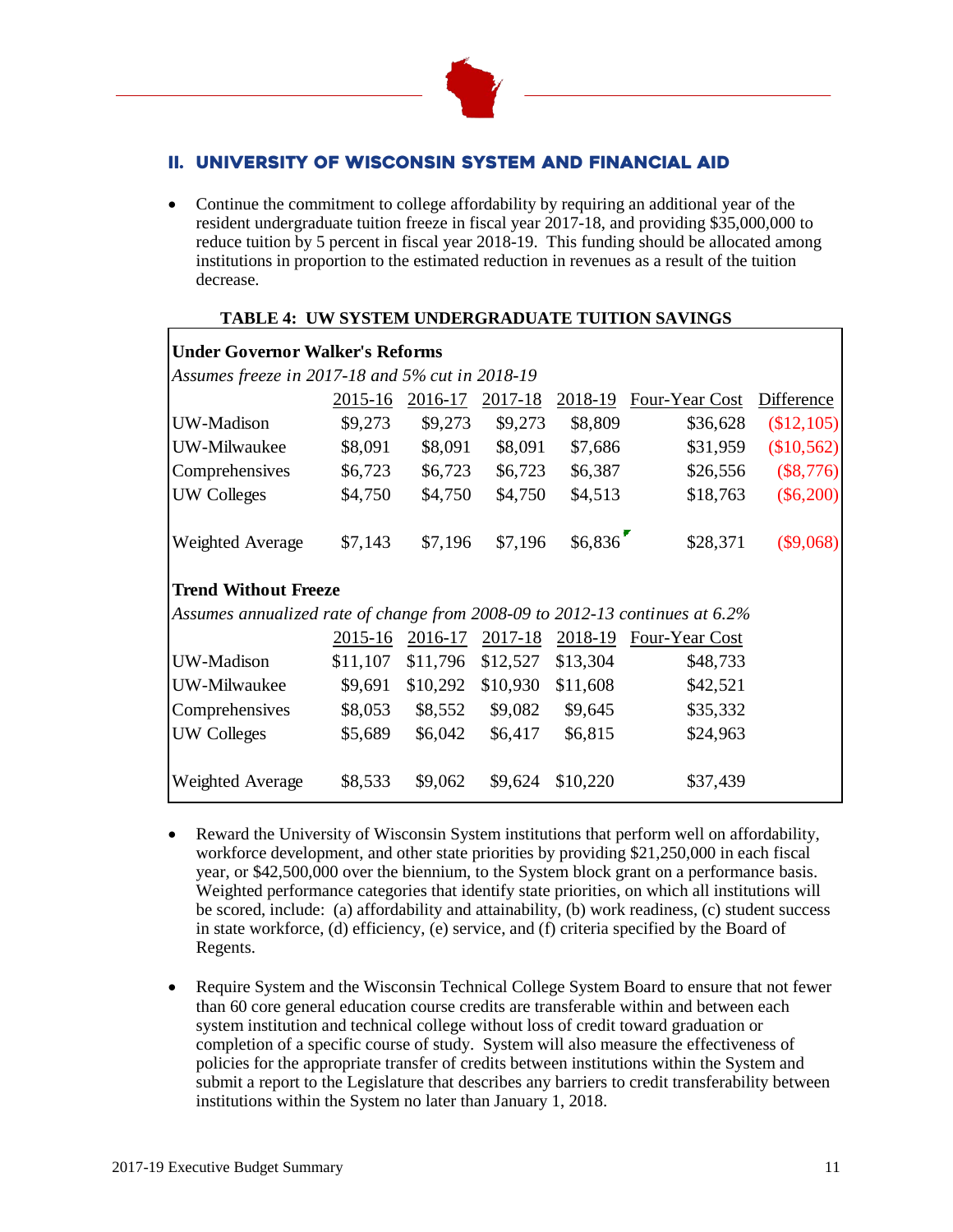

- Improve college affordability for nontraditional students by providing \$700,000 in fiscal year 2018-19 for financial aid for students in the Flexible Option Program.
- Enhance college options for nontraditional students by requiring the Board of Regents to increase the number of programs offered under the Flexible Option by at least 50 percent over the number offered on the effective date of the bill. These new programs must begin enrolling students by December 31, 2019; be accredited by the Higher Learning Commission; and include one that assists certified nursing assistants in becoming registered nurses and one that assists K-12 teaching assistants or other education paraprofessionals in becoming K-12 teachers.
- Require the System to establish pathways to a three-year degree for 10 percent of programs by January 1, 2018, and 60 percent of programs by June 30, 2020. Students will have the option to choose one of these pathways to save time and money and gain a year of postgraduation earnings. System will also report the number of three-year graduates and percentage of programs for which a three-year degree program is created in its annual accountability report.
- Adjust tuition expenditure authority by \$83,958,300 in each fiscal year, or \$167,916,600 over the biennium, to reflect: (a) changes in enrollments, \$9,659,000; (b) self-supporting program increases, \$15,970,400; (c) differential tuition increases, \$5,869,700; and (d) nonresident and graduate tuition increases, \$52,459,200.
- Require System to create a policy no later than January 1, 2018, that incorporates: (a) a policy for monitoring faculty and adjunct teaching workloads that includes a comprehensive requirement for each faculty and adjunct to report teaching hours to the system; (b) a policy for rewarding faculty and adjuncts who teach more than a standard academic load; (c) updating personnel systems as necessary; (d) collecting and reporting of teaching hour data individually from each faculty member or adjunct; and (e) reporting of aggregate teaching hour data on accountability dashboard.
- Codify the State's commitment to academic freedom and provide \$10,000 in fiscal year 2017-18 for System to review and revise policies related to academic freedom.
- Change the residency requirement for the fee remission program for veterans' spouses and children at System institutions and technical colleges. Remission will apply if the veteran was not a resident of this state when he or she entered the armed forces, but resided in this state for at least five consecutive years immediately preceding registration at a system institution or technical college. Currently the veteran must have been a resident of the state when he or she entered the armed forces in order for spouses and children to get remission.
- Increase transparency to the general public by requiring each System institution to publish on the homepage of its Internet site a "single-page" format report card beginning in fiscal year 2018-19. Require the report cards to summarize the institutions' performance during the prior fiscal year with respect to the performance funding criteria and other metrics determined by the Board of Regents. This will provide a consistent format for students and families to review institutions' performance as they choose an institution of higher education.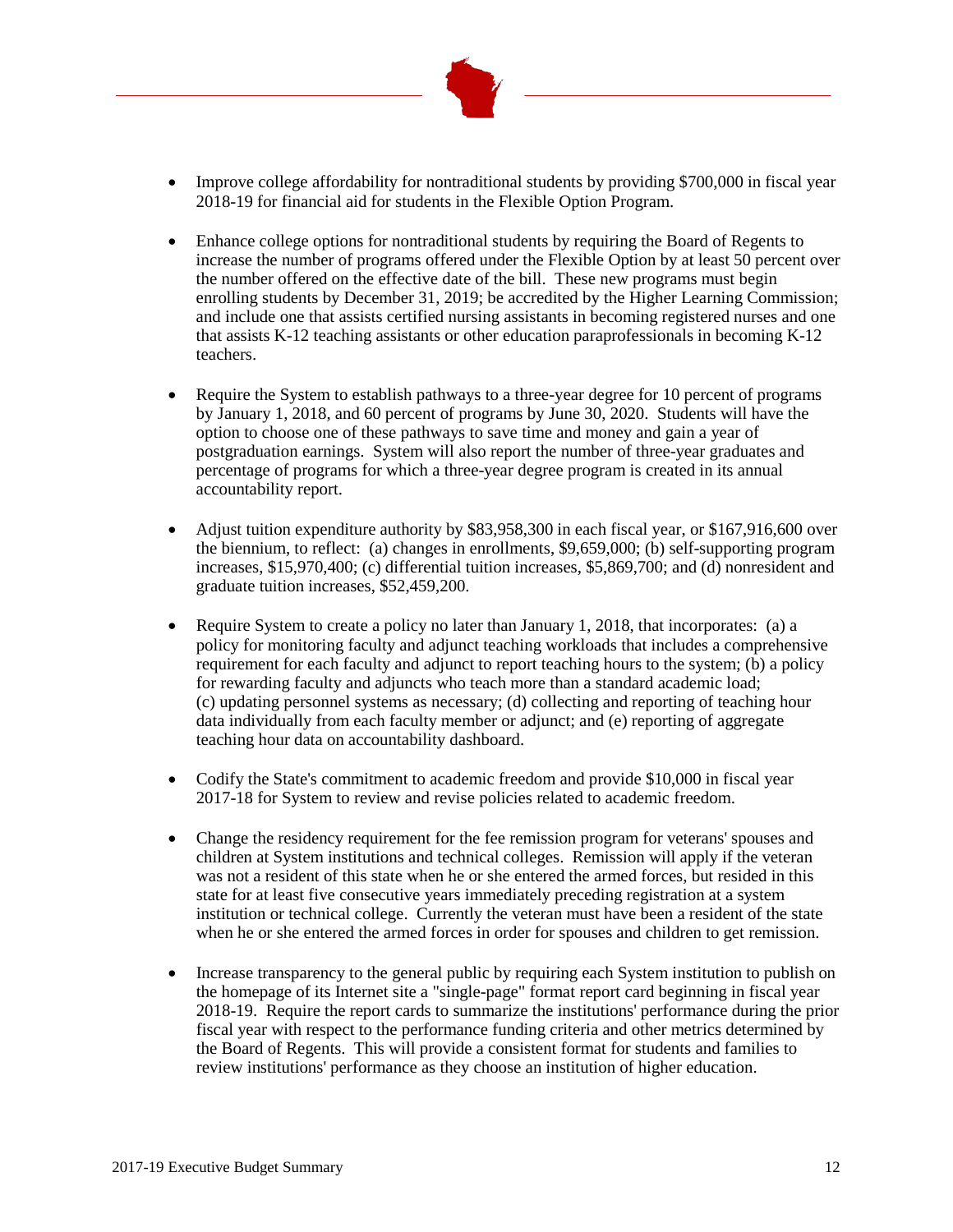

- Enhance work readiness by implementing a requirement that undergraduates obtain an internship or work experience in order to earn a bachelor's degree. The Board of Regents should establish policies for determining whether a student has satisfied this requirement. This requirement applies to students first enrolled in the 2018-19 academic year.
- Implement an option for System students to affirmatively opt out of allocable segregated fees at the time the student pays tuition beginning with the 2018-19 academic year. This will allow students the option of whether or not to fund student organizations and select campus activities. Allocable fees are different than nonallocable fees. Nonallocable fees fund longterm fixed financial obligations, operating costs, student unions, health and child care centers, and recreational sports centers. The application of nonallocable fees would be unchanged.
- Transfer authority for all leases of student housing for the University of Wisconsin System from the Department of Administration to the system's Board of Regents. The Board of Regents currently has authority for all other leases of real property by the system.
- Provide \$10,193,900 over the biennium for need-based Wisconsin Grants. These funds may be used by students who enroll at the University of Wisconsin System (UWS), any Wisconsin Technical College System (WTCS) campus, members of the Wisconsin Association of Independent Colleges, and Universities (WAICU), and Tribal schools.

#### **TABLE 5: WISCONSIN GRANTS AT HISTORIC HIGH UNDER GOVERNOR WALKER'S 2017-19 BUDGET PROPOSAL**

|              | 2010-11       | 2011-12       | 2012-13       | 2013-14       | 2014-15       | 2015-16       | 2016-17       | 2017-18       | 2018-19       |
|--------------|---------------|---------------|---------------|---------------|---------------|---------------|---------------|---------------|---------------|
| <b>UWS</b>   | \$58,345,400  | \$58,345,400  | \$58,345,400  | \$58,345,400  | \$58,345,400  | \$58,345,400  | \$58,345,400  | \$60,487,500  | \$61,894,100  |
| <b>WTC</b>   | 18,797,900    | 18,797,900    | 18,797,900    | 20,797,900    | 18,797,900    | 19,297,900    | 19,297,900    | 20,006,400    | 20,471,700    |
| <b>WAICU</b> | 26,870,300    | 26,870,300    | 26,870,300    | 27,870,300    | 26,870,300    | 26,870,300    | 26,870,300    | 27,856,800    | 28,504,600    |
| Tribal       | 454,200       | 454,200       | 454,200       | 454,200       | 454,200       | 454,200       | 454,200       | 454,200       | 454,200       |
| <b>Total</b> | \$104,467,800 | \$104,467,800 | \$104,467,800 | \$107,467,800 | \$104,467,800 | \$104,967,800 | \$104,967,800 | \$108,804,900 | \$111,324,600 |
|              |               |               |               |               |               |               |               |               |               |

### **III. WISCONSIN TECHNICAL COLLEGE SYSTEM**

- Provide \$5,000,000 in fiscal year 2017-18 to the Department of Workforce Development through Wisconsin Fast Forward for grants to technical colleges to fund collaborative projects among school districts, technical colleges, and businesses to provide high school students with industry-recognized certifications in high-demand fields, as determined by the department.
- Bolster the state's workforce and maintain affordability by implementing a statewide freeze on technical college resident program fees and material fees for two years and provide \$5,000,000 in fiscal year 2018-19 to replace potential program revenues lost due to the residential program fee freeze. Overall revenue per full-time enrollee at technical colleges is at its highest level ever, having risen 20.6 percent over the last five years.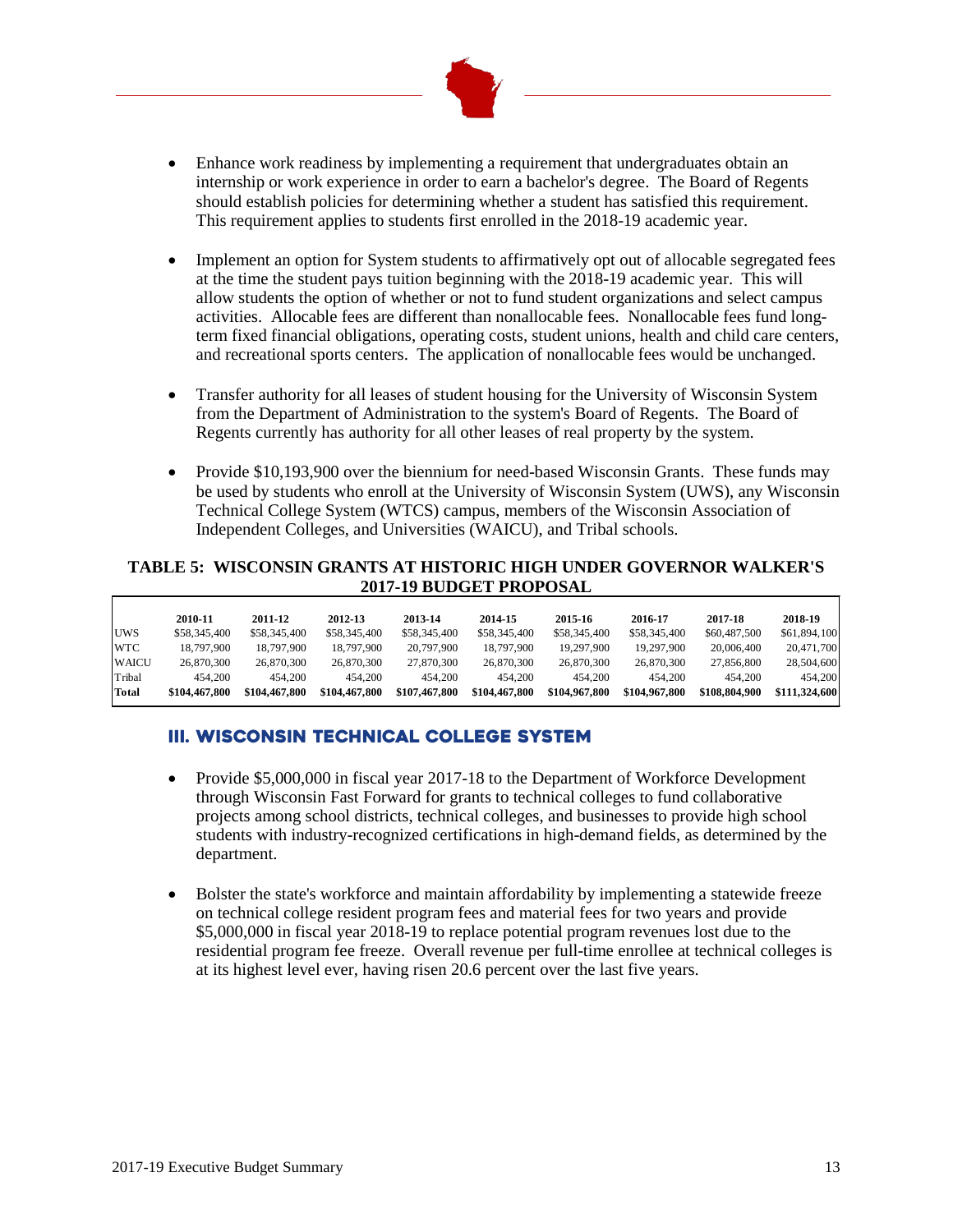

|                    |                                     | <b>Estimated Yearly Tuition Cost--Freeze vs. without Freeze</b> |                            |
|--------------------|-------------------------------------|-----------------------------------------------------------------|----------------------------|
| <b>School Year</b> | <b>Resident Tuition with Freeze</b> | <b>Resident Tuition without Freeze</b>                          | <b>Savings Per Student</b> |
| 2013-14            | \$4,154.80                          | \$4,154.80                                                      |                            |
| 2014-15            | \$4,278.90                          | \$4,278.90                                                      |                            |
| 2015-16            | \$4,365.60                          | \$4,365.60                                                      |                            |
| 2016-17            | \$4,431.90                          | \$4,431.90                                                      |                            |
| $2017 - 18**$      | \$4,431.90                          | \$4,528.46                                                      | \$96.56                    |
| $2018 - 19**$      | \$4,431.90                          | \$4,615.16                                                      | \$183.26                   |

#### **TABLE 6: TECHNICAL COLLEGE SAVINGS FOR STUDENTS**

• Prioritize Wisconsin's education and workforce needs by amending the technical college performance-based funding formula to create weighted-scale categories: affordability and attainment, workforce readiness, student success in the workforce, and efficiency.

- Enhance competition and affordability by allowing local technical college districts to implement an in-district tuition rate lower than the statewide residential program fee rate set by the system board. This will allow local districts to reduce tuition for local students that live within the district and compete with neighboring districts.
- Increase accountability by requiring the technical college system board to submit an annual accountability report to the Governor and Legislature. This would treat the technical college system similarly to the University of Wisconsin System in regards to transparency.

### iv. Workforce development

| <b>TABLE 7: WORKFORCE DEVELOPMENT INVESTMENTS</b>                       |                    |              |             |
|-------------------------------------------------------------------------|--------------------|--------------|-------------|
| <b>Item</b>                                                             | <b>Fund Source</b> | <b>FY18</b>  | <b>FY19</b> |
| <b>Fast Forward - Technical College Competitive Grants</b>              | <b>GPR</b>         | \$5,000,000  |             |
| <b>Fast Forward - Training Grants Increase</b>                          |                    |              |             |
| $\alpha$ (employer resource networks, teacher training, apprenticeship, |                    |              |             |
| internships, worker training partnerhships)                             | <b>GPR</b>         | \$5,000,000  |             |
| <b>Fast Forward - Community-based Nursing Training</b>                  | <b>GPR</b>         | \$1,500,000  |             |
| Fast Forward - Reentry Mobile or Modular Labs                           | <b>GPR</b>         | \$1,050,000  | \$50,000    |
| <b>Early College Credit</b>                                             | <b>GPR</b>         | \$1,150,300  | \$1,753,500 |
| <b>WTCS Tuition Freeze</b>                                              | <b>GPR</b>         | \$5,000,000  | \$5,000,000 |
| Total                                                                   |                    | \$18,700,300 | \$6,803,500 |

• Provide \$45,000 in fiscal year 2017-18 for the development a financial literacy training course for state staff working in county public benefit enrollment centers or job centers to provide targeted individuals with essential information to improve their understanding of financial concepts and, consequently, improve their economic well-being.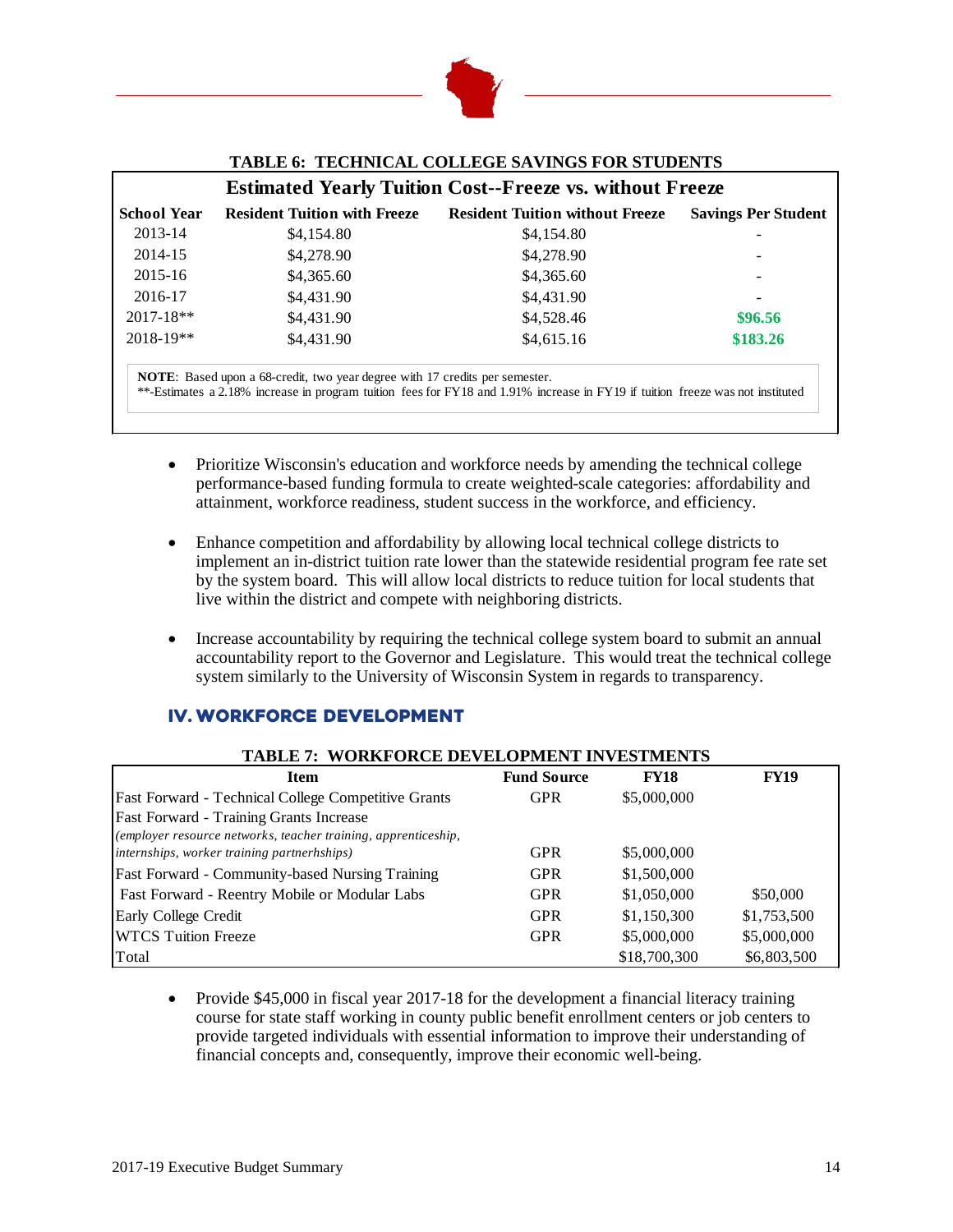

- Transfer the college saving programs and staffing from the Department of Administration to the Department of Financial Institutions to tie the provision of college saving plan information with the department's existing financial literacy efforts.
- Require the Wisconsin Economic Development Corporation to continue its successful Fabrication Laboratories Grant Program at \$500,000 in each fiscal year of the coming biennium.
- Expand the Wisconsin Fast Forward grant program by increasing overall grant funding by \$5,000,000 in fiscal year 2017-18, above overall base funding of \$27,091,800 over the biennium, and add additional eligible projects or programs: (a) registered apprenticeship, (b) training for teachers, (c) transcripted credit and dual enrollment, (d) internship programs, and (e) employee resource networks.
- Provide \$1,500,000 in fiscal year 2017-18 through Wisconsin Fast Forward to provide grants to community-based organizations for public-private partnerships to create and implement nursing training programs for middle and high school students.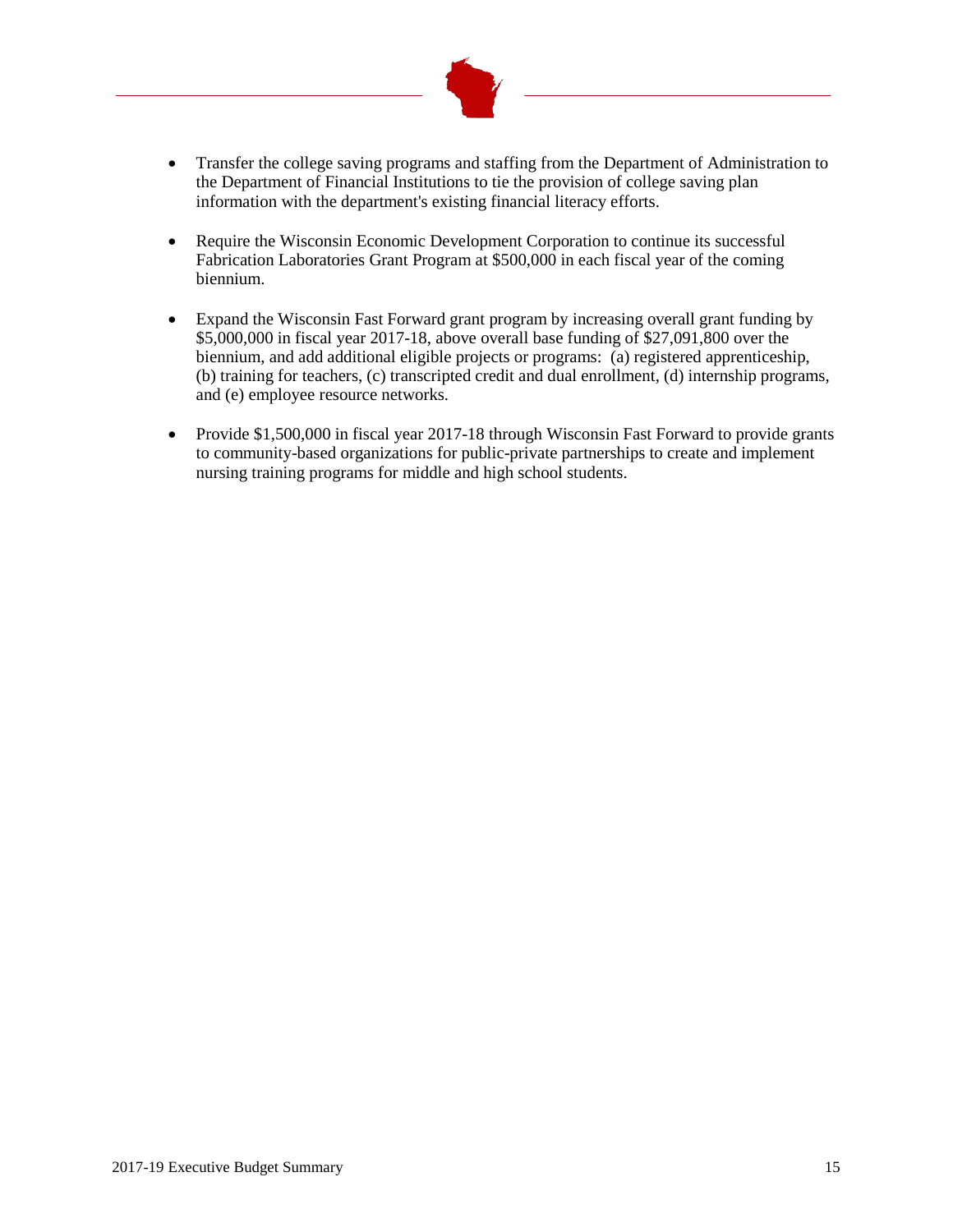

# b. Accountable government

• The Governor's 2017-19 biennial budget expands upon the successful tax relief efforts of the preceding three biennia. During the six years ending with fiscal year 2016-17, taxes have been cut by more than \$4,700,000,000. As these existing reductions continue, and as the Governor's proposed reductions take effect, taxes will be cut by at least a cumulative \$8,000,000,000 over eight years ending in fiscal year 2018-19.



#### **CHART 2: ANNUAL FISCAL EFFECTS OF TAX RELIEF MEASURES FY12-FY19**

### i. Property tax cuts

- The Governor's budget ends the state-portion of the property tax levy thereby eliminating one source of ongoing property tax increases. This tax, which had gone up each time a property's value increased, will no longer be imposed on Wisconsin property owners.
	- o A sum sufficient appropriation, providing an estimated \$88,759,300 in fiscal year 2017-18 and \$91,695,600 in fiscal year 2018-19 will be established to ensure continued funding for forestry programs equal to the amount that the state-levied property tax would have raised – thereby ensuring that state payments to the forestry account in the conservation fund are unaffected by this tax relief action. Ending the state-levied property tax will save the median value homeowner approximately \$27 per year in the near term and more in the future as home values increase.
- Keep the bill for the median value home below its 2014-15 property tax level by increasing the School Levy Tax Credit by \$87,000,000 in fiscal year 2018-19 to pay for credit distributions in the 2017-18 property tax year. This, combined with an increase in school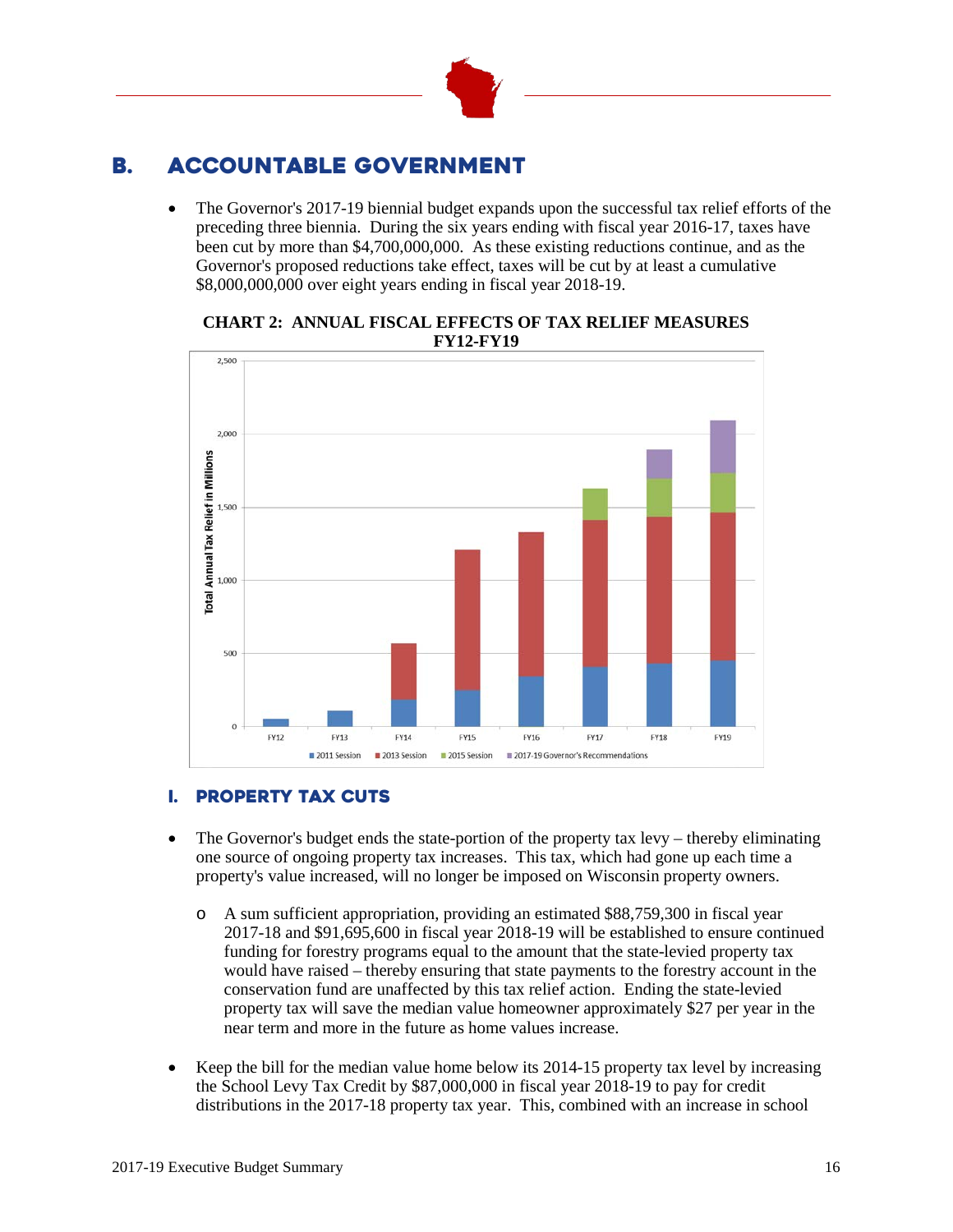

equalization aids of \$72,750,000 and continued prudent controls on property tax levies, will ensure the Governor's promise of continued property tax relief is achieved.

• Given the Governor's ongoing commitment to hold the line on property taxes, the tax bill for the median value home in December 2018 tax bill is expected to be \$139 lower than the December 2010 tax bill.

#### **CHART 3: PROPERTY TAX BURDENS DECLINING AS PERCENTAGE OF PERSONAL INCOME**

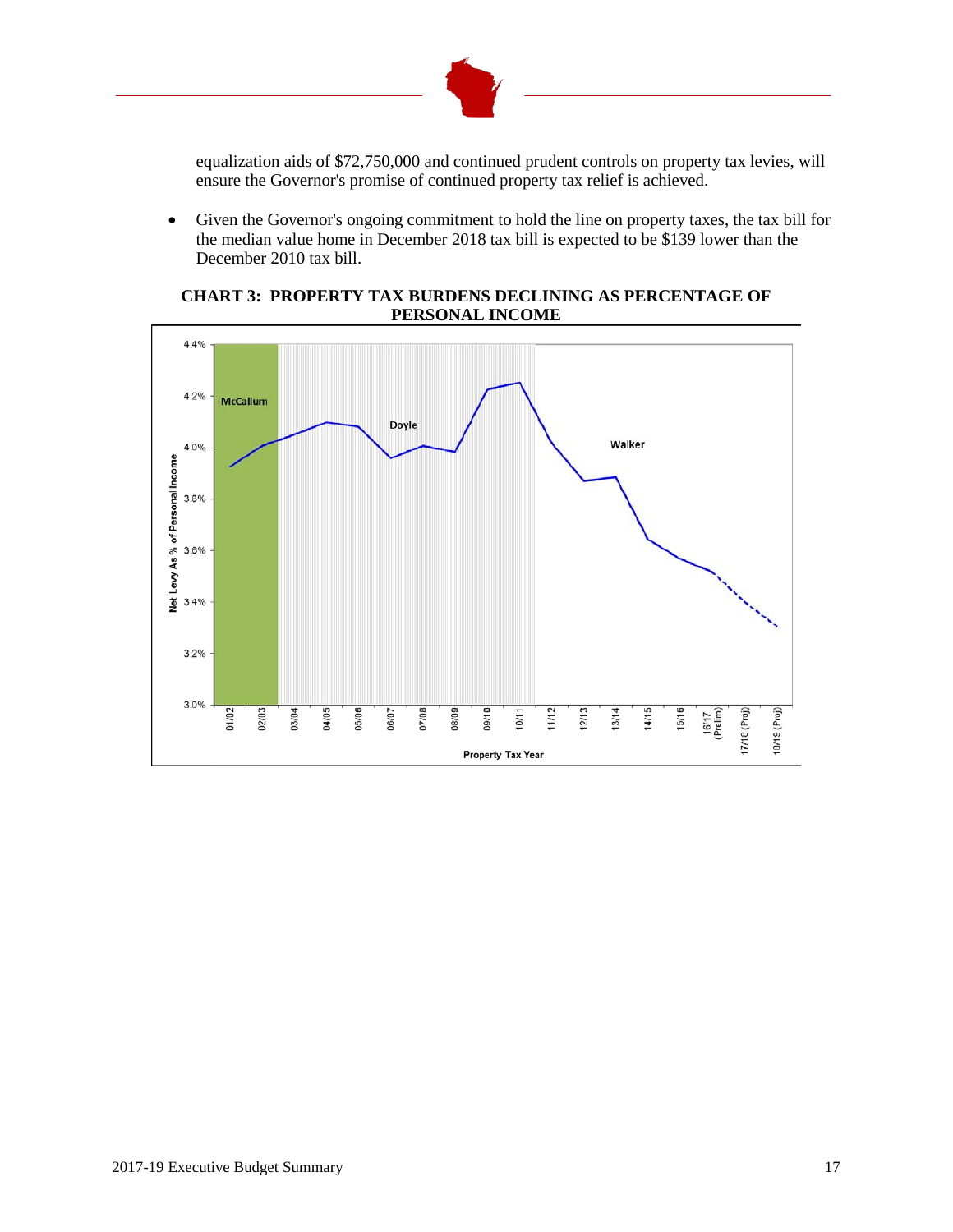



#### **CHART 4: HOLDING THE LINE ON PROPERTY TAXES**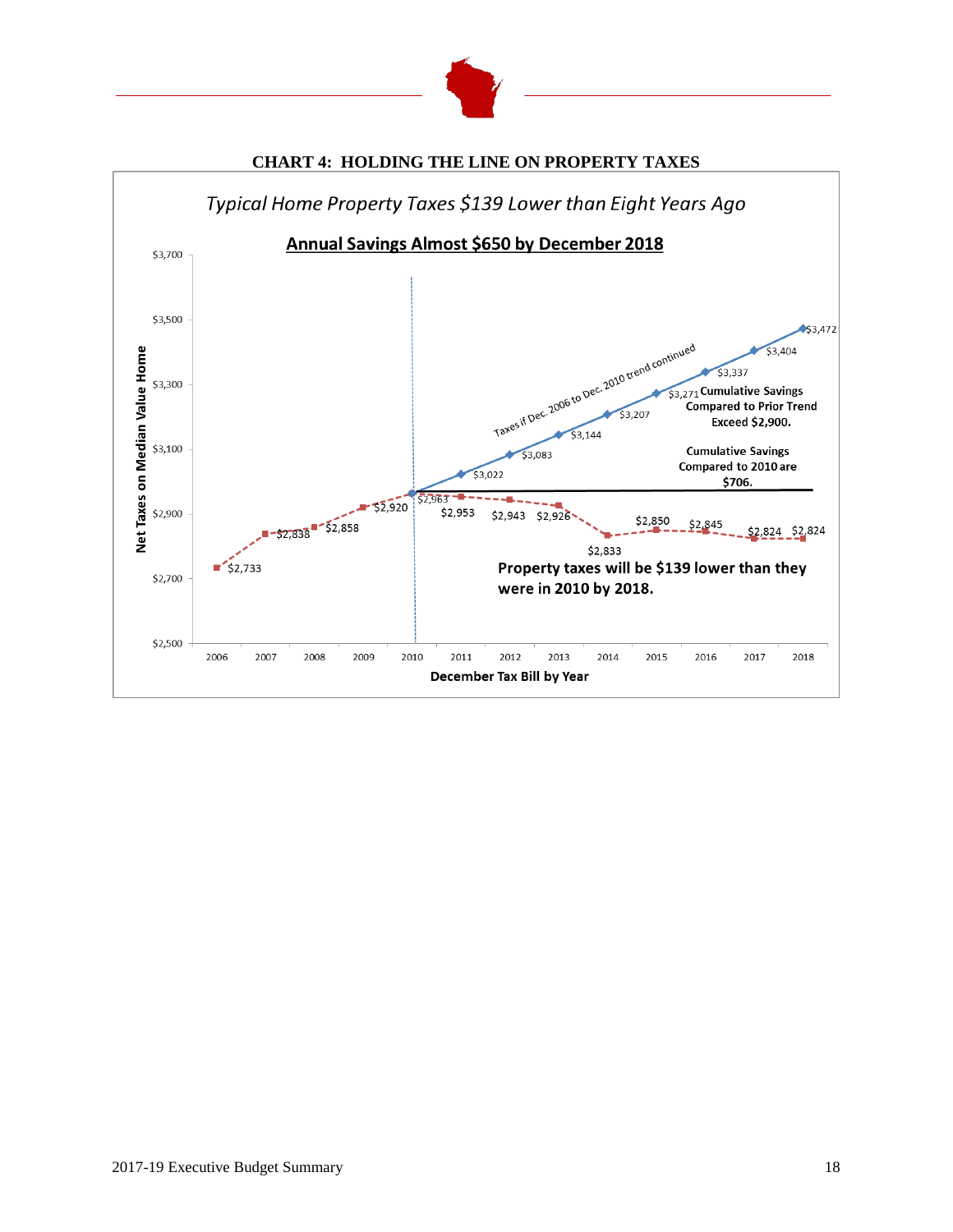

### ii. Income tax cuts

- Cut individual income taxes by \$104,377,800 in fiscal year 2017-18 and by \$99,077,000 in fiscal year 2018-19 by reducing, for all taxpayers, the tax imposed on the first \$37,450 of taxable income for married-joint filers and the first \$28,090 for single filers. This reduction alone will reduce taxes for the median income family of four by \$69 in tax year 2017.
- This income tax reduction is part of a continuing trend to reduce the tax burden on Wisconsin residents and is the third income tax rate reduction since the enactment of the 2013-15 biennial budget bill. As indicated in the table below, the cumulative benefit to Wisconsin taxpayers is considerable, and by tax year 2018 the median-income family of four will have a cumulative benefit of \$1,542.

|                             | RELIEF OF \$1,542 FROM TAX YEAR 2013 TO TAX YEAR 2018 |           |           |           |           |           |            |
|-----------------------------|-------------------------------------------------------|-----------|-----------|-----------|-----------|-----------|------------|
|                             | TY13                                                  | TY 14     | TY15      | TY16      | TY17      | TY18      | Six Year   |
| Median income family        | Reduction                                             | Reduction | Reduction | Reduction | Reduction | Reduction | Total      |
| Rate cuts effective in TY13 | $-$186$                                               | $-$187$   | $-$185$   | $-$184$   | $-$184$   | $-$ \$182 | $-$1,108$  |
| Rate cuts effective in TY14 |                                                       | $-$ \$57  | $-559$    | $-$ \$59  | $-$ \$59  | $-$ \$61  | $-$ \$295  |
| Rate cuts effective in TY17 |                                                       |           |           |           | $-$ \$69  | $-570$    | $-$139$    |
| Total                       | $-$186$                                               | $-$ \$244 | $-$ \$244 | $-$ \$243 | $-$ \$312 | $-$ \$313 | $-\$1,542$ |
| <b>Percent Reduction</b>    | $-4.8%$                                               | $-6.2\%$  | $-6.3\%$  | $-6.3%$   | $-8.0\%$  | $-8.1\%$  | $-6.6\%$   |

#### **TABLE 8: MEDIAN INCOME FAMILY OF FOUR WILL RECEIVE COMBINED TAX RELIEF OF \$1,542 FROM TAX YEAR 2013 TO TAX YEAR 2018**

- With the reductions proposed in this budget, income taxes for the median income family of four will have been reduced by 8.1 percent compared to where they were under the tax rates in place before 2013. The reduction in tax liabilities for those with incomes greater than \$100,000 has been only 4.9 percent, by contrast. For those with incomes below \$50,000, the average reduction in tax liabilities has been over 12 percent.
- By tax year 2017, the combined impact of the three income tax rate reductions will be an annualized tax cut of \$545,000,000. Of the \$545,000,000 in tax relief in tax year 2017 alone, 53 percent will be delivered to taxpayers with incomes below \$100,000. The Governor's proposed tax reductions in this budget are especially aimed at the middle class, with almost 69 percent of the benefits going to those with incomes below \$100,000. The following bar chart demonstrates how this effort has benefited all filers with taxable income, especially the middle class.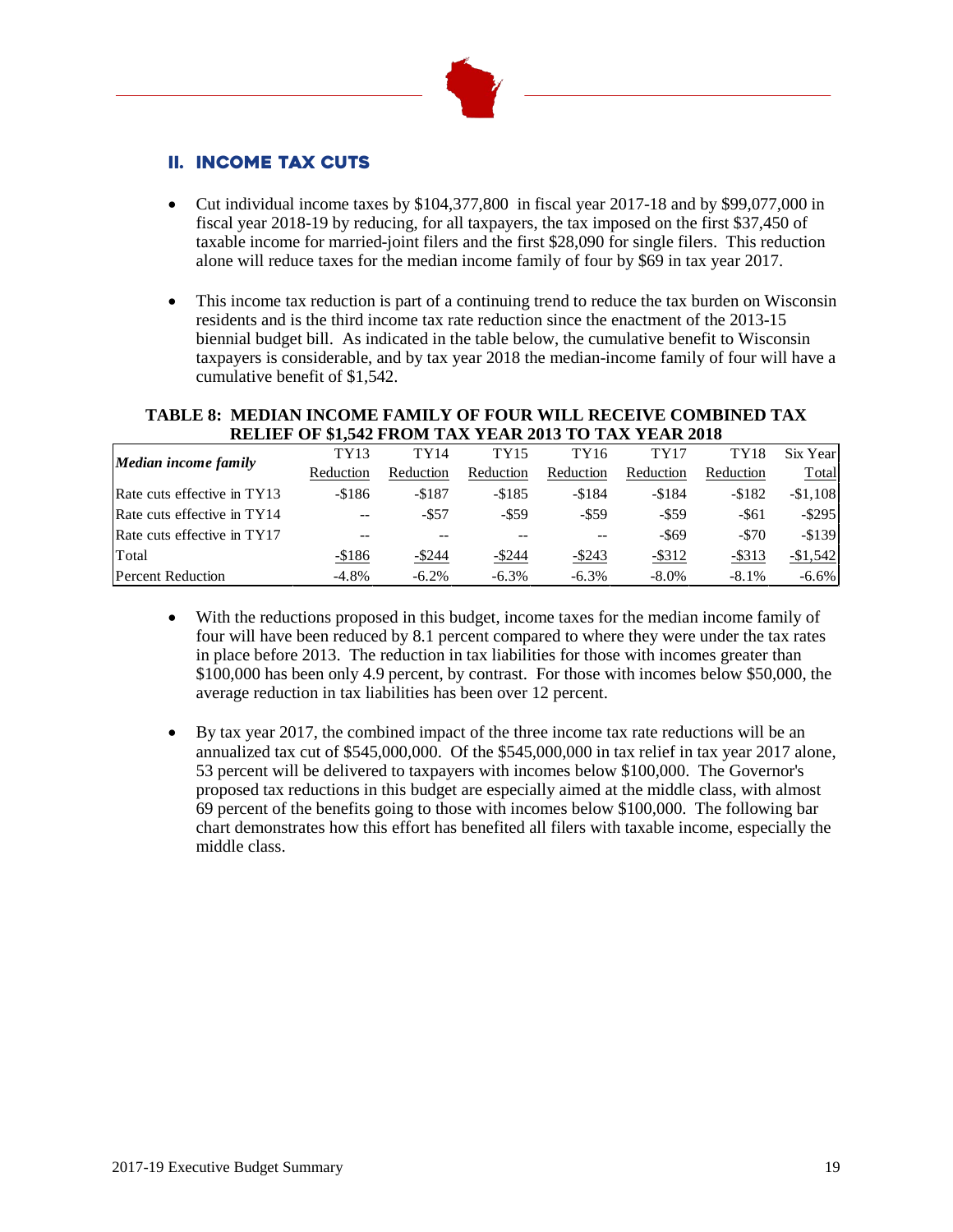

#### **CHART 5: AVERAGE TAX RELIEF BY INCOME CLASS IN 2018, ALL FILERS**



• As illustrated below, the Governor's income tax relief initiatives, including those in this 2017-19 biennial budget bill, have reduced all tax rates, broadened the second bracket to tax more income at a lower rate and collapsed the previous third and fourth bracket into one bracket to also tax more income at a lower rate.

| Rate          | <b>Bottom Rate</b> | 2nd Rate | 3rd Rate | 4th Rate | <b>Top Rate</b> |
|---------------|--------------------|----------|----------|----------|-----------------|
| <b>Before</b> | 4.60%              | 6.15%    | 6.50%    | 6.75%    | 7.75%           |
|               |                    | \$29,960 | \$37,450 |          |                 |
| After         | 3.90%              | 5.74%    | 6.27%    |          | 7.65%           |

**CHART 6: TAX RATE REDUCTION, TAX YEAR 2012 TO TAX YEAR 2017**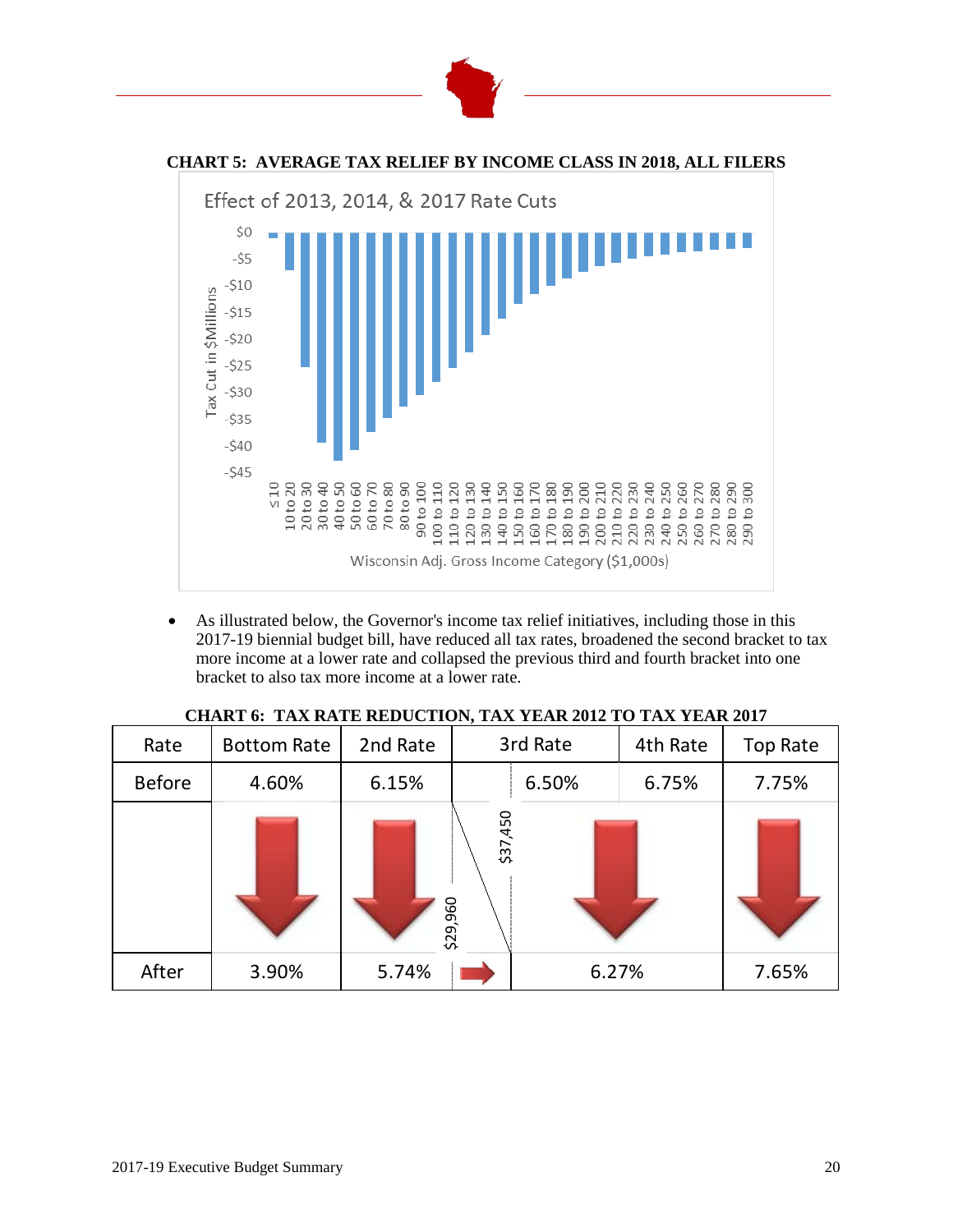

### iii. Transportation

- The Governor's budget invests approximately \$6,100,000,000 in Wisconsin's transportation network during the 2017-19 biennium to improve state highways, bridges, local roads, airports, rail lines, and harbors. Including investments made in this budget, combined with previously authorized funding, Wisconsin has invested more than \$24,000,000,000 since 2010. This is \$3,000,000,000 more than the previous eight-year period.
- This budget contains the most funding ever provided to local governments for local road aids. This increase will provide additional resources to local governments to improve the local infrastructure Wisconsin's citizens use on a daily basis. Combined general transportation aids to counties and municipalities will increase by \$40,072,400 to a total of \$459,733,100 annually beginning in 2018 which represents a 9.5 percent increase over the 2017 aid payments.
- Increase state funding for the Local Roads Improvement program by \$7,000,000 annually and increase the maximum state share for local projects funded with discretionary grants from 50 percent to 60 percent. Increasing this cost share will allow more local governments to participate in the program by lessening the local funding burden.
- Provide an additional \$6,031,500 over the biennium for local bridge improvements.
- As detailed in Table 9, for the 2017-19 biennium, local governments will receive a total increase of \$76,966,700 in state aid and assistance over the 2015-17 biennium from the combined increases in general transportation aids, local road improvement program payments and state funded local bridge improvement assistance program payments. This provides in aggregate for these three programs, an increase of 8.4 percent over the prior biennium. This biennial increase is composed of \$56,935,200 of general transportation aids, \$14,000,000 of local road improvement program payments and, as noted above, \$6,031,500 of state-funded local bridge improvement assistance program payments.
- Allocate \$3,155,703,400 in total funding over the biennium for state highways.
- Provide \$1,705,750,800 in funding over the biennium for the State Highway Rehabilitation program to increase investments in the maintenance/rehabilitation of our current highway system. This proposed allocation would be the largest amount ever provided for this program.
- Provide \$669,865,500 in funding for the Major Highway Development program to ensure all active projects such as USH 18/151, USH 10-441, STH 15, and I-39/90 remain on schedule. This represents an increase of \$107,772,400 over the department's request—nearly 20 percent more.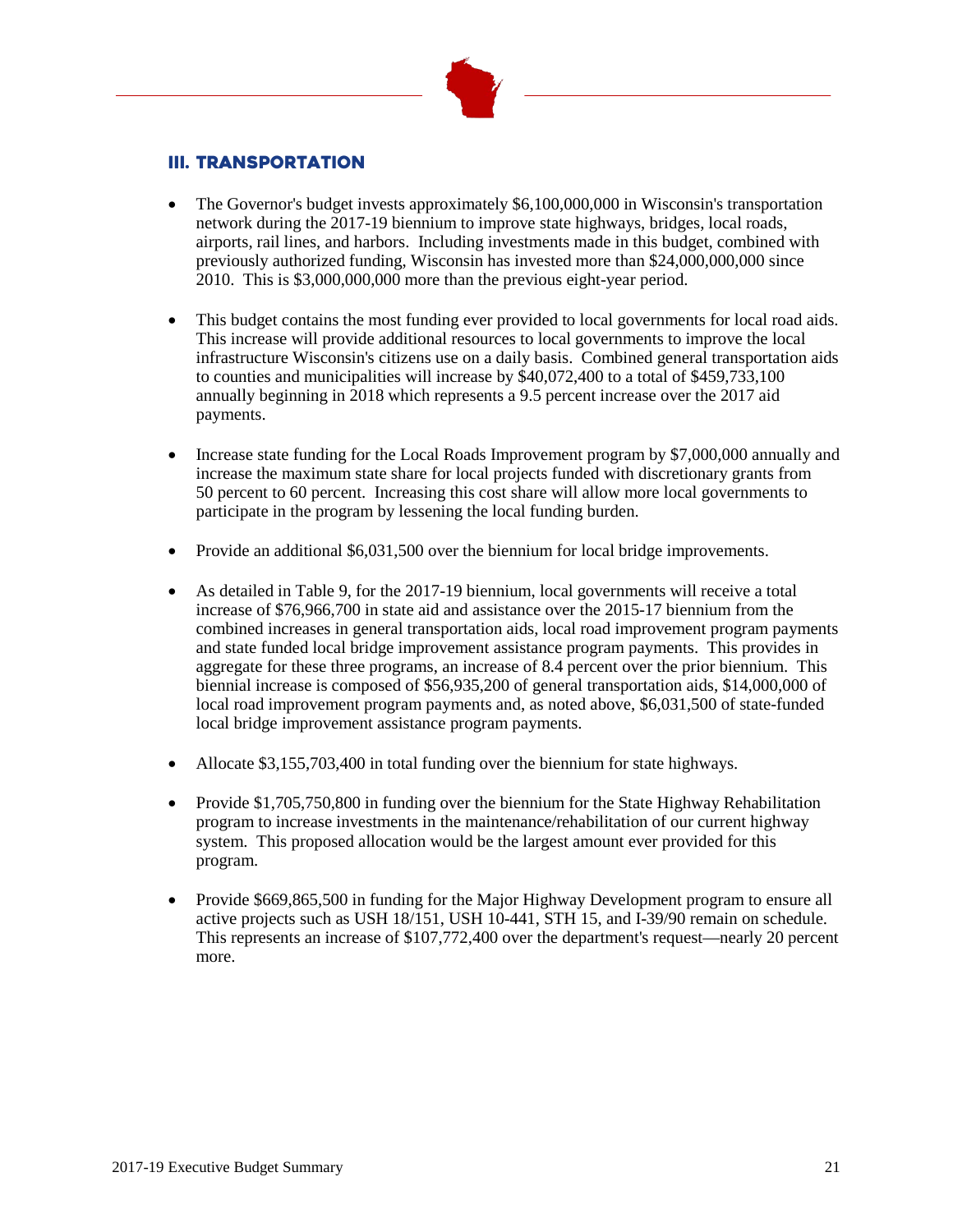

### **TABLE 9: LOCAL AIDS AND ASSISTANCE INCREASES**

| <b>GENERAL TRANSPORTATION AIDS</b>                 |               |                                                                                              |               |             |             |  |  |  |  |  |
|----------------------------------------------------|---------------|----------------------------------------------------------------------------------------------|---------------|-------------|-------------|--|--|--|--|--|
|                                                    | 2009-11       | 2015-17                                                                                      | 2017-19       | 2017-19 vs. | 2017-19 vs. |  |  |  |  |  |
|                                                    | Biennium      | Biennium                                                                                     | Biennium      | 2015-17     | 2009-11     |  |  |  |  |  |
| Counties                                           | \$202,020,500 | \$196,800,400                                                                                | \$212,667,400 | 8.1%        | 5.3%        |  |  |  |  |  |
| Municipalities                                     | \$639,535,500 | \$642,521,000                                                                                | \$683,589,200 | 6.4%        | 6.9%        |  |  |  |  |  |
| Total                                              | \$841,556,000 | \$839,321,400                                                                                | \$896,256,600 | 6.8%        | 6.8%        |  |  |  |  |  |
|                                                    |               | Note: The mileage rate is being increased by 8.5% from \$2,202 to \$2,389 beginning in CY18. |               |             |             |  |  |  |  |  |
| <b>LOCAL ROADS IMPROVEMENT PROGRAM</b>             |               |                                                                                              |               |             |             |  |  |  |  |  |
|                                                    | 2009-11       | 2015-17                                                                                      | 2017-19       | 2017-19 vs. | 2017-19 vs. |  |  |  |  |  |
|                                                    | Biennium      | Biennium                                                                                     | Biennium      | 2015-17     | 2009-11     |  |  |  |  |  |
| Entitlement                                        | \$32,394,000  | \$32,394,000                                                                                 | \$37,066,000  | 14.4%       | 14.4%       |  |  |  |  |  |
| Discretionary                                      |               |                                                                                              |               |             |             |  |  |  |  |  |
| County                                             | \$10,254,000  | \$10,254,000                                                                                 | \$11,000,000  | 7.3%        | 7.3%        |  |  |  |  |  |
| City/Village                                       | \$1,953,000   | \$1,953,000                                                                                  | \$10,000,000  | 412.0%      | 412.0%      |  |  |  |  |  |
| Town                                               | \$1,465,000   | \$11,465,000                                                                                 | \$12,000,000  | 4.7%        | 719.1%      |  |  |  |  |  |
| Subtotal                                           | \$13,672,000  | \$23,672,000                                                                                 | \$33,000,000  | 39.4%       | 141.4%      |  |  |  |  |  |
| Total                                              | \$46,066,000  | \$56,066,000                                                                                 | \$70,066,000  | 25.0%       | 52.1%       |  |  |  |  |  |
| <b>LOCAL BRIDGE IMPROVEMENT ASSISTANCE PROGRAM</b> |               |                                                                                              |               |             |             |  |  |  |  |  |
|                                                    | 2009-11       | 2015-17                                                                                      | 2017-19       | 2017-19 vs. | 2017-19 vs. |  |  |  |  |  |
|                                                    | Biennium      | Biennium                                                                                     | Biennium      | 2015-17     | 2009-11     |  |  |  |  |  |
| <b>State Funds</b>                                 | \$16,918,400  | \$16,935,400                                                                                 | \$22,966,900  | 35.6%       | 35.8%       |  |  |  |  |  |
| <b>Federal Funds</b>                               | \$48,862,200  | \$48,819,200                                                                                 | \$48,727,400  | $-0.2%$     | $-0.3%$     |  |  |  |  |  |
| Total                                              | \$65,780,600  | \$65,754,600                                                                                 | \$71,694,300  | 9.0%        | 9.0%        |  |  |  |  |  |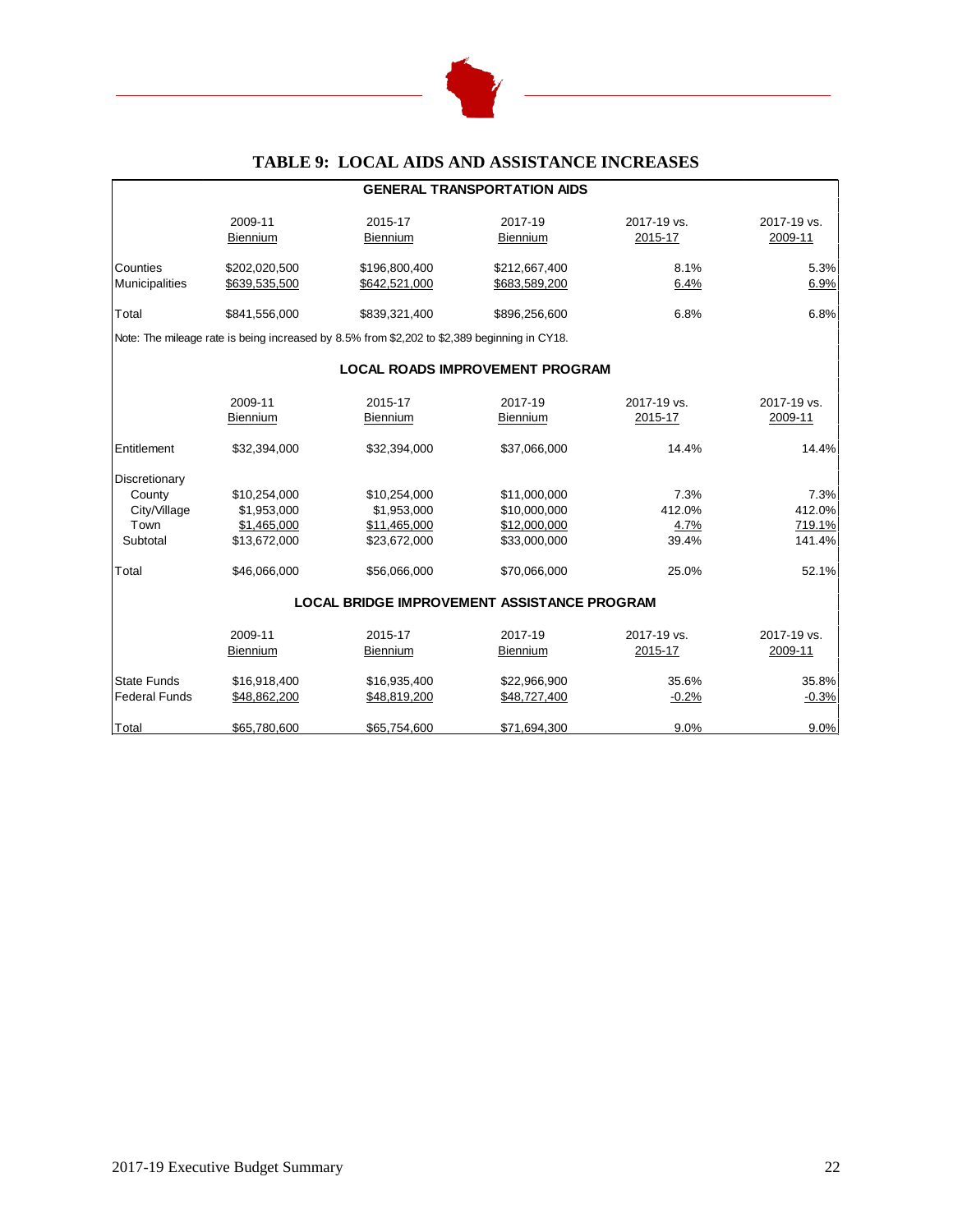

| Project                                   | <b>Agency Request</b> | <b>Governor's Recommendation</b> |  |  |  |  |  |  |  |
|-------------------------------------------|-----------------------|----------------------------------|--|--|--|--|--|--|--|
| <b>USH 10/441</b>                         | No delay              | No delay                         |  |  |  |  |  |  |  |
| $1-39/90$                                 | No delay              | No delay                         |  |  |  |  |  |  |  |
| USH 18/151- Verona Road.                  | 2 year delay          | No delay                         |  |  |  |  |  |  |  |
| <b>STH 15</b>                             | 1 year delay          | No delay                         |  |  |  |  |  |  |  |
| *STH 23 is subject to ongoing litigation. |                       |                                  |  |  |  |  |  |  |  |

#### **TABLE 10: ACTIVE MAJOR HIGHWAY DEVELOPMENT PROJECT SCHEDULE**

- Provide a total of \$121,943,200 in funding for the Southeast Megaprojects program to continue construction and ensure the core of the Zoo Interchange project remains on schedule. Funding of \$31,000,000 would also be provided for work on the I-94 North/South project. Combined with funding authorized from fiscal years 2011-12 to 2016-17, \$1,473,543,300 will have been invested into this program over eight years.
- Enhance the Transportation Fund's future revenues by annually depositing to the Transportation Fund, beginning in fiscal year 2019-20, excess revenues from the existing petroleum inspection fee. This action is projected to provide approximately \$107,000,000 for transfer to the Transportation Fund in the 2019-21 biennium and approximately \$431,000,000 from fiscal year 2019-20 to fiscal year 2026-27.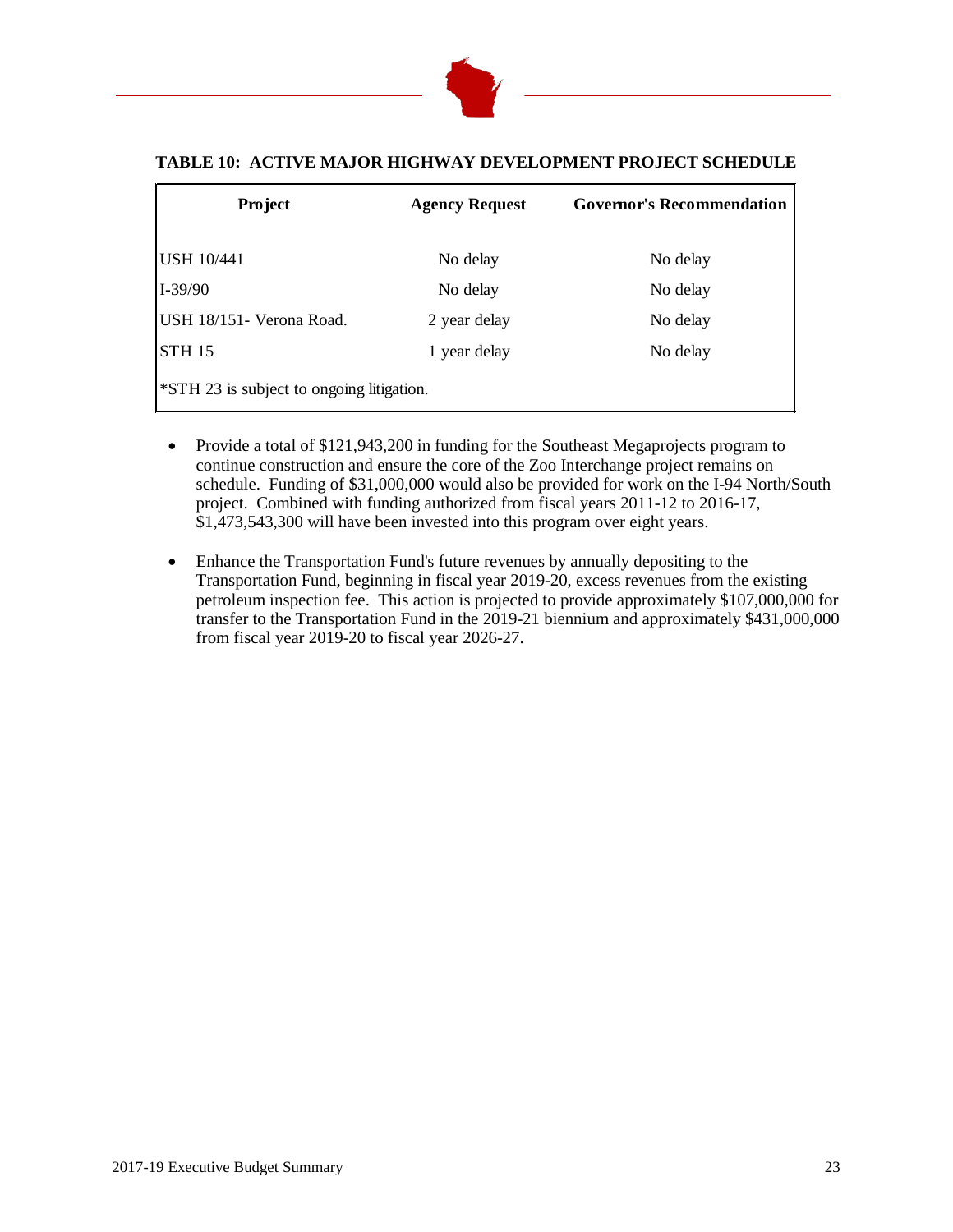

**CHART 7: INCREASING THE TRANSFERS FROM THE PETROLEUM INSPECTION FUND TO THE TRANSPORTATION FUND**



- Permit the department to use construction manager/general contractor bidding on three pilot projects. This bidding model has already provided cost and time savings in other states that utilize this method for construction projects.
- Provide an additional \$33,733,000 over the biennium for Wisconsin's 72 counties to perform state highway maintenance. Additional work funded by the increase includes pavement marking, shoulder drop-off repairs and pavement preservation. This increase raises the state's contribution for county performed highway maintenance to \$373,733,000 over the biennium.
- Provide an additional \$29,879,200 over the biennium for maintenance work on the state highway system bringing total funding to \$199,211,800 over the biennium—an increase of 18 percent over the prior biennium. Additional activities funded by the increase include pavement marking, rest area/wayside maintenance, lighting and upgrades, signage replacement, and replacement of the department's outdated oversize/overweight permitting system.
- Authorize \$500,000,000 in new bonds for state highways, administrative facilities, harbor improvements and freight rail preservation—the lowest amount of transportation bonding since the 2001-03 biennium.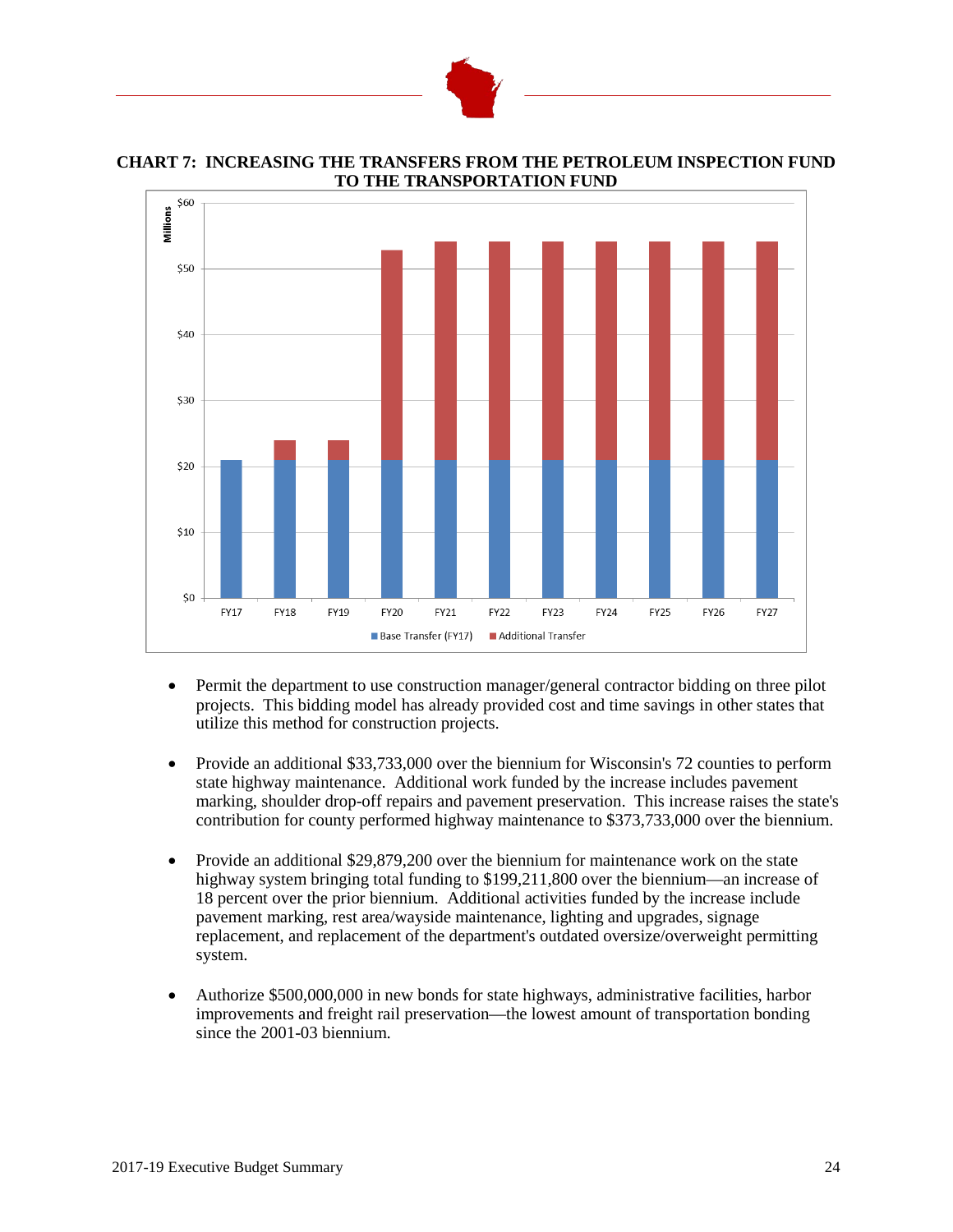

# \$1,400 Millions \$1,200 \$1,000 \$800 \$600 \$400 \$200 \$0 2001-03 2003-05 2005-07 2007-09 2009-11 2011-13 2013-15 2015-17 2017-19 **Biennium**

#### **CHART 8: PROPOSED TRANSPORTATION BONDING WOULD BE LOWEST AUTHORIZED IN A BIENNIAL BUDGET ACT SINCE THE 2001-03 BUDGET**

### iv. GOVERNMENT REFORM

#### PRINTING, PUBLISHING AND MAILING EFFICIENCIES

- There are approximately 487 mailing requirements, 83 printing requirements and 88 publishing requirements in state statute. In fiscal year 2014-15, excluding the University of Wisconsin System, state agencies spent \$58,000,000 on printing, mailing and publishing. Including University of Wisconsin System brings the total to over \$100,000,000. Allowing for some of these requirements to be met electronically is expected to generate savings across state agencies as well as other levels of government in the state.
	- o Allow an electronic option for all units of government for any statutory printing, publishing, or mailing requirements.
	- o Authorize the Department of Administration secretary to waive, for state agencies, the electronic option or the requirement in whole or in part, if the secretary determines that the waiver will reduce spending while keeping information accessible to the public and protecting public health and welfare.
	- o The following documents are excluded from the waiver authority and the electronic option: any election documents, facsimile ballot, referenda, notice of public hearing before a governmental body, and notice of meetings of private and public bodies required by law; and a summons, order, citation, notice of sale, or other notice that is intended to inform a person that the person may or shall do an act or exercise a right within a designated period or by a designated date. In addition, the proposal exempts certified or registered mail.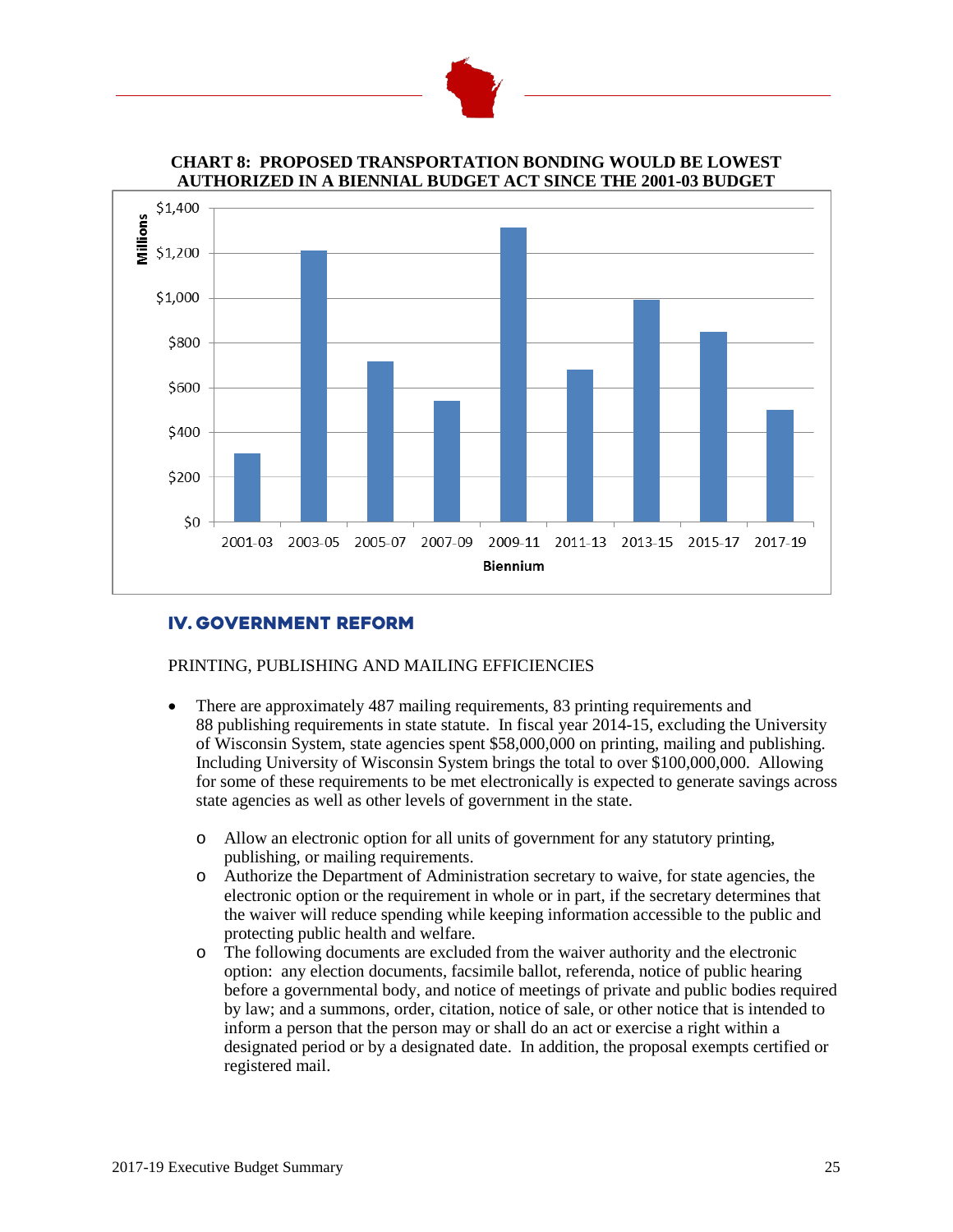

- o Centralize all state agency print and mail services at the Department of Administration's Bureau of Publishing and Distribution unless an exemption is approved by the Department of Administration secretary.
- o Allow the Department of Safety and Professional Services to reduce printing by utilizing electronic communications. Reduce expenditure authority by \$109,200 PR in fiscal year 2017-18 and \$109,200 PR in fiscal year 2018-19, a total of -\$218,400 PR over the biennium, and authorized positions by 1.0 FTE position to reflect cost savings.
- o Reduce expenditure authority in the Department of Administration's postage appropriation by \$826,800 PR-S in each year or \$1,653,600 PR-S over the biennium to account for potential savings generated by a Lean project to reduce postage costs.

#### OPERATING MORE EFFICIENTLY AND AT A REDUCED COST THROUGH SHARED **SERVICES**

- Consistent with the provisions of 2015 Wisconsin Act 150 (Civil Service Bill) and the 2015-17 state budget, this budget includes a shared services approach for human resources, procurement and certain information technology functions. The shared services initiative will begin the process to assign various administrative functions to a single entity, allowing individual agencies to focus on their core business missions and avoid redundant efforts on services that can be offered most effectively from a central entity.
- The shared services approach, which goes beyond simple consolidation and is rooted in a formal governance structure and service level agreements with the agencies, has become a commonly used tool to increase cost savings and encourage the most efficient use of resources in both the public and private sectors. A majority of private companies use shared services and it is commonly seen that between 20 to 40 percent in savings can be realized. Notably, the federal government's Office of Management and Budget uses a shared services approach to improve efficiency and increase savings.
- With the implementation of the State Transforming Agency Resources (STAR) Enterprise Resource Planning System, human resources, payroll, benefits, finance, and procurement are integrated for the first time in the state's history. Performance metrics have been developed and can be compared across agencies. At the same time, civil service reform has significantly modified business practices allowing more efficient and effective human resource and payroll functions. Wisconsin is better positioned to implement a robust shared services program than it has ever been.
	- o Implement a human resources shared services model, consistent with the provisions of Act 150 by managing the human resources, payroll and benefits functions within the Division of Personnel Management at the Department of Administration through a formal governance structure and service level agreements with most executive branch agencies. Transfer 7.0 FTE vacant human resources positions in fiscal year 2017-18 and an additional 406 FTE human resources positions in fiscal year 2018-19 to the Division of Personnel Management to facilitate program rollout. It is anticipated that this approach will generate savings across the enterprise of \$2,800,000 PR-S in fiscal year 2018-19 as a result of efficiencies and attrition.
	- o Reallocate 6.0 FTE vacant positions to the State Controller's Office to better align staffing with workload changes resulting from the implementation of the enterprise resource planning system.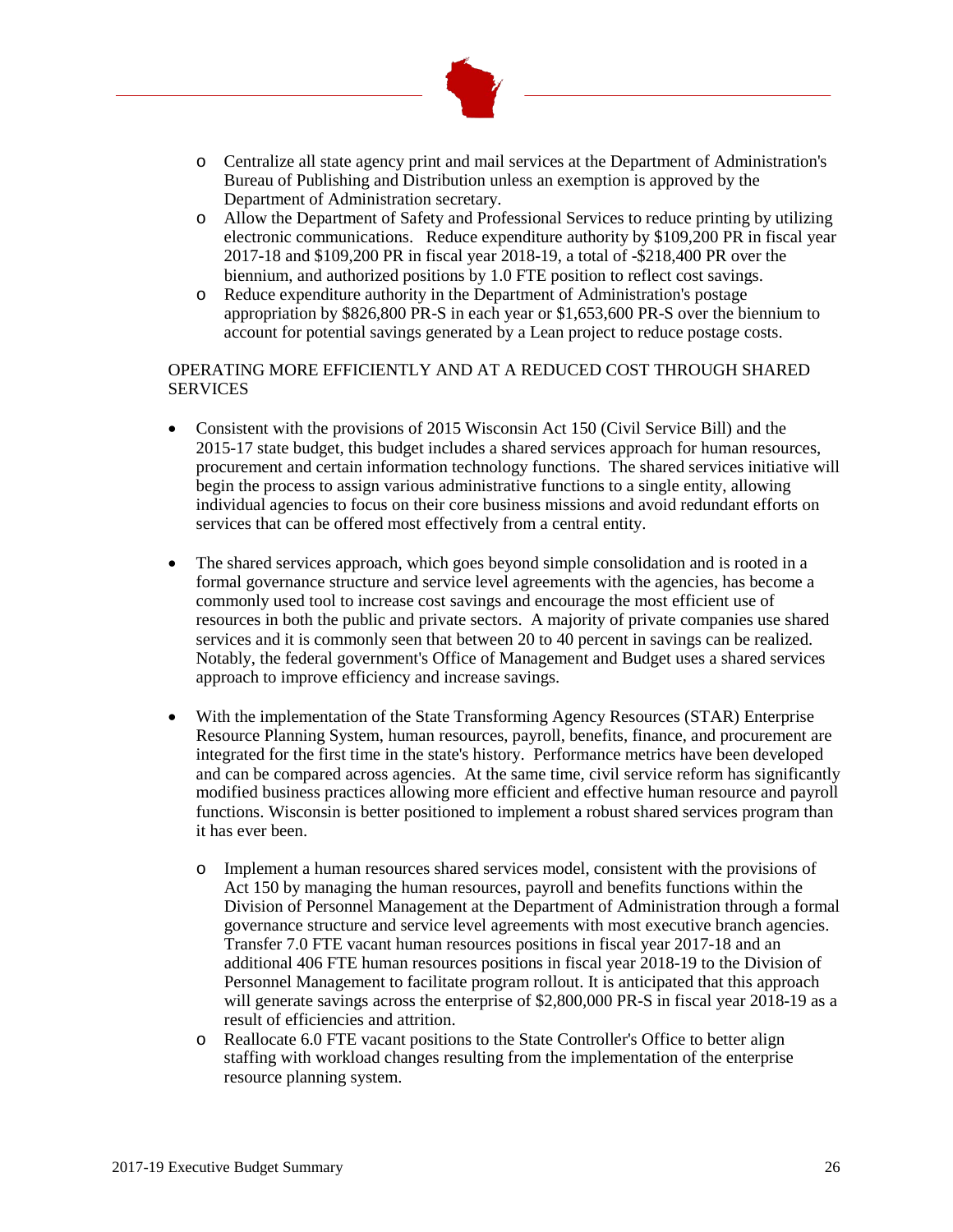

- Additional initiatives further position the state to realize more robust and accountable information technology practices. This will be done through the strategic centralization of remaining state agency servers and information technology purchasing, as well as the addition of an approval layer for purchases above a threshold. Through these efforts, the state can more effectively utilize state information technology resources and develop processes that are not limited by structural silos.
	- o Require all state agency information technology servers to be hosted at the Femrite Data Center unless the Department of Administration secretary approves an exemption.
	- o Require the Department of Administration secretary to approve all state agency information technology purchases above \$150,000.
	- o Transfer 14.5 FTE information technology positions from the Office of the Commissioner of Insurance to the Department of Administration to achieve functional efficiencies. The Department of Administration budget would increase by \$1,344,500 PR-S in each year and \$2,689,000 PR-S over the biennium and would assess the Office of the Commissioner of Insurance for the services provided.
	- o Provide additional staffing through the transfer of 1.0 FTE position each from the Department of Workforce Development, the Department of Corrections, the Department of Transportation, the Department of Children and Families, the Department of Natural Resources and the Department of Health Services to the Department of Administration to strengthen information technology services procurement and purchasing and maximize single, integrated solutions when possible.
		- The Department of Workforce Development's budget would be reduced by \$76,600 in each year and \$153,200 over the biennium.
		- The Department of Corrections' budget would be reduced by \$75,100 in each year and \$150,200 over the biennium.
		- The Department of Transportation's budget would be reduced by \$86,100 in each year and \$172,200 over the biennium.
		- The Department of Children and Families' budget would be reduced by \$99,400 in each year and \$198,800 over the biennium.
		- The Department of Natural Resources' budget would be reduced by \$73,400 in each year and \$146,800 over the biennium.
		- The Department of Health Services' budget would be reduced by \$72,700 in each year and \$145,400 over the biennium.
		- The Department of Administration's budget would be increased by \$525,400 PR-S in each year and \$1,050,800 PR-S over the biennium.
	- o The budget also modifies procurement and building program thresholds to streamline administrative processes. In addition, the Department of Administration's Division of Enterprise Operations will be directed to identify procurement savings opportunities and enhance collaboration across executive branch agencies by administratively reforming state procurement delegation.
- Formalize an existing arrangement for the provision of financial services by transferring a position from the Department of Tourism to the Department of Administration and providing \$52,300 PR-S annually to the Department of Administration.
- Require the Department of Administration to study the potential consolidation of state facilities staffing in a shared services model and include a request relating to that study in its 2019-21 biennial budget.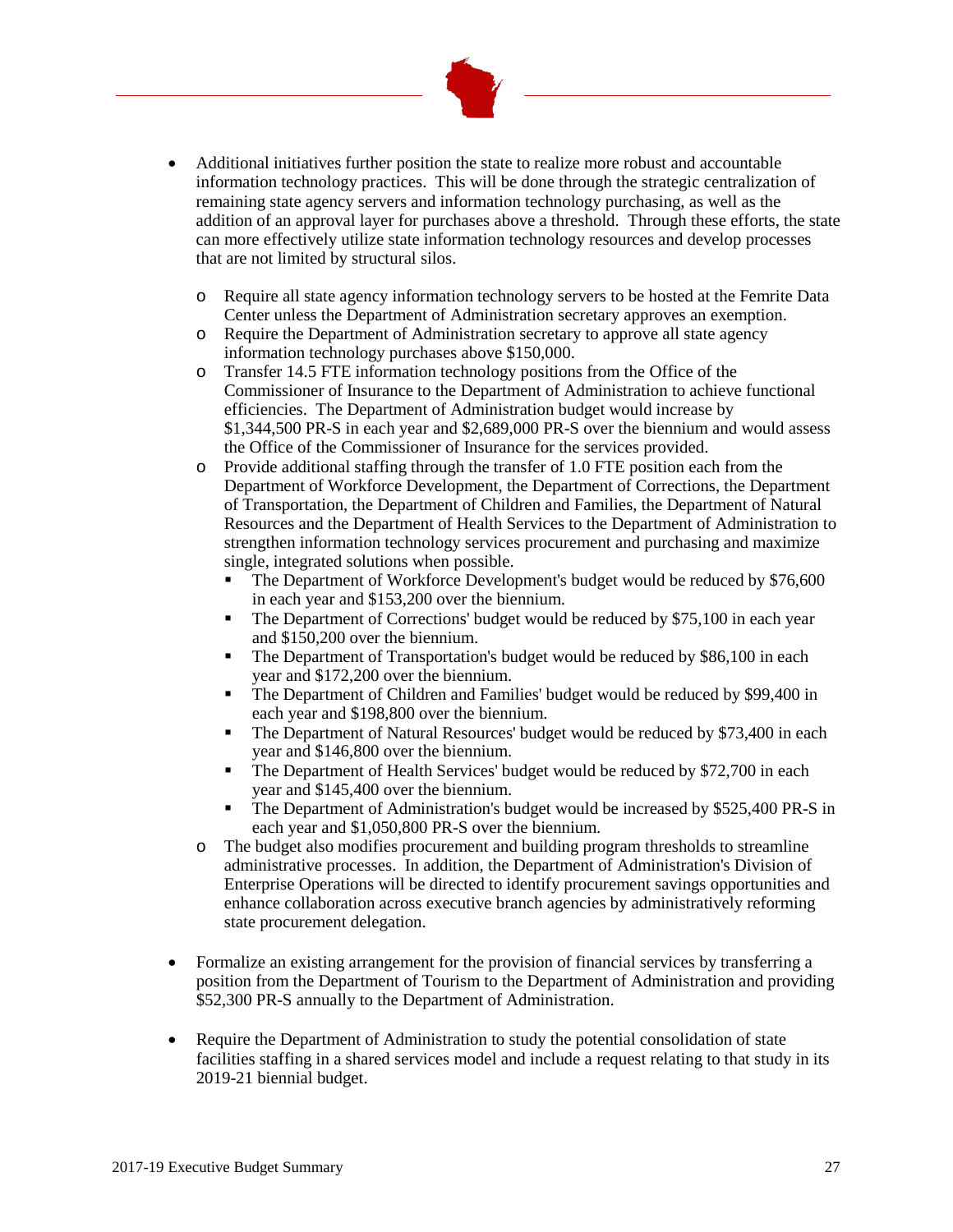

#### STATE PREMIUM SAVINGS THROUGH SELF-INSURANCE REFORMS

- The Group Insurance Board has been studying the issue of whether to self-insure the current group health insurance program for over two years. Under a self-insured model, employers pay employee health claims directly, via a third party administrator, rather than paying monthly premiums to an insurance company. In order to resolve any questions regarding the magnitude of potential savings, the board directed the Department of Employee Trust Funds staff to develop and execute a detailed Request for Proposal (RFP) for a third party administrator. Based on the bids submitted under this process, the state could see significant savings without noticeable disruption for employees by choosing this option. Self-insurance is a financing mechanism that is used by most large companies, including many health insurance companies. It does not impact quality of care, but the Department of Employee Trust Funds was careful to include many quality performance criteria in the RFP to ensure that there is no negative impact to employees. The budget assumes that the Group Insurance Board will proceed and will send a contract to self-insure to the Joint Committee on Finance for approval as required under current law. The budget reinvests these anticipated savings in K-12 education and helps offset increased salary and fringe benefits costs of University of Wisconsin System and state employees.
	- o Transition to a self-insured group health model beginning on January 1, 2018, which is anticipated to save all state agencies \$20,000,000 GPR in fiscal year 2017-18 and \$40,000,000 GPR in fiscal year 2018-19, for a combined total of \$60,000,000 GPR over the biennium. These savings estimates do not include any additional savings related to the Affordable Care Act.
	- o Provide funding for expected inflation in fringe benefits costs in each year and funding in fiscal year 2018-19 for general wage adjustments of 2 percent on both September 30, 2018, and May 26, 2019, for state employees in the compensation reserve. Lapse an anticipated \$30,000,000 GPR in savings to the general fund after the Joint Committee on Finance approves the execution of the contract to self-insure healthcare costs for state employees.
	- o Commit self-insurance GPR savings of \$10,100,000 in fiscal year 2017-18 and \$20,200,000 in fiscal year 2018-19 for per pupil aid of \$12 in fiscal year 2017-18 and \$24 in fiscal year 2018-19, to bring total per pupil adjustments to \$200 in fiscal year 2017-18 and \$204 in 2018-19. This funding, totaling \$30,300,000 over the biennium, is contingent upon approval by the Joint Committee on Finance of the execution of a selfinsurance contract and lapse of related savings to the general fund.
	- o Provide funding for expected inflation in fringe benefits costs in each year and funding in fiscal year 2018-19 for general wage adjustments of 2 percent on both September 30, 2018, and May 26, 2019, for University of Wisconsin System employees less anticipated savings as a result of executing, with Joint Committee on Finance approval, a contract to self-insure health care costs for state employees. Net new funding for the University of Wisconsin System is \$126,500 GPR in fiscal year 2017-18 and \$11,517,900 GPR in fiscal year 2018-19.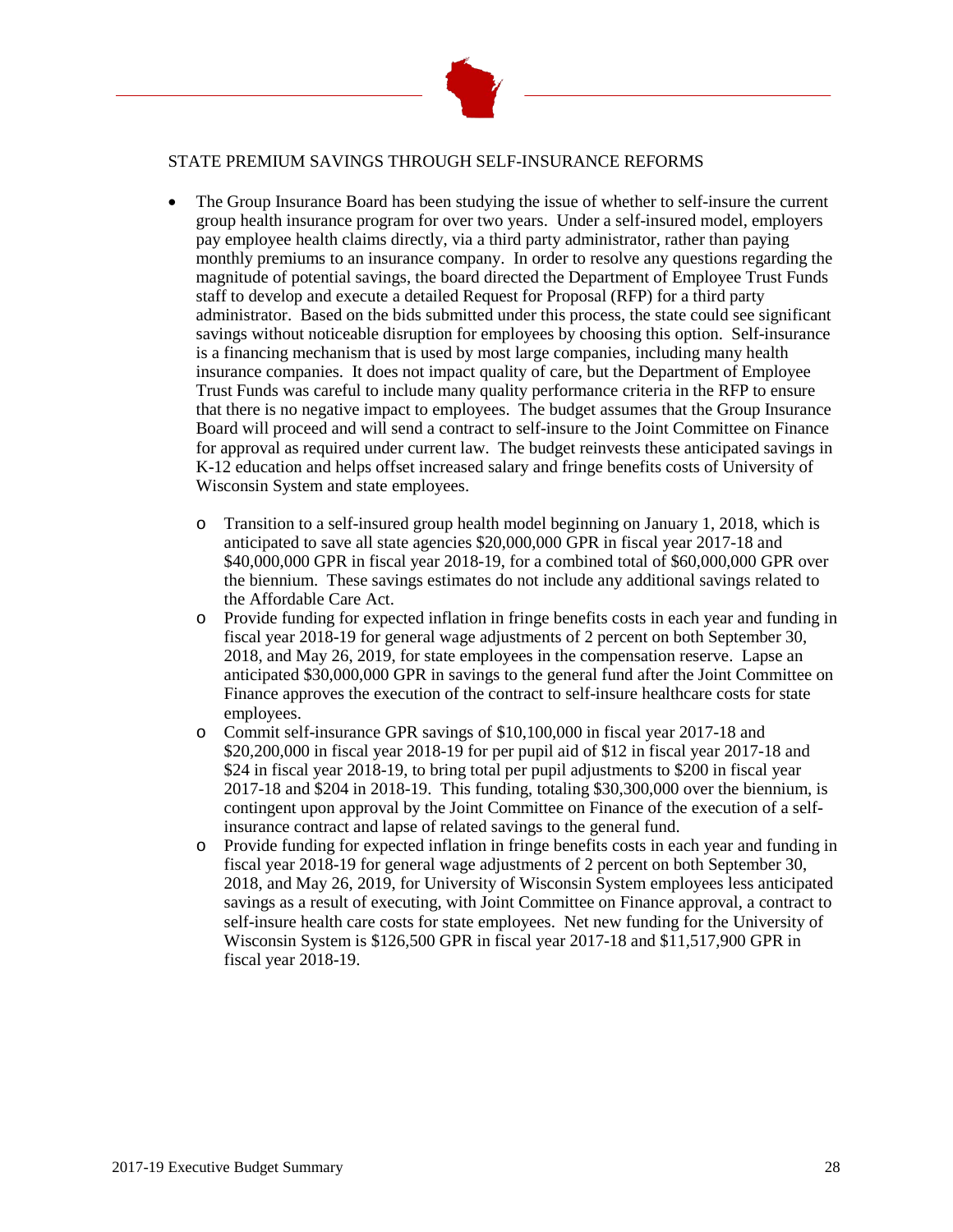

#### **CHART 9: PROJECTED GPR STATE HEALTH INSURANCE PREMIUM COSTS**

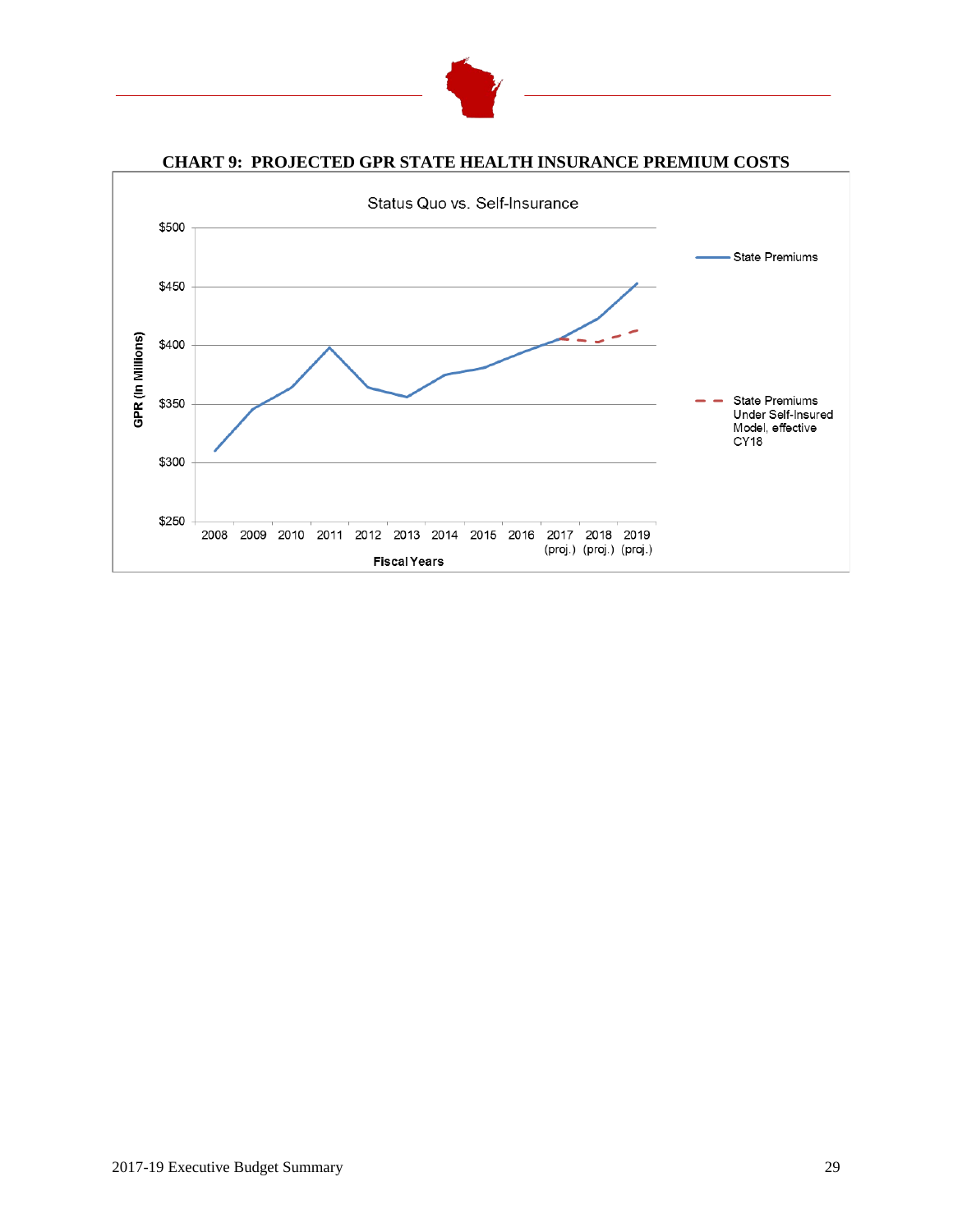

# c. Rewarding work – WISCONSIN WORKS FOR EVERYONE

| TABLE 11: WISCONSIN WORKS FOR EVERYONE FUNDING |                                                                                                                                                                                                                                      |                                  |                                                                                                                           |                                       |                                                                  |  |  |
|------------------------------------------------|--------------------------------------------------------------------------------------------------------------------------------------------------------------------------------------------------------------------------------------|----------------------------------|---------------------------------------------------------------------------------------------------------------------------|---------------------------------------|------------------------------------------------------------------|--|--|
| <b>Category</b>                                | Item                                                                                                                                                                                                                                 |                                  | <b>FY18 AF</b>                                                                                                            |                                       | <b>FY19 AF</b>                                                   |  |  |
| <b>Tax Credits</b>                             | EITC Increase for Families with One Dependent Child<br>EITC Marriage "Honeymoon"<br>Foster Care and SSI EITC<br>Homestead Reform<br>EITC/Homestead Loss Limitation                                                                   | \$<br>\$<br>\$                   | $$(1,290,000)$ \,                                                                                                         | \$<br>$\mathbb{S}$<br>\$              | 20,800,000<br>1,500,000<br>724,400<br>(9,700,000)<br>(1,290,000) |  |  |
| FoodShare                                      | Mandatory participation<br><b>Universal Referral</b>                                                                                                                                                                                 | \$<br>\$                         | 2,850,800<br>470,400                                                                                                      | \$                                    | 5,648,600<br>\$29,573,200                                        |  |  |
| Child Care                                     | Eliminate Child Care Cliff                                                                                                                                                                                                           | \$                               |                                                                                                                           | \$                                    | 1,962,600                                                        |  |  |
| <b>Education Efforts and Pilots</b>            | Strengthen Learnfare<br>Early Absenteeism Pilot<br>Early Learning Texting Intervention<br>Reducing Summer Melt Pilot<br><b>Pilot Grants Position</b><br>Early Absenteeism and Public Benefits Study                                  | \$<br>\$<br>\$<br>\$<br>\$<br>\$ | $\overline{\phantom{a}}$<br>$\overline{\phantom{a}}$<br>35,000<br>$\overline{\phantom{a}}$<br>64,900 \$<br>$\overline{a}$ | \$<br>\$<br><sup>\$</sup><br>\$<br>\$ | 500,000<br>60,000<br>118,800<br>86,600                           |  |  |
| <b>Strengthening Families</b>                  | Home Visiting Expansion<br>Academic and Career Planning Enhancement<br>Public Messaging Campaign                                                                                                                                     | \$<br>\$<br>\$                   | 3,900,000<br>50,000<br>400,000                                                                                            | \$<br>\$<br>\$                        | 3,900,000<br>600,000                                             |  |  |
| <b>Enhancing Child Support</b>                 | FoodShare Child Support Requirement<br>Supporting Parents Supporting Kids Demonstration<br>Continued Funding for SPSK Counties (Brown and Kenosha)*<br>Noncustodial Parent EITC for Timely Child Support                             | \$<br>\$<br>\$<br>\$             | 1,172,300<br>200,000                                                                                                      | \$<br>\$<br>\$<br>\$                  | 185,800<br>928,600<br>230,000                                    |  |  |
| <b>Housing Assistance</b>                      | WHEDA voucher work requirement<br>WHEDA voucher optional case management services                                                                                                                                                    | \$<br>\$                         | $\overline{a}$<br>$\overline{a}$                                                                                          | \$<br>\$                              |                                                                  |  |  |
| Homelessness                                   | <b>TANF Shelter Grants</b><br><b>Better Way Grants</b>                                                                                                                                                                               | \$<br>\$                         | 500,000<br>75,000                                                                                                         | \$<br>\$                              | 500,000<br>75,000                                                |  |  |
| Workforce Development                          | Occupational Licensing Reform<br><b>Employer Resource Networks</b><br>Unemployment Insurance Social Impact Bond Feasibility Study<br>Medicaid Purchase Plan Reforms<br>Employment and Training Services to Medicaid Childless Adults | \$<br>\$<br>\$<br>\$<br>\$       | $\frac{1}{2}$<br>50,000<br>901,200<br>3,216,000                                                                           | \$<br>\$<br>\$<br>\$<br>\$            | 3,203,900<br>16,511,000                                          |  |  |
| Eligibility and Administration                 | Substance Abuse Screening/Testing for New Applicants<br>Asset Limit in FoodShare and Child Care                                                                                                                                      | \$<br>\$                         | 118,200                                                                                                                   | \$<br>\$                              | 3,589,800                                                        |  |  |
| Offender Reentry                               | Prison Mentorship Pilot Program<br>Windows-to-Work<br>Corrections Vocational Training Programs Expansion<br>Work Release Program<br>Mobile Labs through Wisconsin Fast Forward                                                       | \$<br>\$<br>\$<br>\$<br>\$       | 252,400<br>250,000<br>750,000<br>1,050,000                                                                                | \$<br>\$<br>\$<br>\$<br>\$            | 303,000<br>250,000<br>750,000<br>50,000                          |  |  |
| Total                                          | Create Apprenticeship Coordinator<br>Offender Reentry Demonstration Project                                                                                                                                                          | \$<br>\$                         | 187,500<br>\$15,203,700                                                                                                   | \$<br>\$                              | 250,000<br>\$ 81,311,300                                         |  |  |
|                                                | Additional administrative actions that do not require budget action are not included in this table.                                                                                                                                  |                                  |                                                                                                                           |                                       |                                                                  |  |  |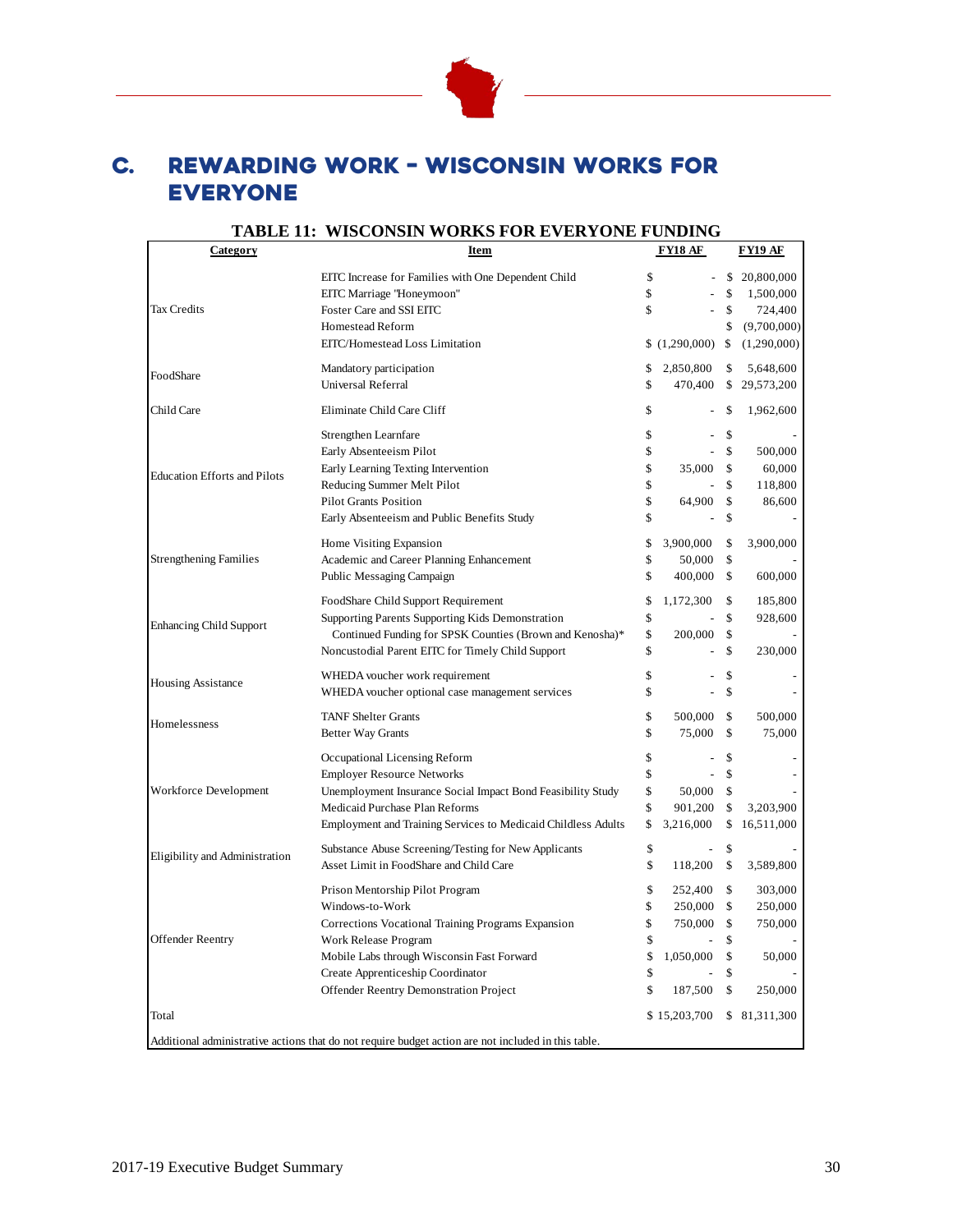

Through the Wisconsin Works for Everyone initiative, changes in the following areas are aimed at helping all Wisconsinites more toward self-sufficiency through work:

#### TAX CREDITS

- Increase the rate of the Wisconsin Earned Income Tax Credit for filers with one dependent child from 4 percent to 11 percent of the federal Earned Income Tax Credit beginning with tax year 2018. This modification will narrow the difference in state benefits between smaller families and larger families. The credit change will provide \$20,800,000 in fiscal year 2018-19 to over 131,000 low and moderate income families.
- Establish a "honeymoon" provision in the Wisconsin Earned Income Tax Credit to reduce the marriage disincentives under the credit, allowing recently-married filers under the Wisconsin Earned Income Tax Credit to claim the larger of what they claimed in the tax year prior to marriage or what they can claim in the current tax year under current rules. Married couples will be eligible for this benefit for up to three consecutive tax years beginning with tax year 2018. This provision is expected to provide \$1,500,000 in tax credits to 8,000 filers in its first year. Eventually this program is expected to benefit as many as 24,000 filers annually at a projected annual cost of \$6,000,000.
- Encourage and reward work in at-risk segments of the labor market by creating the Young Adult Employment Assistance Credit for those who have aged out of foster care or lost Supplemental Security Income benefits due to the age 18 redetermination within the prior three years. The credit is equal to 125 percent of what the filers could claim under the federal Earned Income Tax Credit for childless adults disregarding the age limitations under the federal credit. This new credit will provide \$724,400 in benefits to approximately 2,000 filers when it begins in tax year 2018.
- Restore and strengthen the Homestead Credit to its original intent by providing support to seniors and disabled Wisconsinites. For those age 62 or older or who are disabled, the Homestead Credit's parameters would be indexed to inflation in tax year 2018 to ensure that the credit's value is not eroded by inflation for those on fixed incomes. This enhancement to the Homestead Credit is expected to increase credit payments to those populations by \$2,500,000 in fiscal year 2018-19.
- Outside those populations, the credit will be modified to incorporate a tie to earned income, like the Earned Income Tax Credit. This will ensure that the Homestead Credit rewards and encourages employment for those who are able. These modifications will first take effect in tax year 2018 and are expected to reduce Homestead Credit expenditures by \$12,200,000 annually.
- Ensure that the Homestead Credit and Earned Income Tax Credit are only paid to those who are truly in need by establishing a disqualification for potential claimants with business and investment losses in excess of \$15,000 in the tax year they are attempting to claim either credit. An exemption would be made for small family farms. This limitation is expected to reduce expenditures under the two credits by a combined \$1,290,000 annually in both fiscal year 2017-18 and fiscal year 2018-19.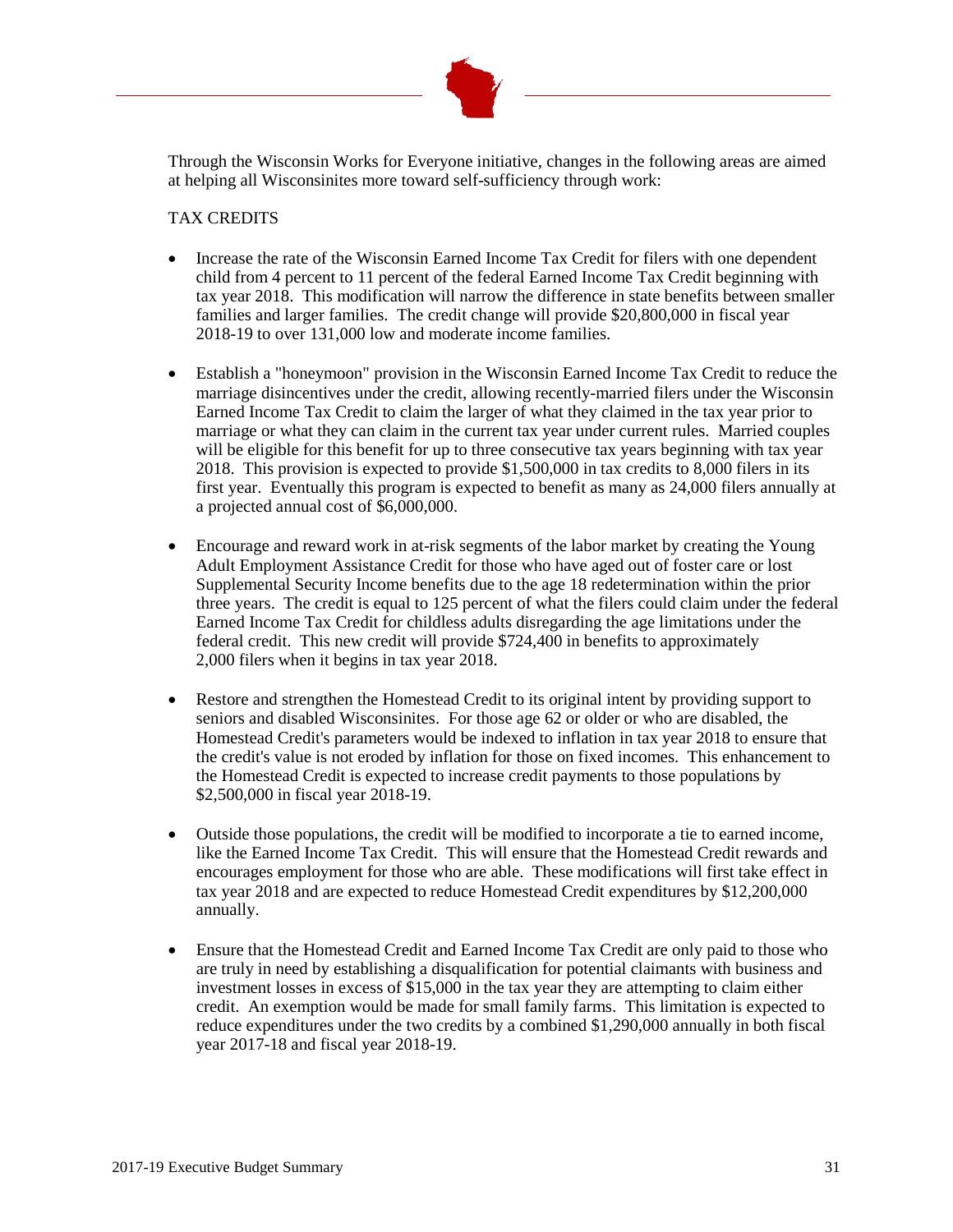

### FOODSHARE

• Provide  $$3,321,200$  in fiscal year 2017-18 and  $$35,221,800$  in fiscal year 2018-19 and 1.5 FTE positions to strengthen employment and training services for adults receiving FoodShare benefits by: (a) automatically referring all able-bodied adults with children below the age of 18, or who are caring for an incapacitated person, to the FoodShare Employment and Training (FSET) program with the goal of encouraging voluntary participation among those who may find it beneficial and (b) requiring participation in FSET for certain ablebodied and unemployed or underemployed FoodShare recipients with school-age children in a select number of counties. Under these two initiatives, as many as 80,000 Wisconsinites will be provided an opportunity to participate in employment and training.

### CHILD CARE

• Eliminate the child care cliff which creates a disincentive to work more hours or accept a raise by providing child care subsidies to families participating in Wisconsin Shares whose income rise above 200 percent of federal poverty level but with copayments that increase \$1 for every \$3 in additional income. The estimated cost associated with this change is \$1,962,600 Temporary Assistance for Needy Families (TANF) funding in fiscal year 2018-19.

### EDUCATION EFFORTS AND PILOTS

- Strengthen Learnfare with additional tools to encourage regular school attendance by allowing benefits to be sanctioned if a family is noncompliant with case management in efforts to address attendance issues, and the Learnfare-eligible student is either habitually truant or unenrolled in school. Currently, sanctions can only be levied for nonenrollment.
- Create a performance-based, two-year pilot grant program targeted at schools with high rates of chronic absenteeism in early grades that will support school-led innovations aimed at improving attendance of young students. Funding for grants would total \$500,000 TANF in fiscal year 2018-19.
- Create a two-year, text message-based intervention pilot program for four-year-old preschool students in Head Start programs to improve early learning and equip parents with additional tools to boost their children's learning at home. Funding would be \$35,000 TANF in fiscal year 2017-18 and \$60,000 TANF in fiscal year 2018-19, for a biennial total of \$95,000.
- Create a two-year, text message-based intervention pilot program for high school seniors who intend to go on to college in order to maximize the number who actually attend postsecondary education in the fall, referred to as reducing "summer melt." The pilot would be funded at \$118,800 GPR in fiscal year 2018-19.
- The two-year pilot programs will be administered by a 1.0 FTE four-year project position created under the budget.
- Require the Departments of Children and Families, Public Instruction, Health Services and Workforce Development to study the population overlap of public benefit programs and chronic absenteeism among students.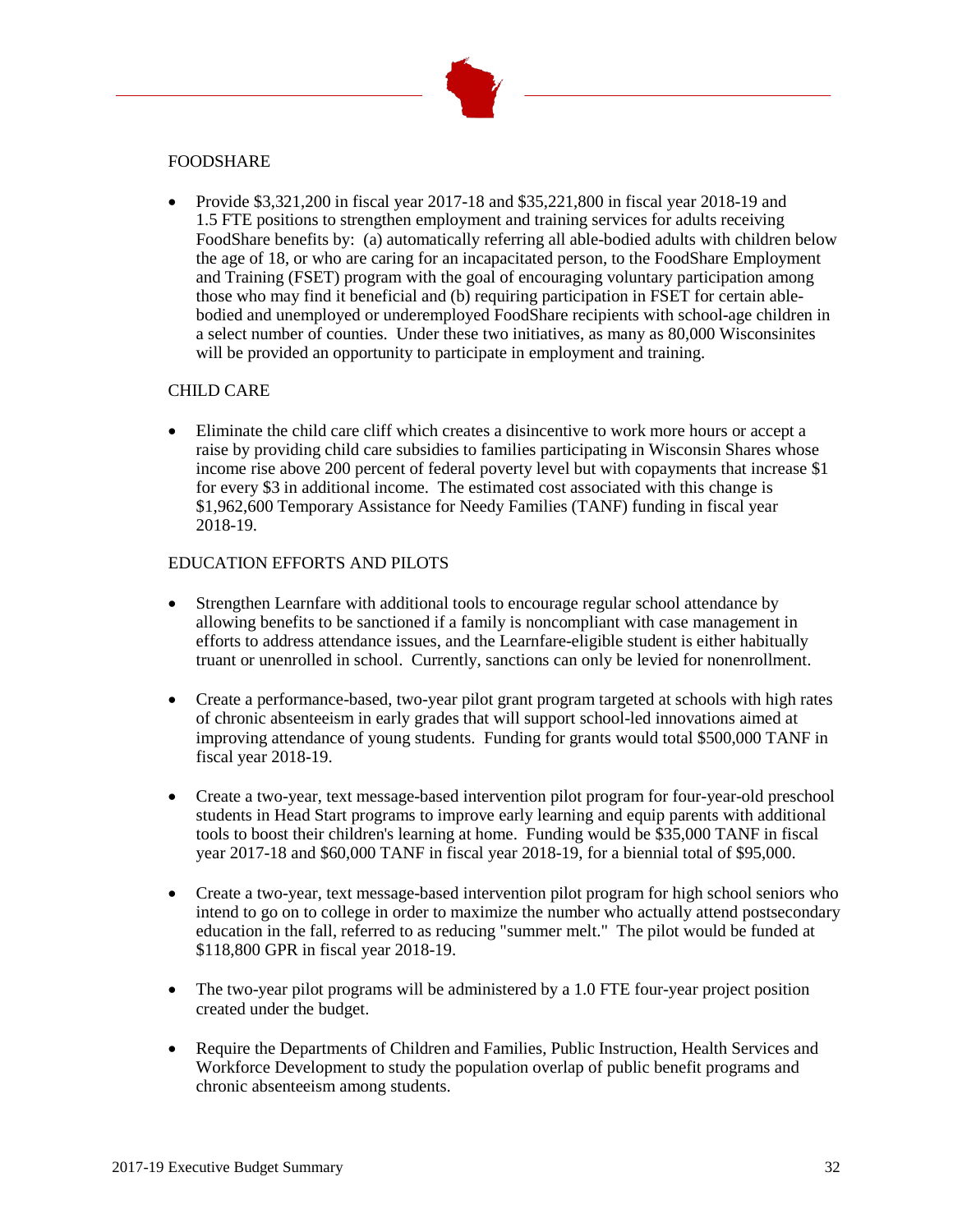

#### STRENGTHENING FAMILIES

- Provide \$3,900,000 additional TANF funding annually to the state's home visiting program to expand the number of families served and increase the number of parents equipped with the tools needed to improve chances of success for parents and their children. Program funding would total \$14,297,700 all funds in each fiscal year and \$28,595,400 over the biennium.
- Incorporate the "Success Sequence" into the Academic and Career Planning program to provide students with a more robust understanding of the long-term, financial implications of the order in which key life decisions are made. Provide \$50,000 one-time TANF funding in fiscal year 2017-18 for content development.
- Implement a public messaging campaign around the "Success Sequence" and the importance of sequencing education, work, marriage and childbearing, and emphasizing the role of fathers in their children's lives. The campaign would be funded at \$400,000 TANF in fiscal year 2017-18 and \$600,000 TANF in fiscal year 2018-19, totaling \$1,000,000 over the biennium.

### ENHANCING CHILD SUPPORT

- Reinstate the child support requirement for FoodShare, so both parents are asked to support their children as a condition of receiving benefits. Provide \$1,172,300 all funds in fiscal year 2017-18 and \$185,800 all funds in fiscal year 2018-19 and 1.0 FTE position for systems changes to implement the requirement.
- Continue funding for Brown and Kenosha counties for the existing Supporting Parents Supporting Kids program by providing \$200,000 all funds in fiscal year 2017-18. Provide \$553,636 all funds in fiscal year 2018-19 to administer a five-county child support demonstration program to expand an enhanced Supporting Parents Supporting Kids model that provides work, employment training, and parenting services to low-income noncustodial parents to get a job in order to fulfill financial obligations to his or her child. Grants in fiscal year 2018-19 are anticipated to total \$375,000, funded by existing child support program revenue. With the anticipated federal match, funding for the demonstration program over the biennium will total \$938,600 all funds.
- Extend the Wisconsin Earned Income Tax Credit to low and moderate income noncustodial parents who pay their current child support on time and in full throughout the year. The credit will be equal to 2/3 percent of the amount that a single parent with one child can claim under the state Earned Income Tax Credit, or a 7.5 percent match on the federal Earned Income Tax Credit. This change will take effect in tax year 2018 and provide \$230,000 annually in benefits to eligible filers.

### HOUSING ASSISTANCE

• Authorize the Wisconsin Housing and Economic Development Authority to request a waiver from the U.S. Department of Housing and Urban Development to pilot employment, training or self-sufficiency programming requirements for certain able-bodied adult recipients of Housing Choice Vouchers. Any associated costs will be reallocated within the authority's base resources.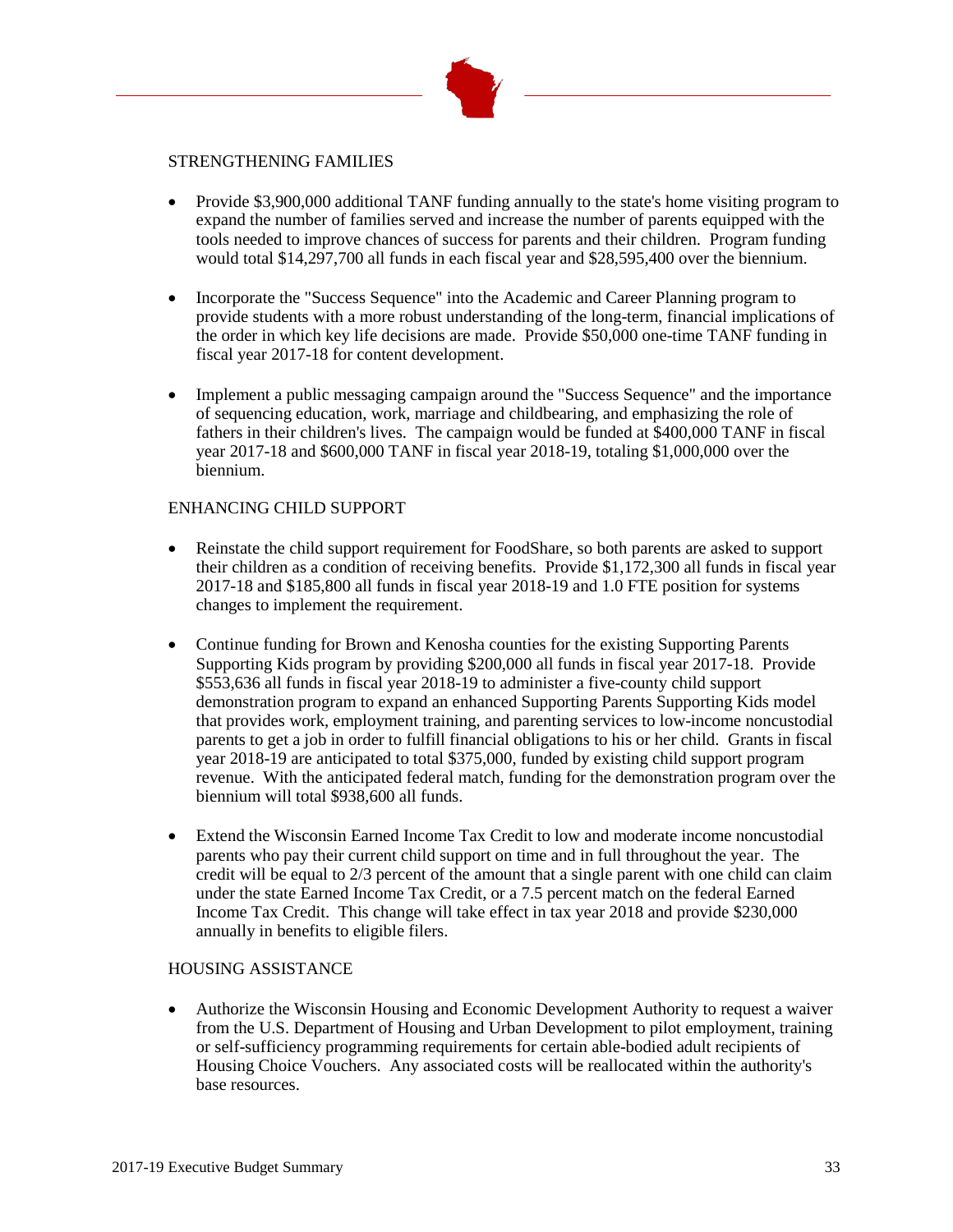

• Authorize the Wisconsin Housing and Economic Development Authority to implement voluntary self-sufficiency services in coordination with other organizations for Housing Choice Voucher recipients. Any associated costs will be reallocated within the authority's base resources.

### **HOMELESSNESS**

- Pilot a homelessness employment program based on Albuquerque's "Better Way" initiative to provide homeless individuals with work experience and work routine through jobs cleaning up municipal parks and public spaces with a goal of transitioning them into permanent employment. Provide \$75,000 GPR in each year or \$150,000 GPR over the biennium to a Wisconsin municipality to pilot the program, with a \$50,000 matching grant requirement.
- Provide ten \$50,000 grants funded by TANF funds to homeless shelters for intensive case management services for homeless families, with a focus on financial management counseling, continued school enrollment for children, connecting parents who are job training graduates or who have a recent work history with their local workforce development board to employment, and enrolling unemployed or underemployed parents in W-2 or FSET. Provide \$500,000 in each year or \$1,000,000 over the biennium.

#### WORKFORCE DEVELOPMENT

- Establish an Occupational Licensing Review Council to remove barriers to employment caused by excessive regulation. The council will recommend reforms to occupational licenses that will ensure that public health and safety are protected, while reducing needless regulations that prevent people from achieving gainful employment.
- Require the Department of Administration to issue a report for any proposed new occupational license before the Legislature may approve it. The report will review proposed licenses to ensure that they meet a public health and safety need, without being overly burdensome to individuals seeking employment.
- Allow Fast Forward funding, which is increased by \$5,000,000 over the biennium, to be used for the establishment of employer resource networks for the purpose of increasing the retention and growth of workers with barriers.
- Repurpose funds over the biennium to conduct a feasibility study regarding the use of a social impact bond model to fund a program to assist unemployment insurance claimants receiving insurance benefits with relocation to areas with enhanced employment opportunities.
- Strengthen the work requirement and eliminate the premium cliff in the Medicaid Purchase Plan program to provide incentives for people with disabilities to engage in meaningful work. By requiring a monthly premium for all enrollees, the current premium cliff is eliminated and program participants have greater incentive to participate in meaningful work. Enrollees will also be required to show proof of paid employment, substantial in-kind work, or participation in preemployment programming in order to be eligible for this additional support. The department is provided with \$901,200 all funds in fiscal year 2017-18 and \$3,203,900 all funds in fiscal year 2018-19 and 3.0 FTE positions to implement these reforms.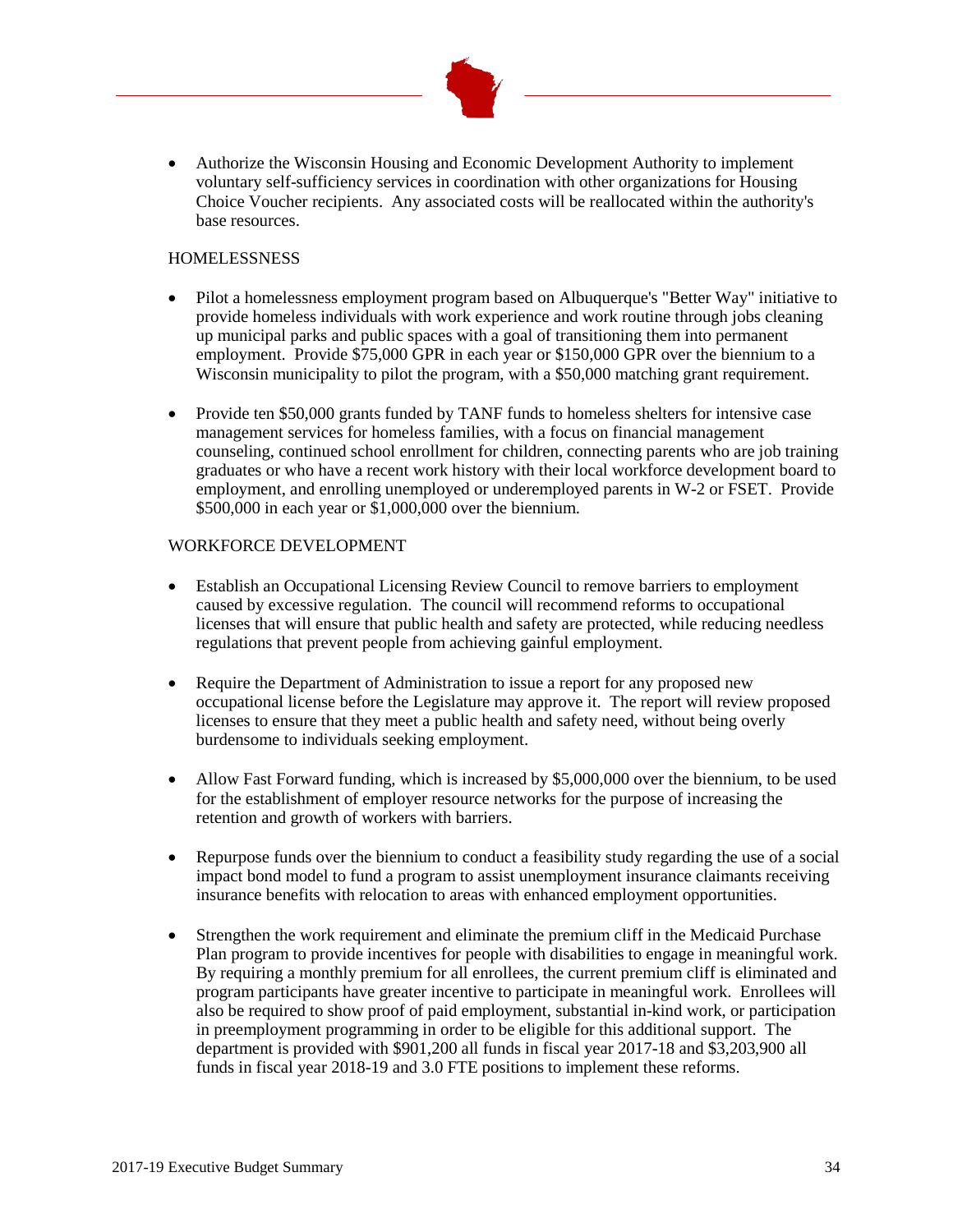

• Increase investment in employment and training services for childless adult Medicaid participants and institute a requirement that those not employed or who are underemployed participate in available services. Approximately 49,200 enrollees will be referred to employment and training services and the Department of Health Services is provided with \$1,608,000 GPR and \$3,216,000 all funds and 2.0 FTE positions in fiscal year 2017-18 and \$8,255,500 GPR and \$16,511,000 all funds and 24.0 FTE positions in fiscal year 2018-19 to provide these services.

#### ELIGIBILITY AND ADMINISTRATION

- Implement a \$25,000 liquid asset limit in Wisconsin Shares and FoodShare to focus assistance on those most in need. Associated costs for the Department of Health Services to implement this requirement are \$118,200 all funds in fiscal year 2017-18 and \$3,589,800 all funds in fiscal year 2018-19, for a biennial total of \$3,708,000.
- Identify and treat barriers to employment caused by substance abuse by requiring most new Wisconsin Works applicants to participate in substance abuse screening, testing and, if necessary, treatment. Enable the department to expand the screening process through administrative rules.

### OFFENDER REENTRY

- Create a prison mentorship pilot program for inmates who will be released from prison in 6 to 12 months. This reentry program would facilitate interactions between inmates and citizen volunteers. Provide 5.0 FTE positions and \$252,400 GPR in fiscal year 2017-18 and \$303,000 GPR in fiscal year 2018-19.
- Expand the Windows-to-Work and vocational training programs by \$1,000,000 GPR in fiscal year 2017-18 and \$1,000,000 GPR in fiscal year 2018-19 so that offenders have skills necessary for employment upon reentry to society.
- Expand opportunities for inmates within six months of release to be housed at county jails in order to participate in work-release and related employment programs.
- Provide \$1,050,000 GPR in fiscal year 2017-18 and \$50,000 GPR in fiscal year 2018-19 through Wisconsin Fast Forward to expand the mobile classroom program and provide job skills training for inmates at correctional facilities who are preparing for reentry into the workforce.
- Create an apprenticeship coordinator within the Department of Workforce Development to expand apprenticeship opportunities for inmates in correctional facilities.
- Create a five-year offender reentry demonstration project using a trauma-informed approach and targeted to formerly incarcerated males who are noncustodial parents over age 18 and returning to certain Milwaukee neighborhoods. Temporary Assistance for Needy Families (TANF) funding would total \$187,500 in fiscal year 2017-18 and \$250,000 in fiscal year 2018-19, for a biennial total of \$437,500.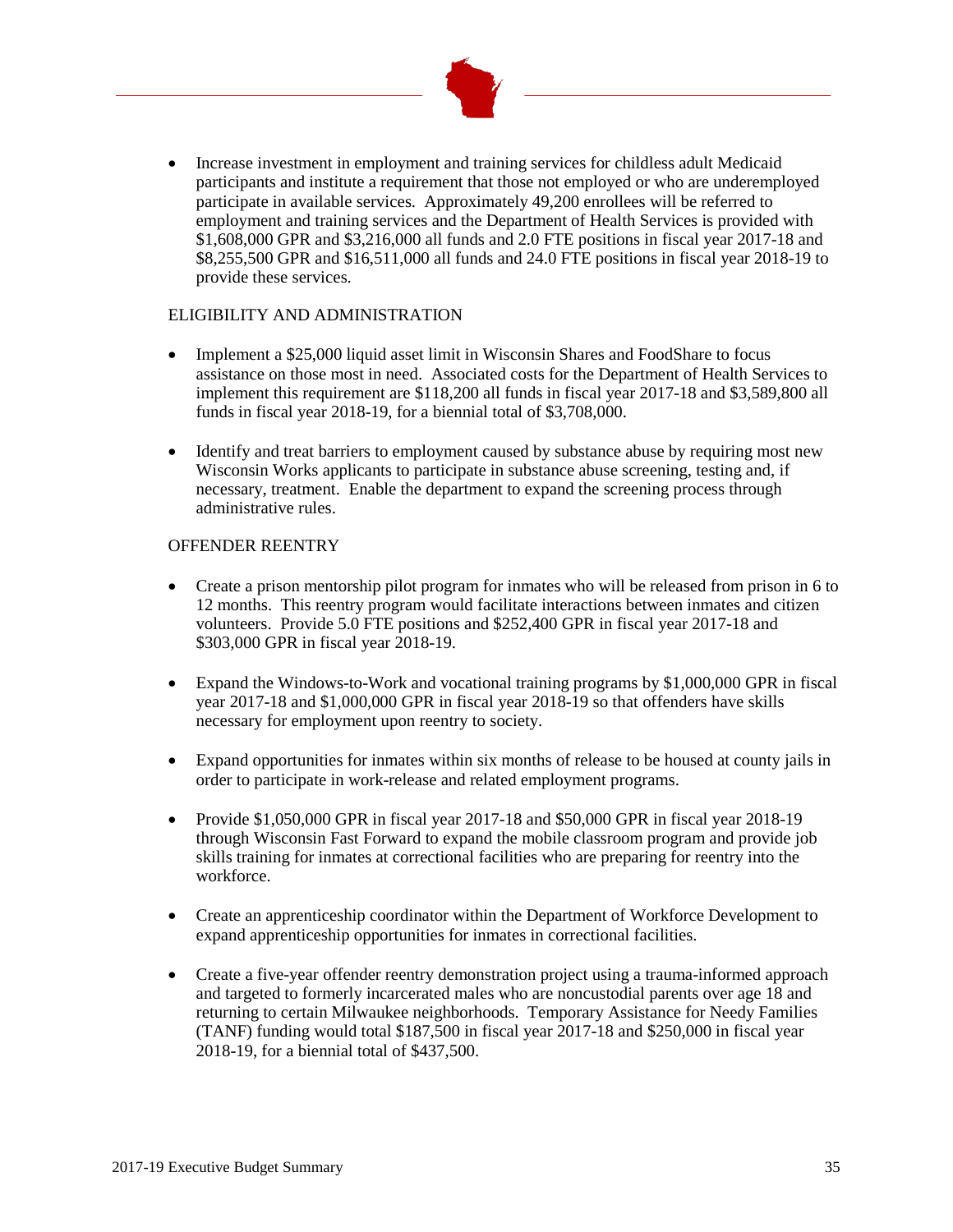

### III. State budget overview

# a. Expenditures

The Governor recommends an operating budget of \$37,456,721,100 in fiscal year 2017-18 and \$38,641,159,500 in fiscal year 2018-19. These figures include all four major funding sources and all state agencies and programs (see Chart 10). On an annual basis, the Governor's all funds budget for fiscal year 2017-18 represents an increase of \$371,097,200 (1.0 percent) over the fiscal year 2016-17 adjusted base, and the budget for fiscal year 2018-19 represents an increase of \$1,184,438,400 (3.2 percent) compared with fiscal year 2017-18.



### **CHART 10: FISCAL YEAR 2018-19 BUDGET BY FUND SOURCE**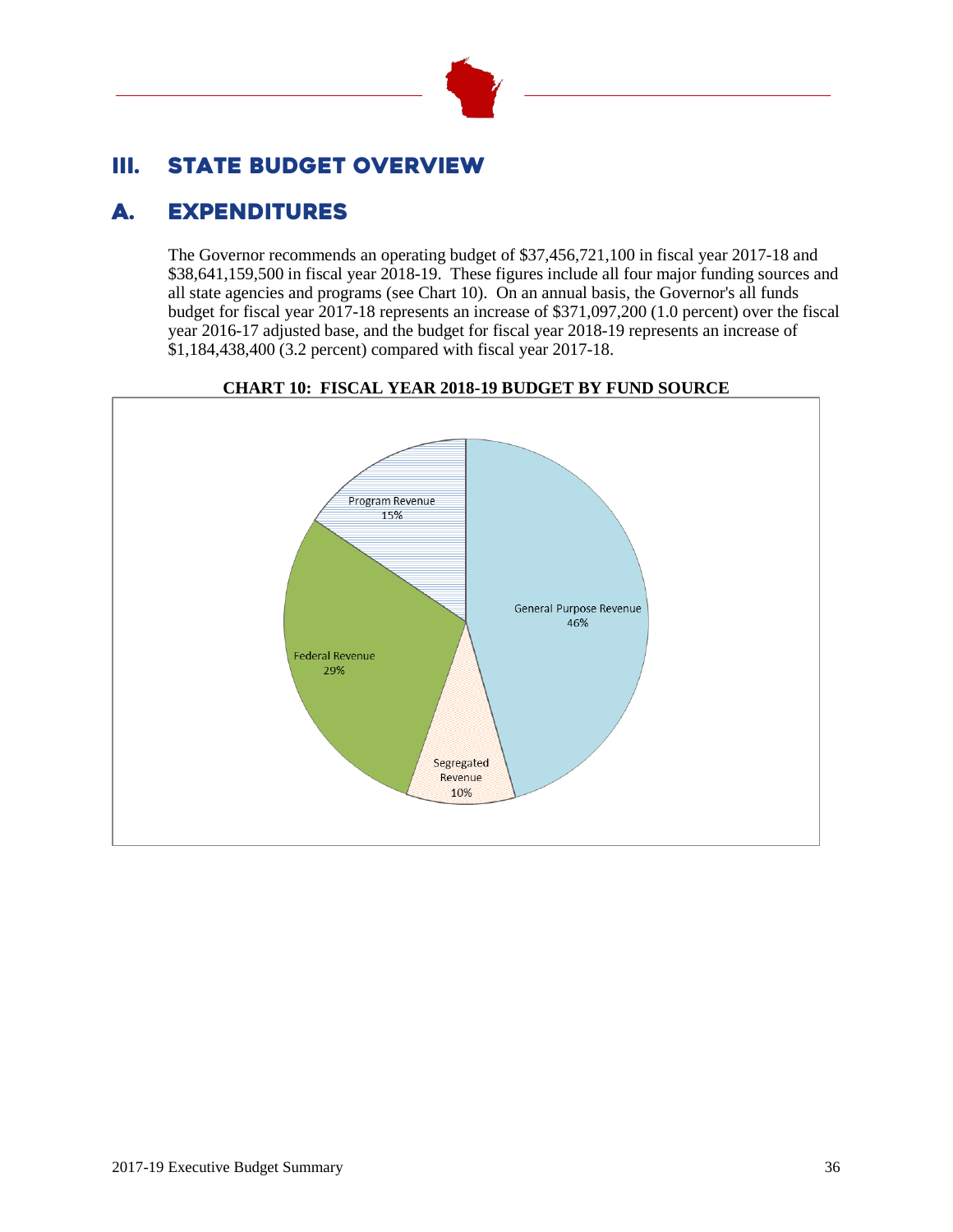

The largest portion of the state budget is funded from general purpose revenue (GPR), which includes the individual income tax, state sales tax, corporate income tax and various other taxes (see Chart 11).





Federal revenues (PR-F or SEG-F) are the second-largest source of funds in the state budget. The amounts budgeted represent state agency estimates of the various federal program grants expected to be received. Corresponding state matching dollars, where applicable, are budgeted in the other state funding sources. Since it is not possible to predict future congressional budget action, the Governor's budget generally assumes no changes in federal funding except where noted.

Program revenue (PR-O) is received from user fees that finance specific activities such as public utility regulation, agricultural commodity inspections and State Fair Park admissions. Program revenue is generally budgeted to reflect the anticipated demand for these activities.

Segregated revenues (SEG-O) include revenues from such sources as the motor fuel tax, hunting and fishing license fees, and lottery ticket sales. These revenues are deposited in segregated funds such as the Transportation Fund, Conservation Fund and Lottery Fund, which are credited with any interest they earn. Segregated revenues can only be used for specific purposes and are not general revenues of the state, but segregated revenue fund balances had historically been lapsed to the general fund. The Governor's 2011-13 budget halted this practice.

The Governor recommends a GPR budget of \$16,899,232,700 in fiscal year 2017-18 and \$17,619,118,300 in fiscal year 2018-19. On an annual basis, the Governor's GPR budget for fiscal year 2017-18 is a spending decrease of \$133,701,700 (-0.8 percent) over the fiscal year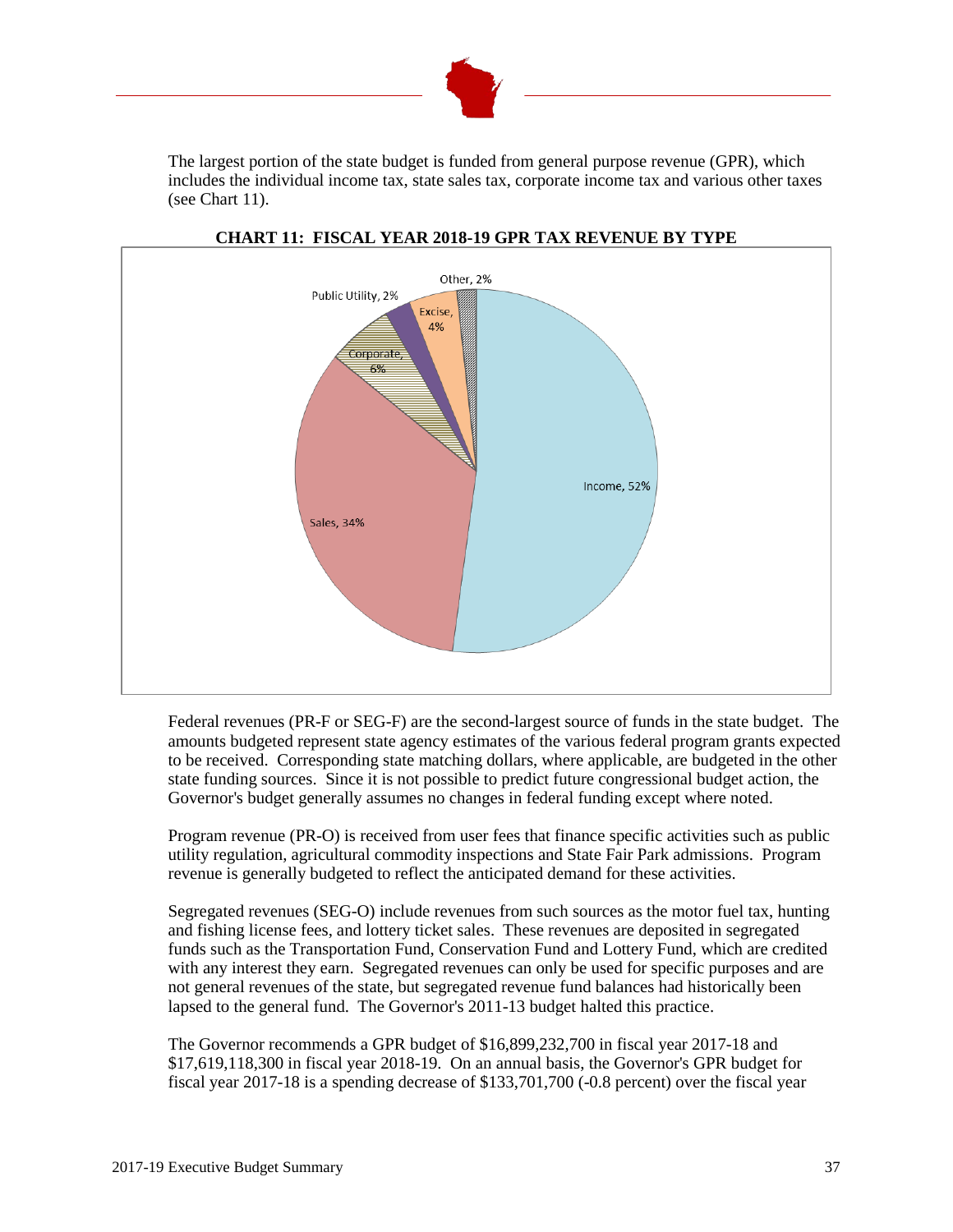

2016-17 base, and for fiscal year 2018-19 is a spending increase of \$719,885,600 (4.3 percent) over fiscal year 2017-18.

#### **TABLE 12: LARGEST BIENNIAL GPR INCREASES OVER BASE** (\$ in millions)

| Department of Public Instruction<br>Department of Health Services<br>Shared Revenue and Tax Relief<br>University of Wisconsin System<br>All Other Changes | \$418<br>387<br>242<br>$-671$ |
|-----------------------------------------------------------------------------------------------------------------------------------------------------------|-------------------------------|
| <b>TOTAL</b>                                                                                                                                              | \$453                         |

### **TABLE 13: TEN LARGEST GENERAL PURPOSE REVENUE PROGRAMS** (\$ in millions)

|                                                           | <b>FY19</b><br><b>Budgeted</b> | Percent<br>of Total | Cumulative<br>Percent |
|-----------------------------------------------------------|--------------------------------|---------------------|-----------------------|
| General and Categorical School Aids                       | \$6,201.9                      | 35.2%               | 35.2%                 |
| Medical Assistance and Related Programs                   | 3,172.1                        | 18.0%               | 53.2%                 |
| <b>State Property Tax Credits and Relief</b>              | 1,181.7                        | $6.7\%$             | 59.9%                 |
| Corrections                                               | 1,127.3                        | $6.4\%$             | 66.3%                 |
| University of Wisconsin System                            | 1,115.5                        | $6.3\%$             | 72.6%                 |
| <b>Shared Revenue</b>                                     | 823.1                          | 4.7%                | 77.3%                 |
| <b>Technical College System Aid</b>                       | 524.5                          | 3.0%                | 80.3%                 |
| Community and Social Service Aids                         | 321.9                          | 1.8%                | 82.1%                 |
| Homestead, Earned Income and Other Tax                    |                                |                     |                       |
| Credits                                                   | 211.3                          | 1.2%                | 83.3%                 |
| Supplemental Security Income Program, State               |                                |                     |                       |
| Supplement                                                | 163.1                          | 0.9%                | <u>84.2%</u>          |
| Top Ten Program Total                                     | \$14,842.4                     | 84.2%               | 84.2%                 |
| Debt Service (not included above)                         | 295.6                          | 1.7%                | 85.9%                 |
| Debt Service for Appropriation Obligation<br><b>Bonds</b> | 413.2                          | 2.3%                | 88.3%                 |
| All Other Programs                                        | 2,067.9                        | 11.7%               | 100.0%                |
| <b>GPR</b> Total                                          | \$17,619.1                     |                     |                       |
|                                                           |                                |                     |                       |

*Detail may not add due to rounding.*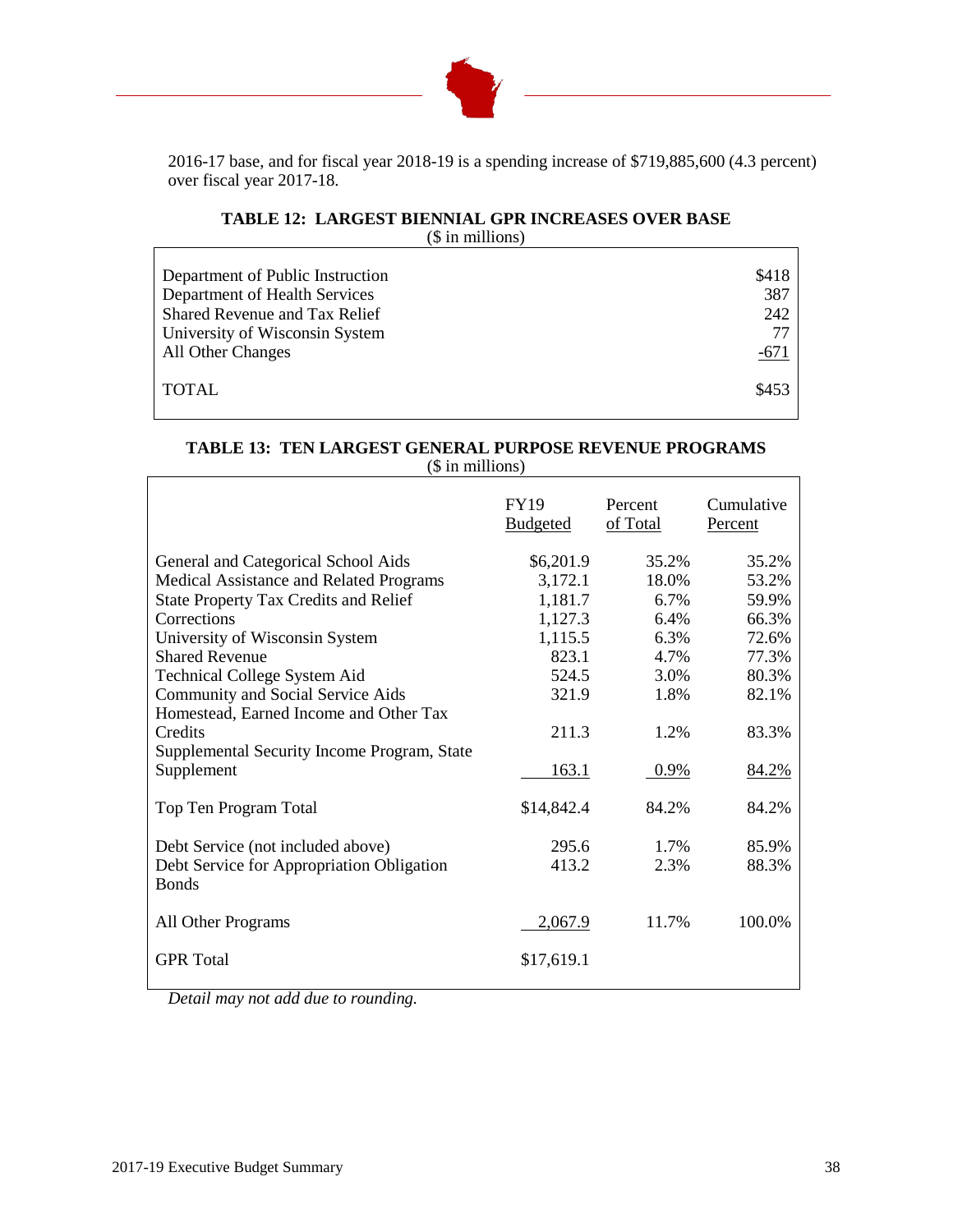

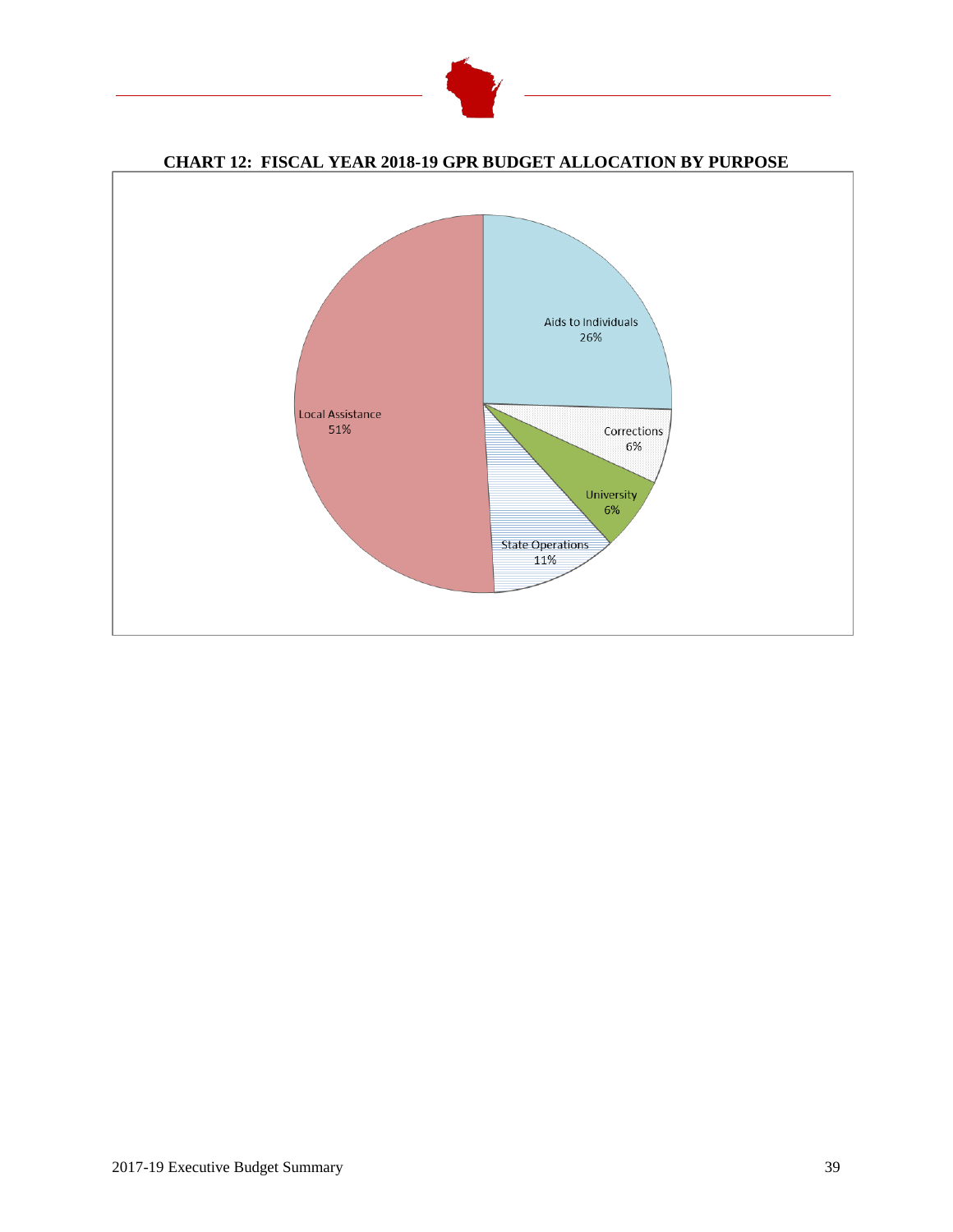

### i. Summary of all funds appropriations by agency

|                                                     |                       | <b>Governor's Recommendations - FY18</b> |                               |                       |
|-----------------------------------------------------|-----------------------|------------------------------------------|-------------------------------|-----------------------|
|                                                     | FY17 Base             | <b>FY18 Recommended</b>                  | <b>Change From Base (Amt)</b> | <b>Change Percent</b> |
| Administration                                      | 1,334,822,200         | 920,451,400                              | -414,370,800                  | $-31.0$               |
| Agriculture, Trade and Consumer Protection          | 98,010,000            | 95,268,600                               | $-2,741,400$                  | $-2.8$                |
| Board for People w/ Develop. Disabilities           | 1,401,000             | 1,467,500                                | 66,500                        | 4.7                   |
| Board of Commissioners of Public Lands              | 1,636,200             | 1,678,000                                | 41,800                        | 2.6                   |
| Board on Aging and Long-Term Care                   | 3,154,500             | 3,433,200                                | 278,700                       | 8.8                   |
| <b>Budget Stabilization Fund</b>                    | $\mathbf{0}$          | $\mathbf{0}$                             | $\mathbf{0}$                  | 0.0                   |
| <b>Building Commission</b>                          | 33,132,400            | 37,813,700                               | 4,681,300                     | 14.1                  |
| Child Abuse and Neglect Prevention Bd.              | 3,041,200             | 3,158,300                                | 117,100                       | 3.9                   |
| Children and Families                               | 1,287,312,700         | 1,282,550,100                            | -4,762,600                    | $-0.4$                |
| <b>Circuit Courts</b>                               | 97,703,000            | 101,793,200                              | 4,090,200                     | 4.2                   |
| Corrections                                         | 1,218,756,800         | 1,242,261,800                            | 23,505,000                    | 1.9                   |
| Court of Appeals                                    | 10,706,500            | 11,149,700                               | 443,200                       | 4.1                   |
| District Attorneys                                  | 48,383,400            | 47,949,900                               | $-433,500$                    | $-0.9$                |
| <b>Educational Communications Board</b>             | 19,415,500            | 18,957,500                               | $-458,000$                    | $-2.4$                |
| <b>Elections Commission</b>                         | 5,069,400             | 4,446,600                                | $-622,800$                    | $-12.3$               |
| <b>Employee Trust Funds</b>                         | 45,306,100            | 46,015,900                               | 709,800                       | 1.6                   |
| <b>Employment Relations Commission</b>              | 1,536,900             | 1,131,100                                | $-405,800$                    | $-26.4$               |
| Environmental Improvement Program                   | 26,630,900            | 25,268,100                               | $-1,362,800$                  | $-5.1$                |
| <b>Ethics Commission</b>                            | 1,425,800             | 1,330,300                                | $-95,500$                     | $-6.7$                |
| <b>Financial Institutions</b>                       | 18,809,300            | 18,410,100                               | $-399,200$                    | $-2.1$                |
| Fox River Navigational System Authority             | 125,400               | 125,400                                  | $\mathbf{0}$                  | 0.0                   |
| Governor's Office                                   | 3,976,500             | 3,710,700                                | $-265,800$                    | $-6.7$                |
| Health and Educational Facilities Authority         | $\mathbf{0}$          | $\mathbf{0}$                             | $\mathbf{0}$                  | 0.0                   |
| <b>Health Services</b>                              | 11,593,550,100        | 11,873,224,800                           | 279,674,700                   | 2.4                   |
| Higher Educational Aids Board                       | 140,990,200           | 140,808,300                              | $-181,900$                    | $-0.1$                |
| <b>Historical Society</b>                           | 23,579,900            | 29,222,400                               | 5,642,500                     | 23.9                  |
| Insurance                                           | 110,666,700           | 110,842,500                              | 175,800                       | 0.2                   |
| <b>Investment Board</b>                             | 53,499,600            | 53,499,600                               | $\mathbf{0}$                  | 0.0                   |
| Judicial Commission                                 | 301,900               | $\mathbf{0}$<br>$\mathbf{0}$             | $-301,900$                    | $-100.0$              |
| Judicial Council<br>Justice                         | 111,400               |                                          | $-111,400$                    | $-100.0$              |
|                                                     | 128,058,500           | 137,316,500                              | 9,258,000                     | 7.2<br>5.4            |
| Kickapoo Reserve Management Board                   | 918,700               | 968,400                                  | 49,700                        | $-45.9$               |
| Labor and Industry Review Commission<br>Legislature | 3,177,100             | 1,719,400                                | $-1,457,700$                  | $-1.0$                |
| Lieutenant Governor's Office                        | 77,201,100<br>287,100 | 76,460,900<br>382,100                    | $-740,200$<br>95,000          | 33.1                  |
| Lower Fox River Remediation Authority               | 0                     | $\mathbf{0}$                             | $\mathbf{0}$                  | 0.0                   |
| Lower Wisconsin State Riverway Board                | 227,400               | 224,300                                  | $-3,100$                      | $-1.4$                |
| Medical College of Wisconsin                        | 10,423,000            | 10,180,100                               | $-242,900$                    | $-2.3$                |
| Military Affairs                                    | 106,737,200           | 109,309,700                              | 2,572,500                     | 2.4                   |
| Miscellaneous Appropriations                        | 125,172,600           | 144,812,000                              | 19,639,400                    | 15.7                  |
| <b>Natural Resources</b>                            | 562,214,000           | 547,609,000                              | $-14,605,000$                 | $-2.6$                |
| <b>Program Supplements</b>                          | 33,373,400            | 10,841,000                               | $-22,532,400$                 | $-67.5$               |
| Public Debt                                         | 0                     | $\mathbf{0}$                             | $\boldsymbol{0}$              | 0.0                   |
| Public Defender Board                               | 85,968,500            | 86,510,500                               | 542,000                       | 0.6                   |
| Public Instruction                                  | 6,891,032,100         | 6,957,665,700                            | 66,633,600                    | 1.0                   |
| <b>Public Service Commission</b>                    | 27,478,400            | 42,528,600                               | 15,050,200                    | 54.8                  |
| Revenue                                             | 212,081,500           | 210,504,300                              | $-1,577,200$                  | $-0.7$                |
| Safety and Professional Services                    | 51,409,700            | 53,729,000                               | 2,319,300                     | $4.5\,$               |
| Secretary of State                                  | 268,400               | 265,700                                  | $-2,700$                      | $-1.0$                |
| Shared Revenue and Tax Relief                       | 2,516,679,100         | 2,602,599,900                            | 85,920,800                    | 3.4                   |
| State Fair Park Board                               | 23,955,500            | 25,331,000                               | 1,375,500                     | 5.7                   |
| Supreme Court                                       | 29,511,200            | 32,016,200                               | 2,505,000                     | 8.5                   |
| Technical College System Board                      | 558,204,900           | 562,240,800                              | 4,035,900                     | 0.7                   |
| Tourism, Department of                              | 17,242,000            | 16,981,700                               | $-260,300$                    | $-1.5$                |
| Transportation                                      | 2,802,762,300         | 3,018,383,200                            | 215,620,900                   | 7.7                   |
| Treasurer                                           | 173,300               | 113,500                                  | $-59,800$                     | $-34.5$               |
| University of Wisconsin System                      | 6,097,451,600         | 6,193,559,300                            | 96,107,700                    | 1.6                   |
| Veterans Affairs                                    | 142,705,900           | 142,266,100                              | -439,800                      | $-0.3$                |
| Wisconsin Artistic Endowment Found.                 | 0                     | $\mathbf{0}$                             | 0                             | 0.0                   |
| Wisconsin Economic Development Corp.                | 35,250,700            | 35,250,700                               | $\boldsymbol{0}$              | 0.0                   |
| Wisconsin Housing and Economic Dev.                 | $\boldsymbol{0}$      | $\mathbf{0}$                             | $\boldsymbol{0}$              | 0.0                   |
| Workforce Development                               | 362,603,200           | 360,982,800                              | $-1,620,400$                  | $-0.4$                |
| <b>TOTALS</b>                                       | 37,085,623,900        | 37,456,721,100                           | 371,097,200                   | 1.0                   |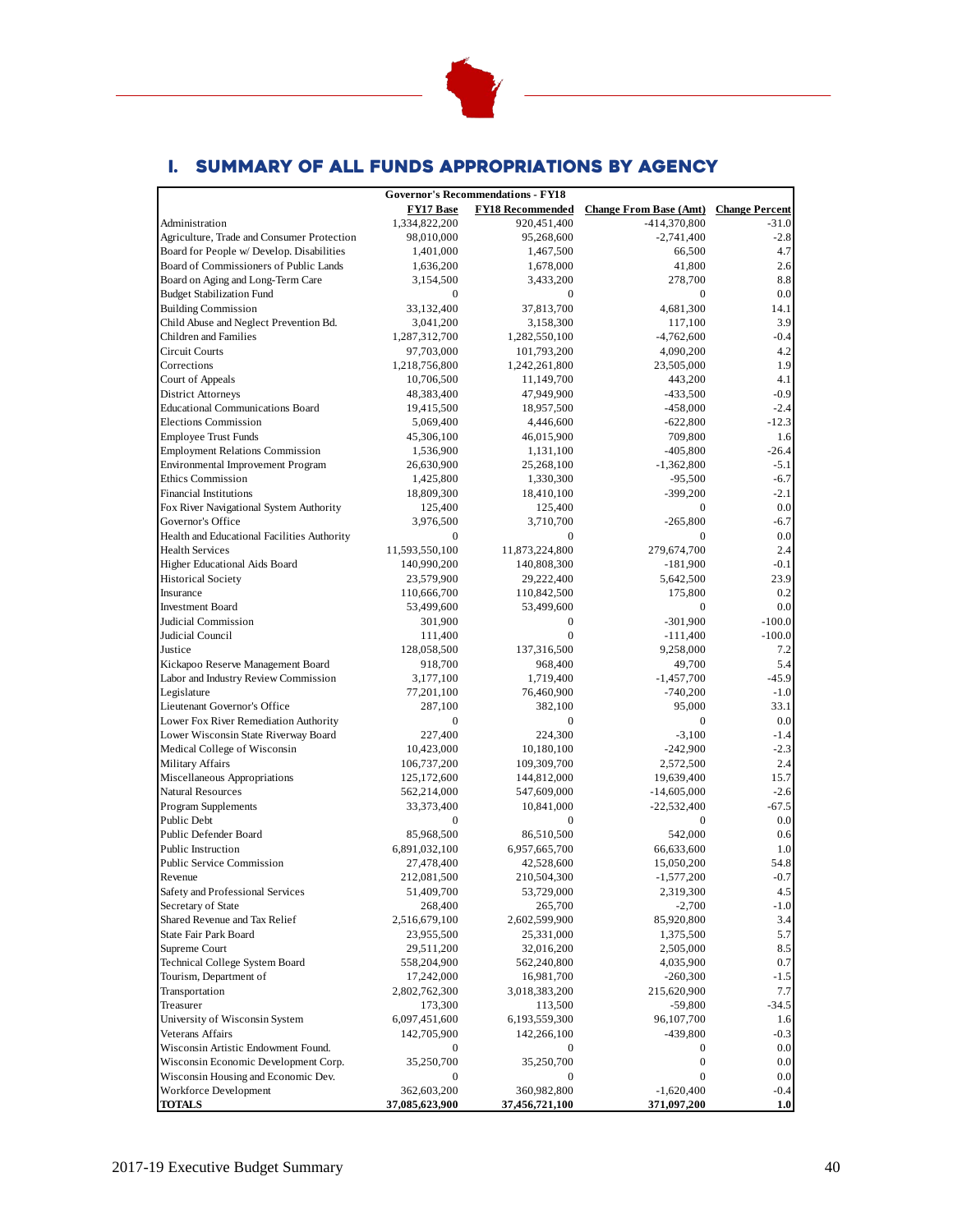

| <b>Governor's Recommendations - FY19</b>    |                  |                                   |                               |                       |  |
|---------------------------------------------|------------------|-----------------------------------|-------------------------------|-----------------------|--|
|                                             |                  | FY18 Recommended FY19 Recommended | <b>Change From FY18 (Amt)</b> | <b>Change Percent</b> |  |
| Administration                              | 920,451,400      | 1,010,990,400                     | 90,539,000                    | 9.8                   |  |
| Agriculture, Trade and Consumer Protection  | 95,268,600       | 95,499,600                        | 231,000                       | 0.2                   |  |
| Board for People w/ Develop. Disabilities   | 1,467,500        | 1,469,500                         | 2,000                         | 0.1                   |  |
| Board of Commissioners of Public Lands      | 1,678,000        | 1,680,200                         | 2,200                         | 0.1                   |  |
| Board on Aging and Long-Term Care           | 3,433,200        | 3,497,500                         | 64,300                        | 1.9                   |  |
| <b>Budget Stabilization Fund</b>            | $\theta$         | $\theta$                          | $\mathbf{0}$                  | 0.0                   |  |
| <b>Building Commission</b>                  | 37,813,700       | 44,756,600                        | 6,942,900                     | 18.4                  |  |
| Child Abuse and Neglect Prevention Bd.      | 3,158,300        | 3,159,100                         | 800                           | 0.0                   |  |
| Children and Families                       | 1,282,550,100    | 1,319,684,900                     | 37,134,800                    | 2.9                   |  |
| Circuit Courts                              | 101,793,200      | 101,793,200                       | $\mathbf{0}$                  | 0.0                   |  |
| Corrections                                 | 1,242,261,800    | 1,245,007,000                     | 2,745,200                     | 0.2                   |  |
| Court of Appeals                            | 11,149,700       | 11,171,900                        | 22,200                        | 0.2                   |  |
| District Attorneys                          | 47,949,900       | 49,387,800                        | 1,437,900                     | 3.0                   |  |
| <b>Educational Communications Board</b>     | 18,957,500       | 19,463,500                        | 506,000                       | 2.7                   |  |
| <b>Elections Commission</b>                 | 4,446,600        | 4,530,400                         | 83,800                        | 1.9                   |  |
| <b>Employee Trust Funds</b>                 | 46,015,900       | 46,082,100                        | 66,200                        | 0.1                   |  |
| <b>Employment Relations Commission</b>      | 1,131,100        | 1,132,000                         | 900                           | 0.1                   |  |
| Environmental Improvement Program           | 25,268,100       | 24,607,200                        | $-660,900$                    | $-2.6$                |  |
| <b>Ethics Commission</b>                    | 1,330,300        | 1,325,600                         | $-4,700$                      | $-0.4$                |  |
| <b>Financial Institutions</b>               | 18,410,100       | 18,625,200                        | 215,100                       | 1.2                   |  |
| Fox River Navigational System Authority     | 125,400          | 125,400                           | $\mathbf{0}$                  | 0.0                   |  |
| Governor's Office                           | 3,710,700        | 3,710,700                         | $\Omega$                      | 0.0                   |  |
| Health and Educational Facilities Authority | $\theta$         | $\theta$                          | $\theta$                      | 0.0                   |  |
| <b>Health Services</b>                      | 11,873,224,800   | 12,575,586,900                    |                               | 5.9                   |  |
|                                             |                  |                                   | 702,362,100                   | 0.0                   |  |
| Higher Educational Aids Board               | 140,808,300      | 140,811,800                       | 3,500                         |                       |  |
| <b>Historical Society</b>                   | 29,222,400       | 31,601,600                        | 2,379,200                     | 8.1                   |  |
| Insurance                                   | 110,842,500      | 111,023,500                       | 181,000                       | 0.2                   |  |
| <b>Investment Board</b>                     | 53,499,600       | 53,499,600                        | $\mathbf{0}$                  | 0.0                   |  |
| Judicial Commission                         | $\boldsymbol{0}$ | $\theta$                          | $\mathbf{0}$                  | 0.0                   |  |
| Judicial Council                            | $\overline{0}$   | $\Omega$                          | $\theta$                      | 0.0                   |  |
| Justice                                     | 137,316,500      | 137,109,200                       | $-207,300$                    | $-0.2$                |  |
| Kickapoo Reserve Management Board           | 968,400          | 968,400                           | $\mathbf{0}$                  | 0.0                   |  |
| Labor and Industry Review Commission        | 1,719,400        | $\boldsymbol{0}$                  | $-1,719,400$                  | $-100.0$              |  |
| Legislature                                 | 76,460,900       | 76,520,300                        | 59,400                        | 0.1                   |  |
| Lieutenant Governor's Office                | 382,100          | 382,100                           | $\Omega$                      | 0.0                   |  |
| Lower Fox River Remediation Authority       | $\boldsymbol{0}$ | $\boldsymbol{0}$                  | $\Omega$                      | 0.0                   |  |
| Lower Wisconsin State Riverway Board        | 224,300          | 224,300                           | $\Omega$                      | 0.0                   |  |
| Medical College of Wisconsin                | 10,180,100       | 10,011,800                        | $-168,300$                    | $-1.7$                |  |
| Military Affairs                            | 109,309,700      | 108,123,500                       | $-1,186,200$                  | $-1.1$                |  |
| Miscellaneous Appropriations                | 144,812,000      | 149,723,400                       | 4,911,400                     | 3.4                   |  |
| <b>Natural Resources</b>                    | 547,609,000      | 549,040,400                       | 1,431,400                     | 0.3                   |  |
| Program Supplements                         | 10,841,000       | 10,841,000                        | $\mathbf{0}$                  | 0.0                   |  |
| Public Debt                                 | $\mathbf{0}$     | $\theta$                          | $\mathbf{0}$                  | 0.0                   |  |
| Public Defender Board                       | 86,510,500       | 86,642,400                        | 131,900                       | 0.2                   |  |
| <b>Public Instruction</b>                   | 6,957,665,700    | 7,245,972,900                     | 288,307,200                   | 4.1                   |  |
| Public Service Commission                   | 42,528,600       | 28,212,700                        | $-14,315,900$                 | $-33.7$               |  |
| Revenue                                     | 210,504,300      | 211,202,200                       | 697,900                       | 0.3                   |  |
| Safety and Professional Services            | 53,729,000       | 54,213,900                        | 484,900                       | 0.9                   |  |
| Secretary of State                          | 265,700          | 265,700                           | $\mathbf 0$                   | 0.0                   |  |
| Shared Revenue and Tax Relief               | 2,602,599,900    | 2,698,376,400                     | 95,776,500                    | 3.7                   |  |
| State Fair Park Board                       | 25,331,000       | 24,798,800                        | $-532,200$                    | $-2.1$                |  |
| Supreme Court                               | 32,016,200       | 32,412,900                        | 396,700                       | 1.2                   |  |
| Technical College System Board              | 562,240,800      | 561,910,900                       | $-329,900$                    | $-0.1$                |  |
| Tourism, Department of                      | 16,981,700       | 17,029,300                        | 47,600                        | 0.3                   |  |
| Transportation                              | 3,018,383,200    | 2,946,480,300                     | $-71,902,900$                 | $-2.4$                |  |
| Treasurer                                   | 113,500          | 113,500                           | $\mathbf{0}$                  | 0.0                   |  |
| University of Wisconsin System              | 6,193,559,300    | 6,238,438,500                     | 44,879,200                    | 0.7                   |  |
| Veterans Affairs                            | 142,266,100      | 141,546,000                       | $-720,100$                    | $-0.5$                |  |
| Wisconsin Artistic Endowment Found.         | $\boldsymbol{0}$ | $\boldsymbol{0}$                  |                               | 0.0                   |  |
| Wisconsin Economic Development Corp.        | 35,250,700       | 41,550,700                        | 6,300,000                     | 17.9                  |  |
| Wisconsin Housing and Economic Dev.         | $\boldsymbol{0}$ | $\boldsymbol{0}$                  | $\mathbf{0}$                  | 0.0                   |  |
| Workforce Development                       | 360,982,800      | 348,824,800                       | $-12,158,000$                 | $-3.4$                |  |
| <b>TOTALS</b>                               | 37,456,721,100   | 38,641,159,500                    | 1,184,438,400                 | 3.2                   |  |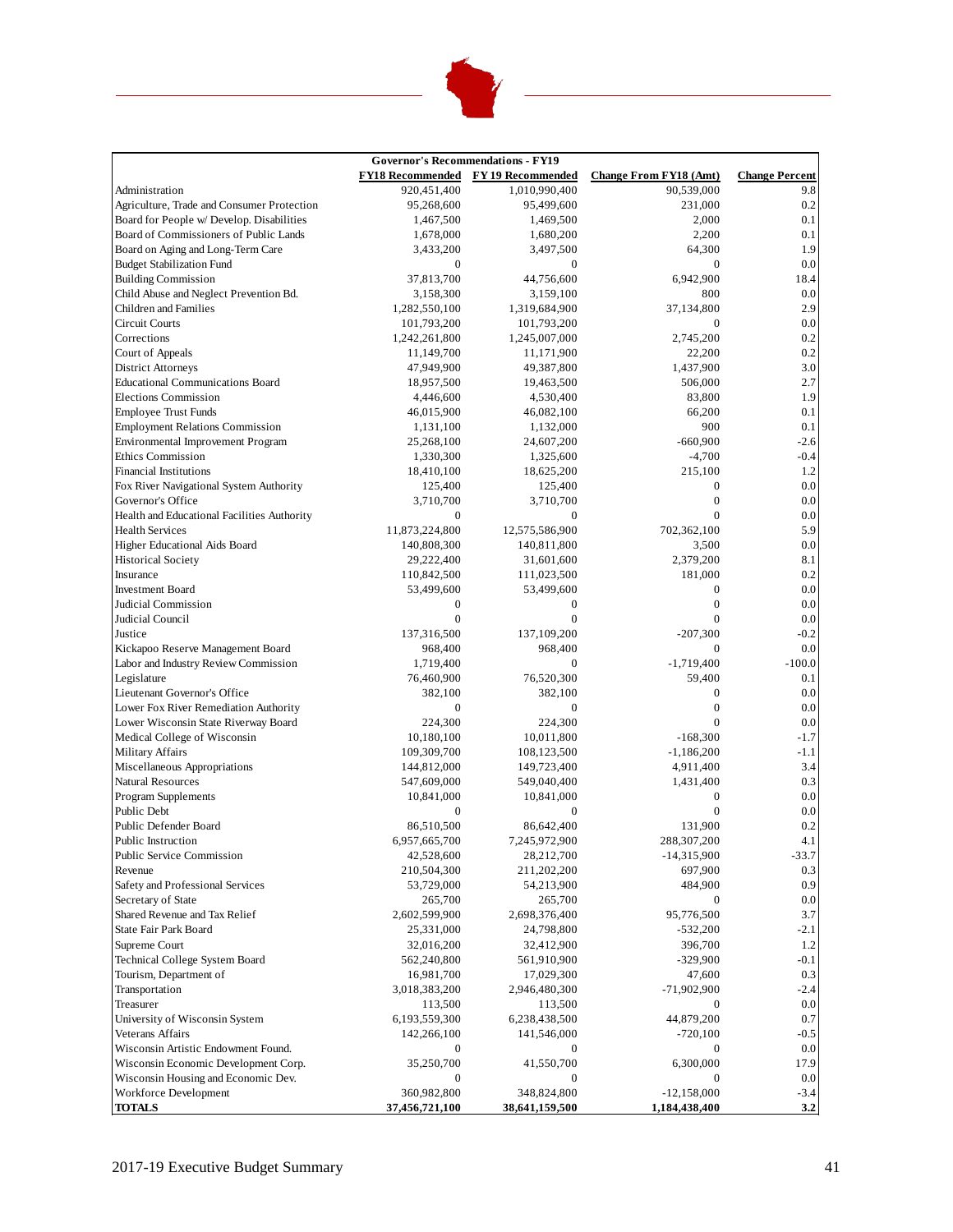

### ii. Summary of GPR funds appropriations by agency

|                                            | <b>FY17 Base</b> | <b>FY18 Recommended</b> | <b>Change From Base (Amt)</b> | <b>Change Percent</b> |
|--------------------------------------------|------------------|-------------------------|-------------------------------|-----------------------|
| Administration                             | 787,155,300      | 373,457,100             | -413,698,200                  | $-52.6$               |
| Agriculture, Trade and Consumer Protection | 27,046,700       | 26,591,100              | $-455,600$                    | $-1.7$                |
| Board for People w/ Develop. Disabilities  | 47,900           | 42,600                  | $-5,300$                      | $-11.1$               |
| Board on Aging and Long-Term Care          | 1,366,700        | 1,360,100               | $-6,600$                      | $-0.5$                |
| <b>Building Commission</b>                 | 30,646,100       | 34,707,300              | 4,061,200                     | 13.3                  |
| Child Abuse and Neglect Prevention Bd.     | 995,000          | 995,000                 | $\mathbf{0}$                  | 0.0                   |
| Children and Families                      | 459,297,700      | 461,650,700             | 2,353,000                     | 0.5                   |
| <b>Circuit Courts</b>                      | 97,470,300       | 101,560,500             | 4,090,200                     | 4.2                   |
| Corrections                                | 1,098,346,600    | 1,126,557,700           | 28,211,100                    | 2.6                   |
| Court of Appeals                           | 10,706,500       | 11,149,700              | 443,200                       | 4.1                   |
| <b>District Attorneys</b>                  | 44,883,100       | 44,674,100              | $-209,000$                    | $-0.5$                |
| <b>Educational Communications Board</b>    | 6,541,100        | 6,466,300               | $-74,800$                     | $-1.1$                |
| <b>Elections Commission</b>                | 2,046,500        | 1,916,400               | $-130,100$                    | $-6.4$                |
| <b>Employee Trust Funds</b>                | 154,300          | 96,500                  | $-57,800$                     | $-37.5$               |
| <b>Employment Relations Commission</b>     | 1,383,600        | 985,500                 | $-398,100$                    | $-28.8$               |
| Environmental Improvement Program          | 18,630,900       | 17,268,100              | $-1,362,800$                  | $-7.3$                |
| <b>Ethics Commission</b>                   | 874,000          | 831,200                 | $-42,800$                     | $-4.9$                |
| Governor's Office                          | 3,976,500        | 3,710,700               | $-265,800$                    | $-6.7$                |
| <b>Health Services</b>                     | 3,778,440,900    | 3,851,241,800           | 72,800,900                    | 1.9                   |
| Higher Educational Aids Board              | 137,782,700      | 139,018,500             | 1,235,800                     | 0.9                   |
| <b>Historical Society</b>                  | 15,190,200       | 18,559,700              | 3,369,500                     | 22.2                  |
| Judicial Commission                        | 301,900          | $\boldsymbol{0}$        | $-301,900$                    | $-100.0$              |
| Judicial Council                           | $\theta$         | $\theta$                | $\Omega$                      | 0.0                   |
| Justice                                    | 52,143,100       | 56,004,500              | 3,861,400                     | 7.4                   |
| Labor and Industry Review Commission       | 265,500          | 121,300                 | $-144,200$                    | $-54.3$               |
| Legislature                                | 75,110,100       | 74,237,700              | $-872,400$                    | $-1.2$                |
| Lieutenant Governor's Office               | 287,100          | 382,100                 | 95,000                        | 33.1                  |
| Medical College of Wisconsin               | 10,175,500       | 9,932,600               | $-242,900$                    | $-2.4$                |
| <b>Military Affairs</b>                    | 26,789,900       | 27,759,200              | 969,300                       | 3.6                   |
| Miscellaneous Appropriations               | 93,726,300       | 92,323,700              | $-1,402,600$                  | $-1.5$                |
| <b>Natural Resources</b>                   | 110,721,900      | 107,831,000             | $-2,890,900$                  | $-2.6$                |
| <b>Program Supplements</b>                 | 33,018,400       | 10,841,000              | $-22,177,400$                 | $-67.2$               |
| Public Defender Board                      | 84,620,300       | 85,132,300              | 512,000                       | 0.6                   |
| Public Instruction                         | 5,911,086,500    | 5,976,955,200           | 65,868,700                    | 1.1                   |
| Revenue, Department of                     | 110,151,500      | 108,812,600             | $-1,338,900$                  | $-1.2$                |
| Safety and Professional Services           | $\theta$         | $\overline{0}$          | $\mathbf{0}$                  | 0.0                   |
| Shared Revenue and Tax Relief              | 2,233,080,600    | 2,313,309,400           | 80,228,800                    | 3.6                   |
| <b>State Fair Park Board</b>               | 3,293,000        | 2,894,400               | $-398,600$                    | $-12.1$               |
| Supreme Court                              | 15,627,400       | 17,499,100              | 1,871,700                     | 12.0                  |
| Technical College System Board             | 519,642,500      | 524,513,500             | 4,871,000                     | 0.9                   |
| Tourism                                    | 5,264,100        | 5,024,100               | $-240,000$                    | $-4.6$                |
| Transportation                             | 109,442,200      | 126,587,700             | 17,145,500                    | 15.7                  |
| University of Wisconsin System             | 1,056,970,200    | 1,075,529,200           | 18,559,000                    | 1.8                   |
| Veterans Affairs                           | 1,944,600        | 1,993,700               | 49,100                        | 2.5                   |
| Wisconsin Economic Development Corp.       | 12,474,700       | 1,519,500               | $-10,955,200$                 | $-87.8$               |
| Workforce Development                      | 43,814,500       | 57,188,300              | 13,373,800                    | 30.5                  |
| <b>TOTALS</b>                              | 17,032,934,400   | 16,899,232,700          | -133,701,700                  | $-0.8$                |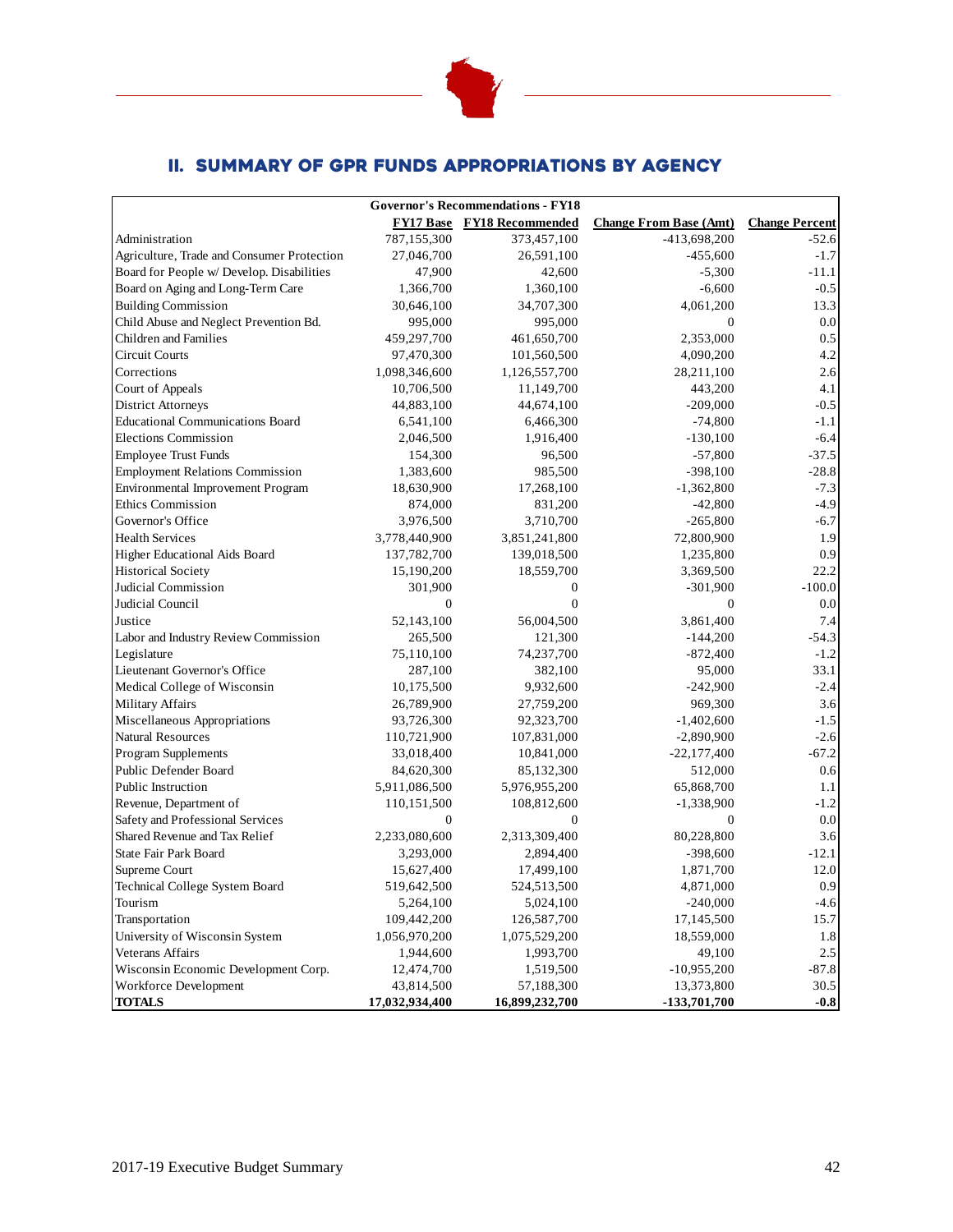

 $\overline{\phantom{a}}$ 

|                                            | <b>Governor's Recommendations - FY19</b> |                |                                                        |          |
|--------------------------------------------|------------------------------------------|----------------|--------------------------------------------------------|----------|
|                                            | <b>FY18 Recommended</b>                  |                | FY19 Recommended Change From FY18 (Amt) Change Percent |          |
| Administration                             | 373,457,100                              | 430,023,500    | 56,566,400                                             | 15.1     |
| Agriculture, Trade and Consumer Protection | 26,591,100                               | 26,554,600     | $-36,500$                                              | $-0.1$   |
| Board for People w/ Develop. Disabilities  | 42,600                                   | 43,400         | 800                                                    | 1.9      |
| Board on Aging and Long-Term Care          | 1,360,100                                | 1,360,200      | 100                                                    | 0.0      |
| <b>Building Commission</b>                 | 34,707,300                               | 40,806,600     | 6,099,300                                              | 17.6     |
| Child Abuse and Neglect Prevention Bd.     | 995,000                                  | 995,000        | $\Omega$                                               | 0.0      |
| Children and Families                      | 461,650,700                              | 464,061,500    | 2,410,800                                              | 0.5      |
| <b>Circuit Courts</b>                      | 101,560,500                              | 101,560,500    | $\mathbf{0}$                                           | 0.0      |
| Corrections                                | 1,126,557,700                            | 1,127,326,700  | 769,000                                                | 0.1      |
| Court of Appeals                           | 11,149,700                               | 11,171,900     | 22,200                                                 | 0.2      |
| <b>District Attorneys</b>                  | 44,674,100                               | 46,253,300     | 1,579,200                                              | 3.5      |
| <b>Educational Communications Board</b>    | 6,466,300                                | 6,344,400      | $-121,900$                                             | $-1.9$   |
| <b>Elections Commission</b>                | 1,916,400                                | 4,528,600      | 2,612,200                                              | 136.3    |
| <b>Employee Trust Funds</b>                | 96,500                                   | 68,800         | $-27,700$                                              | $-28.7$  |
| <b>Employment Relations Commission</b>     | 985,500                                  | 986,400        | 900                                                    | 0.1      |
| Environmental Improvement Program          | 17,268,100                               | 16,607,200     | $-660,900$                                             | $-3.8$   |
| <b>Ethics Commission</b>                   | 831,200                                  | 833,600        | 2,400                                                  | 0.3      |
| Governor's Office                          | 3,710,700                                | 3,710,700      | $\overline{0}$                                         | 0.0      |
| <b>Health Services</b>                     | 3,851,241,800                            | 4,092,313,600  | 241,071,800                                            | 6.3      |
| Higher Educational Aids Board              | 139,018,500                              | 139,022,000    | 3,500                                                  | 0.0      |
| <b>Historical Society</b>                  | 18,559,700                               | 20,220,900     | 1,661,200                                              | 9.0      |
| Judicial Commission                        | $\overline{0}$                           | $\mathbf{0}$   | $\mathbf{0}$                                           | 0.0      |
| Judicial Council                           | $\theta$                                 | $\Omega$       | $\theta$                                               | 0.0      |
| Justice                                    | 56,004,500                               | 56,077,000     | 72,500                                                 | 0.1      |
| Labor and Industry Review Commission       | 121,300                                  | $\theta$       | $-121,300$                                             | $-100.0$ |
| Legislature                                | 74,237,700                               | 74,292,000     | 54,300                                                 | 0.1      |
| Lieutenant Governor's Office               | 382,100                                  | 382,100        | $\mathbf{0}$                                           | 0.0      |
| Medical College of Wisconsin               | 9,932,600                                | 9,764,300      | $-168,300$                                             | $-1.7$   |
| Military Affairs                           | 27,759,200                               | 26,880,900     | $-878,300$                                             | $-3.2$   |
| Miscellaneous Appropriations               | 92,323,700                               | 97,192,400     | 4,868,700                                              | 5.3      |
| <b>Natural Resources</b>                   | 107,831,000                              | 111,029,600    | 3,198,600                                              | 3.0      |
| Program Supplements                        | 10,841,000                               | 10,841,000     | $\theta$                                               | 0.0      |
| Public Defender Board                      | 85,132,300                               | 85,263,500     | 131,200                                                | 0.2      |
| <b>Public Instruction</b>                  | 5,976,955,200                            | 6,263,501,900  | 286,546,700                                            | 4.8      |
| Revenue                                    | 108,812,600                              | 109,042,300    | 229,700                                                | 0.2      |
| Safety and Professional Services           | $\Omega$                                 | $\Omega$       | $\Omega$                                               | 0.0      |
| Shared Revenue and Tax Relief              | 2,313,309,400                            | 2,394,429,100  | 81,119,700                                             | 3.5      |
| <b>State Fair Park Board</b>               | 2,894,400                                | 2,380,800      | $-513,600$                                             | $-17.7$  |
| Supreme Court                              | 17,499,100                               | 17,871,100     | 372,000                                                | 2.1      |
| Technical College System Board             | 524,513,500                              | 524,519,100    | 5,600                                                  | 0.0      |
| Tourism                                    | 5,024,100                                | 5,071,700      | 47,600                                                 | 0.9      |
| Transportation                             | 126,587,700                              | 116,642,200    | $-9,945,500$                                           | $-7.9$   |
| University of Wisconsin System             | 1,075,529,200                            | 1,115,541,300  | 40,012,100                                             | 3.7      |
| <b>Veterans Affairs</b>                    | 1,993,700                                | 1,910,300      | $-83,400$                                              | $-4.2$   |
| Wisconsin Economic Development Corp.       | 1,519,500                                | 16,392,500     | 14,873,000                                             | 978.8    |
| Workforce Development                      | 57,188,300                               | 45,299,800     | $-11,888,500$                                          | $-20.8$  |
| <b>TOTALS</b>                              | 16,899,232,700                           | 17,619,118,300 | 719,885,600                                            | 4.3      |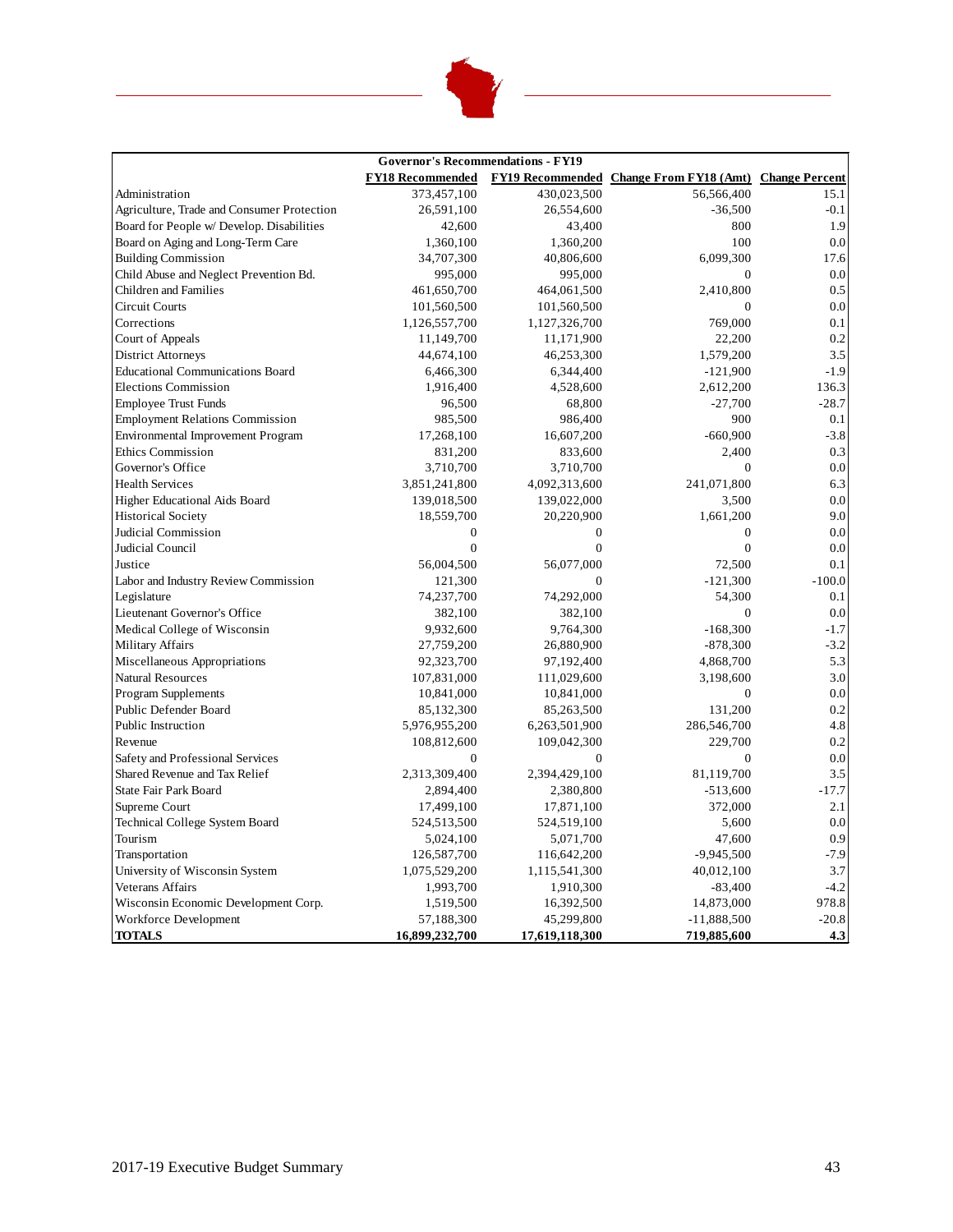

### b. Positions

The Governor's budget recommendations include authorization for 70,827.11 FTE state positions from all fund sources by the end of the next biennium (fiscal year 2018-19). This represents an increase of 415.71 FTE positions from the fiscal year 2016-17 adjusted base of 70,411.40 FTE positions. From GPR funds, the budget provides 35,466.49 FTE positions, an increase of 12.77 FTE positions from the fiscal year 2016-17 adjusted base of 35,453.72 FTE positions.

Table 14 demonstrates the changes from the adjusted base level FTE positions to the second year of the biennium (fiscal year 2018-19).

|                                                | GPR                  | <b>FED</b>            | PR                  | <b>SEG</b>       | All Funds           |
|------------------------------------------------|----------------------|-----------------------|---------------------|------------------|---------------------|
| <b>Adjusted Base</b><br><b>Agency Requests</b> | 35,453.72<br>$-7.19$ | 10,542.47<br>$-27.59$ | 19,283.49<br>188.27 | 5,131.72<br>0.00 | 70,411.40<br>153.49 |
| Governor's Recommendation                      | 19.96                | 7.67                  | 348.52              | $-113.93$        | 262.22              |
| <b>TOTAL</b>                                   | 35,466.49            | 10,522.55             | 19,820.28           | 5,017.79         | 70,827.11           |

### **TABLE 14: FISCAL YEAR 2018-19 FTE POSITION CHANGES OVER BASE**

Positions are increased in the following key areas:

- Increase the University of Wisconsin System's position count by 159.22 FTE PR positions to reflect the Board of Regents' approved 2016-17 operating budget for academic student fees.
- Increase forensic treatment capacity and improve patient services at the Mendota Mental Health Institute by providing 73.0 FTE permanent positions and \$7,190,500 in fiscal year 2017-18 and \$7,220,100 in fiscal year 2018-19 to reduce the current forensic inpatient caseload and admission waiting list.
- Provide 83.35 FTE positions in the Department of Corrections to staff several new units at adult correctional facilities, including new health services units at Columbia and Oshkosh Correctional Institutions, a new infirmary at Taycheedah Correctional Institution, a new housing unit at the Robert E. Ellsworth Correctional Center, and a secure residential treatment unit at Oshkosh Correctional Institution for inmates with mental health issues. For additional information, see Budget Initiatives by Subject Area, Corrections.
- Provide 20.5 FTE positions in the Department of Corrections to improve staff ratios and increase services at the Lincoln Hills School and Copper Lake School juvenile facilities. For additional information, see Budget Initiatives by Subject Area, Corrections.
- Provide 46.05 FTE positions in the Department of Corrections to expand the earned release program, provide additional psychological treatment services for inmates in restrictive housing and provide services to the growing institutional operating while intoxicated (OWI) offender population. For additional information, see Budget Initiatives by Subject Area, Corrections.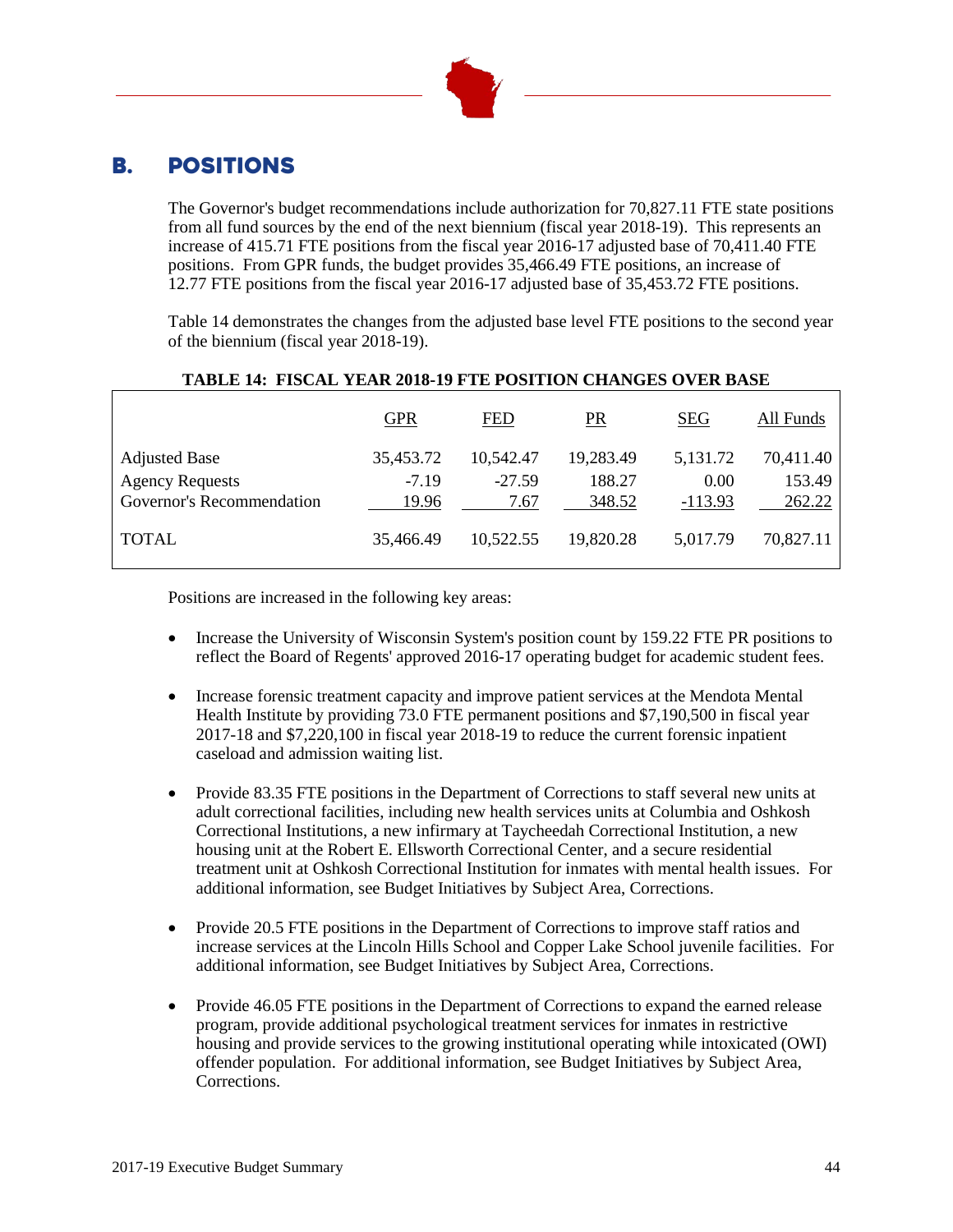

- Convert contractor positions to 37.0 FTE state positions in fiscal year 2017-18 and 54.0 FTE state positions in fiscal year 2018-19 in the Department of Administration to achieve savings of \$463,100 PR-S in fiscal year 2017-18 and \$3,712,100 PR-S in fiscal year 2018-19, or \$4,175,200 PR-S over the biennium.
- Convert contractor positions to 41.5 FTE state positions in fiscal year 2017-18 in the Department of Health Services' Division of Medicaid Services to achieve savings of \$1,542,300 in fiscal year 2017-18 and \$2,056,400 in fiscal year 2018-19.

Positions are decreased in the following key areas:

- Reduce Lottery staff by 10.0 FTE positions to reflect services provided under the new vendor contract.
- Eliminate 13.0 FTE positions to reflect program efficiencies gained by transferring the functions of the Parole Commission to the Department of Corrections. For additional information, see Budget Initiatives by Subject Area, Corrections.
- Streamline review of equal rights, worker's compensation and unemployment insurance case decisions by eliminating the Labor and Industry Review Commission and the related 26.5 FTE positions. For additional information, see Budget Initiatives by Subject Area, General Government.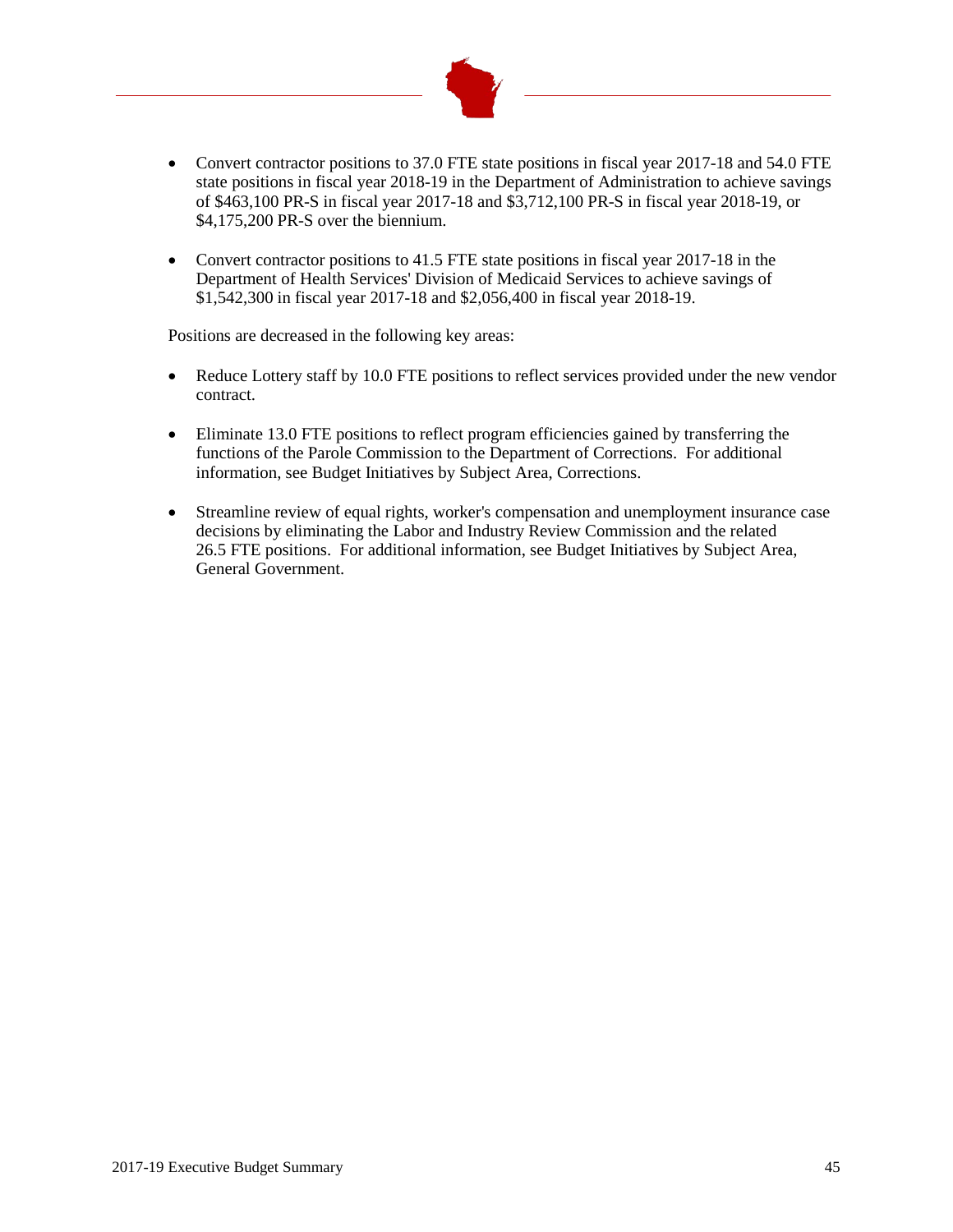

### i. Summary of All Funds Positions by Agency

| <b>Governor's Recommendations - FY18</b>       |                  |                         |                               |  |  |
|------------------------------------------------|------------------|-------------------------|-------------------------------|--|--|
|                                                | <b>FY17 Base</b> | <b>FY18 Recommended</b> | <b>Change From Base (FTE)</b> |  |  |
| Administration                                 | 1,022.38         | 1,086.33                | 63.95                         |  |  |
| Agriculture, Trade and Consumer Protection     | 647.79           | 633.95                  | $-13.84$                      |  |  |
| Board for People w/ Develop. Disabilities      | 7.00             | 7.00                    | 0.00                          |  |  |
| Board of Commissioners of Public Lands         | 9.50             | 9.50                    | 0.00                          |  |  |
| Board on Aging and Long-Term Care              | 40.50            | 43.50                   | 3.00                          |  |  |
| <b>Budget Stabilization Fund</b>               | 0.00             | 0.00                    | 0.00                          |  |  |
| <b>Building Commission</b>                     | 0.00             | 0.00                    | 0.00                          |  |  |
| Child Abuse and Neglect Prevention Bd.         | 6.00             | 6.00                    | 0.00                          |  |  |
| Children and Families                          | 798.01           | 796.01                  | $-2.00$                       |  |  |
| <b>Circuit Courts</b>                          | 527.00           | 527.00                  | 0.00                          |  |  |
| Corrections                                    | 10,101.32        | 10,218.27               | 116.95                        |  |  |
| Court of Appeals                               | 75.50            | 75.50                   | 0.00                          |  |  |
| District Attorneys                             | 427.75           | 420.95                  | $-6.80$                       |  |  |
| <b>Educational Communications Board</b>        | 55.18            | 55.18                   | 0.00                          |  |  |
| <b>Elections Commission</b>                    | 31.75            | 25.75                   | $-6.00$                       |  |  |
| <b>Employee Trust Funds</b>                    | 267.20           | 269.20                  | 2.00                          |  |  |
| <b>Employment Relations Commission</b>         | 9.01             | 6.00                    | $-3.01$                       |  |  |
| Environmental Improvement Program              | 0.00             | 0.00                    | 0.00                          |  |  |
| <b>Ethics Commission</b>                       | 8.00             | 8.00                    | 0.00                          |  |  |
| <b>Financial Institutions</b>                  | 139.54           | 141.54                  | 2.00                          |  |  |
| Fox River Navigational System Authority        | 0.00             | 0.00                    | 0.00                          |  |  |
| Governor's Office                              | 37.25            | 37.25                   | 0.00                          |  |  |
| Health and Educational Facilities Authority    | 0.00             | 0.00                    | 0.00                          |  |  |
| <b>Health Services</b>                         | 6,134.65         | 6,264.45                | 129.80                        |  |  |
| Higher Educational Aids Board                  | 10.00            | 10.00                   | 0.00                          |  |  |
| <b>Historical Society</b>                      | 129.04           | 140.04                  | 11.00                         |  |  |
| Insurance                                      | 151.50           | 137.00                  | $-14.50$                      |  |  |
| <b>Investment Board</b><br>Judicial Commission | 173.35           | 173.35<br>0.00          | 0.00                          |  |  |
| Judicial Council                               | 2.00             |                         | $-2.00$                       |  |  |
|                                                | 1.00<br>699.34   | 0.00                    | $-1.00$                       |  |  |
| Justice<br>Kickapoo Reserve Management Board   | 4.00             | 690.34<br>4.00          | $-9.00$<br>0.00               |  |  |
| Labor and Industry Review Commission           | 26.50            | 26.50                   | 0.00                          |  |  |
| Legislature                                    | 777.97           | 777.97                  | 0.00                          |  |  |
| Lieutenant Governor's Office                   | 4.00             | 5.00                    | 1.00                          |  |  |
| Lower Fox River Remediation Authority          | 0.00             | 0.00                    | 0.00                          |  |  |
| Lower Wisconsin State Riverway Board           | 2.00             | 2.00                    | 0.00                          |  |  |
| Medical College of Wisconsin                   | 0.00             | 0.00                    | 0.00                          |  |  |
| Military Affairs                               | 471.10           | 484.10                  | 13.00                         |  |  |
| Miscellaneous Appropriations                   | 0.00             | 0.00                    | 0.00                          |  |  |
| <b>Natural Resources</b>                       | 2,549.10         | 2,541.10                | $-8.00$                       |  |  |
| Program Supplements                            | 0.00             | 0.00                    | 0.00                          |  |  |
| Public Debt                                    | 0.00             | 0.00                    | 0.00                          |  |  |
| Public Defender Board                          | 614.85           | 614.85                  | 0.00                          |  |  |
| Public Instruction                             | 647.00           | 637.00                  | $-10.00$                      |  |  |
| <b>Public Service Commission</b>               | 152.25           | 152.25                  | 0.00                          |  |  |
| Revenue                                        | 1,202.28         | 1,195.03                | -7.25                         |  |  |
| Safety and Professional Services               | 247.14           | 243.14                  | $-4.00$                       |  |  |
| Secretary of State                             | 2.00             | 2.00                    | 0.00                          |  |  |
| Shared Revenue and Tax Relief                  | 0.00             | 0.00                    | 0.00                          |  |  |
| State Fair Park Board                          | 48.00            | 48.00                   | 0.00                          |  |  |
| Supreme Court                                  | 221.75           | 224.75                  | 3.00                          |  |  |
| Technical College System Board                 | 61.50            | 61.50                   | 0.00                          |  |  |
| Tourism, Department of                         | 35.00            | 34.00                   | $-1.00$                       |  |  |
| Transportation                                 | 3,497.79         | 3,494.79                | $-3.00$                       |  |  |
| Treasurer                                      | 1.00             | 1.00                    | 0.00                          |  |  |
| University of Wisconsin System                 | 35,400.86        | 35,560.08               | 159.22                        |  |  |
| Veterans Affairs                               | 1,294.20         | 1,295.20                | 1.00                          |  |  |
| Wisconsin Artistic Endowment Found.            | 0.00             | 0.00                    | 0.00                          |  |  |
| Wisconsin Economic Development Corp.           | 0.00             | $0.00\,$                | 0.00                          |  |  |
| Wisconsin Housing and Economic Dev.            | 0.00             | 0.00                    | 0.00                          |  |  |
| Workforce Development                          | 1,639.55         | 1,631.05                | $-8.50$                       |  |  |
| <b>TOTALS</b>                                  | 70,411.40        | 70,817.42               | 406.02                        |  |  |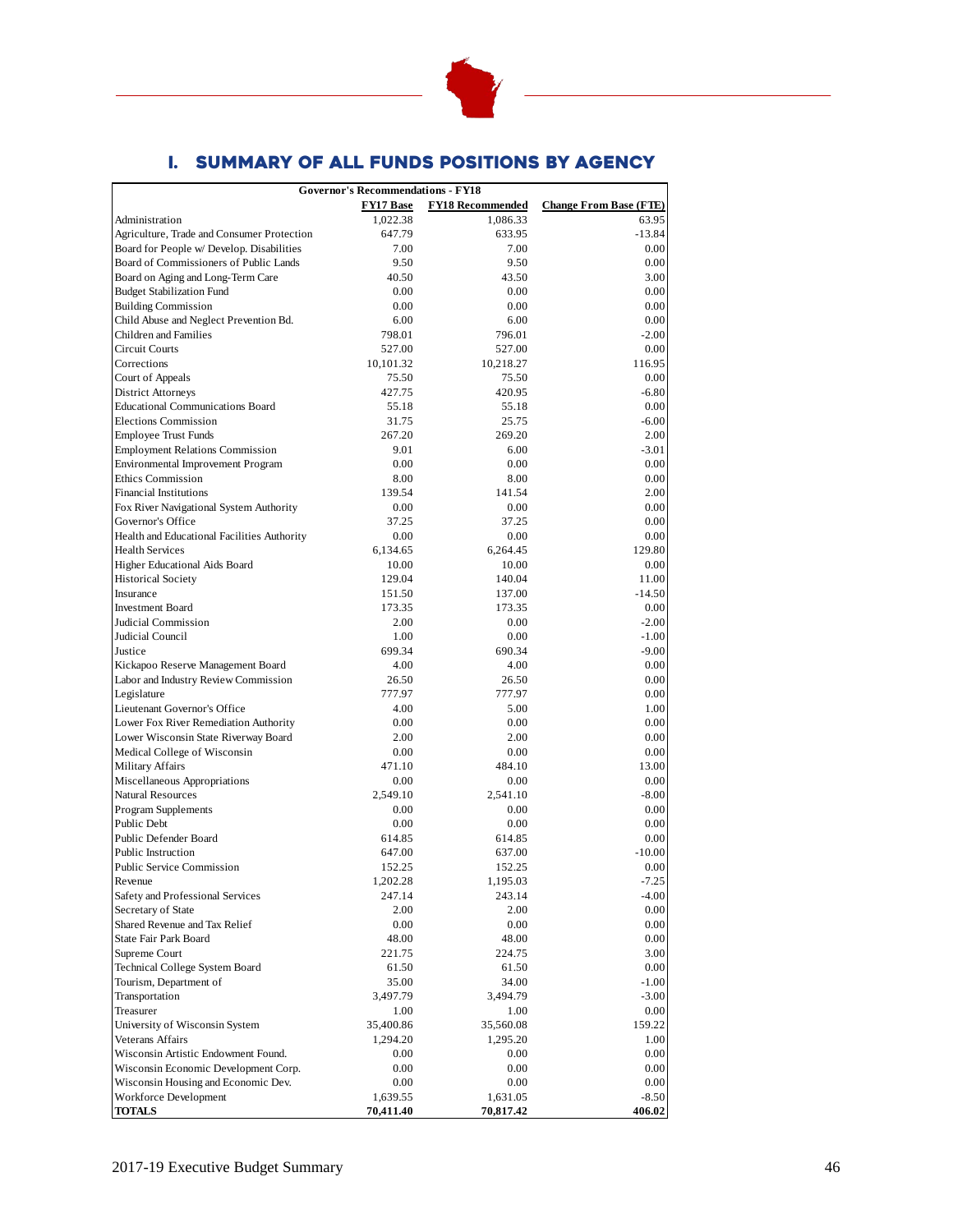

| <b>Governor's Recommendations - FY19</b>    |                         |                         |                               |  |  |
|---------------------------------------------|-------------------------|-------------------------|-------------------------------|--|--|
|                                             | <b>FY18 Recommended</b> | <b>FY19 Recommended</b> | <b>Change From FY18 (FTE)</b> |  |  |
| Administration                              | 1,086.33                | 1,508.47                | 422.14                        |  |  |
| Agriculture, Trade and Consumer Protection  | 633.95                  | 624.49                  | $-9.46$                       |  |  |
| Board for People w/ Develop. Disabilities   | 7.00                    | 7.00                    | 0.00                          |  |  |
| Board of Commissioners of Public Lands      | 9.50                    | 9.50                    | 0.00                          |  |  |
| Board on Aging and Long-Term Care           | 43.50                   | 44.50                   | 1.00                          |  |  |
| <b>Budget Stabilization Fund</b>            | 0.00                    | 0.00                    | 0.00                          |  |  |
| <b>Building Commission</b>                  | 0.00                    | 0.00                    | 0.00                          |  |  |
| Child Abuse and Neglect Prevention Bd.      | 6.00                    | 6.00                    | 0.00                          |  |  |
| Children and Families                       | 796.01                  | 785.41                  | $-10.60$                      |  |  |
| <b>Circuit Courts</b>                       | 527.00                  | 527.00                  | 0.00                          |  |  |
| Corrections                                 | 10,218.27               | 10,103.97               | $-114.30$                     |  |  |
| Court of Appeals                            | 75.50                   | 75.50                   | 0.00                          |  |  |
| District Attorneys                          | 420.95                  | 419.95                  | $-1.00$                       |  |  |
| <b>Educational Communications Board</b>     | 55.18                   | 55.18                   | 0.00                          |  |  |
| <b>Elections Commission</b>                 | 25.75                   | 25.75                   | 0.00                          |  |  |
| <b>Employee Trust Funds</b>                 | 269.20                  | 264.20                  | $-5.00$                       |  |  |
| <b>Employment Relations Commission</b>      | 6.00                    | 6.00                    | 0.00                          |  |  |
| Environmental Improvement Program           | 0.00                    | 0.00                    | 0.00                          |  |  |
| <b>Ethics Commission</b>                    | 8.00                    | 8.00                    | 0.00                          |  |  |
| <b>Financial Institutions</b>               | 141.54                  | 141.54                  | 0.00                          |  |  |
| Fox River Navigational System Authority     | 0.00                    | 0.00                    | 0.00                          |  |  |
| Governor's Office                           | 37.25                   | 37.25                   | 0.00                          |  |  |
| Health and Educational Facilities Authority | 0.00                    | 0.00                    | 0.00                          |  |  |
| <b>Health Services</b>                      | 6,264.45                | 6,212.09                | $-52.36$                      |  |  |
| Higher Educational Aids Board               | 10.00                   | 10.00                   | 0.00<br>$-6.00$               |  |  |
| <b>Historical Society</b><br>Insurance      | 140.04                  | 134.04                  |                               |  |  |
| <b>Investment Board</b>                     | 137.00<br>173.35        | 137.00<br>173.35        | 0.00<br>0.00                  |  |  |
| Judicial Commission                         | 0.00                    | 0.00                    | 0.00                          |  |  |
| Judicial Council                            | 0.00                    | 0.00                    | 0.00                          |  |  |
| Justice                                     | 690.34                  | 686.34                  | $-4.00$                       |  |  |
| Kickapoo Reserve Management Board           | 4.00                    | 4.00                    | 0.00                          |  |  |
| Labor and Industry Review Commission        | 26.50                   | 0.00                    | $-26.50$                      |  |  |
| Legislature                                 | 777.97                  | 777.97                  | 0.00                          |  |  |
| Lieutenant Governor's Office                | 5.00                    | 5.00                    | 0.00                          |  |  |
| Lower Fox River Remediation Authority       | 0.00                    | 0.00                    | 0.00                          |  |  |
| Lower Wisconsin State Riverway Board        | 2.00                    | 2.00                    | 0.00                          |  |  |
| Medical College of Wisconsin                | 0.00                    | 0.00                    | 0.00                          |  |  |
| Military Affairs                            | 484.10                  | 476.50                  | $-7.60$                       |  |  |
| Miscellaneous Appropriations                | 0.00                    | 0.00                    | 0.00                          |  |  |
| Natural Resources                           | 2,541.10                | 2,505.60                | $-35.50$                      |  |  |
| <b>Program Supplements</b>                  | 0.00                    | 0.00                    | 0.00                          |  |  |
| Public Debt                                 | 0.00                    | 0.00                    | 0.00                          |  |  |
| Public Defender Board                       | 614.85                  | 609.90                  | $-4.95$                       |  |  |
| Public Instruction                          | 637.00                  | 636.00                  | $-1.00$                       |  |  |
| Public Service Commission                   | 152.25                  | 152.25                  | 0.00                          |  |  |
| Revenue                                     | 1,195.03                | 1,182.03                | $-13.00$                      |  |  |
| Safety and Professional Services            | 243.14                  | 245.64                  | 2.50                          |  |  |
| Secretary of State                          | 2.00                    | 2.00                    | 0.00                          |  |  |
| Shared Revenue and Tax Relief               | 0.00                    | 0.00                    | 0.00                          |  |  |
| State Fair Park Board                       | 48.00                   | 47.00                   | $-1.00$                       |  |  |
| Supreme Court                               | 224.75                  | 224.75                  | 0.00                          |  |  |
| Technical College System Board              | 61.50                   | 55.00                   | $-6.50$                       |  |  |
| Tourism, Department of                      | 34.00                   | 34.00                   | 0.00                          |  |  |
| Transportation                              | 3,494.79                | 3,439.61                | $-55.18$                      |  |  |
| Treasurer                                   | 1.00                    | 1.00                    | 0.00                          |  |  |
| University of Wisconsin System              | 35,560.08               | 35,560.08               | 0.00                          |  |  |
| Veterans Affairs                            | 1,295.20                | 1,262.20                | $-33.00$                      |  |  |
| Wisconsin Artistic Endowment Found.         | 0.00                    | 0.00                    | 0.00                          |  |  |
| Wisconsin Economic Development Corp.        | 0.00                    | 0.00                    | 0.00                          |  |  |
| Wisconsin Housing and Economic Dev.         | 0.00                    | 0.00                    | 0.00                          |  |  |
| Workforce Development                       | 1,631.05                | 1,602.05                | $-29.00$                      |  |  |
| <b>TOTALS</b>                               | 70,817.42               | 70,827.11               | 9.69                          |  |  |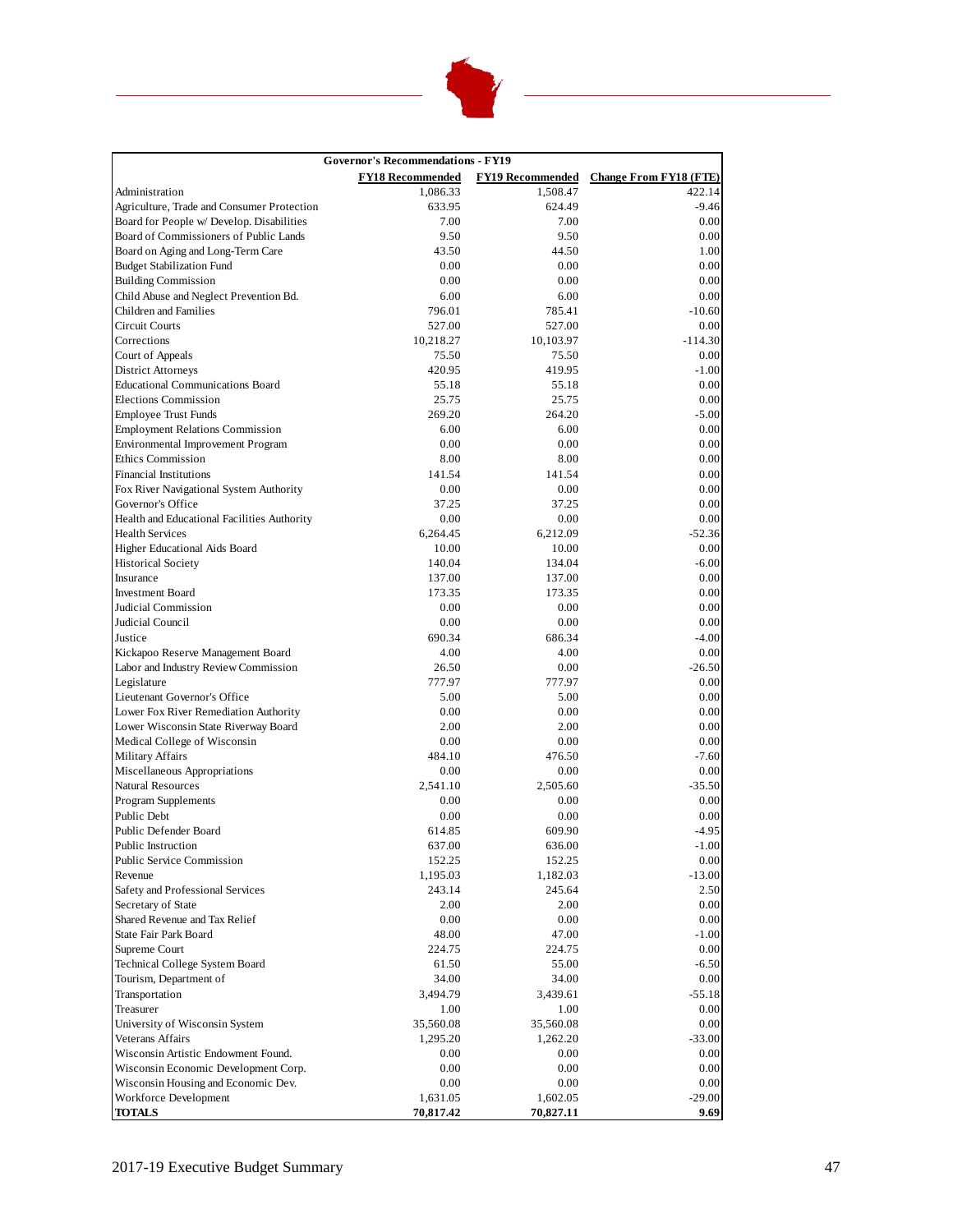

### **II. SUMMARY OF GPR POSITIONS BY AGENCY**

|                                            | <b>Governor's Recommendations - FY18</b> |                         |                               |
|--------------------------------------------|------------------------------------------|-------------------------|-------------------------------|
|                                            | <b>FY17 Base</b>                         | <b>FY18 Recommended</b> | <b>Change From Base (FTE)</b> |
| Administration                             | 63.92                                    | 62.72                   | $-1.20$                       |
| Agriculture, Trade and Consumer Protection | 207.60                                   | 203.50                  | $-4.10$                       |
| Board for People w/ Develop. Disabilities  | 0.00                                     | 0.00                    | 0.00                          |
| Board on Aging and Long-Term Care          | 18.18                                    | 18.18                   | 0.00                          |
| <b>Building Commission</b>                 | 0.00                                     | 0.00                    | 0.00                          |
| Child Abuse and Neglect Prevention Bd.     | 0.00                                     | 0.00                    | 0.00                          |
| Children and Families                      | 231.92                                   | 232.17                  | 0.25                          |
| <b>Circuit Courts</b>                      | 527.00                                   | 527.00                  | 0.00                          |
| Corrections                                | 9,564.77                                 | 9,663.22                | 98.45                         |
| Court of Appeals                           | 75.50                                    | 75.50                   | 0.00                          |
| District Attorneys                         | 383.95                                   | 383.95                  | 0.00                          |
| <b>Educational Communications Board</b>    | 26.94                                    | 26.94                   | 0.00                          |
| <b>Elections Commission</b>                | 9.75                                     | 9.75                    | 0.00                          |
| <b>Employee Trust Funds</b>                | 0.00                                     | 0.00                    | 0.00                          |
| <b>Employment Relations Commission</b>     | 9.01                                     | 6.00                    | $-3.01$                       |
| Environmental Improvement Program          | 0.00                                     | 0.00                    | 0.00                          |
| <b>Ethics Commission</b>                   | 4.55                                     | 4.55                    | 0.00                          |
| Governor's Office                          | 37.25                                    | 37.25                   | 0.00                          |
| <b>Health Services</b>                     | 2,536.63                                 | 2,555.50                | 18.87                         |
| Higher Educational Aids Board              | 10.00                                    | 10.00                   | 0.00                          |
| <b>Historical Society</b>                  | 93.65                                    | 100.15                  | 6.50                          |
| Judicial Commission                        | 2.00                                     | 0.00                    | $-2.00$                       |
| Judicial Council                           | 0.00                                     | 0.00                    | 0.00                          |
| Justice                                    | 394.18                                   | 394.18                  | 0.00                          |
| Labor and Industry Review Commission       | 1.30                                     | 1.30                    | 0.00                          |
| Legislature                                | 758.17                                   | 758.17                  | 0.00                          |
| Lieutenant Governor's Office               | 4.00                                     | 5.00                    | 1.00                          |
| Medical College of Wisconsin               | 0.00                                     | 0.00                    | 0.00                          |
| Military Affairs                           | 81.08                                    | 81.08                   | 0.00                          |
| Miscellaneous Appropriations               | 0.00                                     | 0.00                    | 0.00                          |
| <b>Natural Resources</b>                   | 230.02                                   | 226.52                  | $-3.50$                       |
| Program Supplements                        | 0.00                                     | 0.00                    | 0.00                          |
| Public Defender Board                      | 609.85                                   | 609.85                  | 0.00                          |
| <b>Public Instruction</b>                  | 250.47                                   | 251.47                  | 1.00                          |
| Revenue                                    | 968.53                                   | 963.28                  | $-5.25$                       |
| Safety and Professional Services           | 0.00                                     | 0.00                    | 0.00                          |
| Shared Revenue and Tax Relief              | 0.00                                     | 0.00                    | 0.00                          |
| <b>State Fair Park Board</b>               | 0.00                                     | 0.00                    | 0.00                          |
| Supreme Court                              | 115.50                                   | 117.50                  | 2.00                          |
| Technical College System Board             | 23.25                                    | 23.25                   | 0.00                          |
| Tourism                                    | 30.00                                    | 29.00                   | $-1.00$                       |
| Transportation                             | 0.00                                     | 0.00                    | 0.00                          |
| University of Wisconsin System             | 18,035.88                                | 18,035.88               | 0.00                          |
| Veterans Affairs                           | 0.00                                     | 0.00                    | 0.00                          |
| Wisconsin Economic Development Corp.       | 0.00                                     | 0.00                    | 0.00                          |
| Workforce Development                      | 148.87                                   | 150.87                  | 2.00                          |
| <b>TOTALS</b>                              | 35,453.72                                | 35,563.73               | 110.01                        |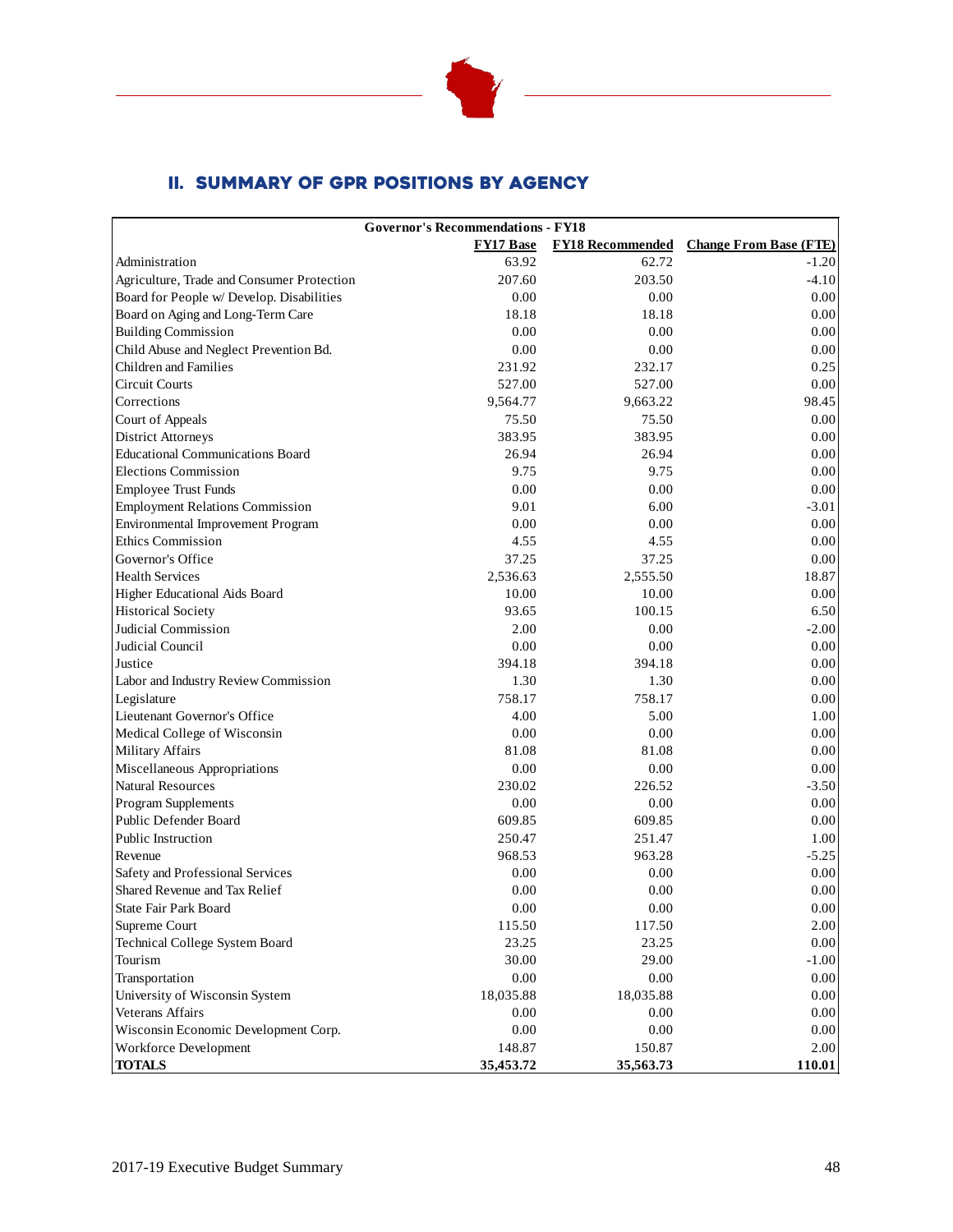

|                                            | <b>Governor's Recommendations - FY19</b> |                                   |                               |  |  |  |  |
|--------------------------------------------|------------------------------------------|-----------------------------------|-------------------------------|--|--|--|--|
|                                            |                                          | FY18 Recommended FY19 Recommended | <b>Change From FY18 (FTE)</b> |  |  |  |  |
| Administration                             | 62.72                                    | 62.72                             | 0.00                          |  |  |  |  |
| Agriculture, Trade and Consumer Protection | 203.50                                   | 197.80                            | $-5.70$                       |  |  |  |  |
| Board for People w/ Develop. Disabilities  | 0.00                                     | 0.00                              | 0.00                          |  |  |  |  |
| Board on Aging and Long-Term Care          | 18.18                                    | 18.18                             | 0.00                          |  |  |  |  |
| <b>Building Commission</b>                 | 0.00                                     | 0.00                              | 0.00                          |  |  |  |  |
| Child Abuse and Neglect Prevention Bd.     | 0.00                                     | 0.00                              | 0.00                          |  |  |  |  |
| <b>Children</b> and Families               | 232.17                                   | 232.17                            | 0.00                          |  |  |  |  |
| <b>Circuit Courts</b>                      | 527.00                                   | 527.00                            | 0.00                          |  |  |  |  |
| Corrections                                | 9,663.22                                 | 9,559.42                          | $-103.80$                     |  |  |  |  |
| Court of Appeals                           | 75.50                                    | 75.50                             | 0.00                          |  |  |  |  |
| <b>District Attorneys</b>                  | 383.95                                   | 383.95                            | 0.00                          |  |  |  |  |
| <b>Educational Communications Board</b>    | 26.94                                    | 26.94                             | 0.00                          |  |  |  |  |
| <b>Elections Commission</b>                | 9.75                                     | 25.75                             | 16.00                         |  |  |  |  |
| <b>Employee Trust Funds</b>                | 0.00                                     | 0.00                              | 0.00                          |  |  |  |  |
| <b>Employment Relations Commission</b>     | 6.00                                     | 6.00                              | 0.00                          |  |  |  |  |
| <b>Environmental Improvement Program</b>   | 0.00                                     | 0.00                              | 0.00                          |  |  |  |  |
| <b>Ethics Commission</b>                   | 4.55                                     | 4.55                              | 0.00                          |  |  |  |  |
| Governor's Office                          | 37.25                                    | 37.25                             | 0.00                          |  |  |  |  |
| <b>Health Services</b>                     | 2,555.50                                 | 2,578.81                          | 23.31                         |  |  |  |  |
| <b>Higher Educational Aids Board</b>       | 10.00                                    | 10.00                             | 0.00                          |  |  |  |  |
| <b>Historical Society</b>                  | 100.15                                   | 96.15                             | $-4.00$                       |  |  |  |  |
| <b>Judicial Commission</b>                 | 0.00                                     | 0.00                              | $0.00\,$                      |  |  |  |  |
| Judicial Council                           | 0.00                                     | 0.00                              | 0.00                          |  |  |  |  |
| Justice                                    | 394.18                                   | 394.18                            | 0.00                          |  |  |  |  |
| Labor and Industry Review Commission       | 1.30                                     | 0.00                              | $-1.30$                       |  |  |  |  |
| Legislature                                | 758.17                                   | 758.17                            | 0.00                          |  |  |  |  |
| Lieutenant Governor's Office               | 5.00                                     | 5.00                              | $0.00\,$                      |  |  |  |  |
| Medical College of Wisconsin               | 0.00                                     | 0.00                              | 0.00                          |  |  |  |  |
| Military Affairs                           | 81.08                                    | 77.28                             | $-3.80$                       |  |  |  |  |
| Miscellaneous Appropriations               | 0.00                                     | 0.00                              | 0.00                          |  |  |  |  |
| <b>Natural Resources</b>                   | 226.52                                   | 223.52                            | $-3.00$                       |  |  |  |  |
| Program Supplements                        | 0.00                                     | 0.00                              | 0.00                          |  |  |  |  |
| Public Defender Board                      | 609.85                                   | 604.90                            | $-4.95$                       |  |  |  |  |
| Public Instruction                         | 251.47                                   | 251.47                            | $0.00\,$                      |  |  |  |  |
| Revenue                                    | 963.28                                   | 953.33                            | $-9.95$                       |  |  |  |  |
| Safety and Professional Services           | 0.00                                     | $0.00\,$                          | $0.00\,$                      |  |  |  |  |
| Shared Revenue and Tax Relief              | 0.00                                     | 0.00                              | 0.00                          |  |  |  |  |
| <b>State Fair Park Board</b>               | 0.00                                     | 0.00                              | 0.00                          |  |  |  |  |
| Supreme Court                              | 117.50                                   | 117.50                            | $0.00\,$                      |  |  |  |  |
| Technical College System Board             | 23.25                                    | 23.25                             | $0.00\,$                      |  |  |  |  |
| Tourism                                    | 29.00                                    | 29.00                             | $0.00\,$                      |  |  |  |  |
| Transportation                             | $0.00\,$                                 | 0.00                              | $0.00\,$                      |  |  |  |  |
| University of Wisconsin System             | 18,035.88                                | 18,035.88                         | $0.00\,$                      |  |  |  |  |
| Veterans Affairs                           | 0.00                                     | 0.00                              | $0.00\,$                      |  |  |  |  |
| Wisconsin Economic Development Corp.       | $0.00\,$                                 | $0.00\,$                          | $0.00\,$                      |  |  |  |  |
| <b>Workforce Development</b>               | 150.87                                   | 150.82                            | $-0.05$                       |  |  |  |  |
| <b>TOTALS</b>                              | 35,563.73                                | 35,466.49                         | $-97.24$                      |  |  |  |  |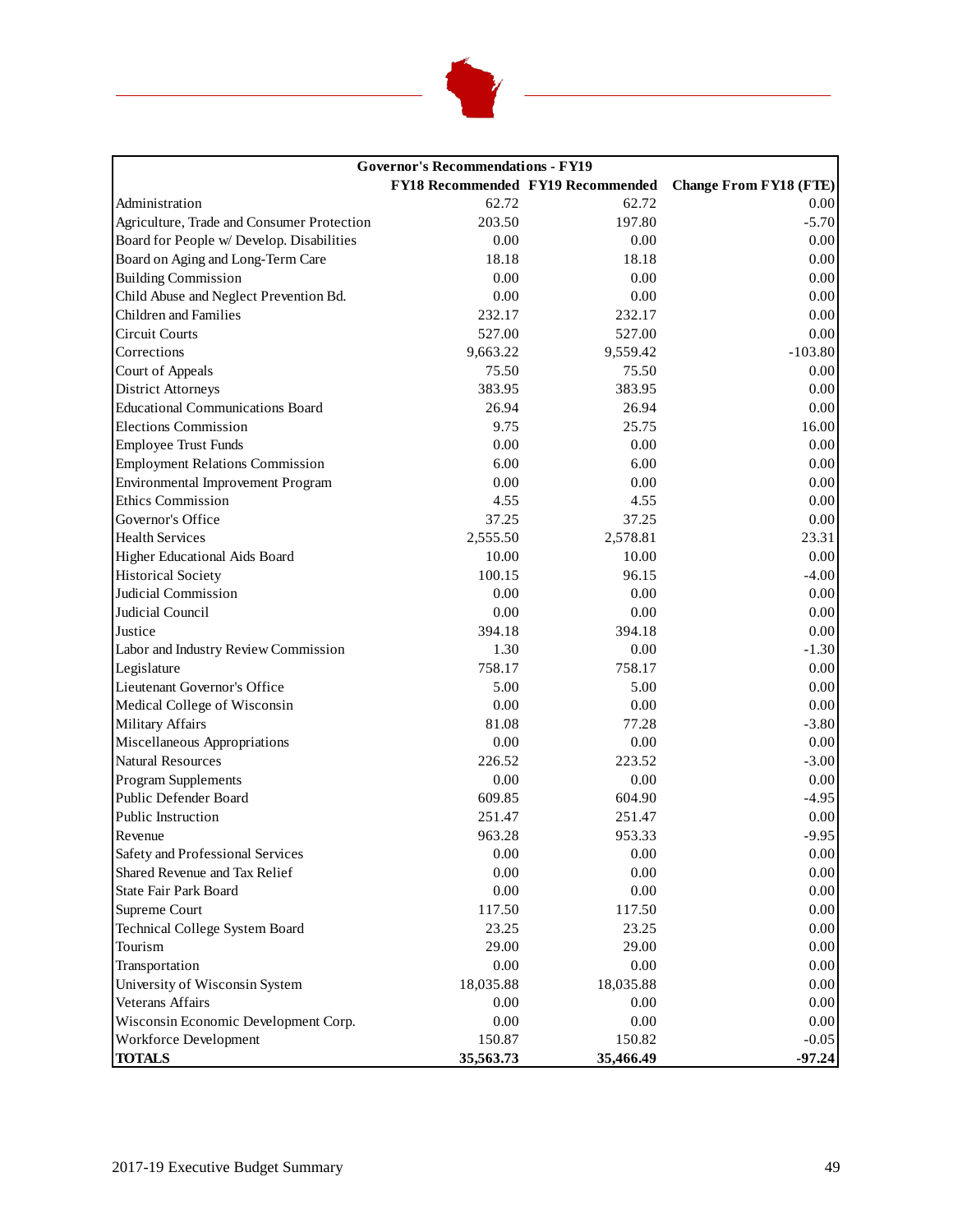

### c. General Fund condition

### **TABLE 15: GENERAL FUND CONDITION UNDER GOVERNOR'S BUDGET**

(\$ in millions)

|                                                                                               | $FY17*$    | 2017-19 Governor's Budget<br><b>FY18</b> | <b>FY19</b> | <b>FY20</b> | 2019-21 Estimates<br>FY21 |  |
|-----------------------------------------------------------------------------------------------|------------|------------------------------------------|-------------|-------------|---------------------------|--|
| OPENING BALANCE, JULY 1                                                                       | \$331.0    | \$453.0                                  | \$297.8     | \$81.7      | $-$ \$185.9               |  |
| REVENUES AND TRANSFERS                                                                        |            |                                          |             |             |                           |  |
| <b>Taxes</b>                                                                                  | 15,503.6   | 15,973.2                                 | 16,573.0    | 16,586.7    | 16,418.9                  |  |
| <b>Departmental Revenues</b>                                                                  |            |                                          |             |             |                           |  |
| <b>Tribal Gaming Revenues</b>                                                                 | 26.8       | 25.9                                     | 25.7        | 25.7        | 25.7                      |  |
| Other                                                                                         | 529.8      | 493.2                                    | 447.4       | 447.4       | 447.4                     |  |
| <b>Total Available</b>                                                                        | \$16,391.2 | \$16,945.3                               | \$17,343.9  | \$17,141.5  | \$16,706.6                |  |
| APPROPRIATIONS, TRANSFERS AND                                                                 |            |                                          |             |             |                           |  |
| <b>RESERVES</b>                                                                               |            |                                          |             |             |                           |  |
| <b>Gross Appropriations</b>                                                                   | \$16,959.6 | \$16,899.2                               | \$17,619.1  | \$17,676.7  | \$17,710.6                |  |
| Opioid Legislation                                                                            |            |                                          | 5.0         |             |                           |  |
| <b>Compensation Reserves</b>                                                                  | 18.6       | 14.4                                     | 35.3        | 46.9        | 46.9                      |  |
| <b>Transfers</b>                                                                              |            |                                          |             |             |                           |  |
| <b>Transportation Fund</b>                                                                    | 39.5       | 39.9                                     | 41.4        | 41.5        | 41.0                      |  |
| <b>Budget Stabilization Fund</b>                                                              |            | 20.0                                     |             |             |                           |  |
| Less Biennial Appropriation Spend Ahead                                                       | $-4.7$     |                                          |             |             |                           |  |
| <b>Less Estimated Lapses</b>                                                                  | $-1,074.8$ | $-326.0$                                 | $-438.6$    | $-437.7$    | $-437.7$                  |  |
| <b>Total Expenditures</b>                                                                     | \$15,938.2 | \$16,647.5                               | \$17,262.2  | \$17,327.4  | \$17,360.8                |  |
| <b>BALANCES</b>                                                                               |            |                                          |             |             |                           |  |
| <b>Gross Balance</b>                                                                          | \$453.0    | \$297.8                                  | \$81.7      | $-$185.9$   | $-$ \$654.7               |  |
| <b>Less Required Statutory Balance</b>                                                        | $-65.0$    | $-70.0$                                  | $-75.0$     | $-80.0$     | $-85.0$                   |  |
| Net Balance, June 30                                                                          | \$388.0    | \$227.8                                  | \$6.7       | $-$ \$265.9 | $-$739.7$                 |  |
| <b>Structural Balance</b>                                                                     | \$122.0    | $-$ \$155.2                              | $-$216.1$   | $-$ \$267.6 | $-$ \$468.8               |  |
| *Reflects reestimates for fiscal year 2016-17 based on the most recent information available. |            |                                          |             |             |                           |  |

*Detail may not add due to rounding.*

The estimated four-year fund condition statement is balanced through fiscal year 2018-19. The estimates for the 2019-21 biennium do not assume any projected growth in revenues or expenditures based on changes in caseload, population, or similar economic factors. However, prospective tax impacts and commitments to additional expenditures for the next biennium that exist in current law or are proposed in this bill, as well as the removal of one-time expenditures made in this biennium, are addressed in the estimates for fiscal years 2019-20 and 2020-21.

The reduction in general fund taxes shown in the table in fiscal year 2020-21 is largely attributable to the federal Internet Tax Freedom Act, under which Wisconsin's sales tax on Internet access will be terminated as of the first day of fiscal year 2020-21 and, consequently, will reduce state sales and use tax collections by an estimated \$165,700,000 beginning in that year.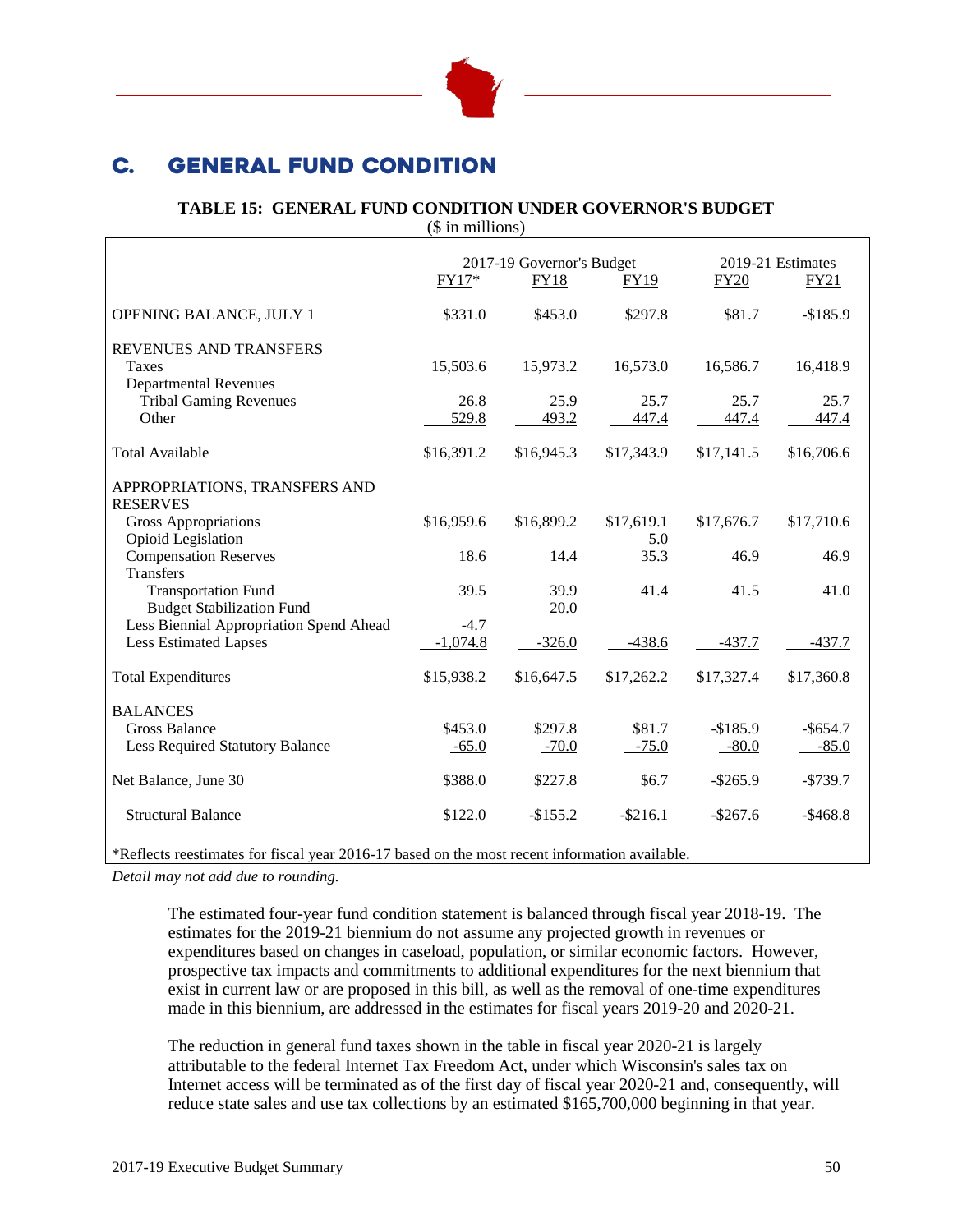

State statute also requires showing the impact of the Governor's budget on the state's budget balance under generally accepted accounting principles (GAAP). Unlike the modified accrual basis of the budget as published in the statutes, these principles require that revenues and expenditures be accounted for when they occur.

Wisconsin has a deficit under generally accepted accounting principles due to the state's longterm commitment to stabilize and equalize local property taxes. Wisconsin first issued a financial report prepared under generally accepted accounting principles for fiscal year 1989-90. Wisconsin has reported a deficit under generally accepted accounting principles every fiscal year since that first report. As shown in Table 16, the projected general fund balance under generally accepted accounting principles for fiscal year 2018-19 is -\$2,063,800,000, which is \$931,000,000 or 31 percent lower than the fiscal year 2010-11 general fund balance under generally accepted accounting principles of -\$2,994,800,000. Payments for shared revenue and local property tax relief are paid during the local government fiscal year but are delayed in the state budget to the state's subsequent fiscal year. While this mismatch is a major contributor to the state's deficit under generally accepted accounting principles, the delay has been in place for decades to ensure that local government budgets, and associated local levies, remain stable.

#### **TABLE 16: ESTIMATED GENERAL FUND CONDITION SUMMARY ACCORDING TO GENERALLY ACCEPTED ACCOUNTING PRINCIPLES** (\$ in millions)

|                                                                             | 2016-17     | $2017 - 18$  | 2018-19       |  |  |
|-----------------------------------------------------------------------------|-------------|--------------|---------------|--|--|
| Opening Balance*                                                            | $-$1,723.3$ | $-$1,510.8$  | $-$1,791.4$   |  |  |
| Revenue                                                                     |             |              |               |  |  |
| <b>Estimated Taxes</b>                                                      | \$15,503.6  | \$15,973.2   | \$16,573.0    |  |  |
| Departmental Revenues and Transfers                                         | 529.8       | 493.2        | 447.4         |  |  |
| <b>Tribal Gaming Revenue</b>                                                | 26.8        | 25.9         | 25.7          |  |  |
| <b>Total Revenue</b>                                                        | \$16,060.2  | \$16,492.3   | \$17,046.1    |  |  |
| <b>Total Available</b>                                                      | \$14,336.9  | \$14,981.5   | \$15,254.7    |  |  |
| Less Total Appropriations (Net)                                             | 15,938.2    | 16,647.5     | 17,262.2      |  |  |
| Balance Before Change in Adjustments to GAAP                                | $-$1,601.3$ | $-\$1,666.0$ | $-$ \$2,007.5 |  |  |
| Net Contribution to Balance Adjustments in GAAP                             |             |              |               |  |  |
| (change from prior year)<br>Per Pupil Aid Payment for Academic Year 2015-16 | 126.6       |              |               |  |  |
| County and Municipal Aids                                                   | 2.7         | $-76.3$      | 0.6           |  |  |
| <b>Accrue/Defer Tax Revenues</b>                                            | $-38.8$     | $-49.1$      | $-56.9$       |  |  |
|                                                                             |             |              |               |  |  |
| <b>Estimated Closing Balance</b>                                            | $-$1,510.8$ | $-$1,791.4$  | $-$ \$2,063.8 |  |  |
| *The 2016-17 Opening Balance is preliminary and unaudited.                  |             |              |               |  |  |
| Detail may not add due to rounding                                          |             |              |               |  |  |

*Detail may not add due to rounding.*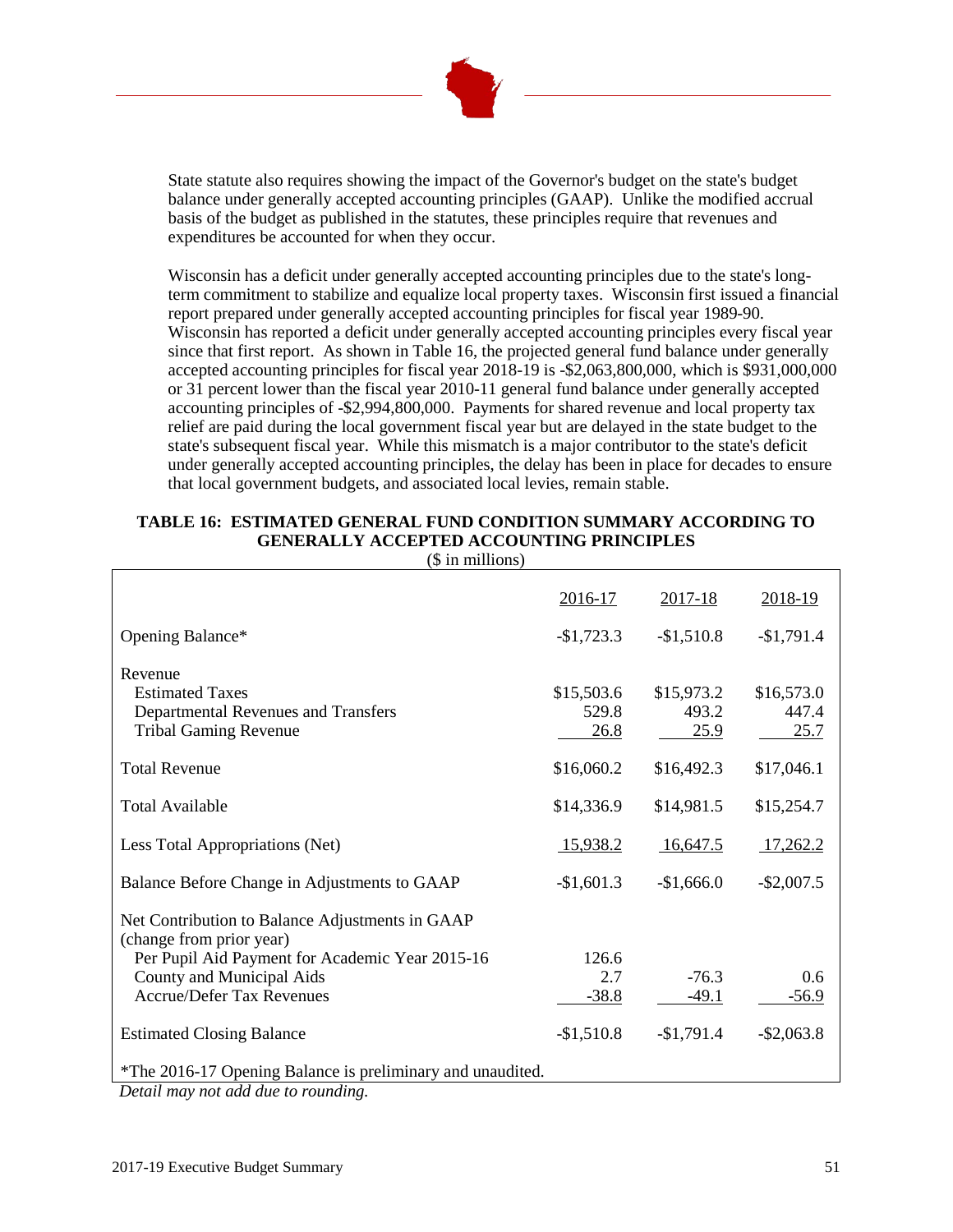

### d. Debt Management

State debt management is necessary to ensure long-term capital needs can be met at an affordable level. State debt management historically looks at various standards, including, but not limited to, annual GPR debt service as a percentage of GPR tax revenues. These standards help ensure that annual debt service does not consume a burdensome share of the state's budget and that overall indebtedness remains within reason for the State. In addition to annual debt service that is paid from GPR, other annual debt service is paid from various program revenue and segregated fund sources.

In the next biennium, the standard relating to annual GPR debt service will be reduced compared to the percentage for the 2015-17 biennium. Projected annual GPR debt service payments, as a percentage of GPR tax revenues, is 3.50 percent for the second year of the 2017-19 biennium, compared to 3.68 percent for the second year of the 2015-17 biennium.

The total amount of outstanding State debt paid from GPR has decreased by 10.0 percent over the past four years, and with limited new bond authorization in this 2017-19 executive budget, this trend will continue. The following table shows the amount of new bond authorization (general obligations and revenue obligations) in enacted biennial budgets since the 1997-99 biennium, and the amount proposed for the 2017-19 biennium. The proposed amount of new bond authorization for the 2017-19 biennium is the lowest since the 1997-99 biennium.

| <b>Biennium</b> | New Bond<br><b>Authorization</b> | <b>Reduction of</b><br><b>Existing Authority</b> | <b>Net Amount</b> |
|-----------------|----------------------------------|--------------------------------------------------|-------------------|
| 1997-99         | \$<br>997,485,400                | \$<br>(6,297,400)                                | \$<br>991,188,000 |
| 1999-01         | 1,787,532,900                    | (1,070,000)                                      | 1,786,462,900     |
| $2001 - 03$     | 1,966,514,300                    | (23,956,400)                                     | 1,942,557,900     |
| 2003-05         | 3,439,220,500                    | (40,500,000)                                     | 3,398,720,500     |
| 2005-07         | 1,537,279,900                    | (2,016,600)                                      | 1,535,263,300     |
| 2007-09         | 2,836,511,600                    | (72, 195, 700)                                   | 2,764,315,900     |
| 2009-11         | 3,286,039,700                    | (13,867,600)                                     | 3,272,172,100     |
| 2011-13         | 1,837,691,200                    | (370, 190, 300)                                  | 1,467,500,900     |
| 2013-15         | 2,162,404,900                    | (113,800,000)                                    | 2,048,604,900     |
| $2015 - 17*$    | 1,068,126,600                    | (415,969,100)                                    | 652,157,500       |
| 2017-19**       | 1,027,642,300                    | (365,702,300)                                    | 661,940,000       |

### **TABLE 17: NEW BOND AUTHORIZATION**

Does not include refunding authorization.

\* Amount was subsequently reduced by \$44,800,000 pursuant to provisions of a borrowing purpose for transportation; major and rehabilitation projects subject to Joint Committee on Finance approval.

\*\* 2017-19 amounts include assumptions for the 2017-19 Capital Budget, including \$450,000,000 of new bond authorization.

Г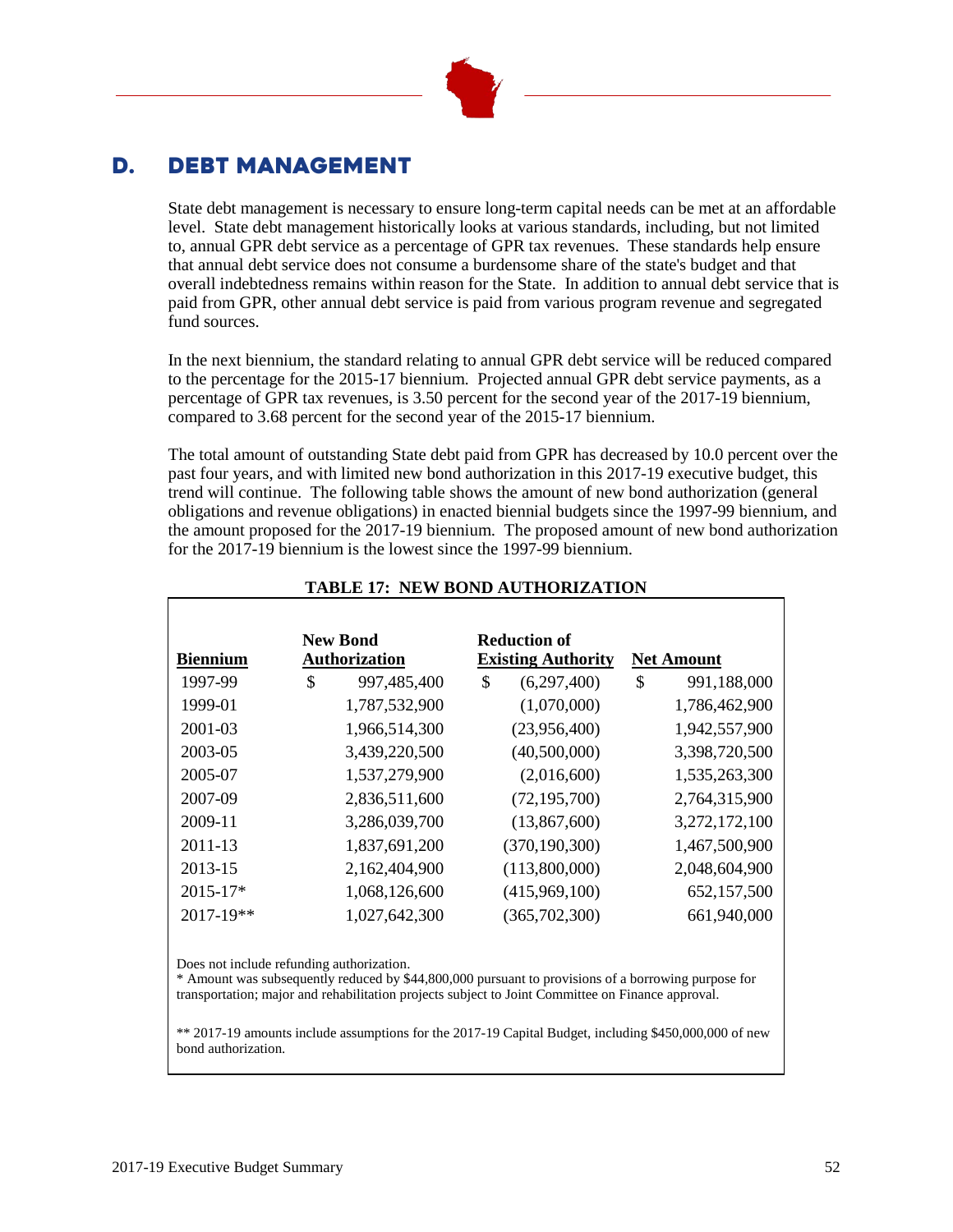

The 2017-19 executive budget is prepared on the assumption that the State's market access and bond ratings will remain stable. Wisconsin's general obligation bonds currently carry ratings of Aa2/AA/AA/AA from Moody's, Standard & Poor's, Fitch, and Kroll, respectively, with a "positive" outlook from Moody's and stable outlook from the other rating agencies.

More importantly, Wisconsin's bonds are received favorably by the investment community with many Wisconsin general obligation bonds being priced at or near Aa1/AA+ rating levels. Investors and rating agencies recognize the State's increased liquidity position and the strength of its fully-funded pension program. Maintaining and improving the State's credit and bond ratings are directly related to continued improvement of the state's long-term fiscal outlook. With respect to improved liquidity, the following table shows improvements made since 2008.

| (Amounts in Millions of 5) |               |             |            |  |
|----------------------------|---------------|-------------|------------|--|
|                            | <b>Budget</b> | General     | General    |  |
| Fiscal                     | Stabilization | Fund        | Fund       |  |
| Year                       | Fund          | (Budgetary) | (Cash)     |  |
| 2008                       | \$<br>1.3     | \$130.7     | \$<br>24.8 |  |
| 2009                       | 1.5           | 216.4       | 25.4       |  |
| 2010                       | 1.7           | 236.7       | 383.3      |  |
| 2011                       | 16.6          | 85.6        | 303.8      |  |
| 2012                       | 125.5         | 342.1       | 975.0      |  |
| 2013                       | 279.2         | 759.2       | 1,826.6    |  |
| 2014                       | 279.2         | 516.9       | 1,500.6    |  |
| 2015                       | 279.6         | 135.5       | 1,370.6    |  |
| 2016                       | 281.0         | 331.0       | 1,060.3    |  |
| 2017*                      | 281.0         | 427.2       | 1,244.6    |  |
| * Preliminary.             |               |             |            |  |

#### **TABLE 18: FISCAL YEAR BUDGET AND CASH ENDING BALANCES** (Amounts in Millions of  $\Phi$ )

The tax-exempt municipal bond market has experienced, and continues to experience, a period of historically-low interest rates. Similar to refinancing a mortgage, the State takes advantage of these low interest rates to lower its debt service costs.

The 2017-19 executive budget includes new bond authorization of \$1,500,000,000 to complete refunding transactions for tax-supported and self-amortizing general obligation debt. This authorization can be used only for refunding transactions that have debt service savings to the State. Using refunding authorization included in the 2015-17 biennial budget, the State has completed refunding transactions that resulted in nearly \$103,000,000 of debt service savings on a present value basis.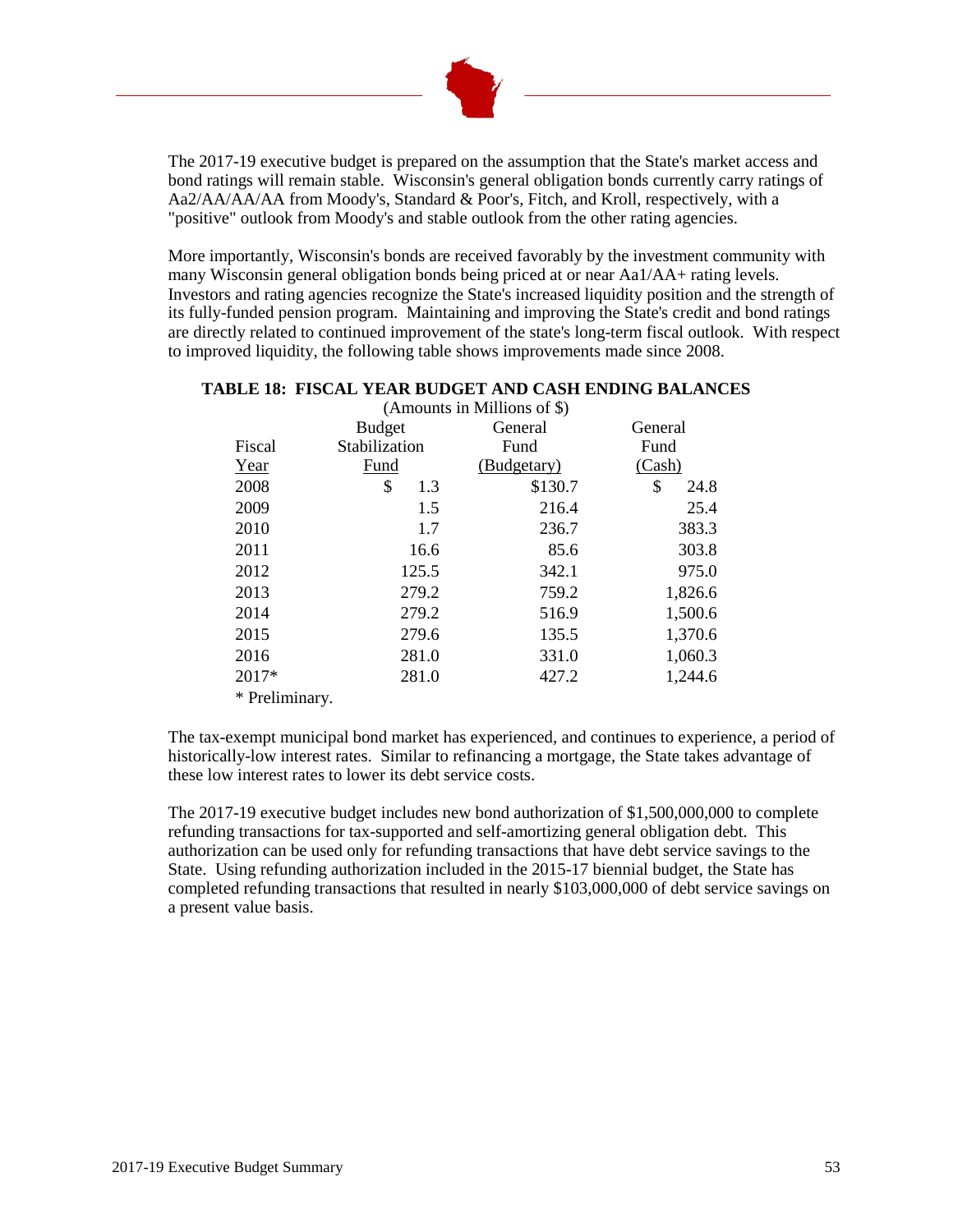

### e. Tax and Fee Changes

| <b>TABLE 19: TAX AND FEE CHANGES</b> |                                                                  |                   |                   |  |
|--------------------------------------|------------------------------------------------------------------|-------------------|-------------------|--|
|                                      | <b>TAX AND FEE REDUCTIONS</b> (negative = reduction)             | <b>FY18</b>       | <b>FY19</b>       |  |
| <b>GPR</b>                           | Income Tax Rate Reductons                                        | -\$104,377,800.00 | -\$99,077,000.00  |  |
| <b>GPR</b>                           | Back to School Sales Tax Holiday                                 | $-11,000,000$     | $-11,000,000$     |  |
| <b>GPR</b>                           | Raise Occasional Sale Exemption Threshold                        | $-169,900$        | $-162,100$        |  |
| <b>GPR</b>                           | Internal Revenue Code Update                                     | $-600,000$        | $-800,000$        |  |
| <b>GPR</b>                           | Sales Tax Exemption: Retailer's Food Prepared Off-Site           | $-1,000,000$      | $-1,000,000$      |  |
| <b>GPR</b>                           | Modify Sales Tax Treatment of Lump Sum Contracts                 | $-1,250,000$      | $-1,500,000$      |  |
| <b>GPR</b>                           | Angel and Early Stage Seed Credit Cap Increase                   | $-3,200,000$      | $-2,200,000$      |  |
| <b>GPR</b>                           | Earned Income Tax Credit Expansions - GPR supported              | 0                 | $-8,030,000$      |  |
| <b>GPR</b>                           | Foster Care & SSI Age-Outs Credit                                | 0                 | $-724,400$        |  |
| <b>GPR</b>                           | Capital Gains Exclusion Employee Count Modification              | minimal           | minimal           |  |
| PR                                   | Earned Income Tax Credit Expansions - PR-F TANF                  | $\theta$          | $-13,000,000$     |  |
| PR                                   | <b>UW Tuition Reduction</b>                                      | $\theta$          | $-35,000,000$     |  |
| PR                                   | End Stray Voltage & Rural Cooperative Fees                       | $-228,600$        | $-228,600$        |  |
| PR                                   | End Rental Weatherization Program & Fees                         | $-121,000$        | $-121,000$        |  |
| PR                                   | Teacher License Reform                                           | $-753,200$        | $-1,004,100$      |  |
| <b>SEG</b>                           | Eliminate State-Levied Property Tax                              | $-88,759,300$     | $-91,695,600$     |  |
| <b>SEG</b>                           | <b>DNR Conservation Patron Fee Reduction</b>                     | $-75,000$         | $-300,000$        |  |
| <b>SEG</b>                           | Pesticide, Feed and Fertilizer Fee Simplification                | $\Omega$          | $-2,100,000$      |  |
| <b>SEG</b>                           | End Ambulatory Surgical Center Assessment                        | $-16,624,300$     | $-16,624,300$     |  |
|                                      | <b>TAX AND FEE INCREASES (positive = increase)</b>               | <b>FY18</b>       | <b>FY19</b>       |  |
| <b>GPR</b>                           | Private Label Credit Card Delay                                  | \$10,151,800      | \$10,436,000      |  |
| <b>GPR</b>                           | Homestead Credit Modifications                                   | 0                 | 9,700,000         |  |
| <b>GPR</b>                           | Loss Limit for Earned Income and Homestead Credits               | 1,290,000         | 1,290,000         |  |
| <b>GPR</b>                           | Align Net Business Loss and Credit Treatment                     | 1,000,000         | 1,000,000         |  |
| <b>GPR</b>                           | Disallow Gains from Federal AMT Adjustments                      | minimal           | minimal           |  |
| <b>GPR</b>                           | Historic Rehabiliation Credit Reforms                            | 3,000,000         | 14,100,000        |  |
| <b>GPR</b>                           | End Non-resident Itemized Deduction Credit Bonus                 | 580,000           | 590,000           |  |
| <b>GPR</b>                           | End Manufacturing & Agriculture Credit Overlap                   | 9,700,000         | 9,700,000         |  |
| <b>GPR</b>                           | Limit Working Families Credit to Full-Time Residents             | 200,000           | 200,000           |  |
| <b>GPR</b>                           | Apply Occassional Sales Tax to Off-Road Motorcycles              | 215,000           | 215,000           |  |
| <b>GPR</b>                           | Captive Insurance Companies in Combined Reporting                | 1,000,000         | 1,000,000         |  |
| PR                                   | Optional Expedited Corporate Filing Fee                          | 1,640,000         | 1,640,000         |  |
| SEG                                  | <b>State Park Fees</b>                                           |                   | 700,000           |  |
| <b>SEG</b>                           | Increase Forteiture for Inattentive Driving                      | 228,000           | 228,000           |  |
|                                      | ALL FUNDS NET TAX & FEE CHANGES                                  | -\$199,154,300    | $-$ \$233,768,100 |  |
|                                      | TOTALS BY REVENUE TYPE                                           | <b>FY18</b>       | <b>FY19</b>       |  |
| <b>GPR</b>                           |                                                                  | $-94,460,900$     | $-76,262,500$     |  |
| PR                                   |                                                                  | 537,200           | $-47,713,700$     |  |
| <b>SEG</b>                           |                                                                  | $-105,230,600$    | $-109,791,900$    |  |
|                                      | ALL FUNDS TOTAL - NET TAX AND FEE CHANGES                        | -\$199,154,300    | -\$233,768,100    |  |
|                                      | All FUNDS TOTAL FOR THE 2017-19 BIENNIUM - ALL TAX & FEE CHANGES |                   | -\$432,922,400    |  |
|                                      | Note: These actions do not include tax enforcement provisions.   |                   |                   |  |

Note: These actions do not include tax enforcement provisions.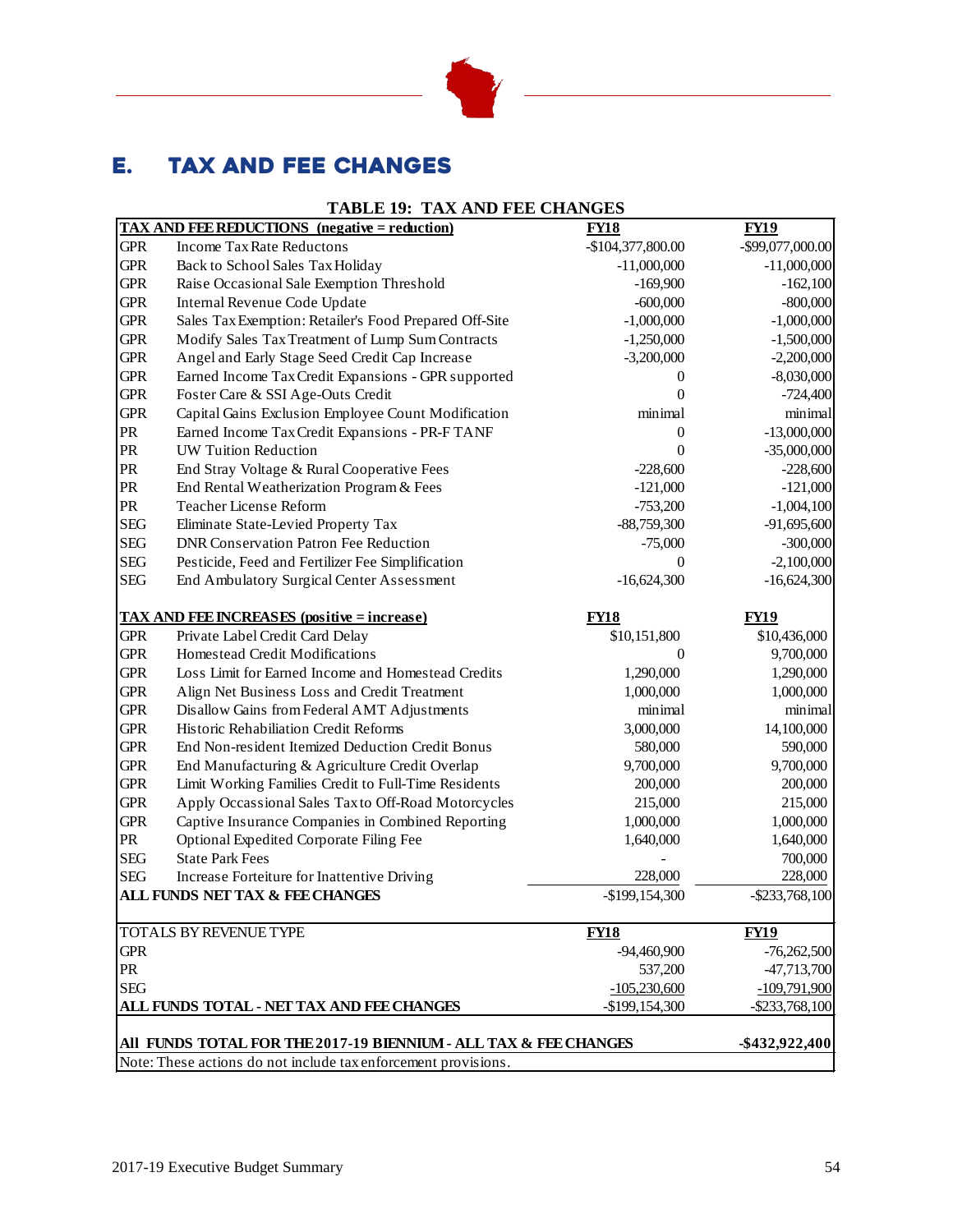

- The Governor's 2017-19 budget proposals reduce net taxes and fees by an estimated \$432,922,400 over the biennium. Major tax and fee relief to Wisconsin residents include an income tax cut, elimination of property taxes levied by the state, and a reduction to University of Wisconsin System tuition. Details of these initiatives are presented under Major Initiatives.
- Wisconsin's tax burden is steadily declining as a result of state tax reductions enacted in the last three budgets and the state's continued efforts to contain property taxes. Wisconsin's overall rank for all taxes in 2014 has dropped to 16 as a percent of personal income among the 50 states according to the U.S. Census Bureau. The Governor's proposed reductions contained in the 2017-19 budget will provide even greater tax relief.
- While tax and fee reductions in the Governor's 2017-19 budget far outweigh tax and fee increases, the increases that are included in the budget are largely necessary clean-up actions to ensure that the tax code is applied in the most efficient, streamlined and equitable manner possible.
- Changes pertaining to the Earned Income Tax Credit, Foster Care and Supplemental Security Income Age-Outs, and Homestead Credit are a part of the Wisconsin Works for Everyone Initiative.
- Details for general fund tax changes are presented under the "Tax Relief and Economic Development" section of this document and under the Department of Revenue in the Executive Budget.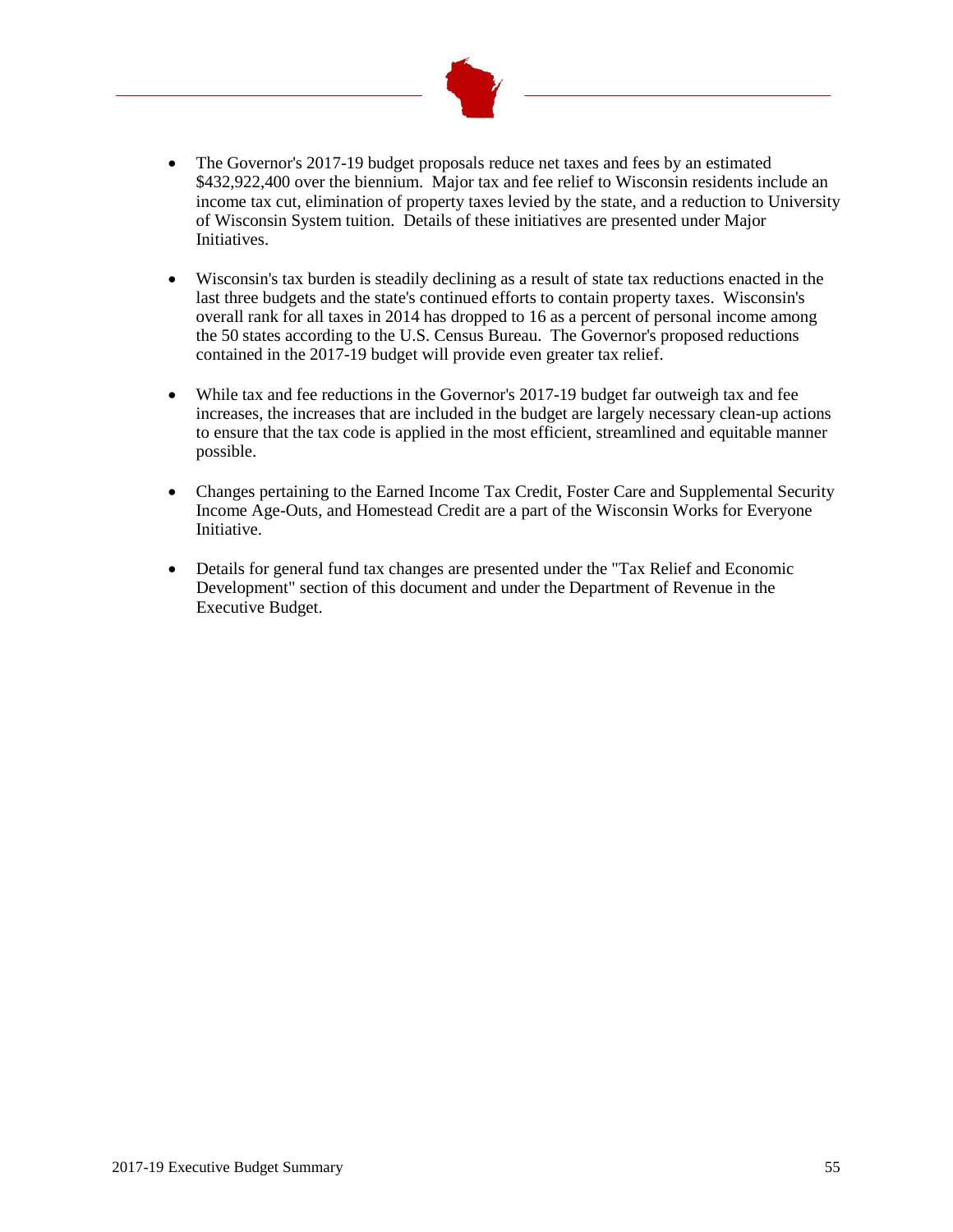

# IV. Budget Initiatives by Subject Area

# a. Agriculture

- Provide \$825,000 SEG in fiscal year 2017-18 and \$825,000 SEG in fiscal year 2018-19 for additional support in order to fully fund demand for cost- sharing nonpoint source abatement projects and other land and water conservation activities performed by counties. Total funding for the program will be set at \$3,325,000 SEG, an increase of 24 percent over base level funding.
- Continue funding of \$250,000 GPR in fiscal year 2017-18 and \$250,000 GPR in fiscal year 2018-19 for producer-led watershed grants.
- Require the department to prioritize the presence of impaired water and agricultural enterprise areas when evaluating nutrient management grant applications, to ensure those proposals receive the greatest consideration.
- Provide an additional \$7,000,000 in SEG-supported general obligation bonds for grants to counties for land and water resource management plans.
- Restructure the agrichemical management fund and agricultural chemical cleanup program to modernize the fee and license structure for pesticides, fertilizers, soil or plant additives, and inspections. The restructuring will reduce fees for license- and permit-holders, and provide opportunities for fee holidays when the fund balance in the program reaches a certain threshold, reducing the burden on the agricultural community.
- Increase the cap on the lifetime reimbursement for cleanup awards under the agrichemical cleanup fund from \$400,000 to \$650,000. This allows fees paid into the program to be better utilized for their intended purpose.
- Direct the Department of Agriculture, Trade and Consumer Protection, and the Department of Natural Resources to conduct a study on the feasibility of transferring the permitting process for concentrated animal feeding operations from the Department of Natural Resources to the Department of Agriculture, Trade and Consumer Protection.
- Permit the Department of Agriculture, Trade and Consumer Protection to provide professional assistance for chemical dependency and mental health services for individuals licensed by the Veterinary Examining Board.
- Eliminate the stray voltage program administered by the Public Service Commission and the Department of Agriculture, Trade and Consumer Protection, providing annual savings of \$305,100 PR, a reduction of 1.0 FTE position to the commission and a reduction of 5.0 FTE positions to the department. The sunset of the program also saves rural cooperatives over \$25,000 annually through the elimination of fees. No claims have been awarded under the program for many years.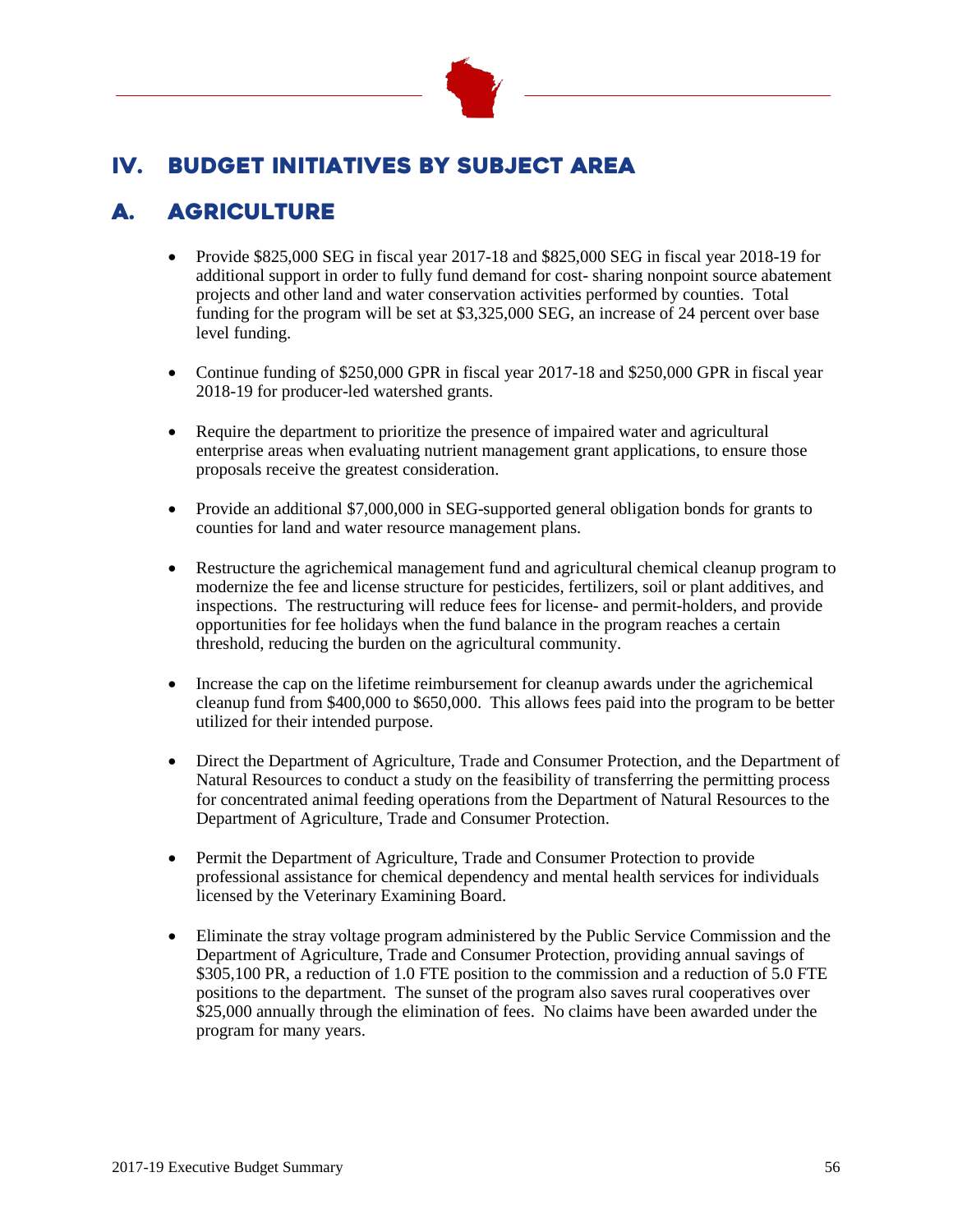

### **B. CORRECTIONS**

This budget focuses efforts on the safe oversight of our prisons, as well as providing resources for inmates with significant physical and mental health needs. In addition, funding is provided to cover expected costs of food, institutional supplies, contract beds, and general health care costs. The average daily adult population was 22,513 in fiscal year 2015-16, and the populations are projected to be 23,722 in fiscal year 2017-18 and 24,004 in fiscal year 2018-19. The implementation of 2015 Wisconsin Act 371, which toughened prison sentences for fourth Operating While Intoxicated (OWI) offenders, is expected to have a significant impact on population growth.

The budget also includes a number of reentry efforts to assist inmates in the transition from incarceration to employment. These items are listed under the Wisconsin Works for Everyone initiative.

### HEALTH AND MENTAL HEALTH SERVICES FOR ADULT INMATES

- Provide \$660,800 GPR in fiscal year 2017-18 and \$660,800 GPR in fiscal year 2018-19 to expand the Opening Avenues to Reentry Success program to five additional counties to provide more access to case management, housing, psychiatric treatment, medication, and other assistance to mentally ill inmates upon release from prison with medium to high risk to reoffend. This expansion would provide resources to serve an additional 40 inmates.
- Provide 5.0 FTE positions and \$773,200 GPR in fiscal year 2018-19 to operate and staff the expansion of the health services unit at Columbia Correctional Institution and treat the institution's large population of chronically ill and mentally ill inmates.
- Provide 28.95 FTE positions and \$1,274,200 GPR and in fiscal year 2018-19 to operate and staff an expansion of the health services unit at Oshkosh Correctional Institution.
- Provide 16.85 FTE positions and \$1,022,200 GPR in fiscal year 2017-18 and \$1,214,300 GPR in fiscal year 2018-19 for a secure residential treatment unit for inmates with mental health issues.
- Provide 29.55 FTE positions and \$1,096,800 GPR in fiscal year 2017-18 and \$2,035,400 GPR in fiscal year 2018-19 to operate and staff a newly-constructed infirmary at the Taycheedah Correctional Institution.
- Equip correctional officers with body-worn cameras for those working in restrictive housing units. Provide \$326,700 GPR in fiscal year 2017-18 and \$264,700 GPR in fiscal year 2018-19.
- Expand the opportunities for psychological treatment of individuals in restrictive housing by providing 4.8 FTE positions and \$268,200 GPR in fiscal year 2017-18 and \$324,400 GPR in fiscal year 2018-19.
- Reallocate \$1,368,400 GPR in fiscal year 2017-18 and \$1,657,000 GPR in fiscal year 2018-19 to provide more services for OWI offenders. Provide 25.0 FTE positions to perform and facilitate these services.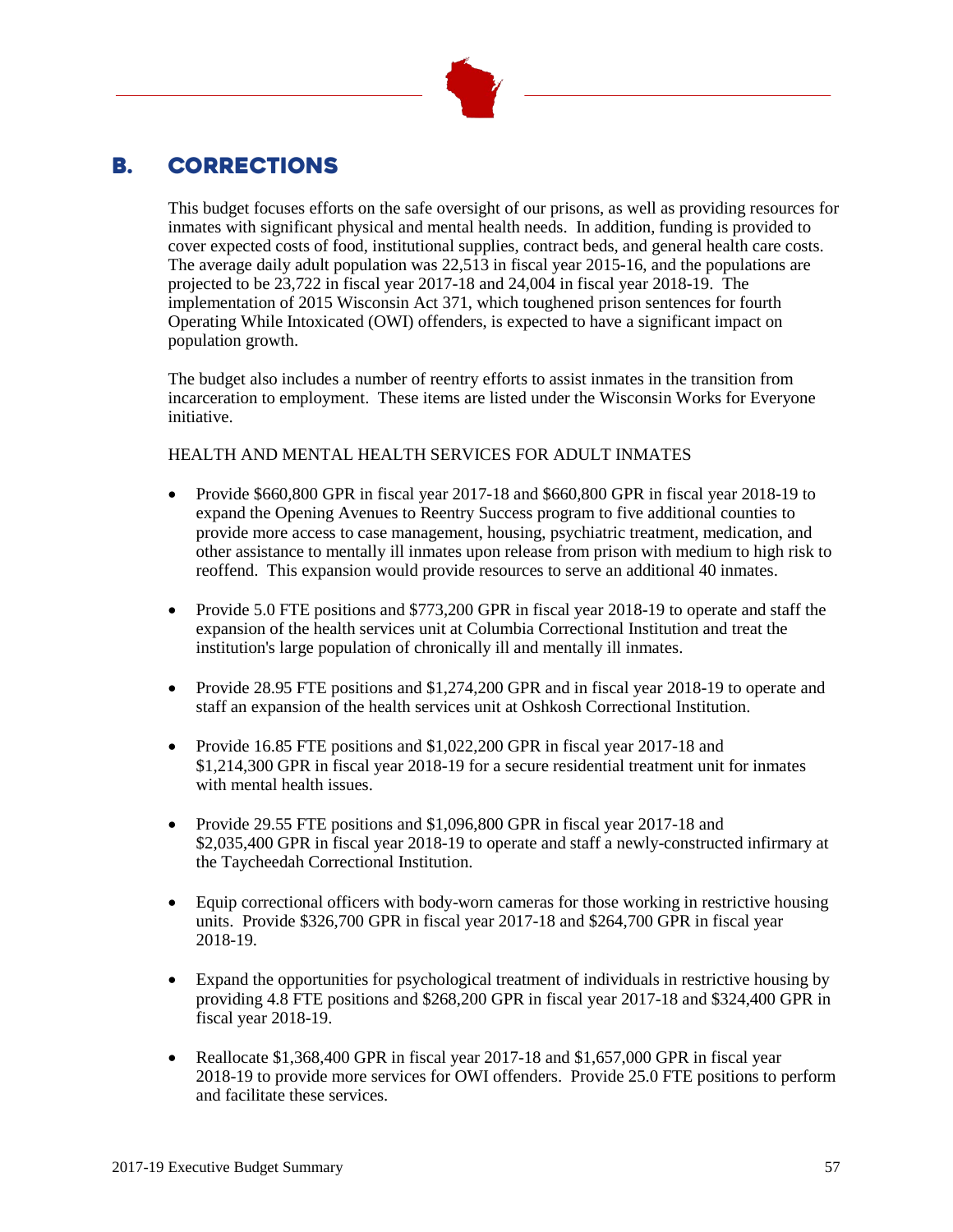

### OTHER ADULT CORRECTIONS INITIATIVES

- Provide 3.0 FTE positions and \$264,100 GPR in fiscal year 2017-18 and \$308,400 GPR in fiscal year 2018-19 to staff a new housing unit at the Robert E. Ellsworth Correctional Center.
- Provide \$597,200 GPR in fiscal year 2017-18 and \$597,200 GPR in fiscal year 2018-19 for wastewater treatment facility improvements at two adult institutions.
- Require the Legislative Audit Bureau to conduct a study of the revocation process to ensure that individuals under community supervision are receiving a fair and consistent outcome relating to any violations of probation or parole.
- Transfer the functions of the Parole Commission into the Department of Corrections, streamlining the discretionary release process while maintaining the integrity of the parole process. An unclassified Director of Parole, appointed by the Governor, will oversee administration of the program. Reduce position authority by 13.0 FTE positions and funding by \$591,400 GPR in fiscal year 2017-18 and \$1,184,500 GPR in fiscal year 2018-19 to reflect the transfer.
- Provide an additional supplement of \$12,621,700 all funds in fiscal year 2017-18 and \$12,621,700 all funds in fiscal year 2018-19 for overtime. Provide \$642,700 all funds in fiscal year 2017-18 and \$642,700 all funds in fiscal year 2018-19 for night and weekend differential. These supplements are to ensure the department can cover its staffing costs.
- Provide 16.25 FTE GPR positions to expand the earned release program for nonviolent offenders so that up to 250 additional inmates who received a bifurcated sentence which included eligibility for the program can participate. While this program would require additional positions, the program leads to cost avoidance of -\$875,500 GPR in fiscal year 2017-18 and -\$2,832,300 GPR in fiscal year 2018-19 from lower institutional populations. There are currently over 4,200 inmates eligible for the program.

Together, this budget provides adult corrections an additional \$23,869,800 in fiscal year 2017-18 and \$26,974,200 in fiscal year 2018-19, representing an increase of 2.07 percent over the adjusted base for fiscal year 2017-18 and an increase of 2.34 percent over the adjusted base for fiscal year 2018-19.

### JUVENILE CORRECTIONS

Investments and reallocation of resources to the vulnerable youth population will ensure a successful transition out of the juvenile justice system. This budget provides juvenile corrections an additional \$326,500 in fiscal year 2017-18 and \$585,900 in fiscal year 2018-19, representing an increase of 0.49 percent over the adjusted base for fiscal year 2017-18 and an increase of 0.87 percent over the adjusted base for fiscal year 2018-19. In addition, the budget projects a juvenile population of 253 in each fiscal year of the biennium, a 20 percent decrease over the projected population under 2015 Wisconsin Act 55.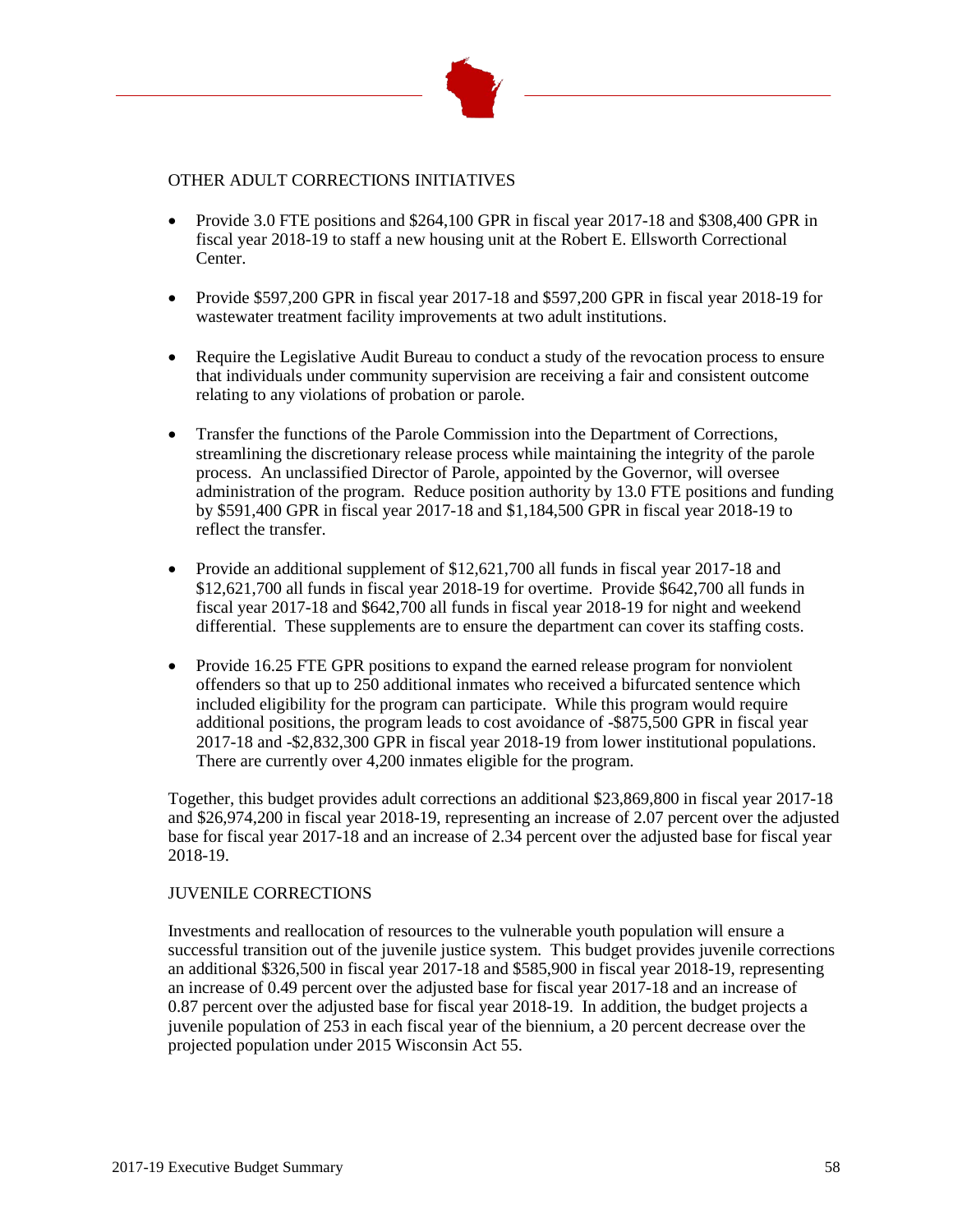

- Provide 3.25 FTE positions and \$256,100 GPR in fiscal year 2017-18 and \$300,500 GPR in fiscal year 2018-19 to expand mental health services for girls at Copper Lake School so that they have similar access to mental health services as juvenile males.
- Improve staff ratio requirements at the Lincoln Hills School as prescribed by the federal Prison Rape Elimination Act by providing 8.25 FTE positions and \$653,400 PR in fiscal year 2017-18 and \$653,400 PR in fiscal year 2018-19.
- Provide 9.0 FTE positions and \$93,500 PR in fiscal year 2017-18 and \$65,900 PR in fiscal year 2018-19 for the safe distribution of medication to the juvenile population.
- Expand the number of inmates that may be housed with the existing capacity at Racine Youthful Offender Correctional Facility so that more offenders between 18 and 24 years of age may have access to programming for successful reentry. This will result in a cost avoidance of \$300,100 GPR in fiscal year 2017-18 and \$296,200 GPR in fiscal year 2018-19 from lower institutional populations in other facilities.
- Require that individuals under 18 years of age be placed at a juvenile correctional facility or a secured residential care center for children and youth, rather than an adult prison, when appropriate.

# c. Education

- Provide \$50,000 in each fiscal year, or \$100,000 over the biennium, for the Alzheimer's Disease Research Center at the University of Wisconsin-Madison campus.
- Provide \$100,000 in each fiscal year, or \$200,000 over the biennium, for the Wisconsin Rural Physician Residency Assistance Program.
- Maintain service levels for Newsline for the Blind and library service contracts by providing \$20,100 in fiscal year 2017-18 and \$42,400 in fiscal year 2018-19, for a biennial total of \$62,500, from the Universal Service Fund.
- Provide \$11,700 in each year, or \$23,400 over the biennium, to support Very Special Arts.
- Provide \$150,000 in each year for e-learning modules produced by independent nonprofit organizations that contain antibullying curriculum for kindergarten through grade eight students.

### d. General Government

- Deposit \$20,000,000 during fiscal year 2017-18 into the state's Budget Stabilization Fund to continue to further solidify the state's finances. This additional deposit to the fund will increase the fund balance to over \$300,000,000 and increase the balance so that it will be 178 times larger than when the Governor first took office.
- Double the state match to a municipal contribution to the service award program up to \$500 per year for volunteer firefighters, emergency medical technicians and first responders.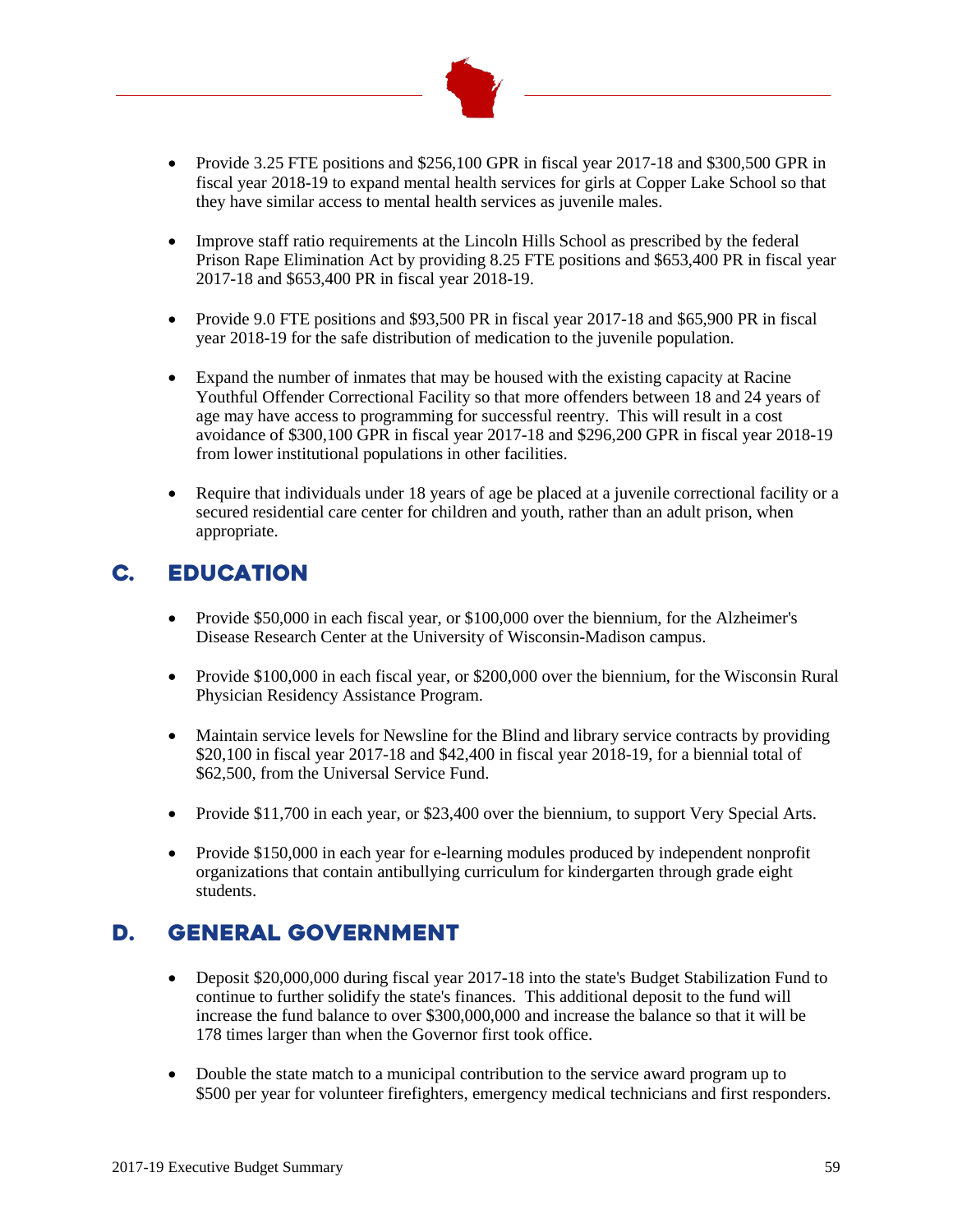

In addition, lower the age required to receive a service award from 60 years to 53 years and reduce the required service time from 20 years to 15 years. These modifications are designed to help recruit and retain these vital positions.

- Provide \$100,000 Tribal gaming revenue in each fiscal year or \$200,000 over the biennium to fund a feasibility study and business plan for a youth treatment facility in northern Wisconsin.
- Eliminate domestic partnership benefits for all insurance programs administered by the Department of Employee Trust Funds. As a result of court decisions, all couples are allowed to obtain these benefits through marriage, making this provision unnecessary. For the Wisconsin Retirement System, limit to those individuals who previously submitted an affidavit of domestic partnership. This change is estimated to generate GPR savings for state agencies of \$2,287,300 in fiscal year 2017-18 and \$4,574,500 in fiscal year 2018-19, or a savings of \$6,861,800 GPR over the biennium.
- Adopt state version of federal REINS Act by requiring the Legislature to approve all administrative regulations that have an impact of \$10,000,000 or more on regulated individuals and entities. Provide for greater transparency of an administrative rule's potential impact on businesses, local governmental units, and individuals by requiring, at Joint Committee Review of Administrative Rules' (JCRAR) request, a preliminary hearing and comment period to allow for stakeholder feedback earlier in the process. In addition, allow an independent economic impact analysis of regulations at the request of Department of Administration or JCRAR. Provide a process for agencies to follow regarding guidance documents to ensure that public comment is considered. Additional modifications to the process include: require Department of Administration approval of economic impact analyses, changes to emergency rule extensions, an expedited process for repealing unauthorized rules, and sunset of rule-making authority for agencies that have not promulgated a rule in ten years or more.
- Require the Legislature include in its future biennial budget requests a proposal to reduce its state operations budget, consistent with the requirements of state agencies under 2015 Wisconsin Act 201.
- Provide \$2,594,300 GPR in fiscal year 2018-19 to the Wisconsin Elections Commission to replace Help America Vote Act federal grant funding, which is expected to be exhausted in fiscal year 2018-19. Reduce 6.0 FTE positions in fiscal year 2017-18 and fiscal year 2018-19. Replacement funding will allow the commission to maintain adequate staffing levels and ensure compliance with federal and state elections requirements.
- Reduce per diem allocations for members of the Ethics and Elections Commissions to align them with members of comparable state boards and commissions. This reform will save the Ethics Commission \$7,500 GPR in each year and will save the Elections Commission \$27,400 GPR in each year, yielding a biennial savings of \$69,800 GPR compared to current budgeted levels.
- Restore funding for the Intervenor Compensation program to strengthen Public Service Commission rate case decisions by ensuring that all relevant information has been presented and considered. Provide an additional \$371,300 PR in each year and \$742,600 PR over the biennium.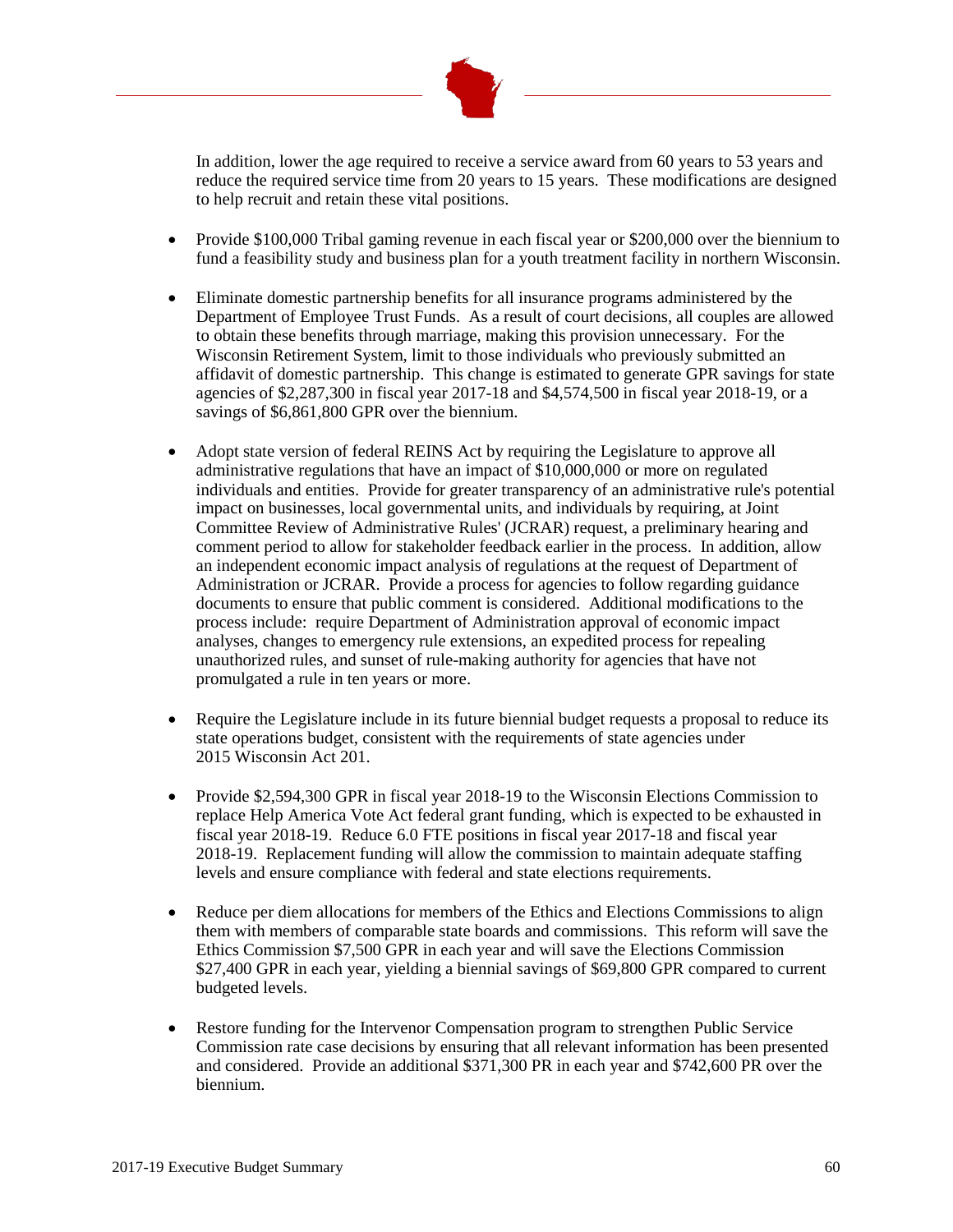

- Create an enhanced expedited filing service in the Department of Financial Institutions to provide an even faster option for businesses than the existing next-day-service to provide increased flexibility to meet their needs.
- Provide enhanced oversight for the authorization and review of private postsecondary educational institutions by eliminating the Educational Approval Board and transferring all of the board's current functions and responsibilities to the Department of Safety and Professional **Services**
- Remove an unnecessary layer of government, and save \$3,200,000 all funds over the biennium by eliminating the Labor and Industry Review Commission. Retain a second-level review of administrative law judge decisions by providing the division administrators of unemployment insurance and equal rights in the Department of Workforce Development, and the division administrator of hearings and appeals in the Department of Administration (with respect to worker's compensation decisions only), with the authority to review and remand decisions. As a result, time for second-level review of administrative law judge decisions will be substantially decreased and streamlined.
- Finalize the worker's compensation transfer initiated in the 2015-17 biennial budget from the Department of Workforce Development to the Department of Administration, including 5.5 FTE PR-S positions, to achieve efficiencies through functional consolidation. The Department of Administration would have an increase of \$1,240,700 PR-S in each year and \$2,481,400 PR-S over the biennium and would assess the Department of Workforce Development for the services provided.
- Eliminate the requirement that Department of Administration's Division of Hearings and Appeals provide printed or typewritten records for Chapter 227 cases, allowing for the submission of digital records and generating savings of \$50,000 PR-S in each year or \$100,000 PR-S over the biennium through the reduced workload on division staff. In addition, eliminate the requirement that stenographic reporters record testimony at worker's compensation hearings and reduce position and expenditure authority by 4.0 FTE positions and \$555,000 PR-S in each year or \$1,110,000 PR-S over the biennium.
- Provide \$120,000 PR-S in each year or \$240,000 PR-S over the biennium for the Division of Hearings and Appeals to obtain a more efficient scheduling and tracking case management system to replace the outdated version.
- Provide an additional \$751,300 PR-S in fiscal year 2017-18 and \$926,200 PR-S in fiscal year 2018-19 or \$1,677,500 PR-S over the biennium for the self-funded portal appropriation to reflect additional demand for E-government services.
- Repeal the prevailing wage requirements for state construction projects.
- Delete 0.25 FTE PR-S position and \$10,300 PR-S annually related to changes in the review thresholds, in order to reflect modern construction costs for state building projects, in the State Building program.
- Increase transparency related to the purchase of renewable energy by transferring \$5,237,700 annually into a separate appropriation in each impacted agency. The amount transferred represents the premium paid when purchasing renewable energy.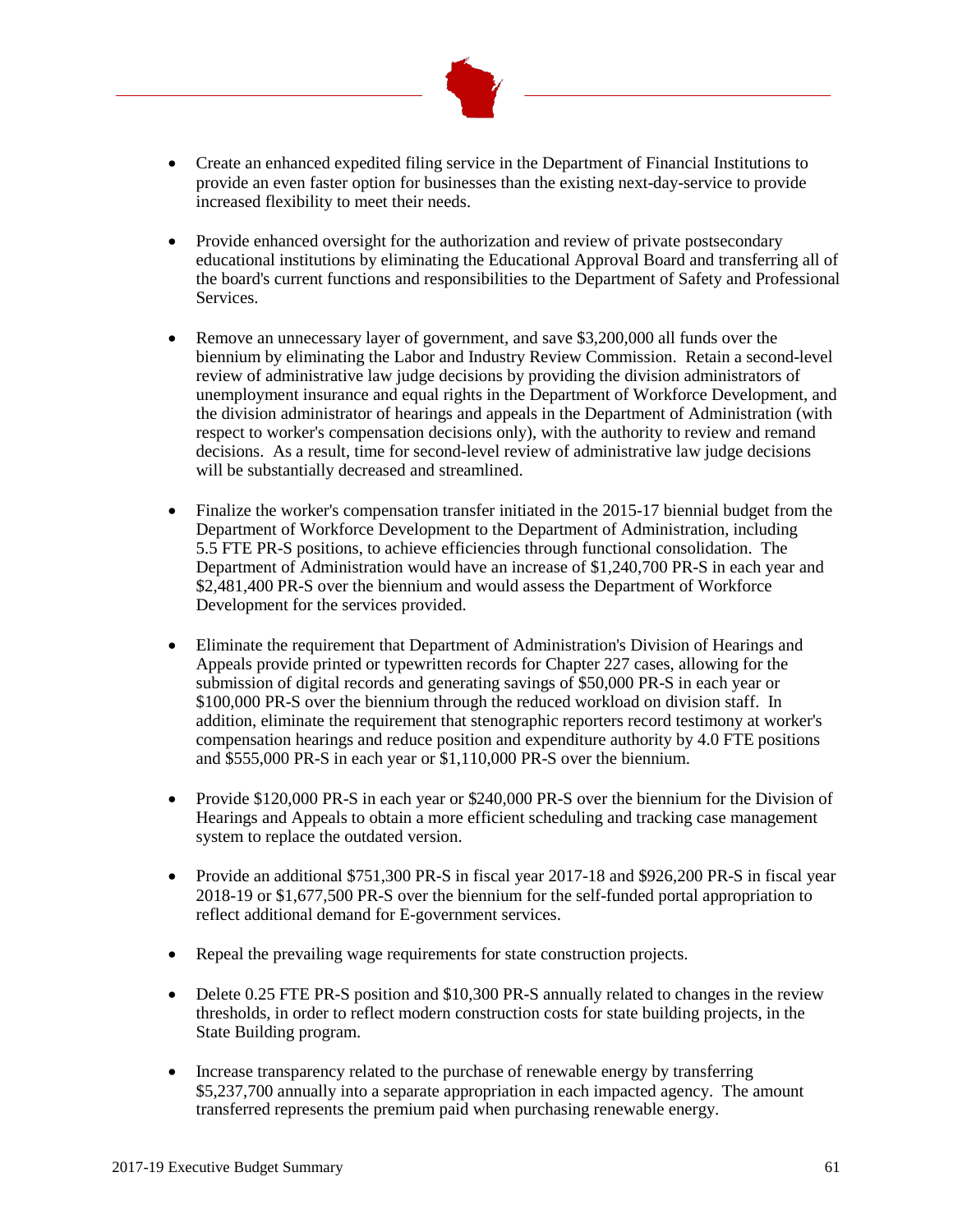

- Sunset the Diesel Truck Idling Reduction Grant program on June 30, 2017, instead of June 30, 2020, for savings of \$1,000,000 SEG in fiscal year 2017-18 and \$1,077,100 SEG, including 1.0 FTE position, in fiscal year 2018-19 or \$2,077,100 SEG and 1.0 FTE position over the biennium.
- Transfer the Projects for Assistance in the Transition from Homelessness program from the Department of Administration to the Department of Health Services, including a 0.8 FTE position, to better align mental health resources for the homeless population. The Department of Administration would have \$938,600 all funds in each year or \$1,877,200 all funds over the biennium deleted and the Department of Health Services would have an increase of \$932,600 in each year or \$1,865,200 over the biennium.
- Transfer the Relay Service Program from the Department of Administration to the Public Service Commission, including 1.0 FTE PR position, to better align resources for broadband and telecommunications services. The Department of Administration's budget would be reduced by \$2,879,000 PR in fiscal year 2017-18 and \$2,879,100 PR in fiscal year 2018-19 or \$5,758,100 PR over the biennium and the Public Service Commission's budget would be increased by the same amount.
- Remove the geographic distribution requirement for the Homelessness Prevention Program grants, allowing for an increased emphasis on grant applicant need and performance.
- Reduce funding and 3.01 FTE GPR positions at the Wisconsin Employment Relations Commission, including restructuring from three part-time commissioners to one full-time commissioner due to a significantly decreased workload. This will yield \$390,000 GPR in savings in each year and \$780,000 GPR over the biennium.
- Provide \$500,000 GPR, \$250,000 PR and \$925,000 SEG in fiscal year 2017-18, and \$700,000 GPR, \$250,000 PR and \$925,000 SEG in fiscal year 2018-19, as well as 10.0 FTE positions for the Wisconsin Historical Society to allow Circus World Museum to serve as a historic site to preserve state artifacts and collections, increase operational efficiency and promote tourism.
- Reduce the size and scope of state government by closing the Local Government Property Insurance Fund to new policies after July 1, 2017, and renewals after December 31, 2017. The fund was created to ensure local governmental units had access to affordable property insurance. That situation no longer exists since a wide array of affordable property insurance products are available in the insurance market today.
- Expand the ability of the Department of Safety and Professional Services to issue forfeitures as an interim disciplinary step between issuing a warning and license revocation.
- Permit the Department of Safety and Professional Services to contract with a third party to conduct inspections of pharmacies. Reduce expenditure authority by \$31,300 PR in fiscal year 2017-18 and \$31,300 PR in fiscal year 2018-19, a total reduction of \$62,600 over the biennium, and 0.5 FTE position to reflect cost savings.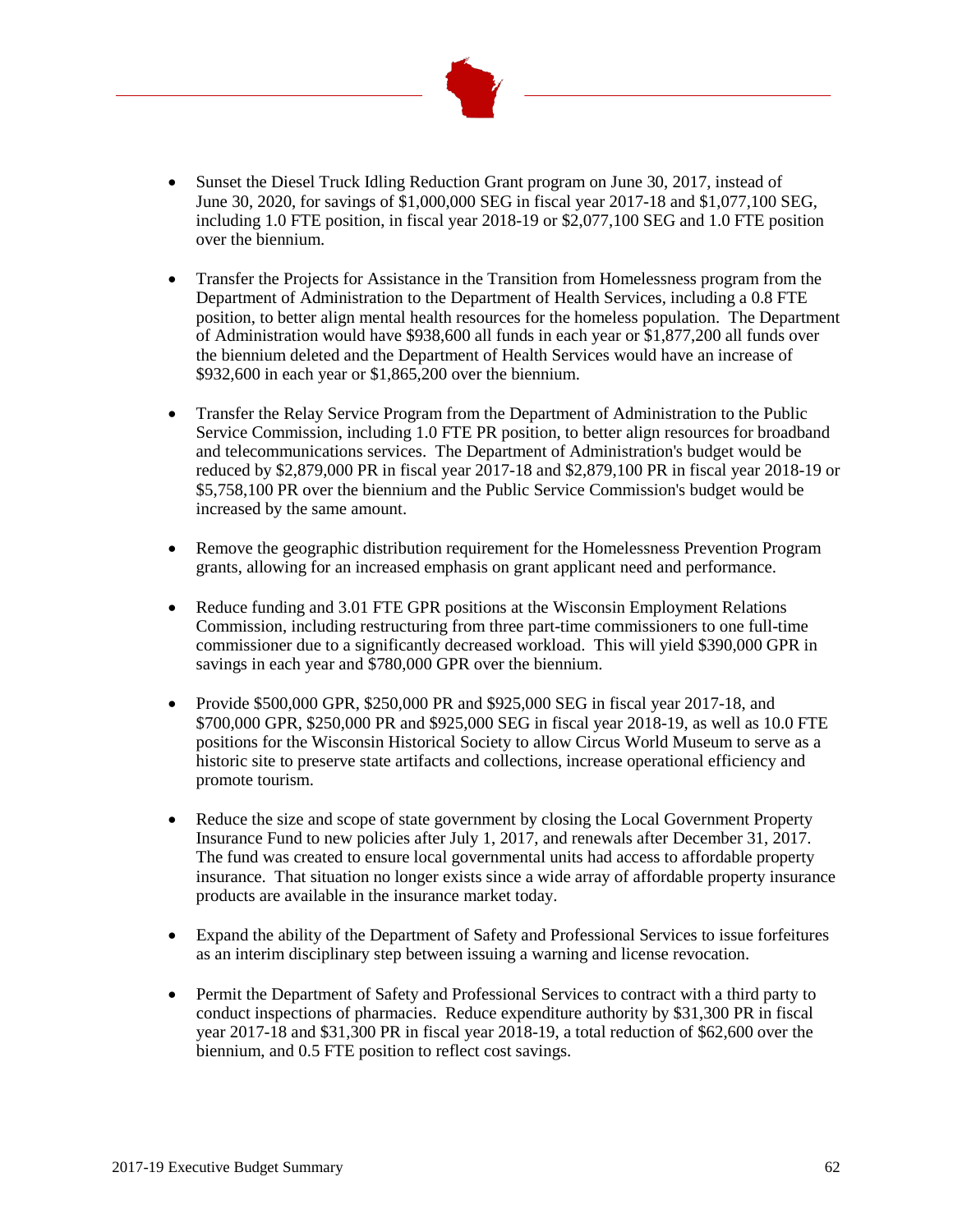

- Eliminate the Rental Weatherization Program in the Department of Safety and Professional Services. Elimination of the program will reduce fees for property owners by \$121,000 in fiscal year 2017-18 and \$121,000 in fiscal year 2018-19.
- Eliminate obsolete boards, councils, and commissions that have not met in over one year. Merge several current regulatory boards that are administratively attached to the Department of Safety and Professional Services to take advantage of administrative efficiencies.
- Eliminate mandatory meeting requirement for boards, councils, and commissions that are administratively attached to the Department of Safety and Professional Services. Reduce expenditure authority by \$2,500 PR in fiscal year 2017-18 and \$5,100 PR in fiscal year 2018-19 to reflect cost savings.

### e. Health Care and families

### HEALTH SERVICES AND MEDICAL ASSISTANCE

| $($$ in millions)                 |          |          |          |          |                 |           |
|-----------------------------------|----------|----------|----------|----------|-----------------|-----------|
|                                   | 2007-09  | 2009-11  | 2011-13  | 2013-15  | 2015-17         | 2017-19   |
|                                   | Actual   | Actual   | Actual   | Actual   | <b>Budgeted</b> | Projected |
| <b>General Purpose Revenue</b>    | \$2,836  | \$2,733  | \$3,936  | \$4,825  | \$5,683         | \$6,148   |
| <b>Federal Revenue</b>            | \$6,785  | \$9,636  | \$8,340  | \$9,688  | \$10,657        | \$10,812  |
| Program and Segregated<br>Revenue | \$1,198  | \$1,451  | \$1,663  | \$2,449  | \$2,772         | \$3,217   |
| All Funds                         | \$10,819 | \$13,820 | \$13,939 | \$16,962 | \$19,112        | \$20,153  |
| Change over prior biennium        |          | 28%      | 1%       | 22%      | 13%             | 5%        |

### **TABLE 20: MEDICAID AND BADGERCARE PLUS EXPENDITURES**

This budget broadly focuses on connecting certain individuals receiving public benefits to meaningful opportunities for employment and training to help lift families from poverty (see Wisconsin Works for Everyone). Medicaid enrollment remains flat in key categories such as children and parents and caretakers. As a result, compared to the base budget, the cost-tocontinue increase totals \$279,390,900 GPR over the biennium, the smallest cost-to-continue in recent past. The largest factors in this increase are a result of routine caseload, inflation, and utilization changes. As compared to prior biennia, federal factors, including changes in the state's federal Medical Assistance Percentage and Medicare Part D premiums, make up a smaller proportion of the overall increase.

### **TABLE 21: MEDICAID GPR COST TO CONTINUE**

| $($$ in millions) |                 |                 |           |  |
|-------------------|-----------------|-----------------|-----------|--|
| $2011 - 13$       | 2013-15         | 2015-17         | 2017-09   |  |
| <b>Budgeted</b>   | <b>Budgeted</b> | <b>Budgeted</b> | Projected |  |
| \$1,638.4         | \$685.0         | \$649.9         | \$279.4   |  |

This budget also includes several initiatives to combat homelessness and continues support for mental health treatment for adults and children.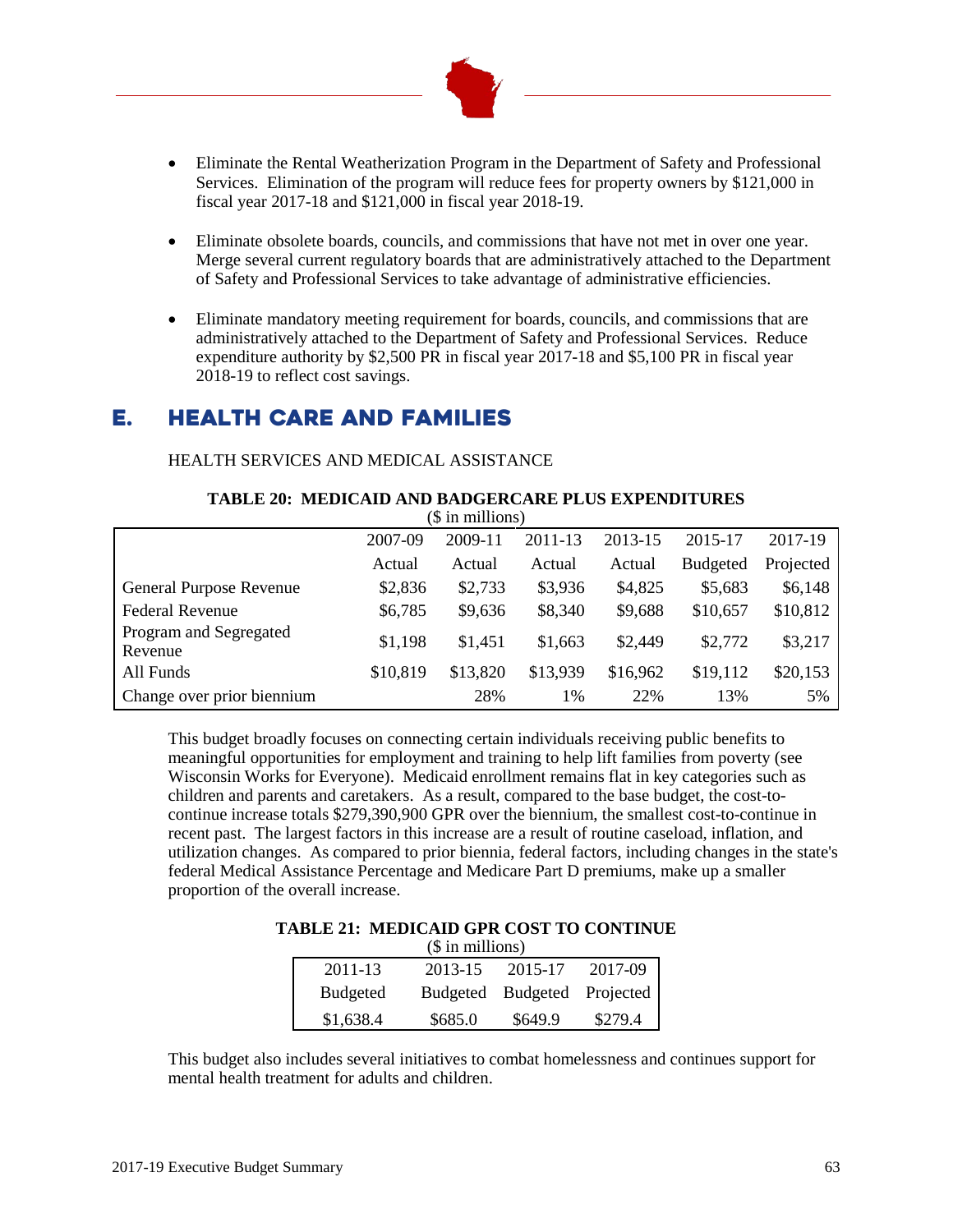

- Preserve essential safety net programs by providing \$48,817,600 GPR and \$231,076,300 all funds in fiscal year 2017-18 and \$234,748,600 GPR and \$824,527,700 all funds in fiscal year 2018-19, including SeniorCare and Medicaid and maintain essential health care services for eligible populations.
- Expand access to care by providing \$14,067,300 in fiscal year 2017-18 and \$25,205,500 in fiscal year 2018-19 to eliminate the waiting list for long-term supports for approximately 2,200 children with developmental disabilities, physical disabilities, or severe emotional disturbances. Also implement reforms to increase efficiency of service delivery and to develop an equitable funding methodology to ensure county funding remains within the program.
- Provide an increase of \$18,354,900 in fiscal year 2017-18 and \$33,118,900 in fiscal year 2018-19 to: (a) increase nursing home provider rates by 2 percent in each fiscal year to support direct care workforce and increased resident acuity in nursing homes; (b) increase provider rates by 1 percent in each fiscal year to intermediate care facilities for individuals with intellectual disabilities; and (c) increase funding for enhanced behavioral and cognitive impairment incentives.
- Support Personal Care program direct care workforce by providing a 2 percent increase of \$5,034,300 in fiscal year 2017-18 and a 2 percent increase of \$9,936,300 in fiscal year 2018-19 to address increased program participant acuity.
- Fully fund the ongoing costs of essential safety net programs, including the state supplement to the Supplemental Security Income program, the Medicaid Funeral and Cemetery Aid program and the Wisconsin Chronic Disease program.
- Update the definition of lead poisoning or lead exposure in statute from 10 micrograms per deciliter to 5 micrograms per deciliter, increase the Medicaid reimbursement for investigations to \$800 and provide \$61,000 all funds in fiscal year 2017-18 and \$122,000 all funds in fiscal year 2018-19.
- Strengthen support for Wisconsin seniors by fully funding the Medigap Helpline and providing permanent funding and support for Include, Respect, I Self-Direct ombudsman services at the Board on Aging and Long-Term Care.
- Improve continuity of service and reduce training costs at state facilities by establishing new salary guidelines for certain medical professionals.
- Modify the commitment process for inmates to a state treatment facility to provide more timely treatment.
- Provide \$450,000 in fiscal year 2018-19 to develop a Peer-Run Respite Center for Veterans in the Milwaukee area to improve outcomes of veterans in crisis and those having difficulty coping with mental illness.
- Provide \$249,100 in fiscal year 2017-18 and \$996,400 in fiscal year 2018-19 to develop an eight bed Crisis Treatment and Stabilization Facility for children to improve outcomes of children in crisis. The facility will be community based and provide mental health services to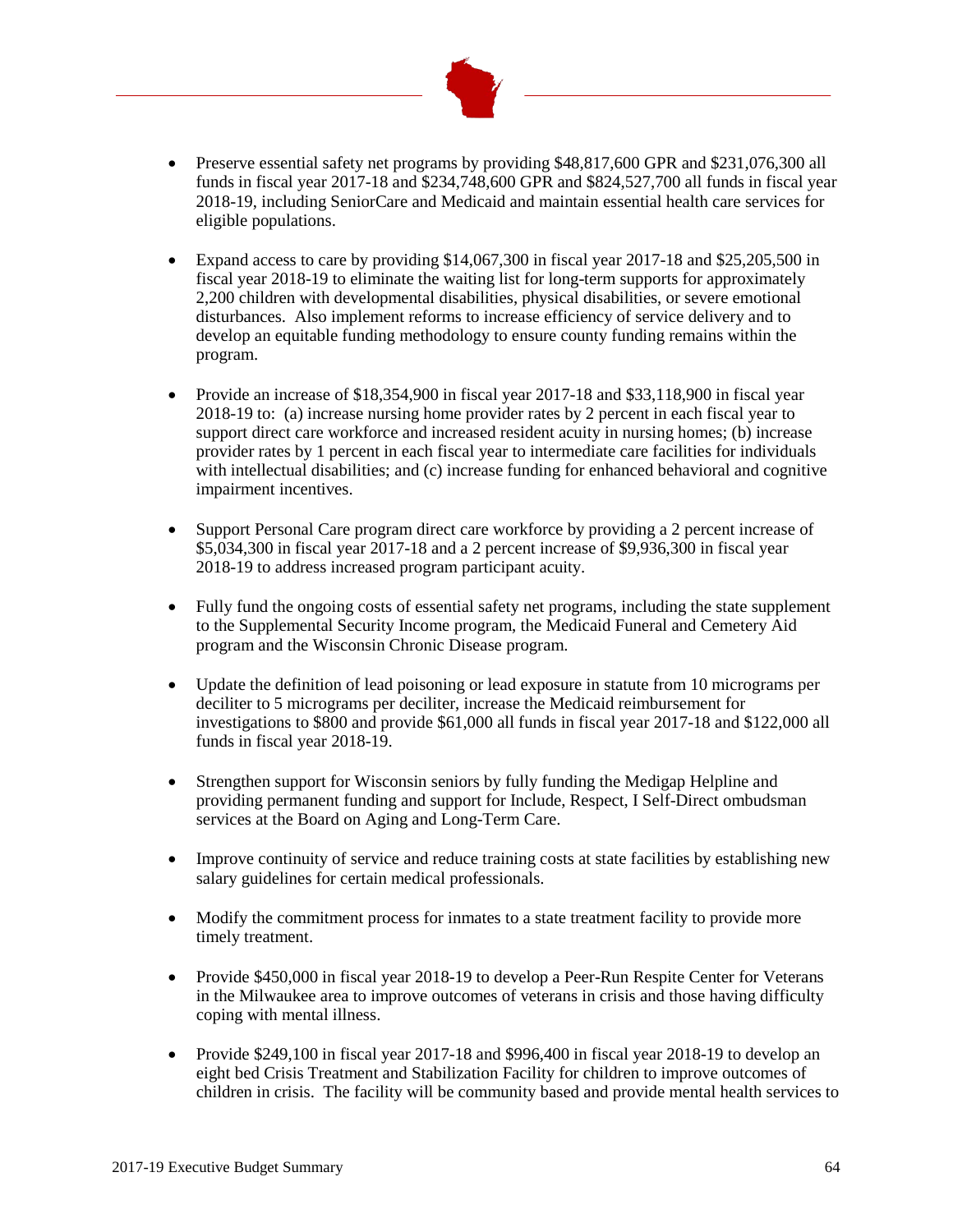

children in the least restrictive setting. In addition, the facility will improve clinical outcomes while also reducing the number of institutional admissions at Winnebago Mental Health Institute.

- Improve retention and recruitment of emergency medical technicians and first responders by creating a new emergency medical technician endorsement and extending the time period for license renewal from two years to four years.
- Streamline the accreditation process for hospices and home health agencies by authorizing the Department of Health Services to recognize accreditation from Centers for Medicare and Medicaid Services approved organizations as evidence for state licensure. The change in process will save \$27,000 GPR in fiscal year 2017-18 and \$27,000 GPR in fiscal year 2018-19.
- Provide \$10,000 in fiscal year 2017-18 and \$10,000 in fiscal year 2018-19 for the Office of Children's Mental Health to reimburse individuals for travel costs associated with attending meetings to include people with lived experience in the decision making process.
- Reduce costs and improve management in the Division of Long-Term Care by converting contract positions to 41.5 permanent state employees and saving \$1,542,300 in fiscal year 2017-18 and \$2,056,400 in fiscal year 2018-19.
- Increase forensic treatment capacity and improve patient services at the Mendota Mental Health Institute by providing 73.0 FTE permanent positions and \$7,190,500 in fiscal year 2017-18 and \$7,220,100 in fiscal year 2018-19 to reduce the current forensic inpatient caseload and admission waiting list. This is in part due to a renovation of one of the facility halls.
- Reduce the tax burden on ambulatory surgical centers that participate in the Medicare program by \$16,624,300 annually by repealing the Ambulatory Surgical Center Assessment beginning in calendar year 2018.

### FAMILY AND ECONOMIC SUPPORT

- Provide an additional \$1,000,000 Temporary Assistance for Needy Families (TANF) funding in fiscal year 2018-19 to expand the Transitional Jobs initiative to four additional rural counties: Adams, Clark, Jackson and Juneau. Total funding for Transitional Milwaukee Jobs and Transitional Jobs would total \$7,000,000 in fiscal year 2017-18 and \$8,000,000 in fiscal year 2018-19, for a biennial total of \$15,000,000.
- Provide an additional \$100,000 TANF funding in each fiscal year for a grant to the Boys and Girls Club for Milwaukee Public Schools to implement a program similar to Green Bay's BE GREAT: Graduate program. Total funding for grants to the Boys and Girls Club is \$1,275,000 in each fiscal year, totaling \$2,550,000 over the biennium.
- Create a worker supplement program for families who meet TANF work participation requirements in unsubsidized employment after they transition to case management followup. Reallocate \$2,700,000 GPR in each fiscal year from existing maintenance-of-effort funds for the program, totaling \$5,400,000 over the biennium. This change is intended to improve the state's TANF work participation rate.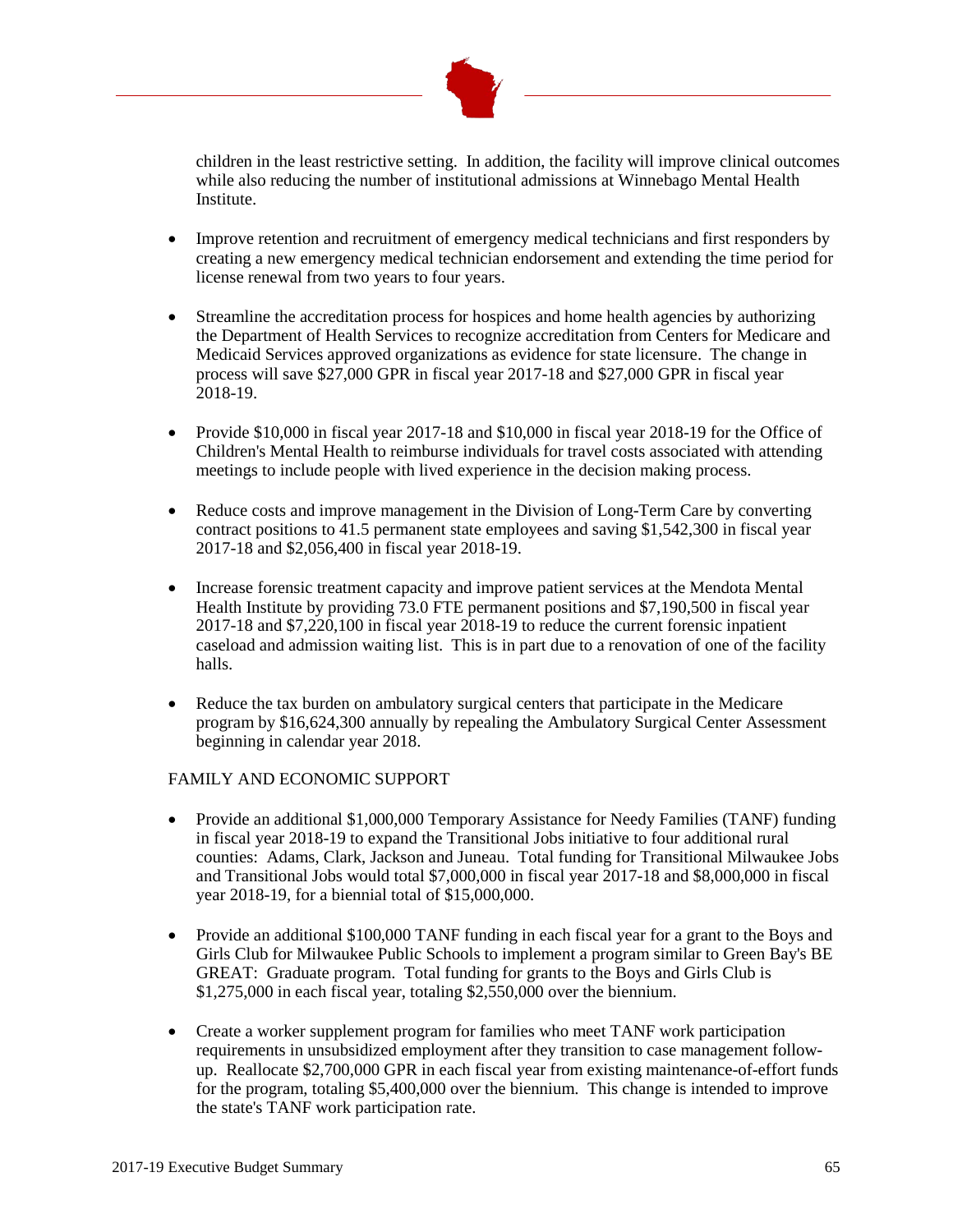

- Reallocate 3.0 FTE positions for additional staffing in the Department of Children and Families' Public Assistance Collections Unit to enhance efforts to combat fraud and collect overpayments.
- Authorize the Wisconsin Housing and Economic Development Authority to pilot a prioritization of Housing Choice (Section 8) Vouchers to chronically homeless individuals on the Housing Choice Voucher wait-list to replace the current wait-list structure that does not give priority by housing status, and provide case management services to each chronically homeless individual or family who receives a Housing Choice Voucher as a result of their wait-list prioritization.

#### CHILD WELFARE

- Increase the Children and Family Aids allocation by \$1,250,000 PR-F in fiscal year 2017-18 and by \$5,000,000 PR-F in fiscal year 2018-19 to address increasing child welfare costs. Total Children and Family Aids from all fund sources would be \$70,630,800 in fiscal year 2017-18 and \$74,712,400 in fiscal year 2018-19, totaling \$145,343,200 over the biennium.
- Provide an additional \$200,000 TANF in fiscal year 2018-19 to Fostering Futures: Connections Count to develop and implement a trauma-informed training curriculum that is more specific to Wisconsin's needs. Total program funding would be \$360,300 in fiscal year 2017-18 and \$560,300 in fiscal year 2018-19, for a biennial total of \$920,600.
- Provide additional funding of \$889,800 TANF in fiscal year 2017-18 and \$1,921,600 TANF in fiscal year 2018-19 to expand child safety and out-of-home placement services statewide so that children may remain at home with supportive services rather than being placed outside of the home. Similar to Children and Family Aids, require matching funds by counties. Total funding for services is \$6,282,500 in fiscal year 2017-18 and \$7,314,300 in fiscal year 2018-19, for a biennial total of \$13,596,800.
- Provide \$250,000 TANF funding in each fiscal year to support evidence-based prevention or early intervention programs that connect families, schools, and communities of students in early grades in certain Milwaukee schools to enhance family functioning and prevent abuse, delinquency, and maltreatment issues at home. Program funding would total \$500,000 over the biennium.
- Provide an additional \$2,000,000 GPR in fiscal year 2018-19 for services to child victims of sex trafficking. Total funding would be \$2,000,000 in fiscal year 2017-18 and \$4,000,000 in fiscal year 2018-19, for a biennial total of \$6,000,000.
- Increase foster care and kinship care rates by 2.5 percent annually in each calendar year to strengthen foster and kinship care parent recruitment and retention efforts. The basic foster care and kinship care rate would increase from \$232 to \$238 in calendar year 2018 and from \$238 to \$244 in calendar year 2019. Additional funding from all fund sources to foster and kinship care under the budget bill would be \$861,300 in fiscal year 2017-18 and \$2,162,100 in fiscal year 2018-19, totaling \$3,023,400.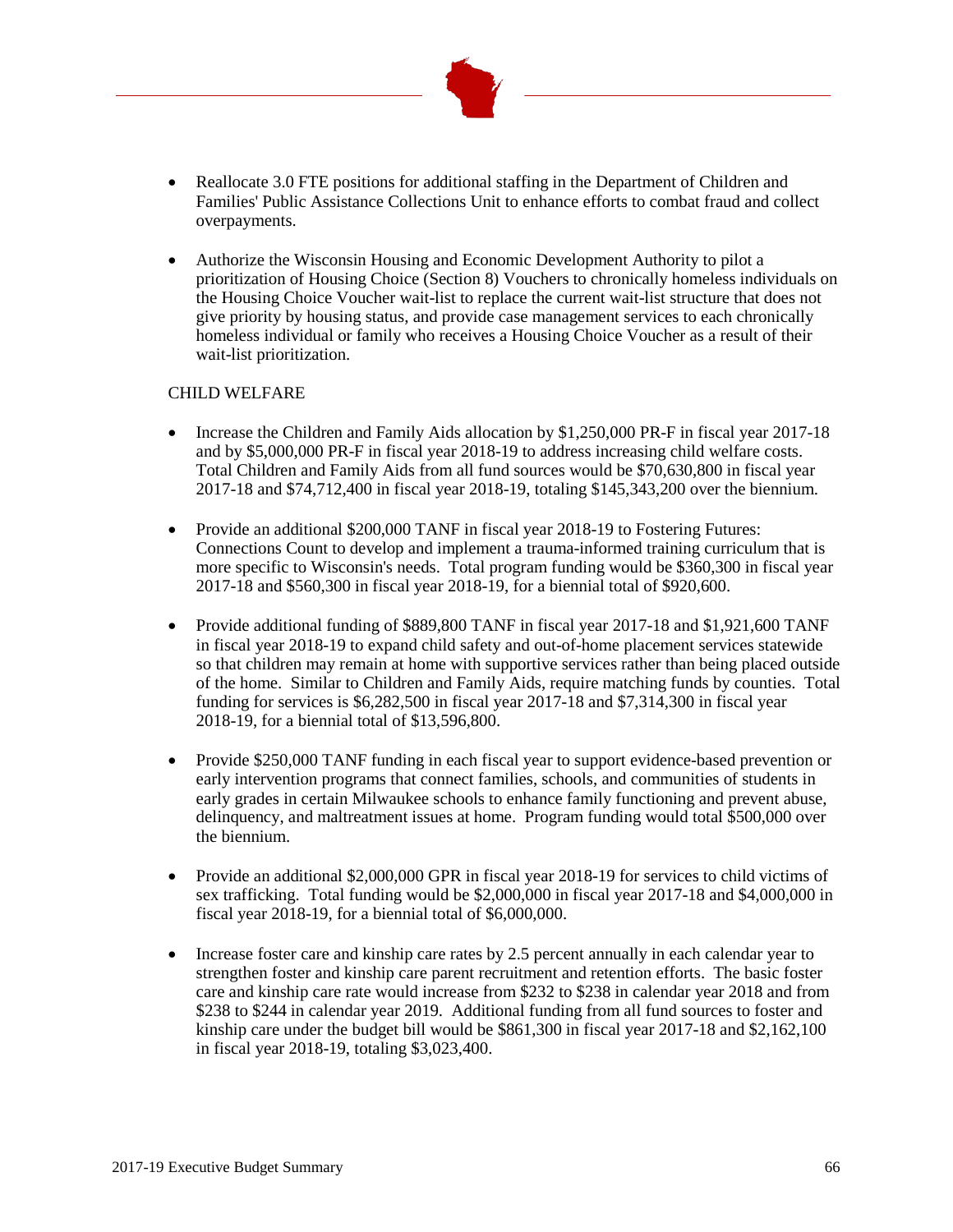

• Provide \$247,500 PR-S in additional funding in each fiscal year and flexibility for high-cost tribal out-of-home care placements to meet tribes' needs. Total available funding for the program would be \$717,500 in each fiscal year, totaling \$1,435,000 over the biennium.

# f. Justice and the Courts

- Provide \$2,000,000 GPR one-time in fiscal year 2017-18 and \$2,000,000 GPR one-time in fiscal year 2018-19, for a total of \$9,000,000 over the biennium for grants for the expansion of the Treatment Alternatives and Diversion program, which provides alternatives to incarceration for high-risk, nonviolent offenders.
- Provide an additional \$150,000 GPR one-time in fiscal year 2017-18 and \$150,000 GPR onetime in fiscal year 2018-19, for a total of \$1,300,000 for drug courts over the biennium, for grants to counties to help them expand drug courts. This represents a 30 percent increase in funding over base.
- Provide the Department of Justice with \$500,000 PR in fiscal year 2017-18 and \$500,000 PR in fiscal year 2018-19, an increase of \$1,000,000 PR over the biennium, for supplies and services related to drug interdiction activities, primarily focused on opioid and methamphetamine abuse.
- Provide \$150,000 PR in fiscal year 2017-18 to purchase equipment for the state crime laboratories that will greatly improve the ability of the laboratories to identify controlled substances during forensic toxicology investigations. In particular, the equipment will help the state crime laboratories readily identify synthetic opioids.
- Provide \$518,300 PR in fiscal year 2017-18 and \$518,300 PR in fiscal year 2018-19, an increase of \$1,036,600 PR over the biennium, and 5.0 FTE PR positions in the Department of Safety and Professional Services. The positions and funding help modernize the Prescription Drug Monitoring Program to meet the needs of the medical community to combat prescription drug abuse and allow the department to investigate and prosecute suspected cases of prescription drug abuse.
- Provide the state crime labs with \$1,000,000 PR in fiscal year 2017-18 and \$1,000,000 PR in fiscal year 2018-19 to upgrade to a new, more thorough DNA testing standard required by the federal government.
- Provide the state crime laboratories with \$250,000 PR in fiscal year 2018-19 to develop an integrated system for the chain of custody among all three state crime laboratories.
- Provide \$50,000 PR in fiscal year 2017-18 and \$50,000 PR in fiscal year 2018-19 for a total of \$100,000 PR over the biennium, to the state crime laboratories to properly dispose of ammunition that is seized during the course of criminal investigations.
- Provide \$750,000 PR in fiscal year 2017-18 and \$750,000 PR in fiscal year 2018-19 for a total of \$1,500,000 PR over the biennium, to staff and train the Internet Crimes Against Children task force, which protects children from on-line sexual predators.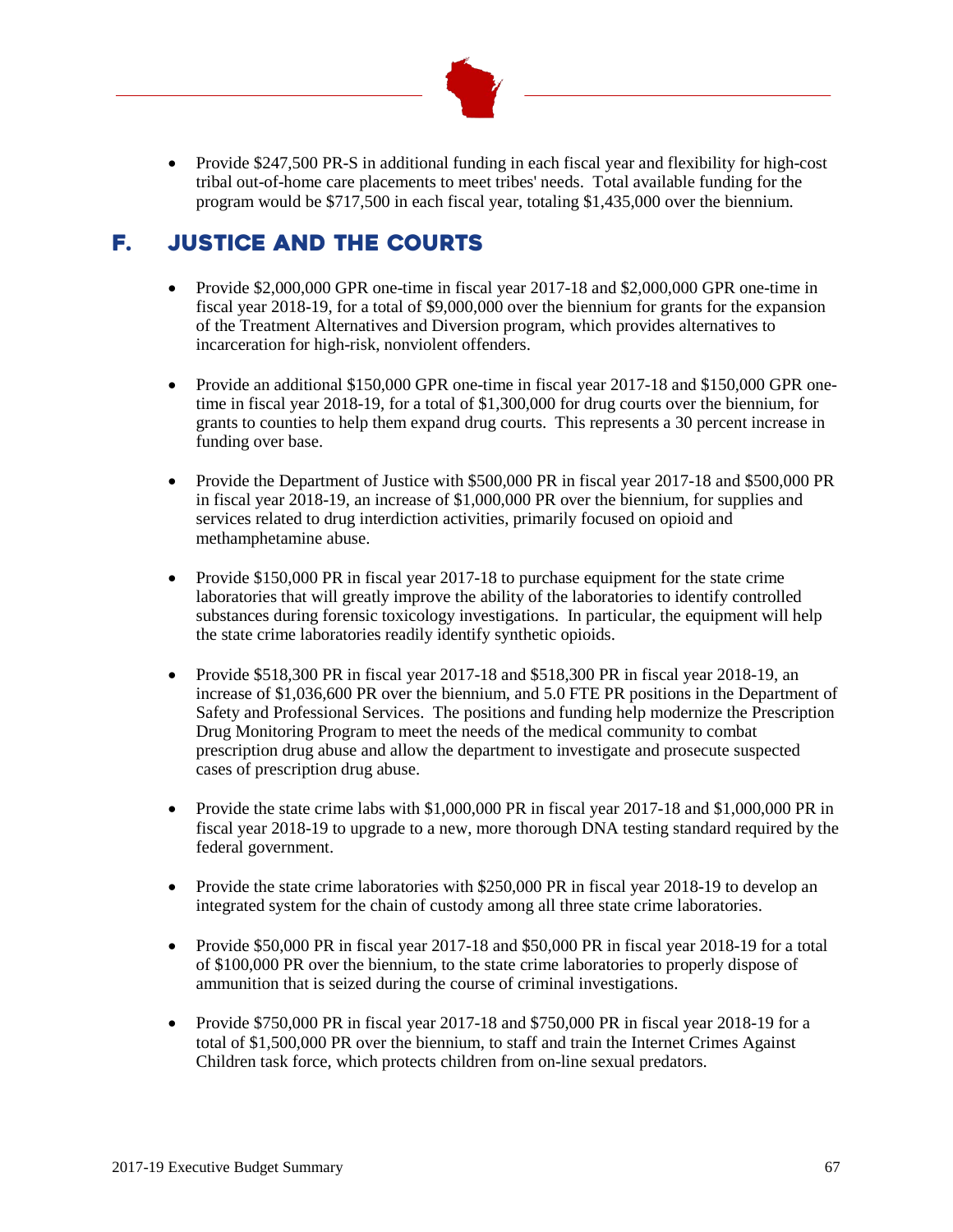

- Provide \$1,000,000 GPR in fiscal year 2017-18 and \$1,000,000 GPR in fiscal year 2018-19 for a total of \$2,000,000 GPR over the biennium, to help fund overtime costs for patrol officers in cities with high rates of violent crime.
- Modify the reporting requirements for restitution payments to victims of crime in order to more adequately protect the victims.
- Repeal an obsolete surety bond requirement for the Attorney General and Deputy Attorney General.
- Improve administrative efficiencies in the Wisconsin Court System by streamlining the process for the depositing of funds related to the CCAP system.
- Establish a process by which the Director of State Courts can develop a pay plan for judges and justices, which is submitted directly to the Joint Committee on Employment Relations for approval, rather than as part of the state compensation plan submitted by the Department of Administration to the committee. The pay plan may utilize savings within the Wisconsin Court System from existing appropriations. Provide \$334,000 GPR one-time in fiscal year 2018-19 to reflect an amount equal to the wage increase provided to other state employees. Nonjudicial staff will continue to be covered under the state compensation plan.
- Provide additional funding for pay progression of \$66,400 GPR in fiscal year 2018-19 for deputy and assistant public defenders and \$1,066,100 GPR in fiscal year 2017-18 and \$2,645,300 GPR in fiscal year 2018-19 for deputy and assistant district attorneys to increase retention of experienced counsel.
- Eliminate the statutory Judicial Council and transfer 1.0 FTE position to the Supreme Court. The Supreme Court may establish a similar advisory body by rule.
- Transfer the Judicial Commission to the Supreme Court to take advantage of administrative efficiencies. Under current law, the commission is advisory to the Supreme Court.
- Consolidate the Public Defender Board's GPR appropriations into a single block grant, to allow the board more flexibility in allocating its resources to represent indigent clients. Provide the board with greater flexibility in the creation of new positions, to create a better caseload balance between in-house counsel and private bar attorneys.
- Provide an additional \$3,400,000 GPR in fiscal year 2017-18 and \$3,400,000 GPR in fiscal year 2018-19 for a total of \$6,800,000 over the biennium, to reflect the Public Defender Board's private bar obligations. This represents a 16 percent increase over the base.
- Provide \$81,800 GPR in fiscal year 2017-18 and \$81,800 GPR in fiscal year 2018-19 for a biennial total of \$163,600 GPR, to reflect the Public Defender Board's need to provide interpreters to clients. This represents a 6 percent increase over the base. Reform the reimbursement process for court transcripts to more accurately reflect the actual costs incurred by counties.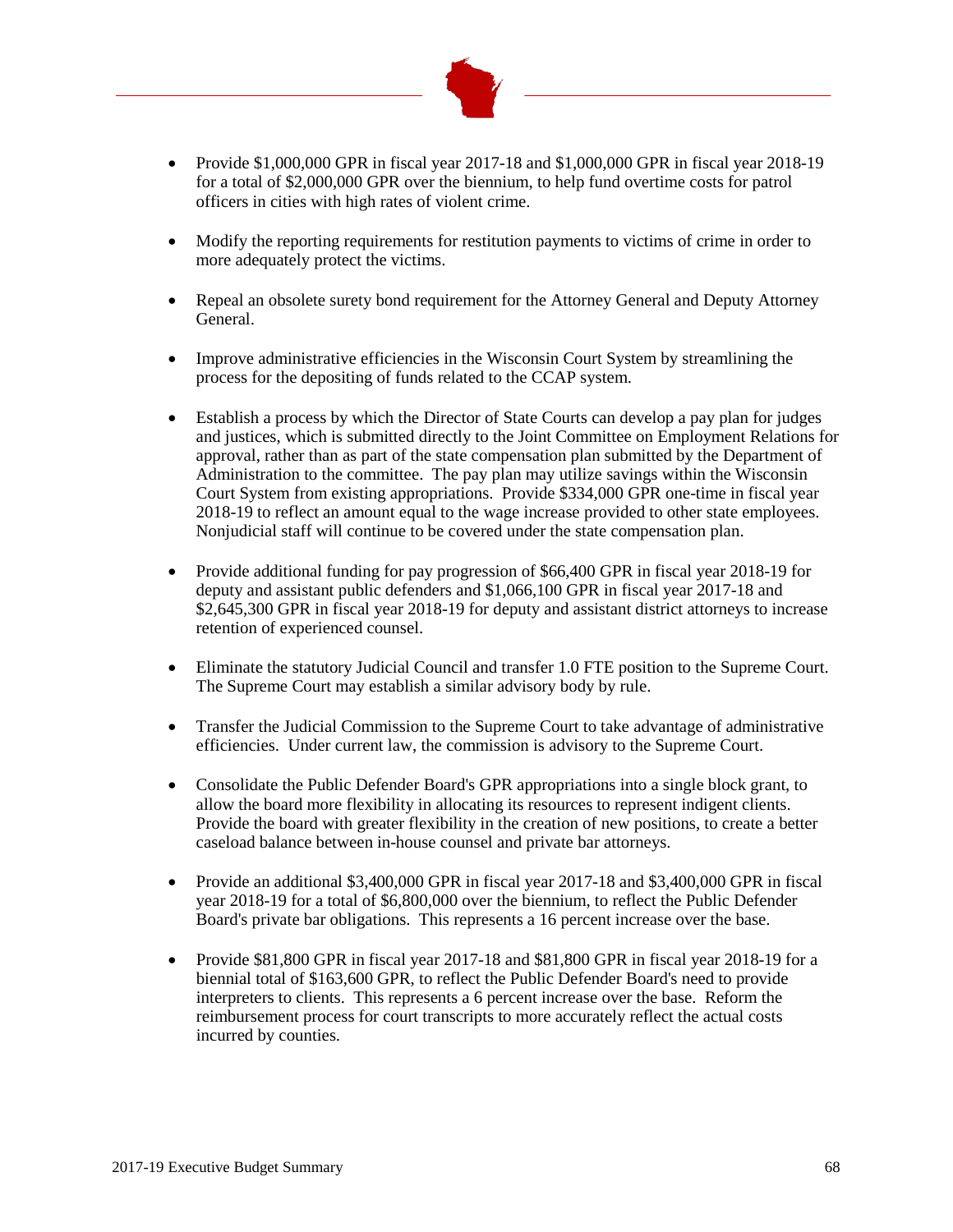

# g. Natural Resources

One of the Governor's main goals is to ensure that all departments are more efficient and accountable. The Governor has tackled this problem in many different ways since the beginning of his first term. The Department of Natural Resources has shown a commitment to this goal by undertaking a major reorganization over the last 18 months. The reorganization of the department will streamline departmental services and remove barriers to receiving services. This is intended to address six key objectives:

- Increasing alignment between agency services and customer groups.
- Improving the management of the department's workload by documenting, prioritizing, and efficiently managing its core work.
- Increasing efficiency by grouping similar functions within divisions.
- Improving consistency by building systems and processes for the department's business functions.
- Increasing integration and collaboration to provide multi-program support to customers, local governments and businesses.
- Increasing financial flexibility and the sharing of resources in the department.

Specifically, the reorganization realigns function areas into more logical divisions, in order to provide the appropriate level of focus on each area of service. As a result of the realignment, the department will reduce the number of divisions from seven to five, consolidate law enforcement services to ensure adequate coverage for both conservation and environmental law enforcement, unite recreational programs into one program, create a single environmental management division to ensure environmental enforcement activities are actively managed, and create an external services division which will act as the portal for all customers of the department, dramatically improving customer service. While the realignment is not expected to reduce costs, it will maximize the resources available to the department to ensure protections of the state's most valuable natural resources.

This budget also provides additional support for forestry management, water quality management expansion, environmental management and protection, and parks and natural heritage. Modifications to the Environmental Improvement Program and additional resources for water quality management will ensure the continued protection of the state's ground- and surface water. In addition, through the class action settlement resulting from Volkswagen, settlement funds received by the state will be redirected to replacing aging, inefficient vehicles with clean-powered vehicles, ensuring additional protections of the state's air quality.

#### FORESTRY MANAGEMENT

• Require the Chief Forester to relocate to an existing Department of Natural Resources facility located north of Wisconsin Highway 29, no later than January 1, 2018, and permit existing division of forestry staff located in the city of Madison to relocate to state-owned or leased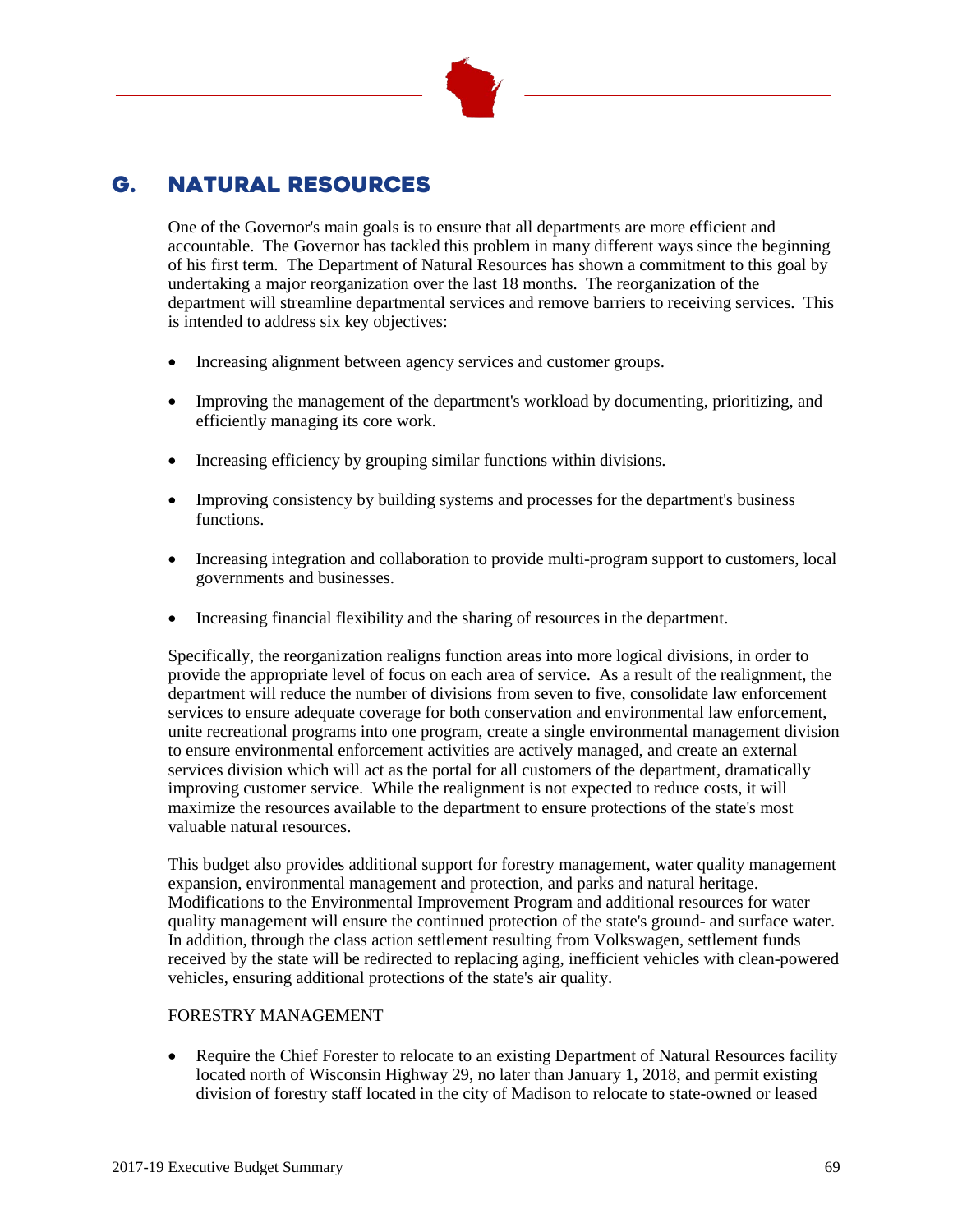

spaces north of Highway 29, as designated by the Chief Forester. This provides the opportunity for 56.5 FTE positions to relocate closer to the areas of greatest demand, enhancing the department's opportunities to work closely with partners and stakeholders in the implementation of forestry programs.

- Provide \$261,700 SEG in fiscal year 2017-18 and \$261,700 SEG in fiscal year 2018-19 for the replacement of portable radios for forestry firefighters.
- Provide \$125,500 SEG in fiscal year 2017-18 and \$125,000 SEG in fiscal year 2018-19 for firefighter safety equipment.
- Provide \$34,000 SEG in fiscal year 2017-18 and \$34,000 SEG in fiscal year 2018-19 for aerial forest fire detection efforts.
- Provide one-time funding of \$106,900 SEG in fiscal year 2017-18 and \$106,900 SEG in fiscal year 2018-19 for master lease payments for forestry computers and field data recorders.
- Modernize the timber sales and reporting requirements by raising the threshold for advertising timber sales from \$3,000 to \$10,000, permitting on-line publication of sales notices, and extending the time before a county must report on when wood products were cut under an approved cutting plan.

### WATER QUALITY MANAGEMENT EXPANSION

- Transfer 4.0 FTE positions from other natural resources activities to support water quality management activities, including additional support for the concentrated animal feeding operations program. This will provide for an additional \$282,000 SEG in fiscal year 2017-18 and \$282,000 SEG in fiscal year 2018-19 for the program.
- Expand the use of environmental improvement funds for additional water quality activities, to redirect more resources towards areas of sensitive surface and groundwater, to ensure communities are protected and resources are available for water permitting and oversight activities.
- Direct the Department of Natural Resources and the Department of Agriculture, Trade and Consumer Protection to conduct on study on the feasibility of transferring the permitting process for concentrated animal feeding operations from the Department of Natural Resources to the Department of Agriculture, Trade and Consumer Protection.
- Provide additional environmental bonding of \$5,900,000 for nonpoint source pollution abatement-targeted runoff management bonding, and \$3,000,000 for urban nonpoint costsharing.
- Modernize the Environmental Improvement Program by restructuring the loan program for disadvantaged and extremely disadvantaged communities to provide clean water fund loan rates at 33 percent and 0 percent of the market interest rate. The restructured program could serve up to an additional 56 communities, totaling \$114,400,000 in assistance, with a total population of 112,000. Under the current structure, those municipalities would be ineligible for a disadvantaged loan rate and be required to pay a loan rate of 70 percent of the market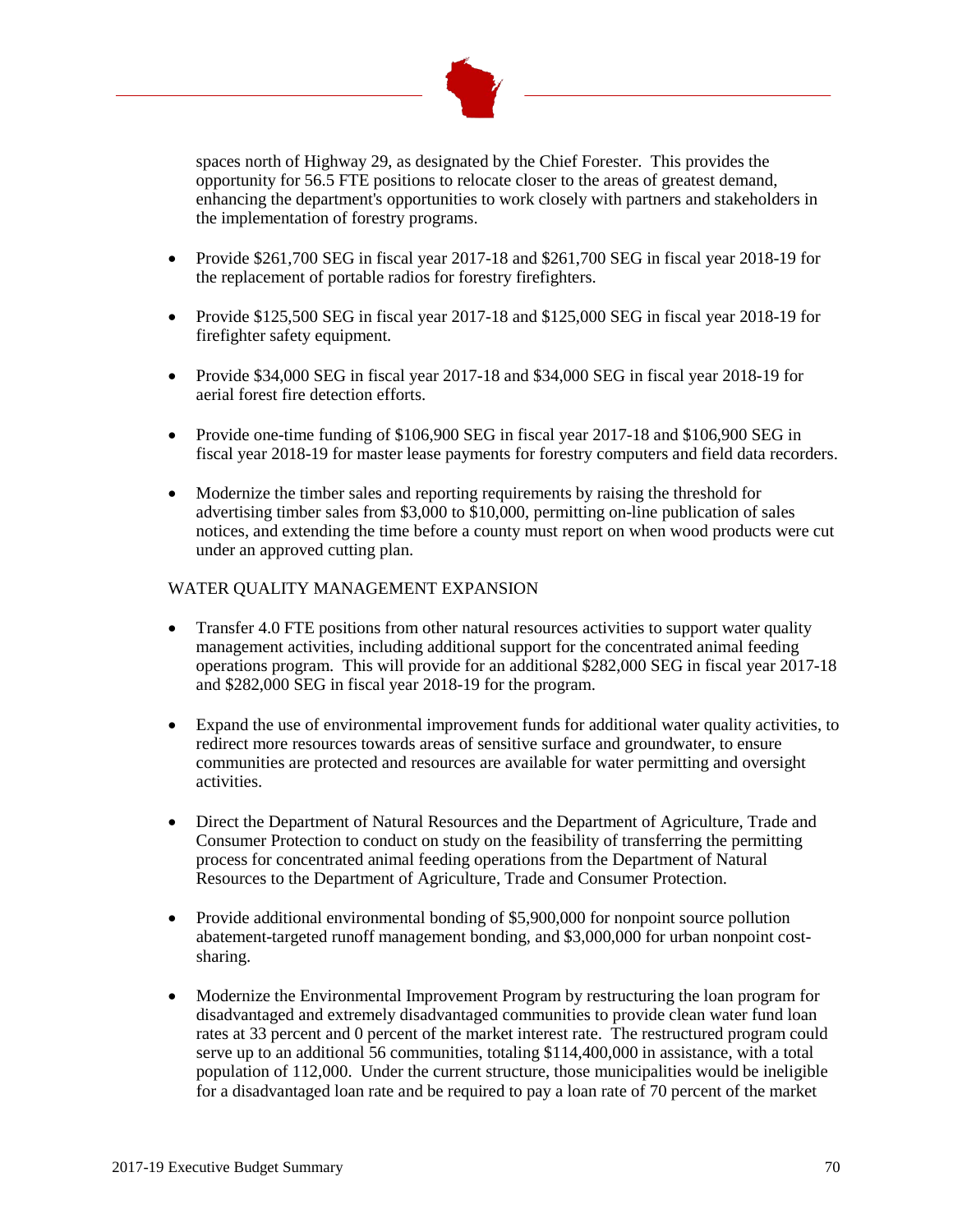

interest rate. The restructure allows for a reduction in total authorized bonding under the clean water program of \$40,500,000.

- Reduce the municipal loan interest rate from 70 percent of the market interest rate to 55 percent for clean water fund projects funded through the Environmental Improvement Program for nondisadvantaged communities for clean water fund projects beginning in fiscal year 2017-18.
- Provide an additional \$5,800,000 in general fund supported general obligation bonding for the safe drinking water loan program.
- Permit the Great Lakes-St. Lawrence River Basin Water Resources Council to designate a water supply public service area for the city of Waukesha.
- Provide \$640,000 SEG in fiscal year 2017-18 and \$640,000 SEG in fiscal year 2018-19 for watershed nonpoint source contracts and other environmental aids for local communities, strengthening the State's commitment to water quality education and safety.

### ENVIRONMENTAL MANAGEMENT AND PROTECTION

- Allocate \$42,000,000 of Volkswagen emissions settlement funds expected to be received by the state in the 2017-19 biennium for the replacement of older vehicles with new, lower emission vehicles. Through consultation with Milwaukee County, the state will provide up to \$26,000,000 of the settlement funds to the county to purchase new buses during the 2017-19 biennial budget. This will lower transit system emissions and target a majority of settlement funds toward a region deemed to be in need of air quality improvement. In return, the county will repay the state \$1,950,000 per year for a ten-year period. The remaining \$16,000,000 available during the 2017-19 biennium will be used to replace state-owned vehicles.
- Reestimate the funding for petroleum environmental cleanup fund awards by \$2,900,000 SEG in fiscal year 2017-18 and \$850,000 SEG in fiscal year 2018-19 to ensure there is sufficient appropriation authority to pay remaining claims for the program.
- Repurpose \$73,200 SEG in petroleum inspection fee revenue in fiscal year 2017-18 and \$73,200 SEG in fiscal year 2018-19 for air quality and vehicle emissions oversight, replacing the use of general fund revenues.

#### PARKS AND NATURAL HERITAGE

- Ensure the long-term viability of the parks system by permitting the Department of Natural Resources to charge varying admission and campsite fee charges based on the demand of the facilities. In addition, require the department and the Department of Transportation to conduct a study to determine whether a recreational passport purchased in conjunction with a vehicle registration through the Division of Motor Vehicles will improve revenues for the park system.
- Provide one-time funding of \$47,400 SEG in fiscal year 2017-18 and \$47,400 SEG in fiscal year 2018-19 for mobile data computers for parks staff.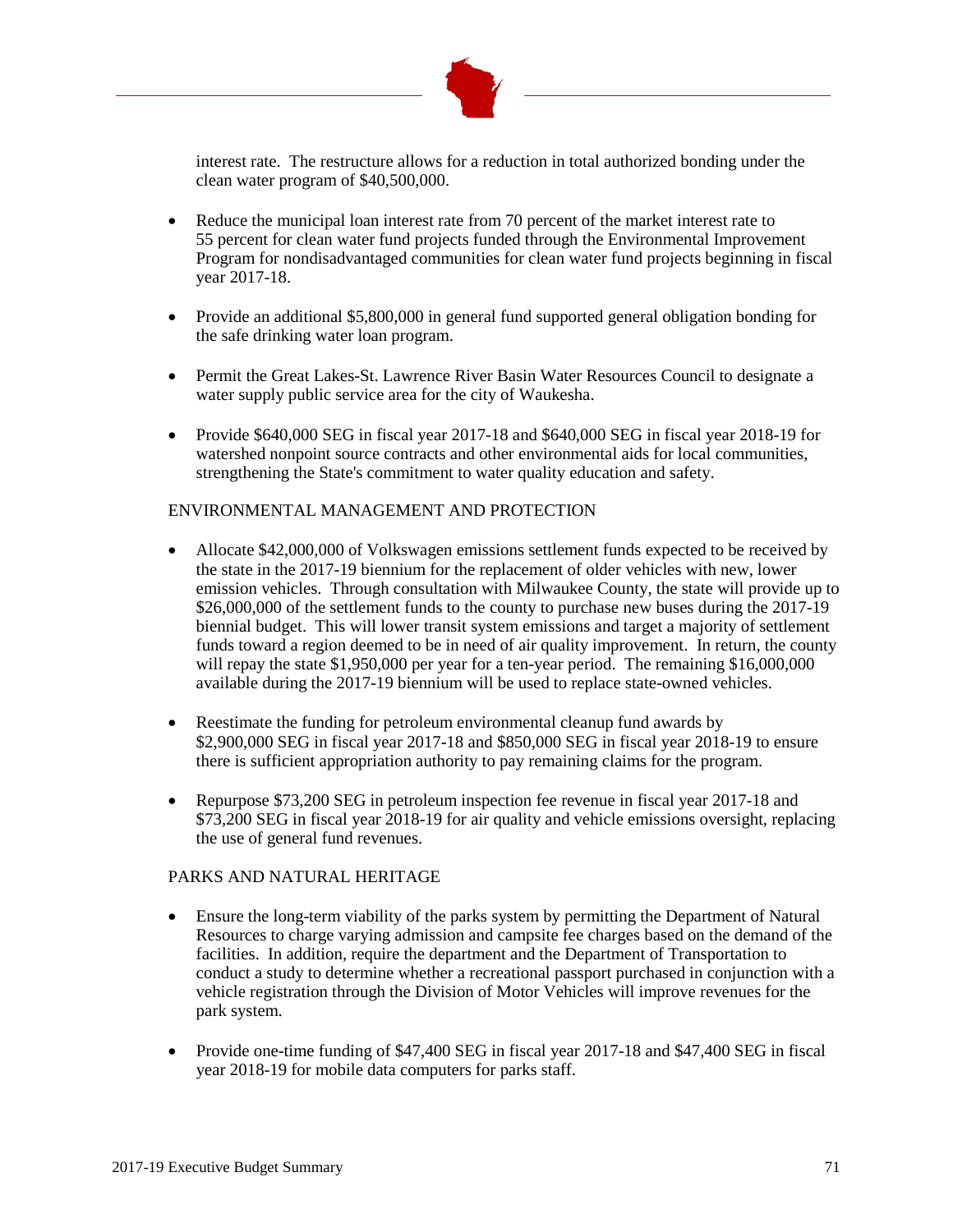

- Permit the Department of Natural Resources to deposit existing fees collected for hunting pheasants in the Richard Bong Recreational area into the pheasant stamp appropriation, ensuring adequate stocking for the area. This will provide an additional \$100,000 SEG in fiscal year 2017-18 and \$100,000 SEG in fiscal year 2018-19 into the appropriation.
- Sunset the publication of the Wisconsin Natural Resources Magazine, effective with the February 2018 issue to allow the Department of Natural Resources to focus on its core mission, saving conservation patron license holders over \$75,000 in fiscal year 2017-18 and \$300,000 in fiscal year 2018-19, and eliminating 2.0 FTE SEG positions.
- Provide additional general fund supported bonding of \$4,000,000 for dam repair, reconstruction and removal projects.

# h. Tax Relief and economic development

### PROPERTY TAX RELIEF

- Continue the Governor's commitment to property tax relief by increasing the School Levy Tax Credit by \$87,000,000 in fiscal year 2018-19 to pay for credit distributions in the 2017/18 property tax year. This, combined with an increase in school equalization aids and continued prudent controls on property tax levies, will ensure that the Governor's promise of keeping the bill for the median value home below its levels in the 2014/15 property tax year is achieved.
- Eliminate the state portion of the property tax beginning in 2017 and provide the forestry account with a GPR appropriation equal to 0.1697 mills multiplied by the state's total equalized value. This will provide \$88,759,300 in property tax relief in fiscal year 2017-18 and \$91,695,600 in fiscal year 2018-19 while eliminating the state's portion of the property tax bill.
- Require county and municipal governments to reduce property tax levies by the amount by which pre-July 2005 debt service decreases from the previous year. More heavily-indebted local governments have been able to take advantage of a loophole in the levy limits by shifting levies for older debt service onto the operating levy while issuing new debt. The Governor recommends leveling the playing field and protecting property taxpayers by closing this loophole.
- Increase the Lottery's general program operations by \$3,000,000 SEG for additional Lottery product information activities to ensure continued tax relief to Wisconsin homeowners through the lottery and gaming credit.
- Beginning with distributions in 2018, allow municipalities which receive in total at least \$3,000,000 from the sum of the school levy credit, the first dollar credit and the lottery credit to make one ongoing, rather than annual requests, to receive these payments directly from the Department of Revenue, instead of through the county.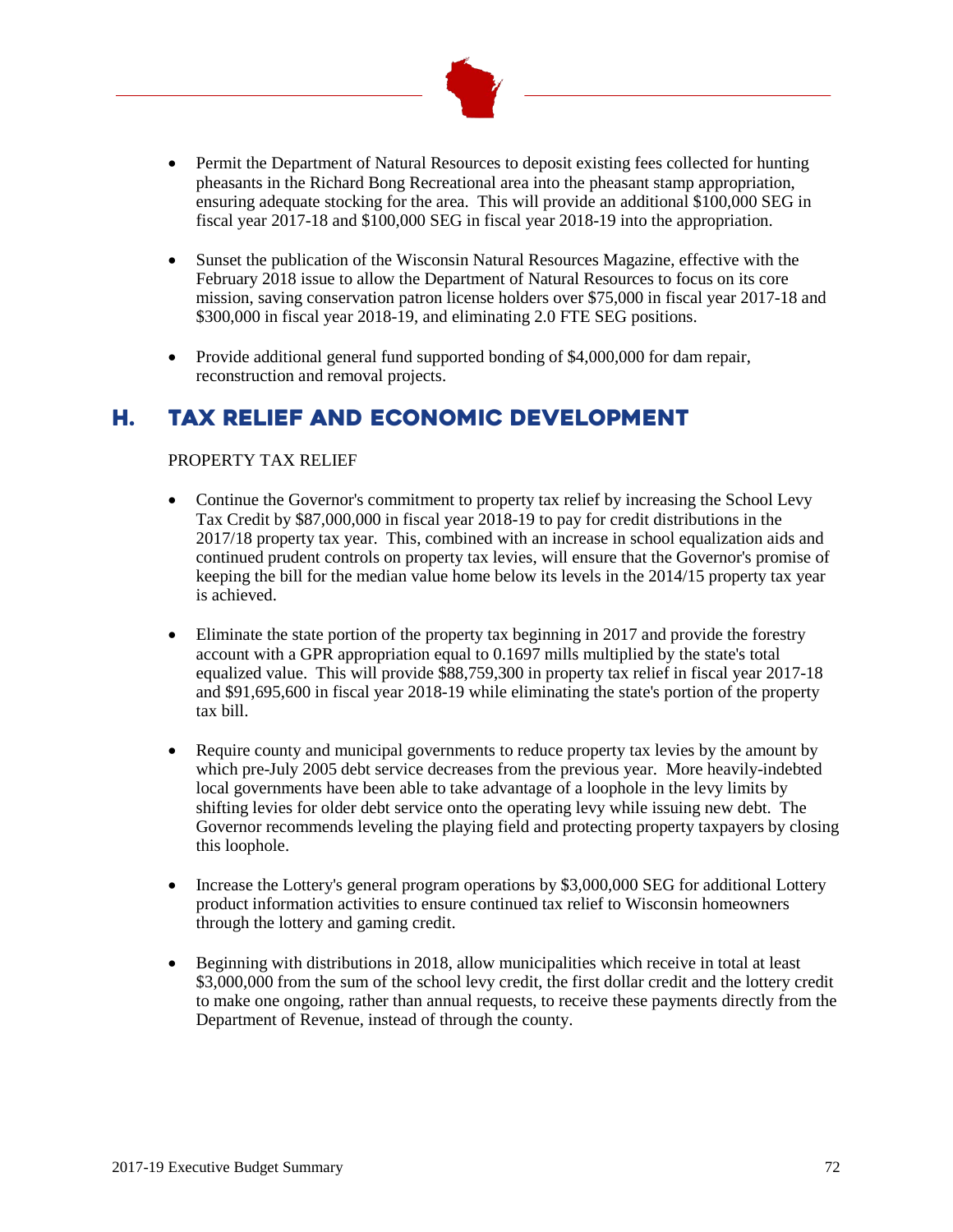

#### INCOME TAX RELIEF

• Reduce the two lowest individual income tax brackets by 0.1 percent each to bring them to 3.9 percent and 5.74 percent, respectively, while also expanding the second bracket to bring more income into a lower tax bracket. These changes are especially beneficial to the middle class and build on prior individual income tax rate reductions in the 2013-15 biennium. These modifications will reduce taxes by \$104,377,800 in fiscal year 2017-18 and by \$99,077,000 in fiscal year 2018-19.

### SALES TAX RELIEF

• Create a "back to school" sales tax holiday effective for two days in both August 2017 and August 2018 for specified school supplies. The "back to school" sales tax holiday will exempt from sales tax items below certain dollar thresholds – including clothing if the sales price is no more than \$75, computers under \$750, and certain school supplies under \$75. This sales tax holiday will save Wisconsin families an estimated \$11,000,000 during each of these two "back to school" shopping seasons.

### TAX REFORM MEASURES

- Enhance the Department of Revenue's ability to collect amounts already owed the state under current law – and thereby limit pressure to raise taxes. Specifically, provide 46.0 FTE fouryear project positions with funding of \$2,227,700 in fiscal year 2017-18 and \$2,970,300 in fiscal year 2018-19 to the department to address an influx in workload in auditing, compliance and state and local government debt collection. These additional positions are expected to collect \$32,000,000 in both fiscal year 2017-18 and fiscal year 2018-19 of taxes owed, but not yet paid to the state, and collect additional debt that is owed to local government and state agencies.
- Reduce the potential for tax fraud, which leaves a heavier burden on law-abiding residents. Specifically, reduce the threshold over which an employer is required to submit W-2 forms electronically to the Department of Revenue to 10 or more employees to allow improved data matching and enhance fraud identification and prevention. In addition, prohibit the issuance of any income tax refund before March 1 unless both the employer and employee have filed all required returns and forms. These improved enforcement provisions are estimated to increase collections by \$3,000,000 in both fiscal year 2017-18 and fiscal year 2018-19.
- Eliminate an unintended overlap in the Manufacturing and Agriculture Credit that presently allows taxpayers to claim both that credit and the credit for taxes paid to other states on effectively the same income. Correcting this provision will increase tax revenues by \$9,700,000 in both fiscal year 2017-18 and fiscal year 2018-19.
- Correct an error in the statutes that allows part-year and nonresident filers to claim a larger Itemized Deduction Credit than is intended. These filers should have the same credit as fulltime Wisconsin residents. This modification is expected to increase tax revenues by \$580,000 in fiscal year 2017-18 and \$590,000 in fiscal year 2018-19.
- Limit the Working Families Tax Credit to only filers where both spouses are full-time Wisconsin residents. While the credit is effectively not available to full-time Wisconsin residents due to a loss in the credit's value due to indexing of the standard deduction, filers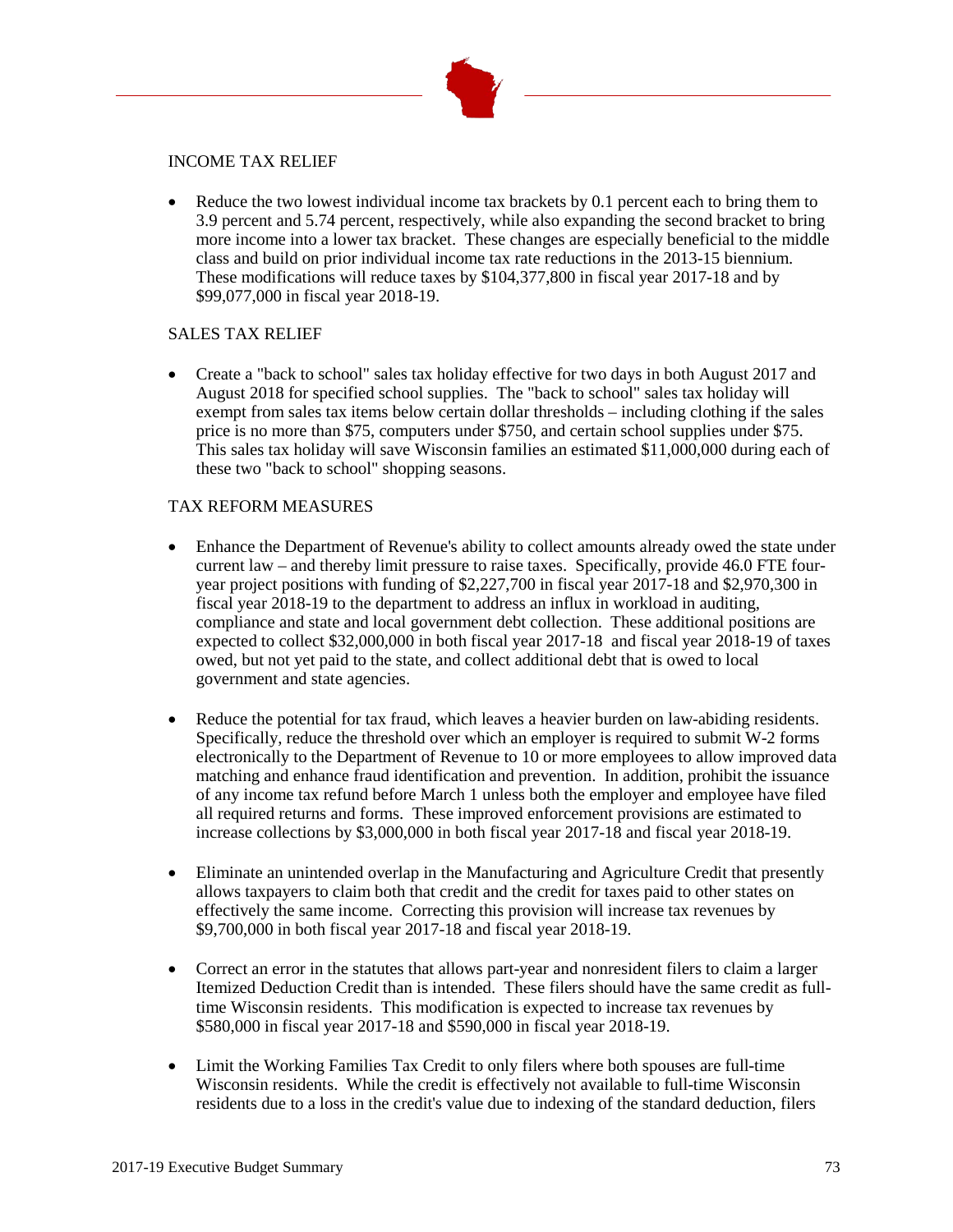

where one spouse is a part-time Wisconsin resident can still file for the credit. Disallowing these filers will increase tax revenues by \$200,000 annually and provide greater equity in the tax system.

- Expand the eligibility under the capital gains exclusion for Wisconsin businesses to allow businesses that utilize professional employer organizations to have those employees counted toward their employee counts. This change will correct an unintended consequence of current law that penalizes businesses for improving their efficiency.
- Equalize the treatment of tax credits authorized by the Wisconsin Economic Development Corporation and common individual income tax credits by prohibiting interest from being accrued on refunds that result from those credits. This provision will increase tax collections by \$500,000 annually and improve tax equity.
- Clarify current law to specify when taxpayers calculate the itemized deduction credit, adjustments made under the federal alternative minimum tax do not apply. This provision will improve tax equity by not treating alternative minimum tax taxpayers differently with respect to the itemized deduction credit than other taxpayers. Adopting this change will have a minimal fiscal effect, but avoids potential revenue losses.
- Update Wisconsin's references to the Internal Revenue Code to reflect the various provisions enacted over the past few years at the federal level that have not yet been adopted for Wisconsin purposes. These updates are expected to reduce tax revenues by \$600,000 in fiscal year 2017-18 and \$800,000 in fiscal year 2018-19. In addition, due dates for corporate and partnership returns will be federalized to align Wisconsin filing dates with federal filing dates. Both of these changes will serve to simplify the burden of complying with Wisconsin tax law.
- Clarify Wisconsin's sourcing rules for services provided to tangible personal property to align statutes with existing Department of Revenue practices.
- Require the income of captive insurance companies to be included in the combined income of the parent company in order to close a common tax avoidance loophole. This will raise \$1,000,000 in new tax revenue in each year of the biennium.
- Align the treatment of the look-back period for credits and net business loss carryfowards to set the net business loss limit to four years, which is the same as the limitation for credits. This will clarify existing law and bring statutes into alignment with the Department of Revenue's practices. This measure is expected to increase tax revenues by \$1,000,000 annually.
- Apply the sales and use tax on occasional sales of off-road motorcycles so that all registered vehicles will be subject to the tax equally for such sales. This change will have a minor increase in collections of \$215,000 in both fiscal year 2017-18 and fiscal year 2018-19.
- Delay the effective date of 2013 Wisconsin Act 229, pertaining to Private Label Credit Card bad debts until September 1, 2019. This change will increase tax collections by \$10,151,800 in fiscal year 2017-18 and \$10,436,000 in and fiscal year 2018-19.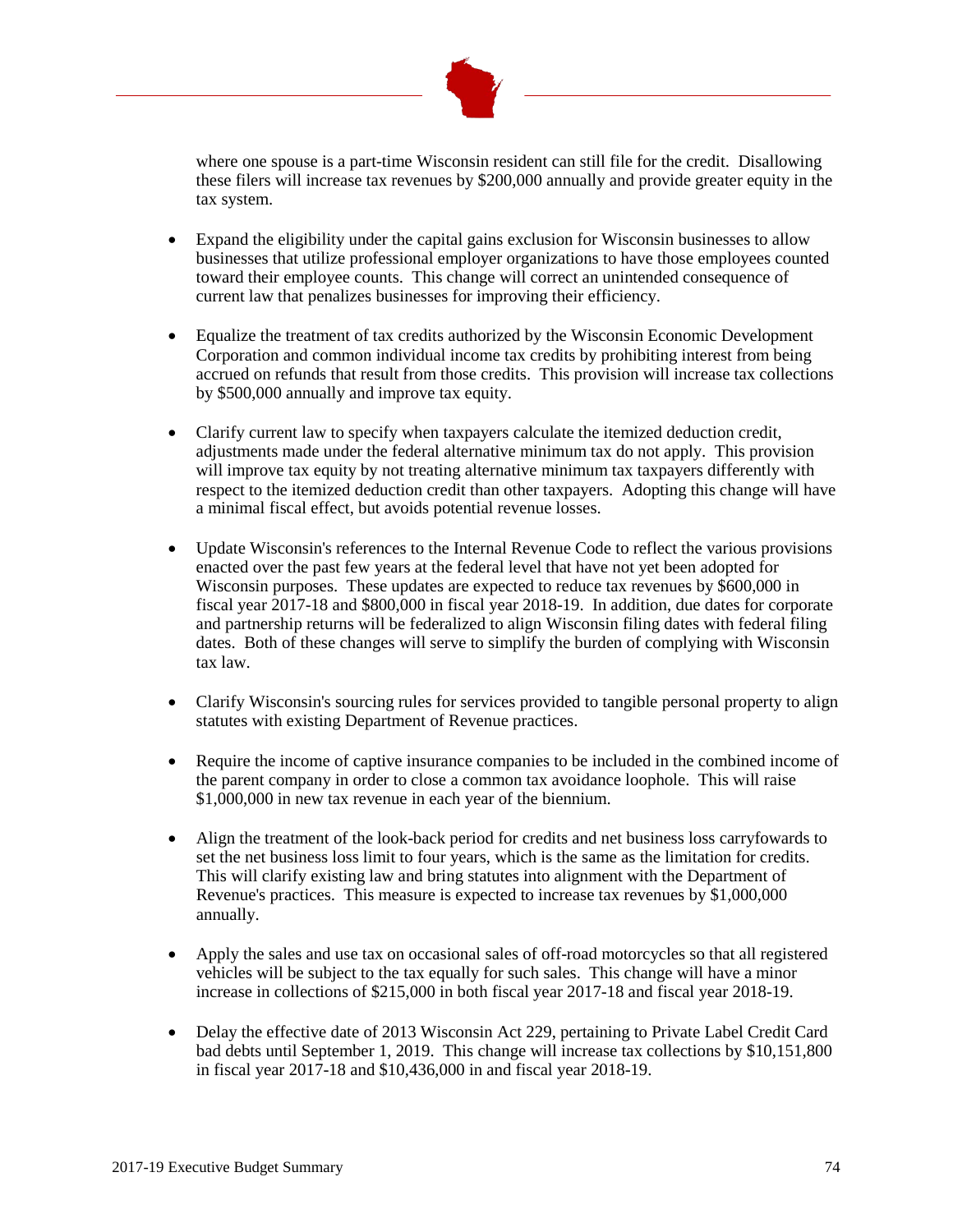

- Raise the occasional sales tax threshold from \$1,000 to \$2,000 to erase an unnecessary burden on taxpayers. This change is expected to reduce collections by \$169,900 in fiscal year 2017-18 and \$162,100 in fiscal year 2018-19.
- Expand the lump sum contract sales tax exemption to all construction contracts involving real property construction activities if the total sales prices of the taxable products are less than 10 percent of the total contract price, and allow the exemption to also apply to all subcontractors of a qualifying general contractor. This change will decrease the cost for the construction and renovation for general contractors and homeowners. This modification will decrease collections \$1,250,000 in fiscal year 2017-18 and \$1,500,000 in fiscal year 2018-19.
- Provide a sales and use tax exemption for the sale of prepared food that is made off-site and frozen by the retailer, and then sold frozen by the retailer. This exemption is expected to decrease collections in both fiscal year 2017-18 and fiscal year 2018-19 by \$1,000,000 and will improve vertical integration opportunities for Wisconsin businesses.

#### GROWING OUR ECONOMY

- Increase funding to the Wisconsin Economic Development Corporation in fiscal year 2018-19 by \$6,300,000 to provide the corporation with greater resources to assist Wisconsin businesses. In addition, modify the corporation's funding structure to allow larger amounts of the Economic Development Surcharge to fund the corporation's operations and reduce the state's general fund commitments.
- Reform the Wisconsin Economic Development Corporation's loan programs by permitting the corporation to originate new loans provided that they are funded by the proceeds of repaid loans while prohibiting funding from state appropriations to the corporation and also prohibiting the practice of offering forgivable loans. These modifications will strengthen the corporation's portfolio of economic development tools while improving the integrity of its lending programs. By requiring that loans be funded via the repayment of existing loans, the success of these lending programs will be tied to the quality of the loans made by the corporation.
- Increase the cap of investments eligible for the Angel and Early Stage Seed Credit program from \$8,000,000 to \$12,000,000 for each qualifying business to expand opportunities for those businesses to obtain more capital. In addition, allow the Wisconsin Economic Development Corporation to carryforward unutilized credits under these programs to the next calendar year for purposes of requesting reallocations to the Business Development Credit program.
- Allow Enterprise Development Zones to be reallocated if the contracts for those zones are cancelled or if the contract term regarding a zone expires. This will allow the Enterprise Development Zone Jobs Credit program the ability to recycle its existing authority to maintain this important economic development program.
- Modify the Historic Rehabilitation Tax Credit by limiting the credit to annual awards of \$10,000,000 to be competitively awarded on the basis of job creation potential while creating a clawback provision to ensure credits are repaid if pledged job creation totals are not met. The imposition of a \$10,000,000 annual cap is expected to save the state \$3,000,000 in fiscal year 2017-18 and \$14,100,000 in fiscal year 2018-19. These modifications will focus state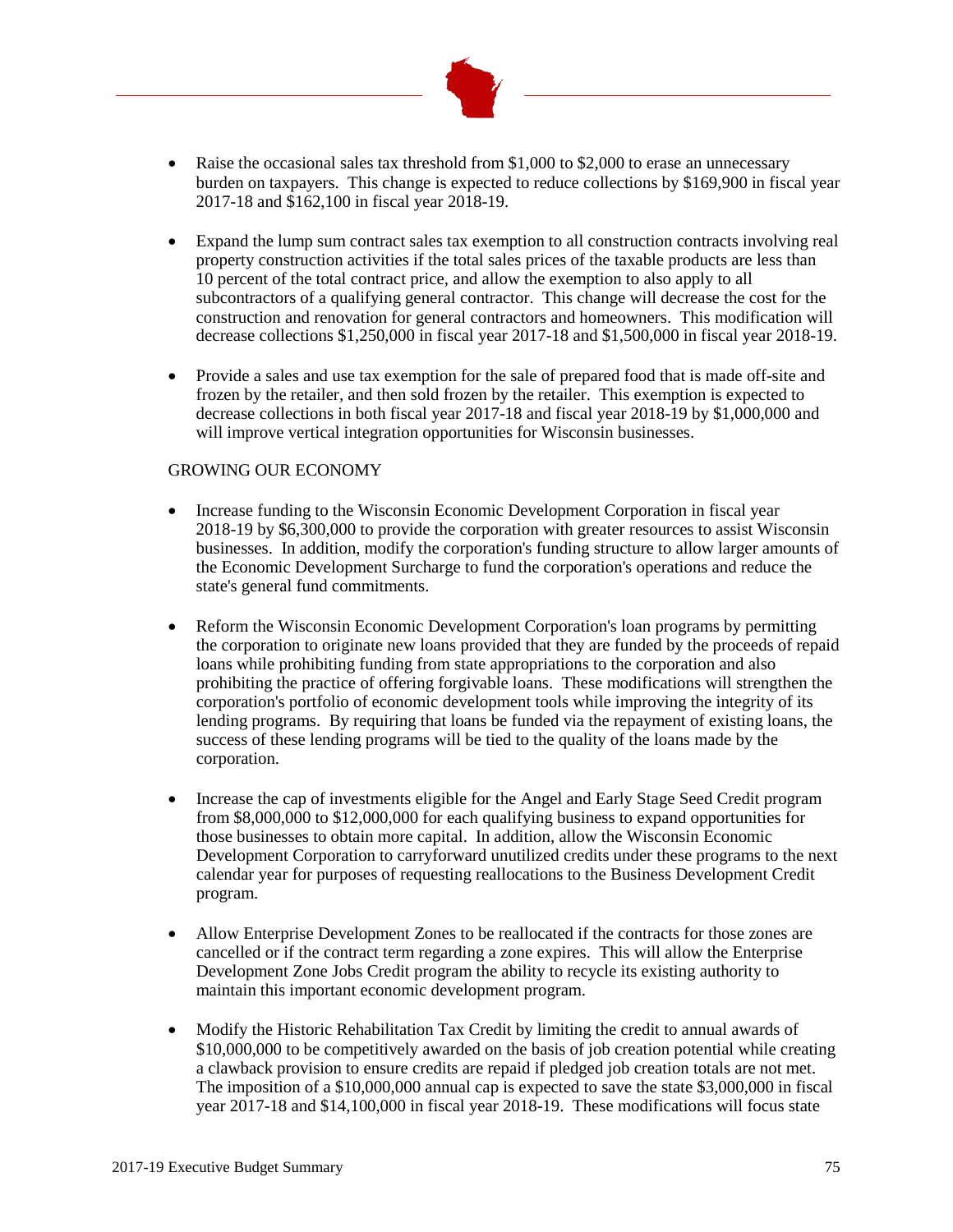

resources most directly on those projects with the greatest job creation potential. Limiting the annual state exposure to this program is prudent to ensure that its rapidly growing expenditures do not crowd out other economic development priorities. Without a cap, the program has grown to being one of the state's most expensive tax expenditures.

### i. Transportation

|                                                  | 2017-19         | Percent of | Cumulative |
|--------------------------------------------------|-----------------|------------|------------|
|                                                  | <b>Budgeted</b> | Total      | Percent    |
| General Transportation Aids to Local Governments | 896.3           | 22.4%      | 22.4%      |
| <b>State Highway Rehabilitation</b>              | 557.9           | 14.0%      | 36.4%      |
| <b>Routine Maintenance Activities</b>            | 373.7           | 9.4%       | 45.8%      |
| <b>Mass Transit Operating Aids</b>               | 221.5           | 5.5%       | 51.3%      |
| Highway System Management and Operations         | 199.2           | 5.0%       | 56.3%      |
| Major Highway Development                        | 152.9           | 3.8%       | 60.1%      |
| Division of Motor Vehicles                       | 145.9           | 3.7%       | 63.8%      |
| Departmental Management and Operations           | 132.2           | 3.3%       | 67.1%      |
| Division of State Patrol                         | 130.8           | 3.3%       | 70.3%      |
| Local Roads Improvement Program                  | 70.1            | 1.8%       | 72.1%      |
| Top Ten Program Total                            | 2880.5          | 72.1%      | 72.1%      |
| SEG Debt Service (not included above)            | 807.8           | 20.2%      | 92.3%      |
| <b>All Other Programs</b>                        | 307.0           | 7.7%       | 100.0%     |
| <b>SEG</b> Total                                 | 3995.3          |            |            |
|                                                  |                 |            |            |

### **TABLE 22: TEN LARGEST TRANSPORTATION FUND PROGRAMS**

*Detail may not add due to rounding.*

Note: SEG Debt Service and SEG Total includes projected transportation revenue bond debt service under the Governor's recommendations. SEG Total also includes other agency spending funded by the Transportation Fund.

- Provide a 2 percent increase in both fiscal years of the biennium for aids to counties for the transportation of seniors and individuals with disabilities.
- Increase aids to Wisconsin's 11 federally-recognized tribes for transportation of tribal elders by \$148,500 annually.
- Provide \$8,000,000 in funding for construction lets on the Stillwater Bridge project connecting Minnesota and Wisconsin over the St. Croix River.
- Allocate Transportation Fund-supported general obligation bonding of \$14,100,000 and \$12,000,000 for harbor improvements and freight rail preservation, respectively.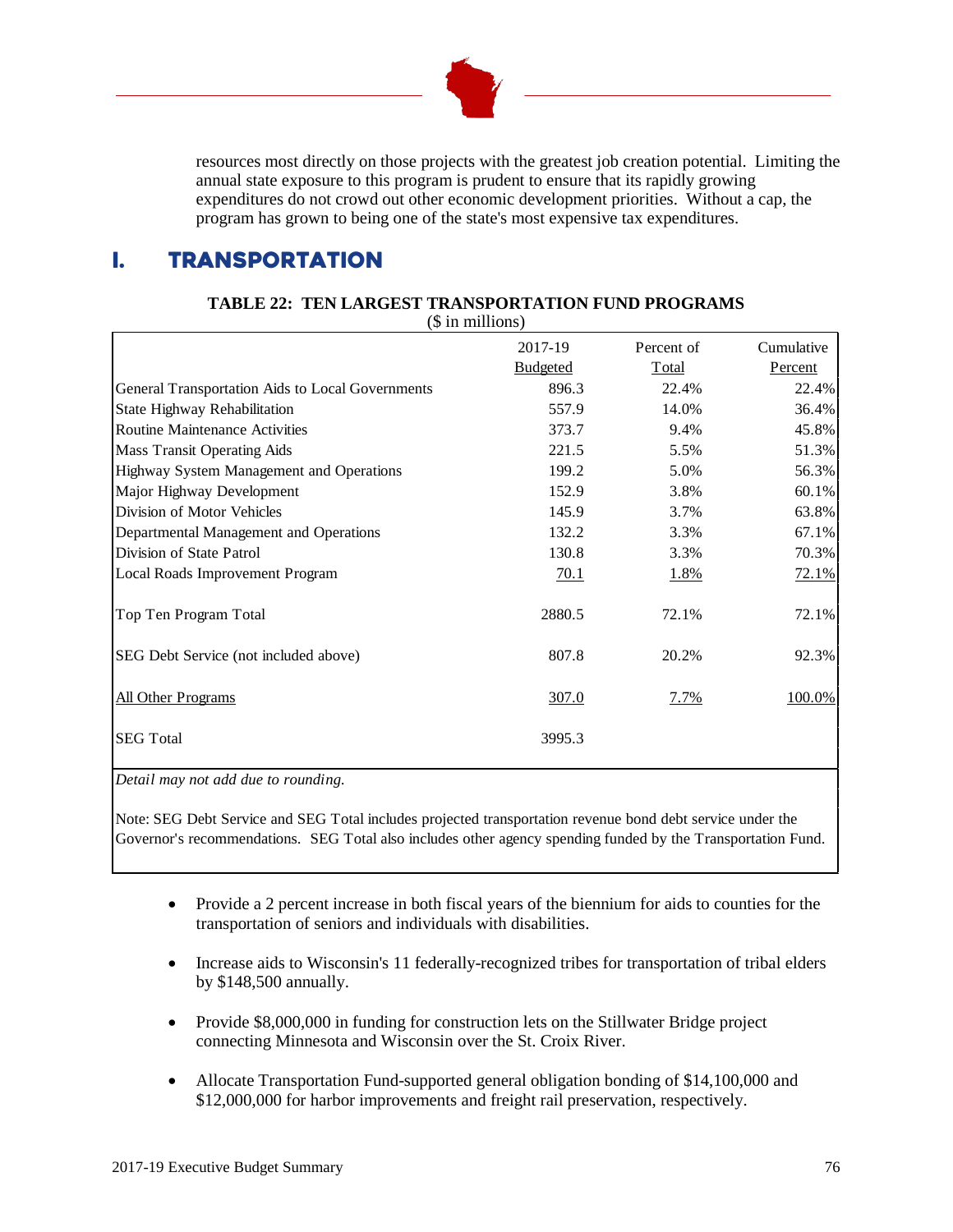

- Repeal the prevailing wage requirements for state construction projects including those let by the Department of Transportation and prohibit any unit of government in Wisconsin from either requiring or considering the use or lack of use of a project labor agreement by a contractor as a condition of bidding on a public works project. These reforms are expected to increase efficiencies and reduce costs on state construction projects.
- Provide \$3,577,200 over the biennium to purchase 500 new tactical vests/helmets and cloudcompatible in-squad video cameras for the State Patrol.
- Increase the minimum forfeiture for inattentive driving or texting and driving from \$20 to \$40 as nearly 20 percent of crashes resulting in injuries are due to inattentive driving.

# j. Veterans and Military Affairs

- Provide \$1,360,700 in fiscal year 2017-18 and \$1,360,700 in fiscal year 2018-19 for operational improvements and equipment costs at the Wisconsin Veterans Homes, including funding for resident security systems maintenance, electronic health records and increased Medicare A and B therapy costs.
- Support resources available to Wisconsin veterans by increasing available funding to the American Legion and Veterans of Foreign Wars by \$60,000 in fiscal year 2017-18 and \$60,000 in fiscal year 2018-19 for claims support; increasing funding for veterans transportation provided by the Disabled American Veterans Department of Wisconsin by \$80,000 in fiscal year 2017-18 and \$80,000 in fiscal year 2018-19; and increasing funding to Camp American Legion by \$25,000 in fiscal year 2017-18 and \$25,000 in fiscal year 2018-19 to provide rest, relaxation, recuperation, and rehabilitation services for veterans, active duty military service members, and their families.
- Increase access to crisis intervention services by providing \$60,000 in fiscal year 2017-18 and \$60,000 in fiscal year 2018-19 to create a pilot program for veterans in Kenosha and Racine counties.
- Provide \$20,000 in fiscal year 2017-18 for a study assessing the unique needs of women veterans in Wisconsin. There are approximately 38,000 female veterans in Wisconsin and they face distinct obstacles related to job training, homelessness and obtaining proper mental health assistance.
- Streamline the County Veterans Service Office Grant Program by implementing a fixed, block grant model for disbursement of grant funding and requiring a designated county official certify proper use of county veterans service officer annual grant expenditures. In addition, provide \$107,800 in fiscal year 2017-18 and \$143,800 in fiscal year 2018-19 for a County Veterans Service Office liaison position to improve administration and outreach services associated with the program.
- Enhance direct care staffing capacity by increasing funding by \$25,200 in fiscal year 2017-18 and \$25,200 in fiscal year 2018-19 and reallocating 7.3 FTE central office administrative positions to the Veterans Home at King.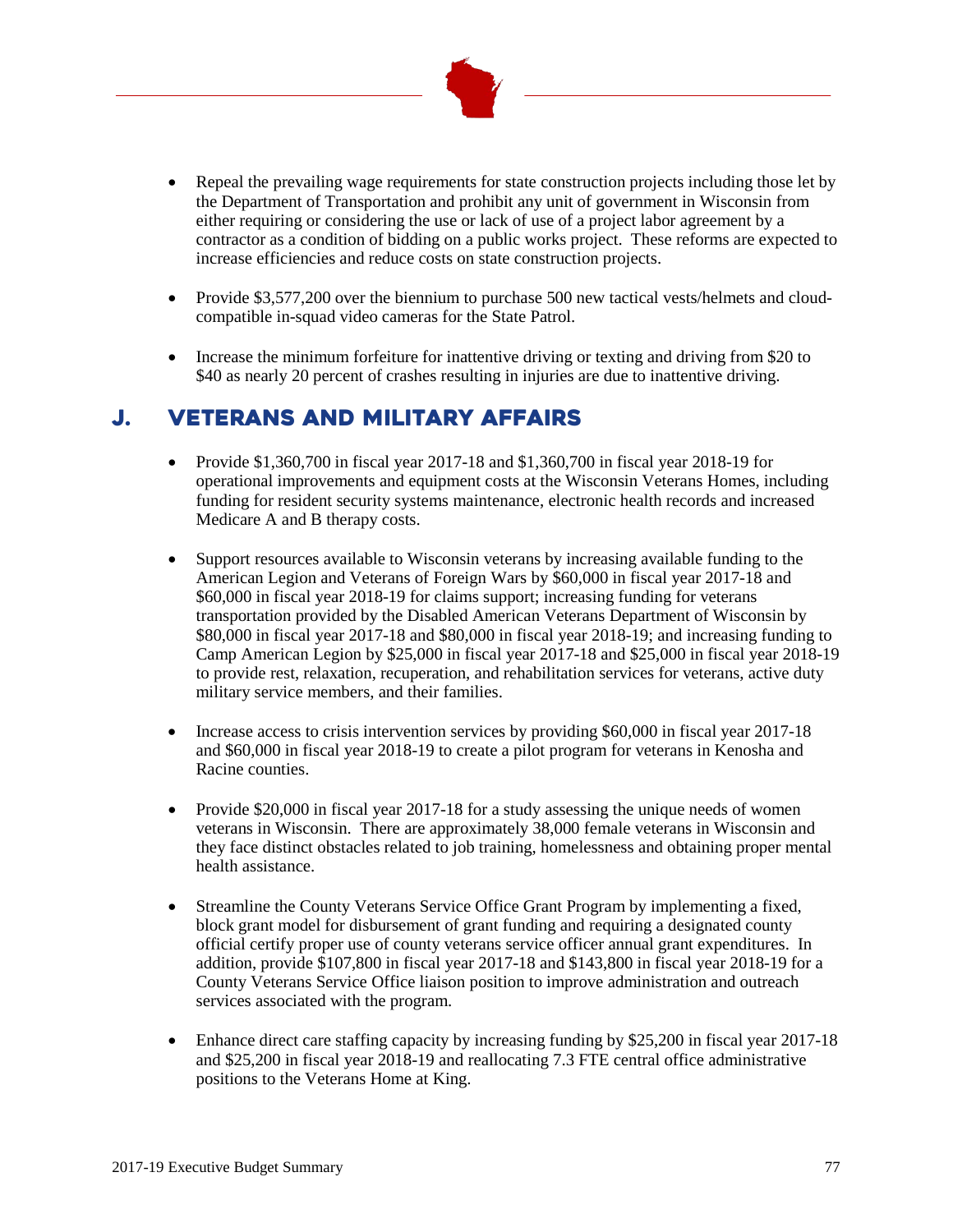

- Increase mission readiness at Mitchell and Truax Airbases by increasing funding by \$165,000 in fiscal year 2017-18 and \$165,000 in fiscal year 2018-19 for maintenance and repair projects. This represents a 42 percent increase in total available annual funding.
- Support growing demand for emergency management training by increasing training staff and providing \$59,400 in fiscal year 2017-18 and \$62,700 in fiscal year 2018-19.
- Provide \$80,200 in fiscal year 2017-18 and \$80,200 in fiscal year 2018-19 and 1.0 FTE permanent position to reflect the Department of Military Affairs permanent assumption of administrative functions related to the military property program.
- Support growing demand for emergency response training courses available to law enforcement, fire services, and military personnel by increasing permanent training staff at the Regional All-Climate Training Center by providing 2.0 FTE permanent positions and reallocating existing resources.
- Enhance statewide emergency crowd control capacity by providing \$500,000 in fiscal year 2017-18 for equipment and training grants available to local law enforcement agencies.
- Improve statewide large scale incident emergency preparedness by providing \$325,000 PR from the Public Service Commission in fiscal year 2017-18 to support the Dark Sky multistate emergency response exercise involving federal, state, local government, and private business participants.

### k. Workforce Development

- Provide 5.0 FTE SEG positions for the Division of Worker's Compensation to maintain customer service levels.
- To increase efficiency and facilitate reasonable settlement offers in employment disputes, establish a procedure for statutory compromise offers for claims filed within the Department of Workforce Development, Equal Rights Division, and provide \$10,000 in fiscal year 2017-18 for administration of the program.
- Permit the Department of Safety and Professional Services to contract out professional assistance procedures for chemical dependency services for licensed professionals. Reduce expenditure authority by \$69,500 in fiscal year 2017-18 and \$69,500 in fiscal year 2018-19, a total reduction of \$139,000 over the biennium, and authorized positions by 0.5 FTE position to reflect cost savings associated with contracting out the professional assistance procedures.
- Transfer the Wisconsin Agricultural Education and Workforce Development Council from the Department of Agriculture, Trade and Consumer Protection to the Department of Workforce Development to allow for synergies in the development of workforce activities in the agricultural field.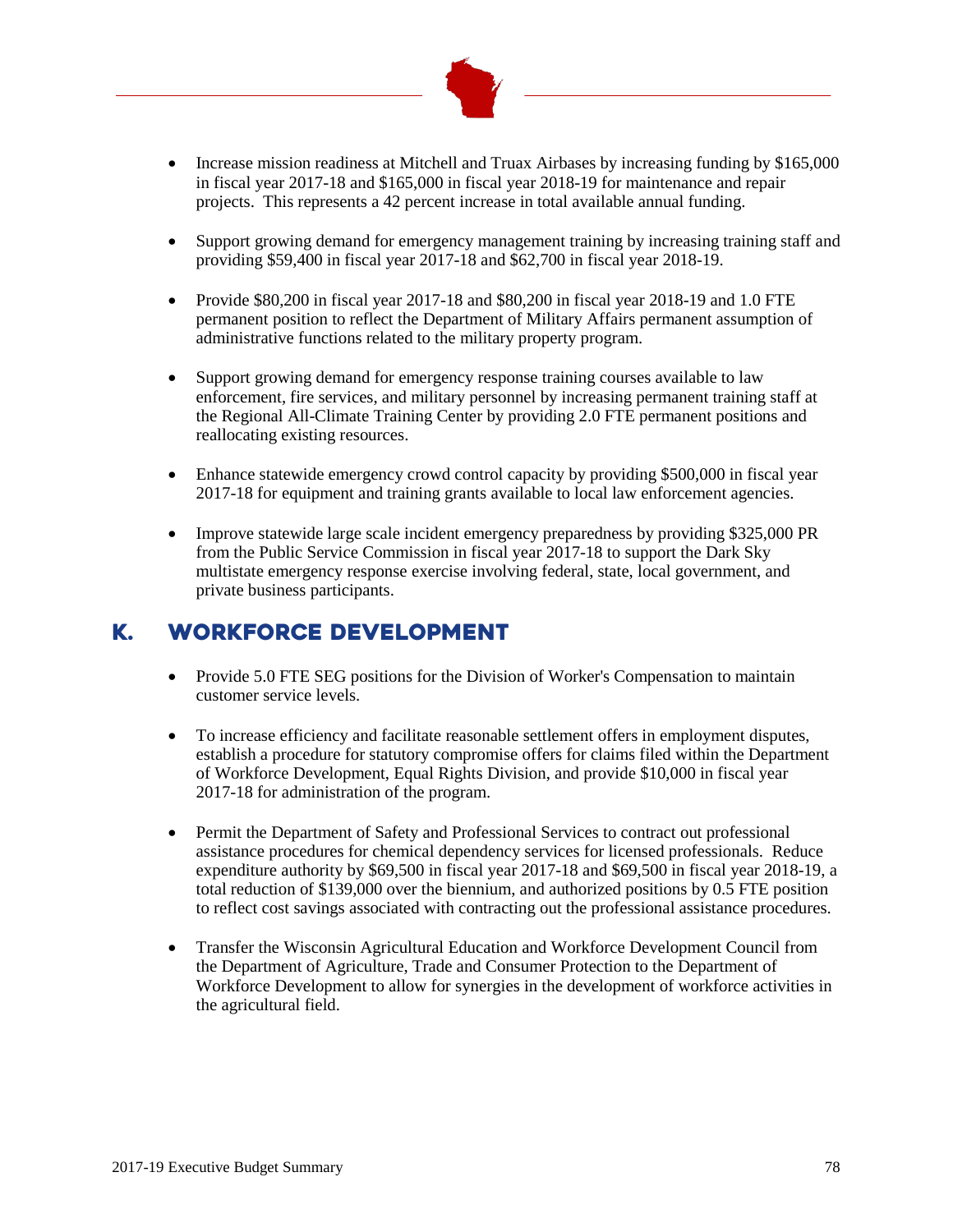

# V. Economic Assumptions and Revenue Estimates

### NATIONAL ECONOMY

The Legislative Fiscal Bureau's 2017-19 revenue estimates are based on the January 2017 national economic forecast from IHS Markit. IHS Markit forecasts strengthening economic growth in 2017 relative to the modest rate of growth in 2016 as a strong labor market supports accelerating growth in personal income. Economic growth is expected to accelerate in 2018 due to expected federal fiscal stimulus, predominantly in the form of tax reductions and infrastructure investments before decelerating slightly in 2019.

- Real Output Growth. Real Gross Domestic Product (GDP) is projected to increase by 2.3 percent in 2017, 2.6 percent in 2018, and 2.3 percent in 2019.
- Employment. Employment is projected to continue to grow moderately over the next few years with growth in total nonfarm payrolls of 1.3 percent in 2017 and 1.2 percent in both 2018 and 2019. These rates of growth are down from the past few years as slack in the labor market has been largely absorbed.
- Inflation. Inflation is projected to accelerate relative to recent years with consumer prices expected to rise 2.5 percent in 2017, 2.1 percent in 2018, and 2.5 percent in 2019.
- Profits. Corporate profits are expected to jump in the next two years before decelerating. Economic profits are projected to grow by 8.0 percent in 2017, 4.8 percent in 2018, and 0.3 percent in 2019.
- Incomes. Personal income growth is projected to accelerate with growth of 4.6 percent in 2017, 5.2 percent in 2018, and 5.3 percent in 2019.
- Retail Sales. Retail sales growth is expected to generally grow in line with incomes over the next few years with projected growth of 4.1 percent in 2017, 4.8 percent in 2018, and 5.2 percent in 2019.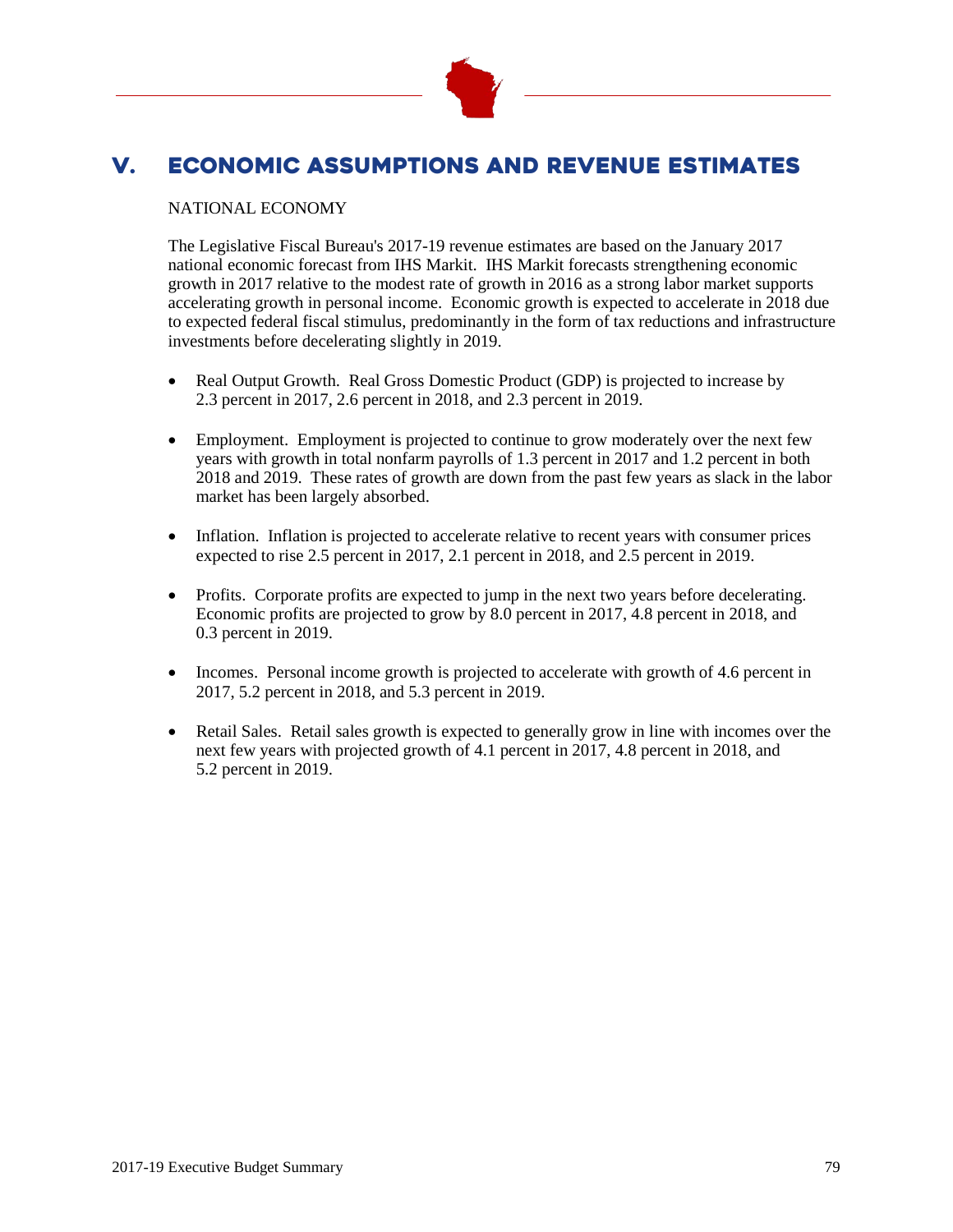

|                                      | Actual |        |       | Forecast |        |
|--------------------------------------|--------|--------|-------|----------|--------|
| Economic Indicators                  | 2015   | 2016   | 2017  | 2018     | 2019   |
|                                      |        |        |       |          |        |
| <b>Gross Domestic Product</b>        |        |        |       |          |        |
| Nominal GDP                          | 3.7    | 2.9    | 4.7   | 4.8      | 4.4    |
| <b>Real GDP</b>                      | 2.6    | 1.6    | 2.3   | 2.6      | 2.3    |
| <b>Prices and Wages</b>              |        |        |       |          |        |
| <b>GDP</b> Deflator                  | 1.1    | 1.3    | 2.3   | 2.1      | 2.1    |
| <b>Consumer Price Index</b>          | 0.1    | 1.3    | 2.5   | 2.1      | 2.1    |
| <b>Compensation Per Hour</b>         | 2.1    | 2.1    | 2.5   | 3.1      | 3.4    |
| <b>Production and Other Measures</b> |        |        |       |          |        |
| <b>Total Nonfarm Employment</b>      | 2.1    | 1.7    | 1.3   | 1.2      | 1.2    |
| <b>Industrial Production</b>         | 0.3    | $-1.0$ | 1.5   | 3.0      | 2.1    |
| Housing Starts (Millions)            | 1.108  | 1.162  | 1.223 | 1.320    | 1.387  |
| Light Vehicle Sales (Millions)       | 17.40  | 17.41  | 17.38 | 17.57    | 17.56  |
| <b>Retail Sales</b>                  | 2.3    | 3.0    | 4.1   | 4.8      | 5.2    |
| <b>Profits and Income</b>            |        |        |       |          |        |
| Corporate Profits Before Tax         | $-5.5$ | 3.0    | 8.2   | 3.4      | $-0.5$ |
| Personal Income                      | 4.4    | 3.5    | 4.6   | 5.2      | 5.3    |

### **TABLE 23: SUMMARY OF THE NATIONAL ECONOMIC OUTLOOK**

*All numbers are annual percent change except as noted.*

### REVENUE AND EXPENDITURE OUTLOOK

The revenue estimates released by the Legislative Fiscal Bureau on January 18, 2017, reflect an improved outlook for Wisconsin. The bureau projects revenues will increase by \$406,100,000 (2.7 percent) in the current fiscal year, by \$529,800,000 (3.4 percent) in fiscal year 2017-18, and by \$582,600,000 (3.6 percent) in fiscal year 2018-19.

These increases demonstrate Wisconsin's steady economic growth, mirroring the national trend. Individual income tax revenues are expected to grow 4.0 percent this year, 3.9 percent in fiscal year 2017-18, and 4.2 percent in fiscal year 2018-19. Sales tax revenues are also expected to increase this year and in each year of the upcoming biennium, with growth of 2.9 percent this year, 3.0 percent in fiscal year 2017-18, and 3.9 percent in fiscal year 2018-19. Corporate income tax revenues are expected to decline (6.5 percent) in the current year from the prior year actuals, but then grow by 4.4 percent in fiscal year 2017-18 and 1.1 percent in fiscal year 2018-19.

As in the past three biennia, this budget will continue to provide prudent levels of tax relief while also managing the state's fiscal condition responsibly. The tax relief the Governor recommends will be well within the bounds of what can be paid for with projected revenues.

The Governor's 2017-19 biennial budget builds upon the tough, but prudent decisions characterizing the prior three biennia, which have funded key state priorities while also minimizing the burden borne by state taxpayers.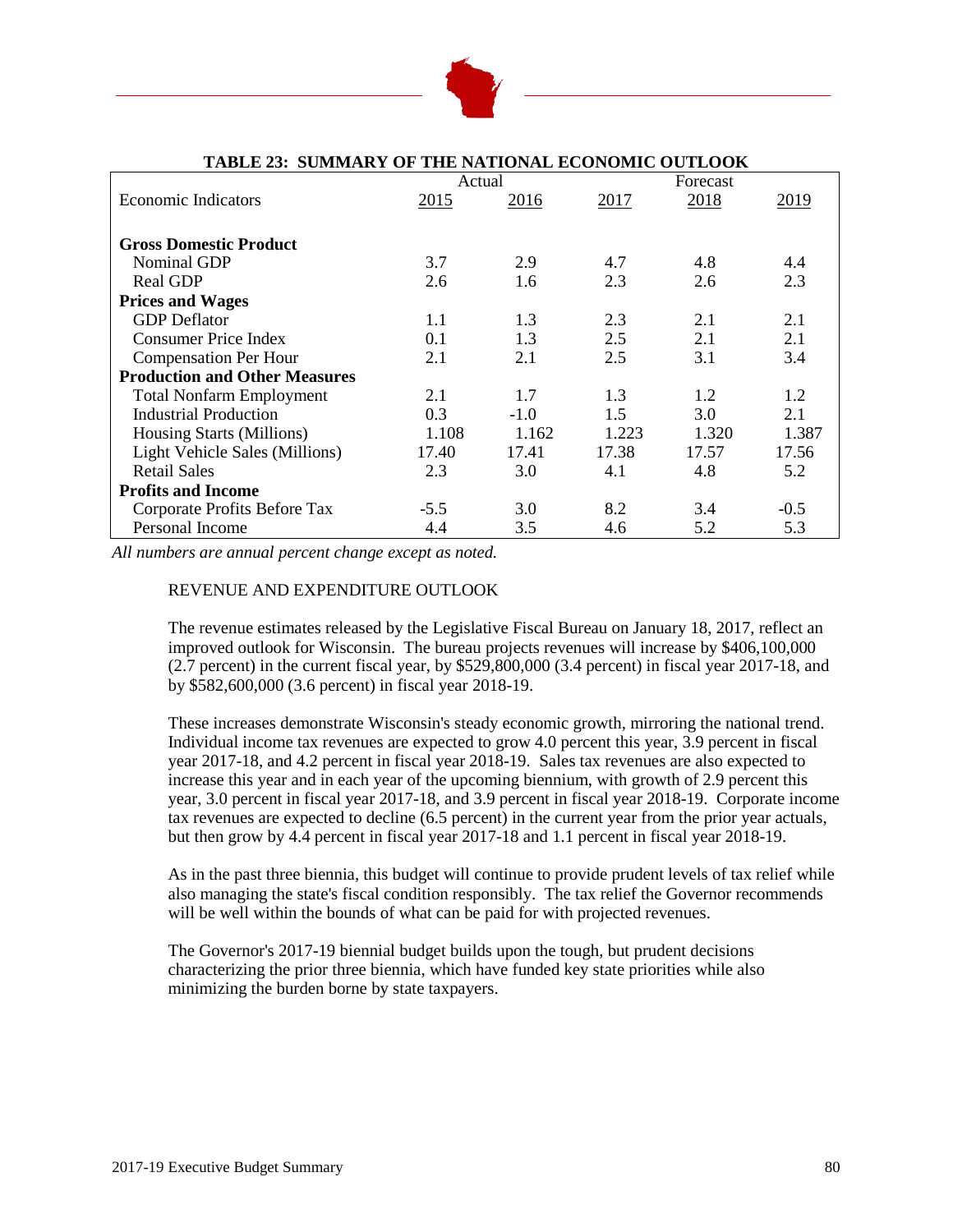

### **TABLE 24: GENERAL PURPOSE REVENUE ESTIMATES**

(\$ in millions)

| <b>Current Law Estimates</b>     | Actual<br>FY16 | Estimate<br>FY17 | Estimate<br>FY18 | Estimate<br><b>FY19</b> |
|----------------------------------|----------------|------------------|------------------|-------------------------|
| Individual Income                | \$7,740.8      | \$8,050.0        | \$8,360.0        | \$8,710.0               |
| General Sales and Use            | 5,065.8        | 5,215.0          | 5,370.0          | 5,580.0                 |
| Corporation Franchise and Income | 963.0          | 900.0            | 940.0            | 950.0                   |
| Public Utility                   | 360.6          | 359.7            | 373.5            | 378.2                   |
| Excise                           |                |                  |                  |                         |
| Cigarette                        | 573.4          | 565.0            | 565.0            | 561.0                   |
| <b>Tobacco Products</b>          | 76.1           | 82.0             | 85.0             | 88.0                    |
| Liquor and Wine                  | 50.0           | 51.0             | 52.0             | 53.0                    |
| Beer                             | 9.0            | 8.9              | 8.9              | 8.8                     |
| <b>Insurance Companies</b>       | 177.3          | 187.0            | 192.0            | 197.0                   |
| Miscellaneous                    | 81.4           | 85.0             | 87.0             | 90.0                    |
| <b>Total GPR Taxes</b>           | \$15,097.5     | \$15,503.6       | \$16,033.4       | \$16,616.0              |
| <b>Change Over Prior Year</b>    |                |                  |                  |                         |
| Amount                           |                | \$406.1          | \$529.8          | \$582.6                 |
| Percent                          |                | 2.7%             | 3.4%             | 3.6%                    |

*Detail may not add due to rounding.*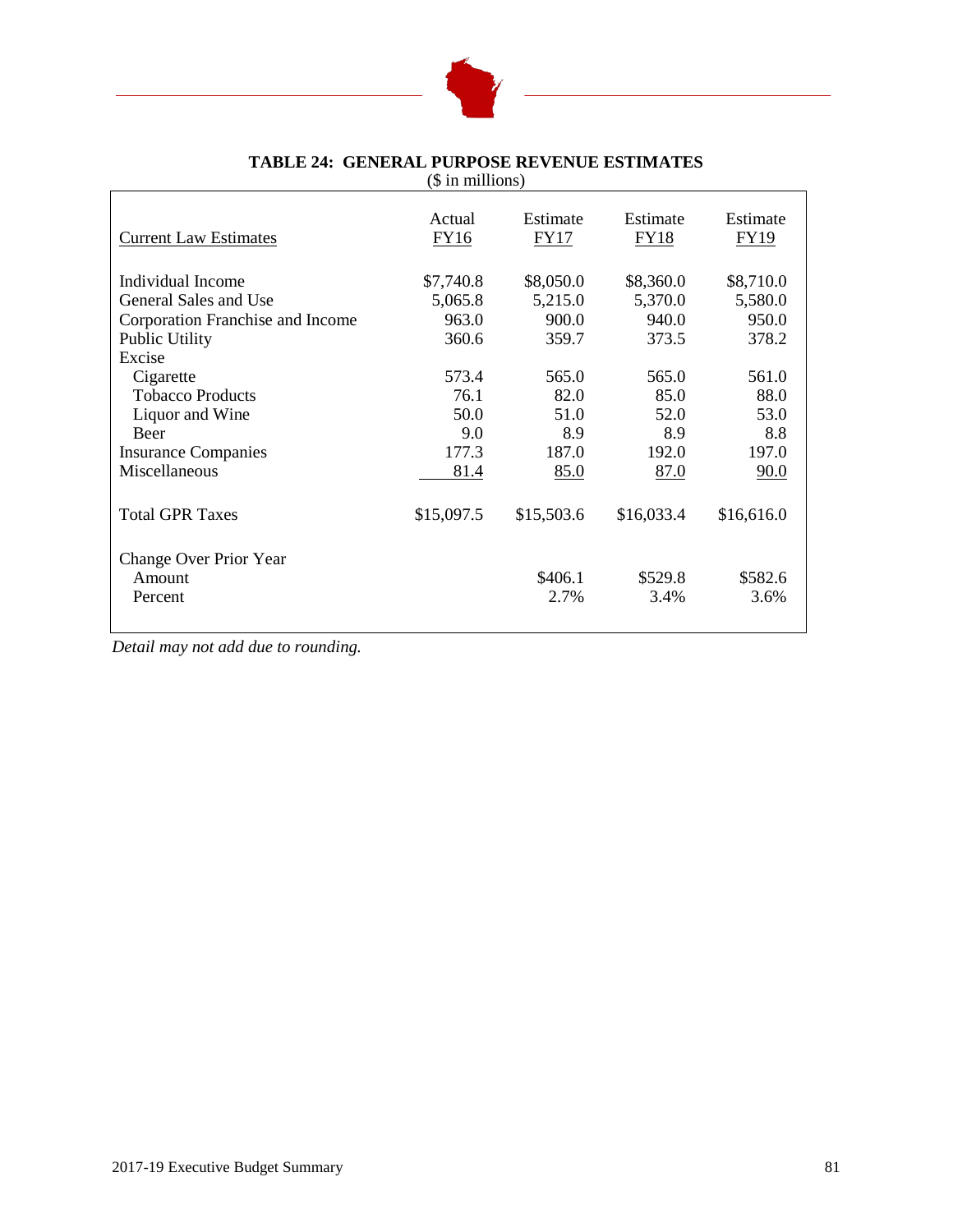

The Governor's budget reduces the Wisconsin individual income tax for taxable income up to \$28,090 for single filer and \$37,450 for a married joint filer, makes significant efforts to improve tax law enforcement and clarifies the treatment of existing law.

| <b>Current Law Estimates</b>     | Actual<br>FY16 | Estimate<br><b>FY17</b> | Estimate<br><b>FY18</b> | Estimate<br>FY19 |
|----------------------------------|----------------|-------------------------|-------------------------|------------------|
| Individual Income                | \$7,740.8      | \$8,050.0               | \$8,277.8               | \$8,637.0        |
| General Sales and Use            | 5,065.8        | 5,215.0                 | 5,374.9                 | 5,585.0          |
| Corporation Franchise and Income | 963.0          | 900.0                   | 957.0                   | 975.1            |
| Public Utility                   | 360.6          | 359.7                   | 373.5                   | 378.2            |
| Excise                           |                |                         |                         |                  |
| Cigarette                        | 573.4          | 565.0                   | 565.0                   | 561.0            |
| Liquor and Wine                  | 76.1           | 82.0                    | 85.0                    | 88.0             |
| <b>Tobacco Products</b>          | 50.0           | 51.0                    | 52.0                    | 53.0             |
| Beer                             | 9.0            | 8.9                     | 8.9                     | 8.8              |
| <b>Insurance Companies</b>       | 177.3          | 187.0                   | 192.0                   | 197.0            |
| Miscellaneous                    | 81.4           | 85.0                    | 87.0                    | 90.0             |
|                                  |                |                         |                         |                  |
| <b>Total GPR Taxes</b>           | \$15,097.5     | \$15,503.6              | \$15,973.1              | \$16,573.0       |
|                                  |                |                         |                         |                  |
| <b>Change Over Prior Year</b>    |                |                         |                         |                  |
| Amount                           |                | \$406.1                 | \$469.5                 | \$599.9          |
| Percent                          |                | 2.7%                    | 3.0%                    | 3.8%             |
|                                  |                |                         |                         |                  |

### **TABLE 25: GENERAL PURPOSE REVENUE ESTIMATES UNDER GOVERNOR'S RECOMMENDATIONS**

(\$ in millions)

*Detail may not add due to rounding.*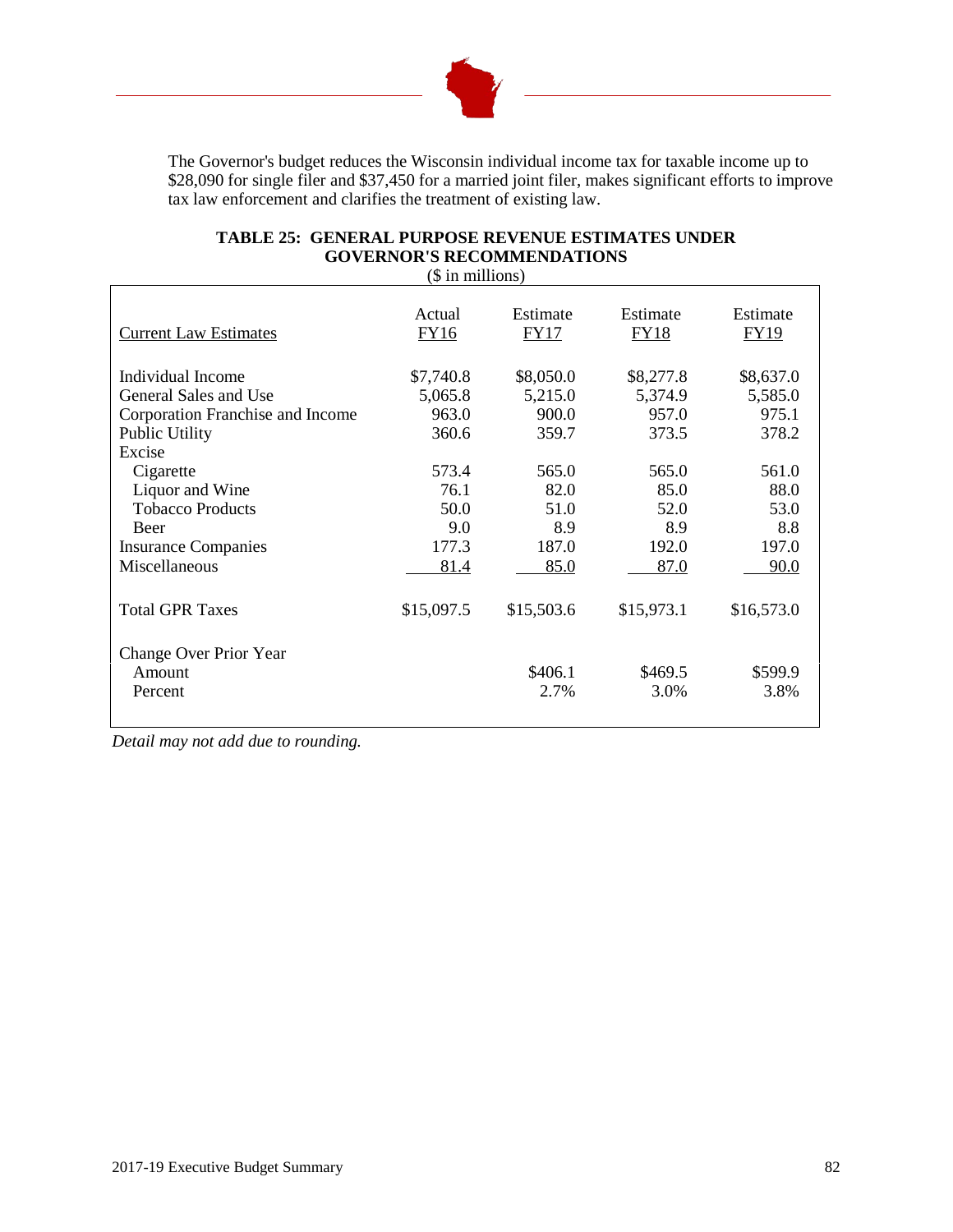

## VI. Reference Section

### **Glossary of Terms and Abbreviations**

**Adjusted Base Year:** The legislatively authorized total level of funding in the second year of a biennium for an appropriation, program or agency, which becomes the base and starting point for funding changes in the upcoming budget.

**Aids to Individuals and Organizations:** State payments made directly to or on behalf of an individual or private organization.

**Annual Appropriations:** Authorization for expenditures only up to the amount shown in the Chapter 20 appropriations schedule and only for the fiscal year for which they are appropriated. Unused funds in annual appropriations lapse to the fund of origin at the close of each fiscal year.

**Base Level Reallocations:** A means of transferring existing budgeted dollars from lower to higher priority activities.

**Base Year Reconciliation:** The documentation of adjustments to agency budgets at the appropriation level throughout the current biennium which have an effect on the base year (the second year of the current biennium).

**Biennial Appropriations:** Authorization for expenditures for the biennium for which they are appropriated. Dollar amounts shown in the Chapter 20 appropriations schedule represent the most reliable estimates of the amounts which will be expended in each fiscal year. Amounts can be expended in any fashion between the two years of the biennium.

**Bond Revenue:** Monies resulting from the contracting of public debt as authorized by the Legislature for specific purposes.

**Continuing Appropriations:** Authorization for expenditures from an appropriation until the appropriation is fully depleted or repealed by subsequent action of the Legislature. The appropriation for any given year consists of the previous fiscal year ending balance together with the new Chapter 20 appropriation authority granted during the current fiscal year.

**Fiscal Year (FY):** The year between July 1 and the following June 30 which corresponds to the state's budget and accounting period. A fiscal year is usually expressed as FY19 for fiscal year 2018-19, for example.

**Full-Time Equivalent (FTE) Position:** Designates the number (down to 0.1) of authorized positions affected by an action. A 1.0 FTE position represents full-time authority for 2,080 hours of employment, 0.5 FTE position represents 1,040 hours, etc.

**General Purpose Revenue (GPR):** Monies consisting of general taxes (sales, income, excise, inheritance, etc.), miscellaneous receipts and revenues collected by state agencies which are paid into the general fund, lose their identity and are then available for appropriation for any purpose by the Legislature.

**General Purpose Revenue-Earned (GPR-E):** Miscellaneous revenues collected by agencies that are deposited in the general fund and interest earnings on general fund balances.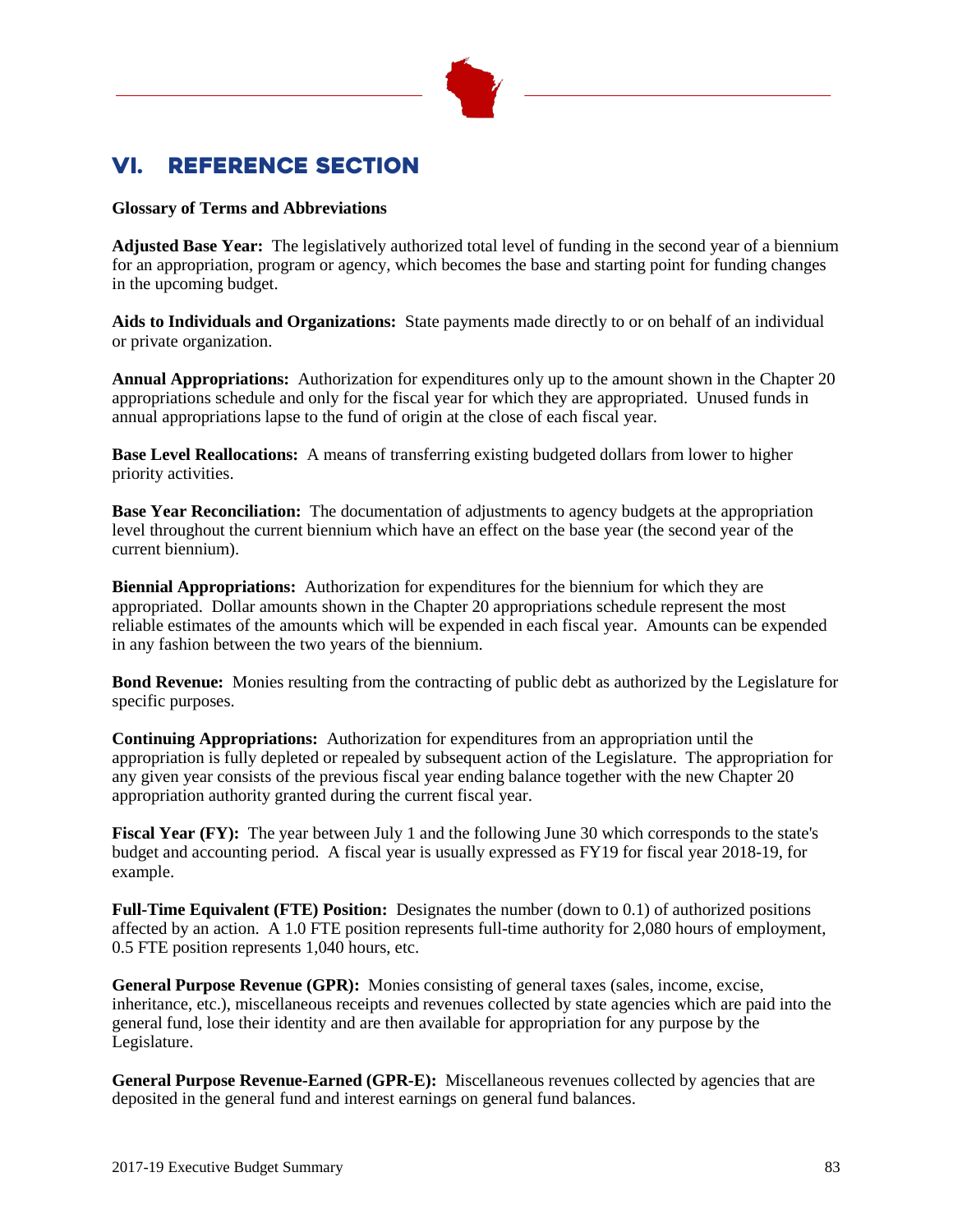

Lapse: For annual appropriations, any budgeted funds that remain unspent at the end of each fiscal year revert or lapse back to the fund (general fund, transportation fund, conservation fund, etc.) from which they were appropriated. For biennial appropriations, a lapse occurs only in the second fiscal year of each biennium. There is no lapse from continuing appropriations.

**Limited Term Employee (LTE):** Individuals employed by the state for temporary positions, which are limited by law to 1,040 hours per 26 consecutive pay periods, and are not part of the state's civil service system.

**Local Assistance:** Appropriations made to or on behalf of units of local government in Wisconsin to help pay costs which would otherwise be borne by local governments.

**Mission Statement:** The overall purpose of a governmental organization. In many cases specific legislative direction is given to an agency and serves as the principal purpose of the agency.

**One-Time Financing:** The provision of funds for a cost that will not recur in future years.

**Permanent Positions:** All positions, classified and unclassified, which are not LTE or project positions and which do not have a termination date. Most position numbers are expressed as full-time equivalent (FTE). This would represent one person working full-time as one FTE position and two persons each working half-time as one FTE position.

**Program Goal:** A broadly based statement of anticipated results.

**Program Revenue – Federal (PR-F):** Monies received from the federal government and deposited as program revenues in the general fund.

**Program Revenue – Other (PR or PR-O):** Monies credited by law to a specific general fund appropriation to finance a particular agency, program or activity. They generally represent monies from user charges such as license and inspection fees, receipts from product sales or reimbursement for the cost of services provided to an individual or organization which is not another state agency.

**Program Revenue – Service (PR-S):** Monies credited by law to a specific general fund appropriation to finance a particular agency, program or activity when the service is provided to another state agency or the funding is received from another state agency.

**Program Structure:** The building blocks of an agency's budget are as follows:

Program: A broad category of similar services for an identifiable group or segment of the population for a specific purpose.

Subprogram: A breakdown of a program into units which identify more specific services or a more specific segment of the population.

Program Element: A breakdown of a subprogram into units which further program objectives by contributing to a specific output or group of related outputs described by a service or target group.

**Program Summary:** The same information as the department summary but at the program and subprogram levels.